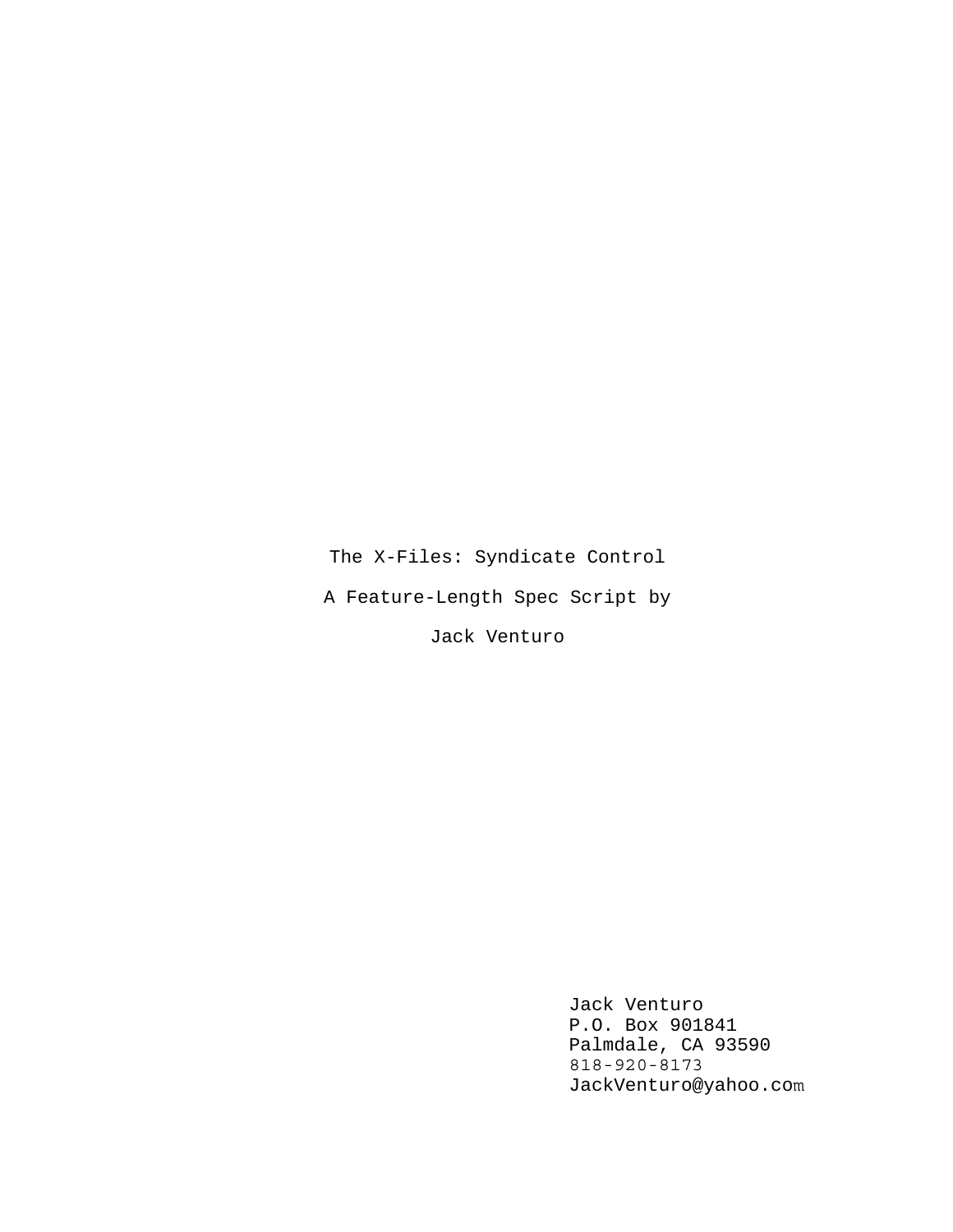#### ACT ONE

A black screen.

ON THE SCREEN APPEARS:

"One man alone cannot fight the future" - Conrad Strughold 1998.

FADE IN:

We see a frozen sheet of ice. Hard and thick. It looks like a wide open range or a landscape in Antarctica.

Our view changes, it is revealed to us we are not above the ice but underneath it. There is water and bubbles coming from below the frozen cap.

We are above the ice now. Suddenly the ice cracks and is broken. A person's face breaks through.

A young man screaming in agonizing pain. Some blood comes out from a gash on his forehead, he was cut when his face was used to break the ice.

He is now surrounded by the broken pieces of ice that are floating in the water. He is in a laboratory pool, in a harness and strapped to a chair.

INT. SCIENCE LABORATORY GERMANY - MORNING

The chair the young man is strapped to is on a hinged mechanism that can tilt and dip him in and out of the frozen water. The chair lifts him up completely out of the tank of ice and water.

We zoom out to reveal a 13 year old boy standing there, calmly watching this happen.

ON THE SCREEN APPEARS:

- Dachau Concentration Camp, Southern Germany. 1943 -

MAN IN CHAIR (In polish) BOY, LITTLE BOY PLEASE HELP ME!

A voice is heard behind the 13 year old boy calling out to him

## HUBERTUS

CONRAD! CONRAD!

The boy stands there listening to the pleas of the poor young man.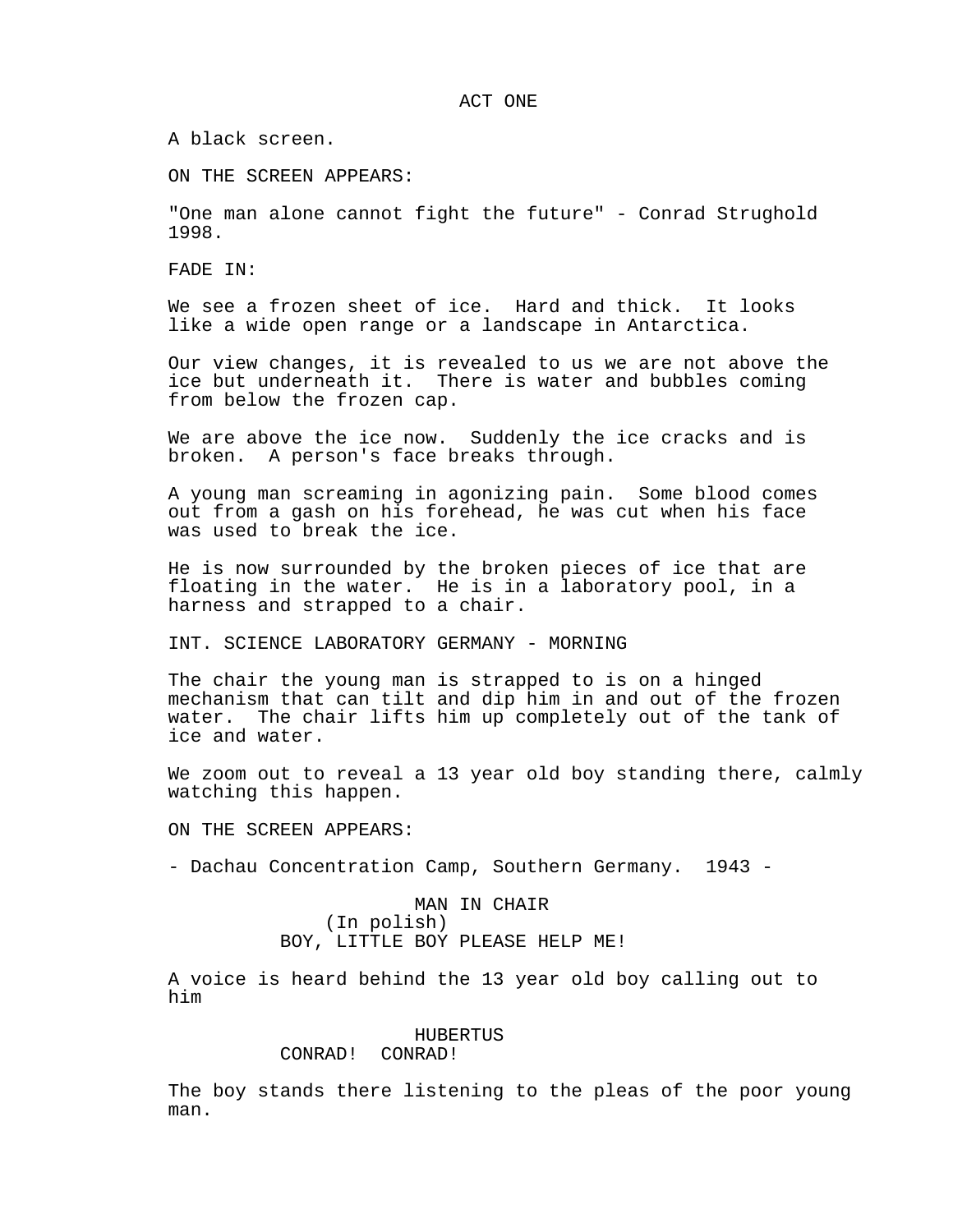CONRAD!

The boy turns around.

# CONRAD (in German) Yes father! I'm sorry!

Conrad's father Hubertus walks into frame behind him and puts his hands on his shoulders, he is wearing a white lab coat.

#### HUBERTUS

(in German) Conrad, do not get distracted, remember to never stop, never pause and never let anyone in your head, Once you make a decision you follow through. You have a job to do and that is all there is to it.

CONRAD (in German) Yes father, I'm sorry

HUBERTUS Don't be sorry, be great!

Conrad picks up a tool that resembles a fire extinguisher but odd in shape and color. It has some levers on it.

The young man in the chair is looking at Conrad still freezing and in excruciating pain.

> MAN IN CHAIR (in polish) NO PLEASE! JUST KILL ME! NO MORE!

We see now a wide shot of the entire room. It is a lab full of equipment. We see tanks, chambers, levers and abnormal looking tools. Conrad is standing with the tool, his father Hubertus is standing behind him holding a clipboard. There are two SS Officers behind him. Conrad walks over to the man in the chair.

> CONRAD (in polish) You are a great person, this.... This is for the future!

The man in the chair looks at Conrad and closes his eyes in despair. Conrad begins to spray the young man, he begins to scream but automatically freezes mid scream.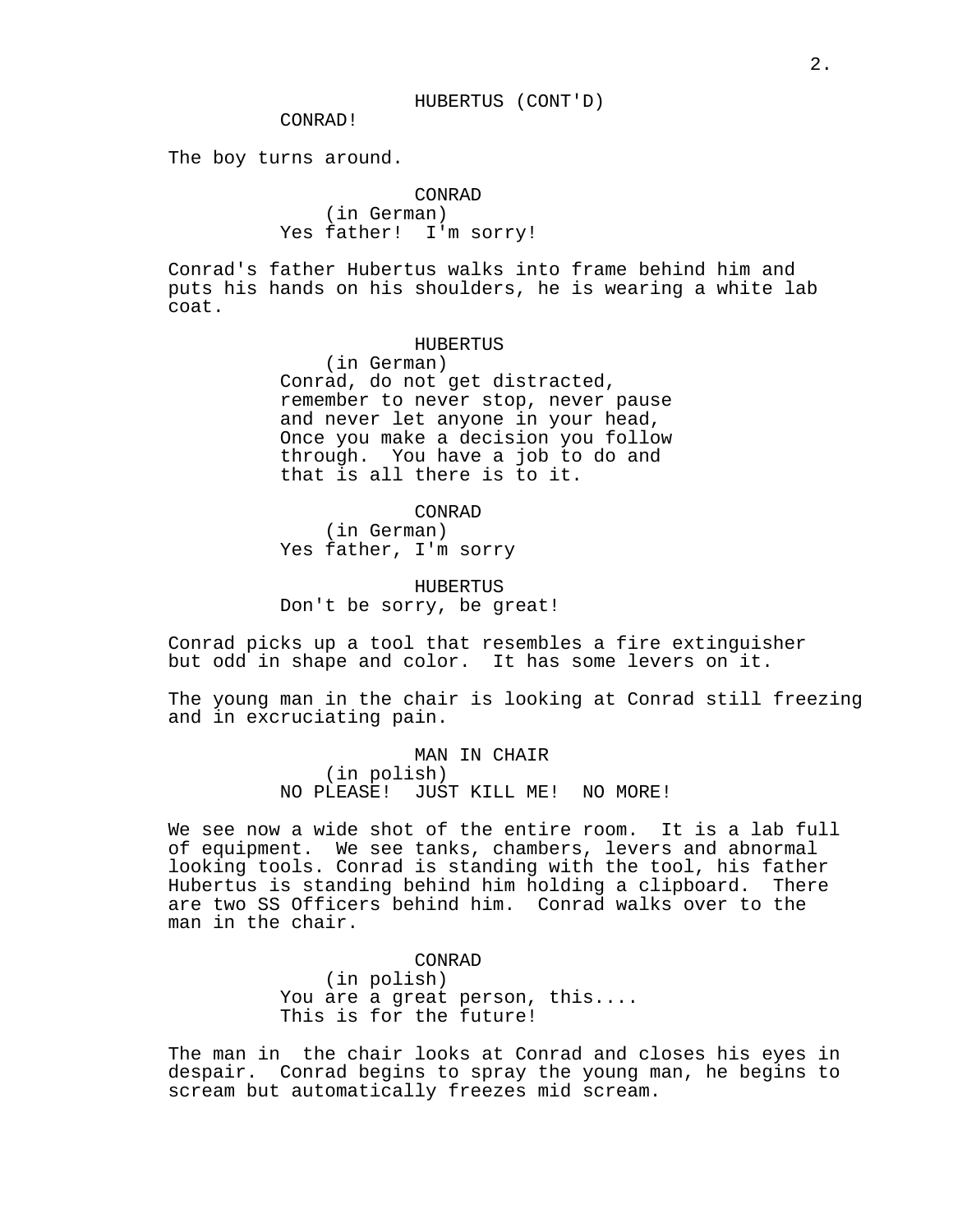Another scientist walks into the room and stands behind Hubertus.

#### RASCHER

Dr. Strughold!

Conrad keeps spraying the young man even though he is already frozen. It is very loud in the lab and Hubertus can't hear the other scientist.

> RASCHER (CONT'D) Dr. STRUGHOLD! DR. STRUGHOLD!

> > HARD CUT TO:

INT. STRUGHOLD'S LABORATORY - MORNING

We see an older man in his 80's also wearing a lab coat facing away.

> MR. WOODRUFF Dr. Strughold?

The man turns around. It's Conrad Strughold the boy we saw in the lab, now an adult.

# STRUGHOLD Woodruff! Hello old friend.

The two men shake hands. We see a wide shot of them standing together in a bigger lab and with state of the art equipment. Everything is stainless steel and white. There are tanks and machines everywhere. Computers, machines, and control panels.

ON THE SCREEN APPEARS:

- Foum Tataouine, Tunisia. 2017 -

Mr. Woodruff hands Strughold a paper.

STRUGHOLD (CONT'D) The last time I was handed a paper like this it was not very good news...

Mr. Woodruff holds his head down a bit.

STRUGHOLD (CONT'D) I take it you didn't come all this way to spread any joy to this old man's day.

MR. WOODRUFF There is a new complication.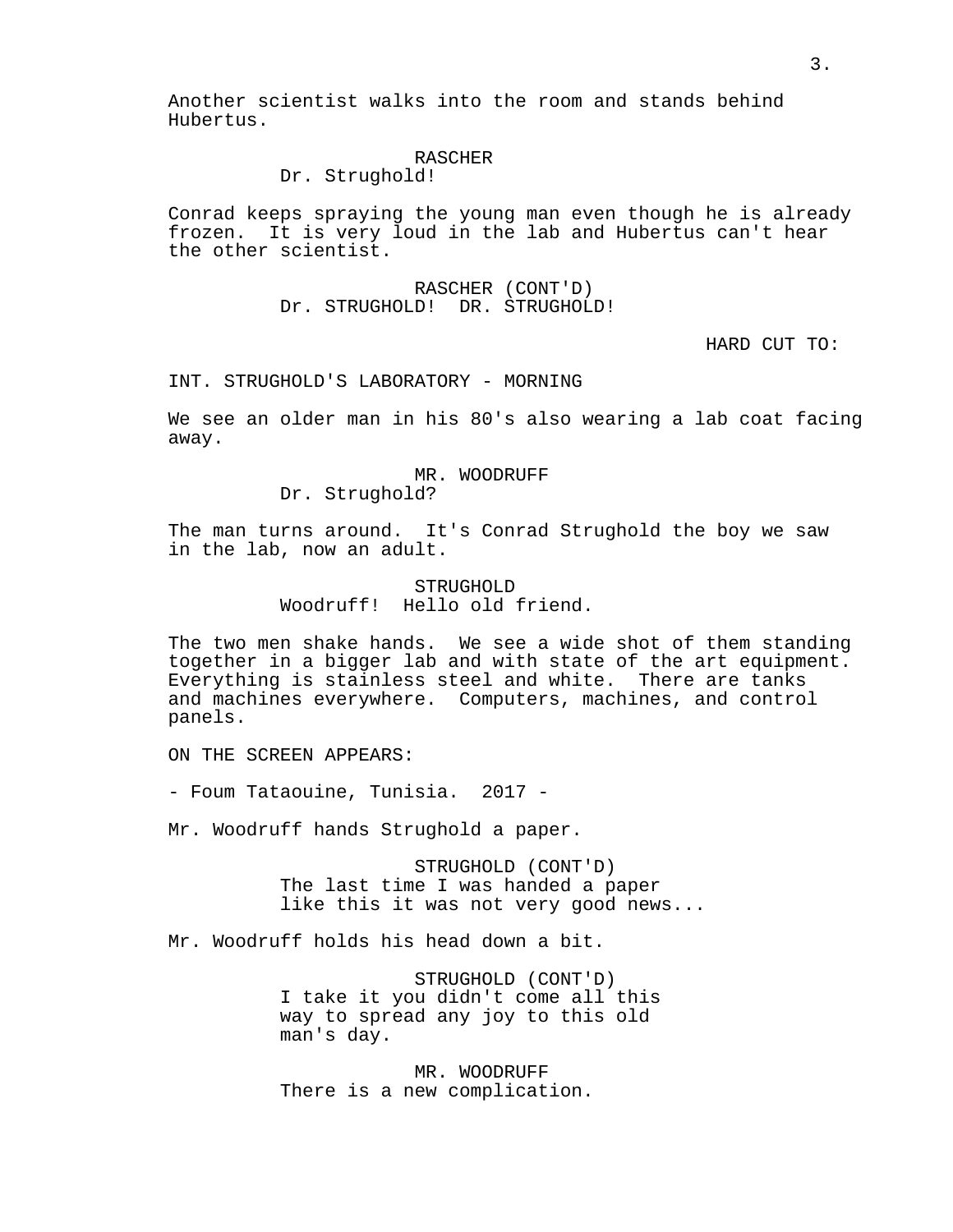Strughold walks away and doesn't take the paper from Mr. Woodruff.

He walks up to a similar tank, like the one we saw before. This is an updated model very high tech. He stands over it and pushes some buttons. There is a pit with an ice sheet over it but this time there is no chair next to it, there is nothing. It is a very clean room and everything is sterile and still.

A crack is seen in the ice and through it comes out a 16 year old boy. He is strapped in a vertical harness. He is standing with his hands to his side and completely frozen stiff.

Strughold looks at a life monitor. He looks up at the boy, Mr. Woodruff walks up to the boy. They both look at the boy and he is frozen solid and still.

Strughold looks at Mr. Woodruff and reluctantly takes the paper from him. He reads it becoming visibly upset. Just then the boy's right hand moves. Strughold looks at the boy.

The boy, still frozen opens his eyes and turns his head toward Strughold. He cracks all of the ice from his neck as he turns as pieces of ice fall from his body into the water. The boy smiles at Strughold.

Strughold smiles back. Holding the piece of paper turns to Mr. Woodruff.

> STRUGHOLD This news is now irrelevant, He was weak and a liability to the cause. He will be replaced like his predecessor.

MR. WOODRUFF There may be a chance of exposure.

STRUGHOLD Find out what you can. Go back to Washington and clean this up.

Strughold walks up to the boy in the harness and holds his hand. They look at each other, he isn't frozen anymore, he looks perfectly normal and healthy. His stats on the life monitor are normal.

They stare into each other's eyes and smile.

STRUGHOLD (CONT'D) Finally my son we are ready.

Mr. Woodruff walks away and leaves the laboratory.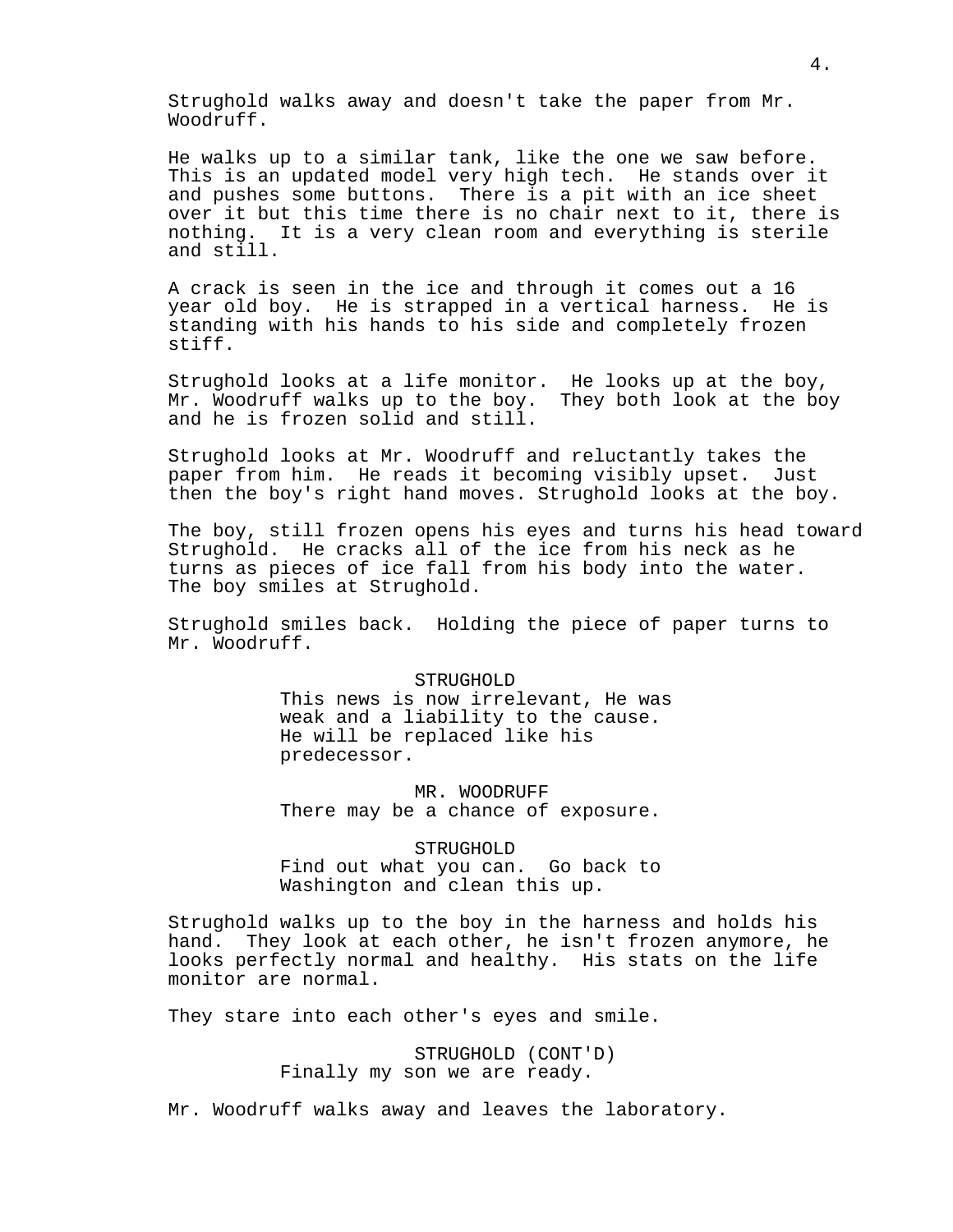#### FADE IN:

INT. PENTAGON SECRET STORAGE WAREHOUSE - MORNING

ON THE SCREEN APPEARS:

- The Pentagon, Washington D.C. The Day Before -

There is a man in a suit running trough the corridors of a large storage area. There are tall shelves and boxes everywhere. He is running and moving very frantically and searching everywhere for something, Opening boxes and files. He opens one up and finds a small vile. He looks and sees there is a micro chip inside.

Opening the vile, he takes the chip in his hand, pops it in his mouth like a pill and swallows it.

Frenzied and shaken up grabbing another vile with a sample tissue of some sort, he opens it and swallows it. He continues doing this looking for other objects and making a mess of everything. He finds one last vile containing a bee inside.

He opens it. He swallows the bee.

He begins running again, now toward a door. He exists, as the door slams shut behind him there is a Pentagon sign on the door.

INT. PENTAGON CORRIDOR - MORNING

The man is sweating and out of breath. He runs down a long corridor and past an office where a woman sitting in a desk looks at him worried.

INT. PENTAGON MARX'S OFFICE - MORNING

WOMAN AT DESK

Mr. Marx?

Mr. Marx ignores the woman, Looking desperate he runs into his office and locks the door behind him.

He looks sweaty and sick. He looks out the window for a bit and sees the beautiful day outside, trees moving in the breeze and gentle fluffy clouds.

He is distraught, teary eyed but forms a little sad smile. He closes his eyes a bit and sees a quick flash of everything on fire and explosions everywhere he sees a black rain and people in pain on the streets. They hunch over and stretch back out to have long-clawed reptilian aliens rip out of their stomachs leaving a hallowed carcass.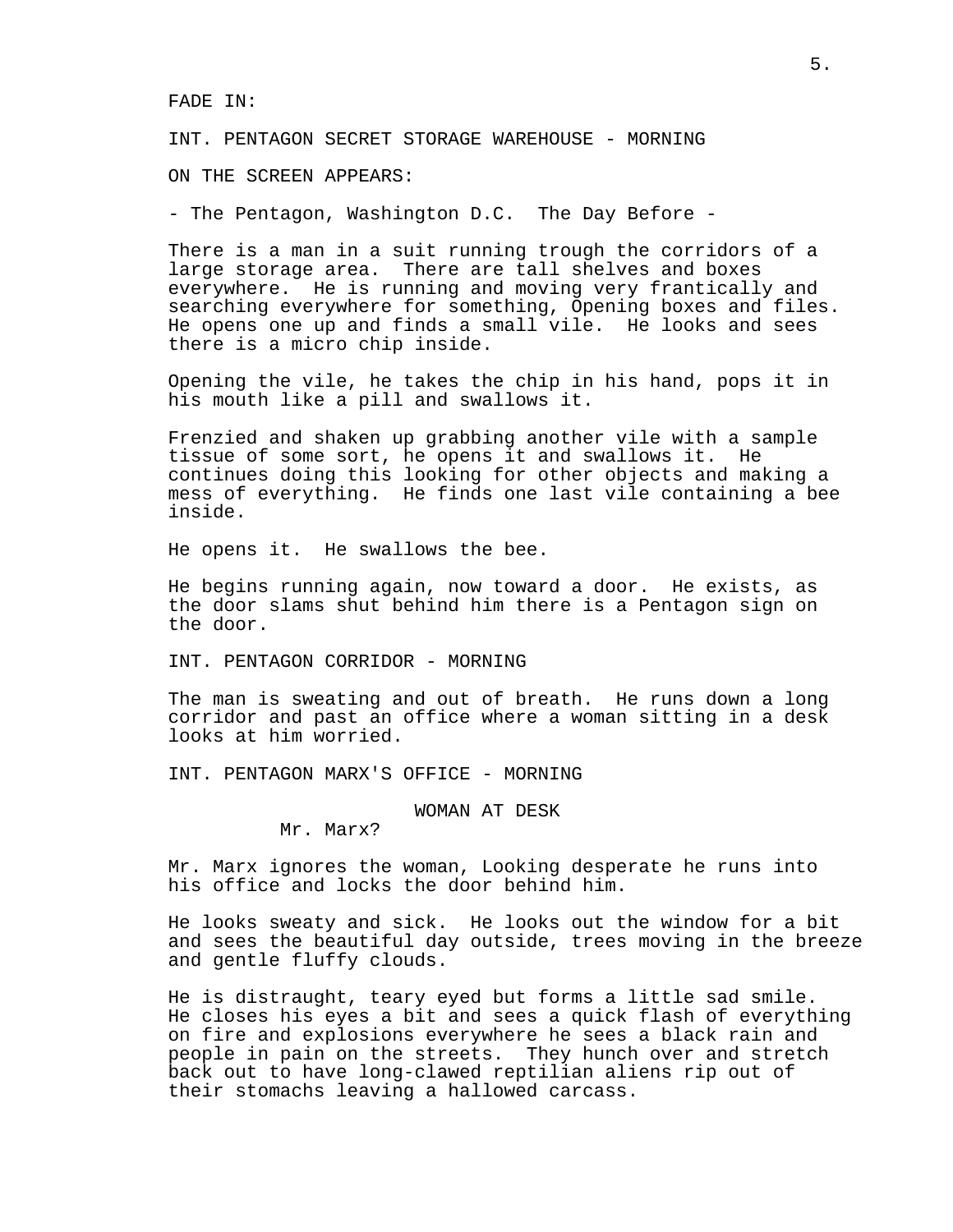One of the long-clawed aliens run into his line of sight with claws out, he screeches a horrible sound and attacks him. A quick flash and he opens his eyes again.

The woman from the front desk is knocking at the door.

WOMAN AT DESK (CONT'D)

MR. MARX?

He stands back from the window everything outside is just as it was and always has been. He puts his hands on his face. He knows what he must do. He takes a picture frame from the bookshelf and breaks it on the corner of his desk spilling glass shards everywhere.

> WOMAN AT DESK (CONT'D) MR. MARX PLEASE OPEN THE DOOR!!!

He begins to pound on his head with his fists as if to try to silence something in him and begins to cry.

He stops for a moment and looks down to see the broken glass. He picks up a piece from the floor and begins to cut his wrist and commences to write something on the wall, with his blood.

The woman at the desk is now pounding on the door outside.

WOMAN AT DESK (CONT'D)

MR. MARX?

Two Military Police walk over to her.

WOMAN AT DESK (CONT'D) Oh! HERE, RIGHT HERE! I DON'T KNOW WHAT'S GOING ON!

The Military Police officers walk over to the door.

MILITARY POLICE 1

SIR?

Mr. Marx finishes writing on the wall. He steps back and looks at it. We can't see what he wrote. He walks back to his desk.

He takes out a pack of Morley cigarettes from his jacket pocket and stuffs a handful of cigarettes in his mouth. The Military Police are still outside the door pounding.

> MILITARY POLICE 2 Mr. Marx sir, if you don't open this door we will be forced to take physical action.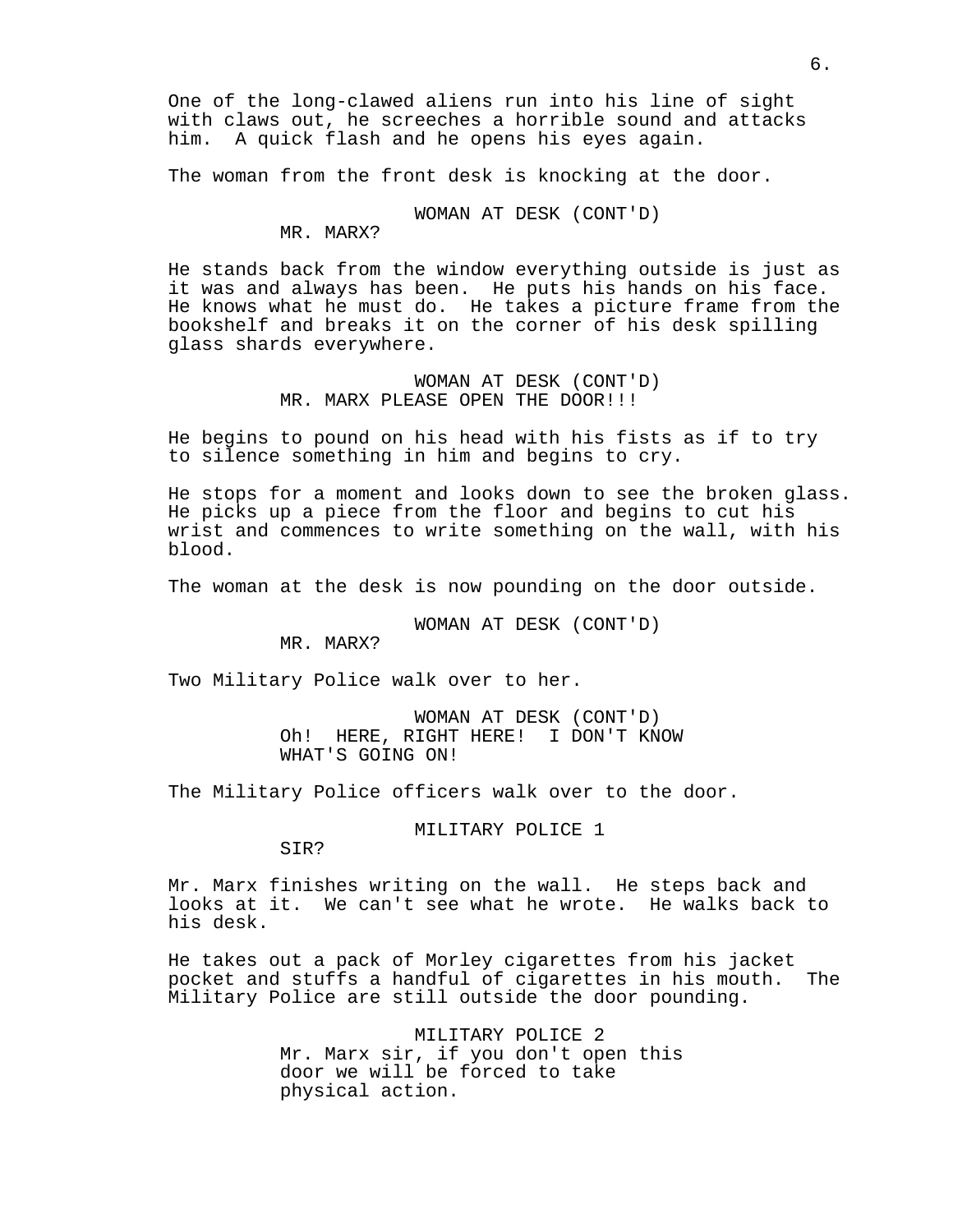While the military police officer is pounding at the door attempting to communicate with Mr. Marx the second officer walks over to the woman at the desk.

> MILITARY POLICE 1 Is anyone else in there with him?

WOMAN AT DESK No! I didn't see anyone, just him!

Mr. Marx reaches into his jacket and pulls out a gun. He puts the barrel in his mouth, he closes his eyes shut and shoots.

> MILITARY POLICE 1 (On the radio) SHOTS FIRED!!! SHOTS FIRED!!!

> > WOMAN AT DESK

OH GOD! (Begins to cry)

Both Military Police officers, back away from the door and pull out their guns.

> MILITARY POLICE 2 EVERYONE PLEASE CLEAR THE AREA! MOVE! MOVE! MOVE!

MILITARY POLICE 1 MR. MARX!? We are coming in!

They kick the door in and rush the room with their guns pointed. One of the Officers looks at Mr. Marx's body and checks his pulse.

> MILITARY POLICE 2 Room is clear!

> > MILITARY POLICE 1

He's down.

The officer kneeling down over Mr. Marx looks up and sees what is on the wall.

> MILITARY POLICE 1 (CONT'D) What the hell?!

We zoom out and see the whole room. Both Military Officers standing shocked and still. Mr. Marx's body on the floor. There is blood everywhere and written in blood on the wall... a series of ones and zeros in a binary code sequence.

01000100 01001001 01000111 00100000 01010111 01001001 01001100 01001100 01001001 01000001 01001101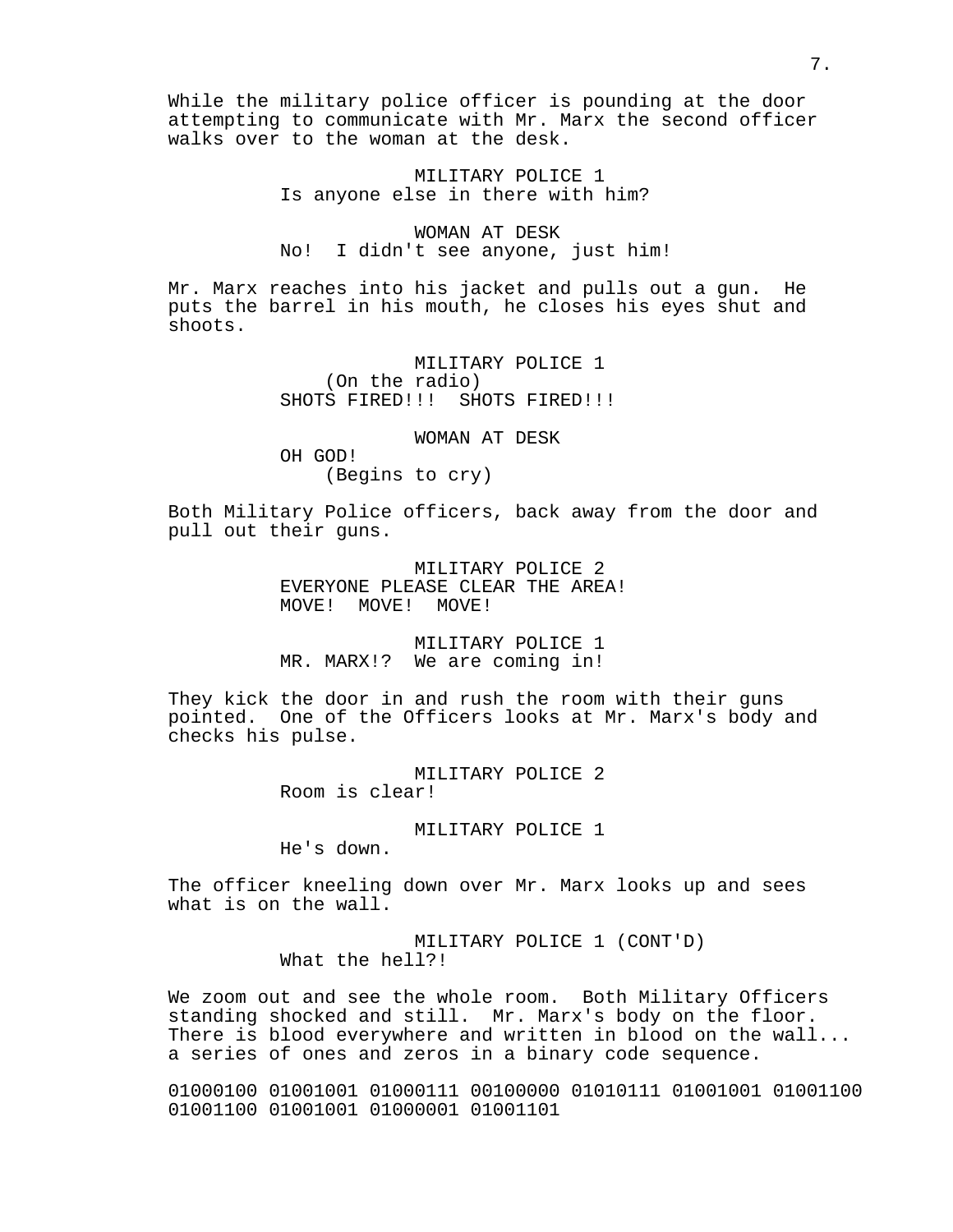#### FADE IN:

EXT. SIOUX CITY PARK BENCH - AFTERNOON

ON THE SCREEN APPEARS:

- Sioux City, Iowa. Present Day -

A 31 year old man in a business suit is sitting at a park bench eating his lunch. He begins to hold his head as if in pain. The man can barely hear anything. A slight hum takes over his hearing. He holds his head and ears. The hum gets louder. It sounds like a person humming into a microphone inside his head. He falls to his knees and his sight gets blurred.

A woman who is jogging with her dog notices the man. The dog begins to bark as she rushes over to him.

#### WOMAN

Sir are you ok? SIR?

The man, now, on the floor, is curled into a ball and wildly kicking. The hum inside his head is so loud and painful he can't even muster enough energy to scream.

The woman tries to see if he is ok, she rushes down to him.

# WOMAN (CONT'D) SIR? OH MY GOD! SOMEBODY HELP!

Two other joggers stop and see him, the woman steps back and calls 911 as the other two joggers begin to try to help him.

CUT TO:

EXT. OXFORD PUB - EVENING

ON THE SCREEN APPEARS:

- The Turf Tavern, Oxford College Campus, England.

Fox Mulder is sitting outside the tavern relaxing by himself while drinking a beer and reading a baseball book "The Last Boy: Mickey Mantle and the End of America's Childhood".

A couple of college students walk into the pub and see him sitting there.

STUDENT 1

Mr Mulder?

Mulder turns around to see the young students, he puts his book down.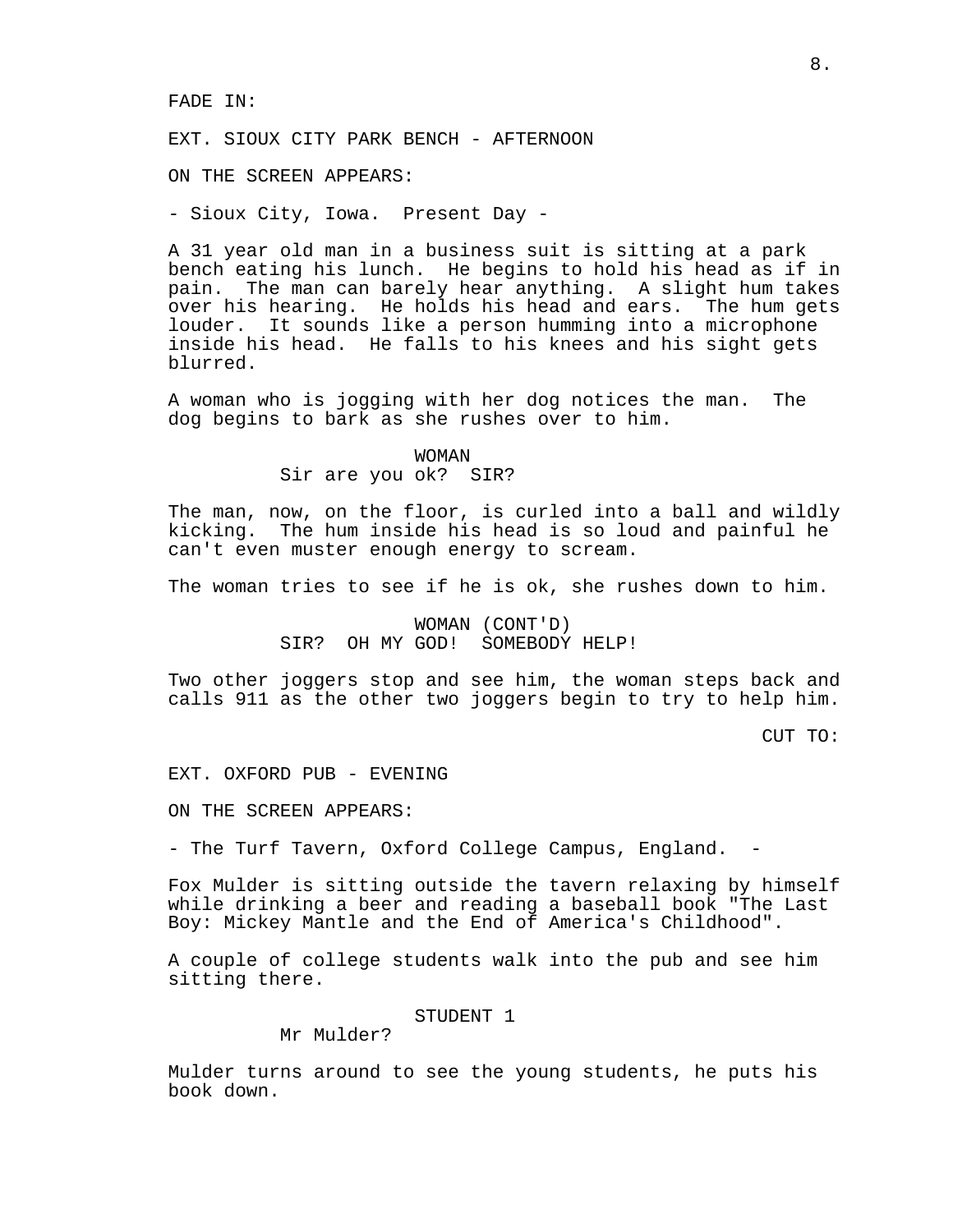MULDER

Hey guys!

STUDENT 1 Oh sir, I really enjoyed your seminar today!

STUDENT 2 Yes! thank you for the speech sir!

MULDER Well thank you for not falling asleep!

STUDENT 2 We have pages upon pages of notes

STUDENT 1 Your ideology on the criminal mind and the thinking of the profile construction is amazing!

MULDER

Well I do my best. Why don't you guys go in there and tell Archie to put a drink for each of you on my tab.

STUDENT 1

Really?

STUDENT<sub>2</sub> Oh thank you sir!

STUDENT 1 Yes thank you!

MULDER No problem boys, enjoy!

The students walk inside as Mulder looks back into the tavern and sees the boys talking with the barkeep, the barkeep turns to Mulder.

Mulder gives a nod to the barkeep and signals "TWO" with his fingers then signals a thumbs up. He turns around again and sips on his beer. He picks up his book and continues to read. He gets a text message. He reaches into his jacket pocket and pulls out his phone.

Its a very old looking and beat up phone, still has a green screen on it and no querty keyboard.

The text message reads, "SUICIDE AT THE PENTAGON YESTERDAY"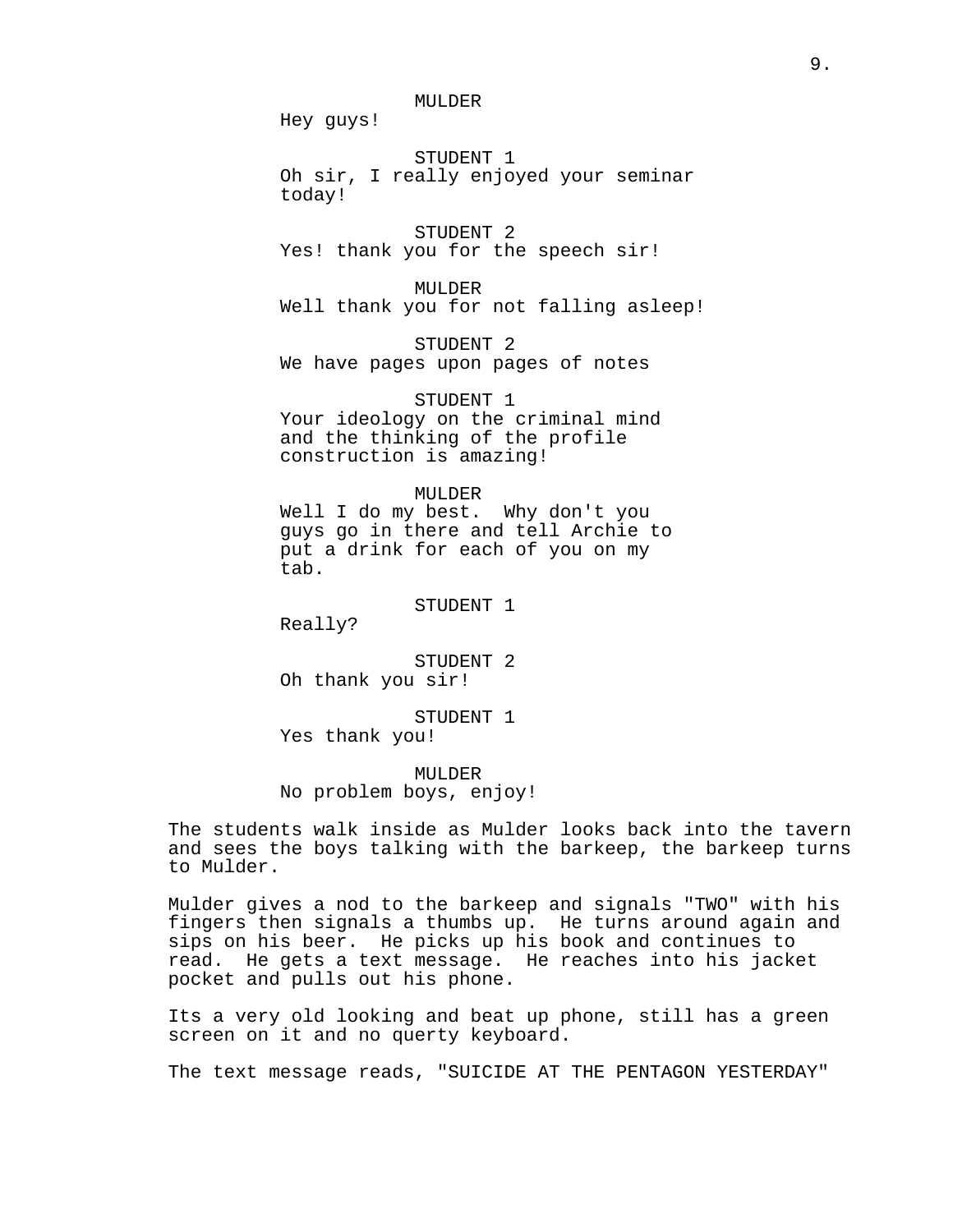Mulder looks at the text, closes his phone and puts it back in his pocket. We see a wide shot of Mulder sitting alone, he is relaxed but feels a longing when he notices a young couple sitting at a cafe nearby a young man with black hair and a young woman with red hair. They are smiling and courting each other and seem very happy. Mulder smiles.

FADE IN:

EXT. FBI HEADQUARTERS - MORNING

ON THE SCREEN APPEARS:

- FBI Headquarters, Washington D.C. -

INT. FBI HEADQUARTERS LOBBY - MORNING

A Woman walks into the building. She walks through security, a guard nods at her. She inserts her badge into the elevator slot, it opens and she walks into it.

INT. FBI HALLWAY - MORNING

The woman walks down the hall to a glass door. It reads (D.P.R) below that it reads, "Department of Paranormal Research".

The woman walks into the office, it is a bullpen style of office with desks in the middle with Agents sitting at them. Up ahead offices and conference rooms with doors and a lab in the corner. It is a full operation and it is busy.

The woman walks across the bullpen to a back office on the glass it reads: "Assistant Director Monica Reyes"

INT. FBI MONICA REYES OFFICE - MORNING

Agent Reyes is sitting at her desk looking over some files. She looks up at the woman who walked in.

> REYES Good Morning Agent Scully!

The camera quickly pans over to reveal a red headed Special Agent Dana Scully in a suit and displaying her FBI badge.

> SCULLY Good Morning! What's on our docket today?

## REYES

Scully have a seat please.

Scully sits down across from Reyes.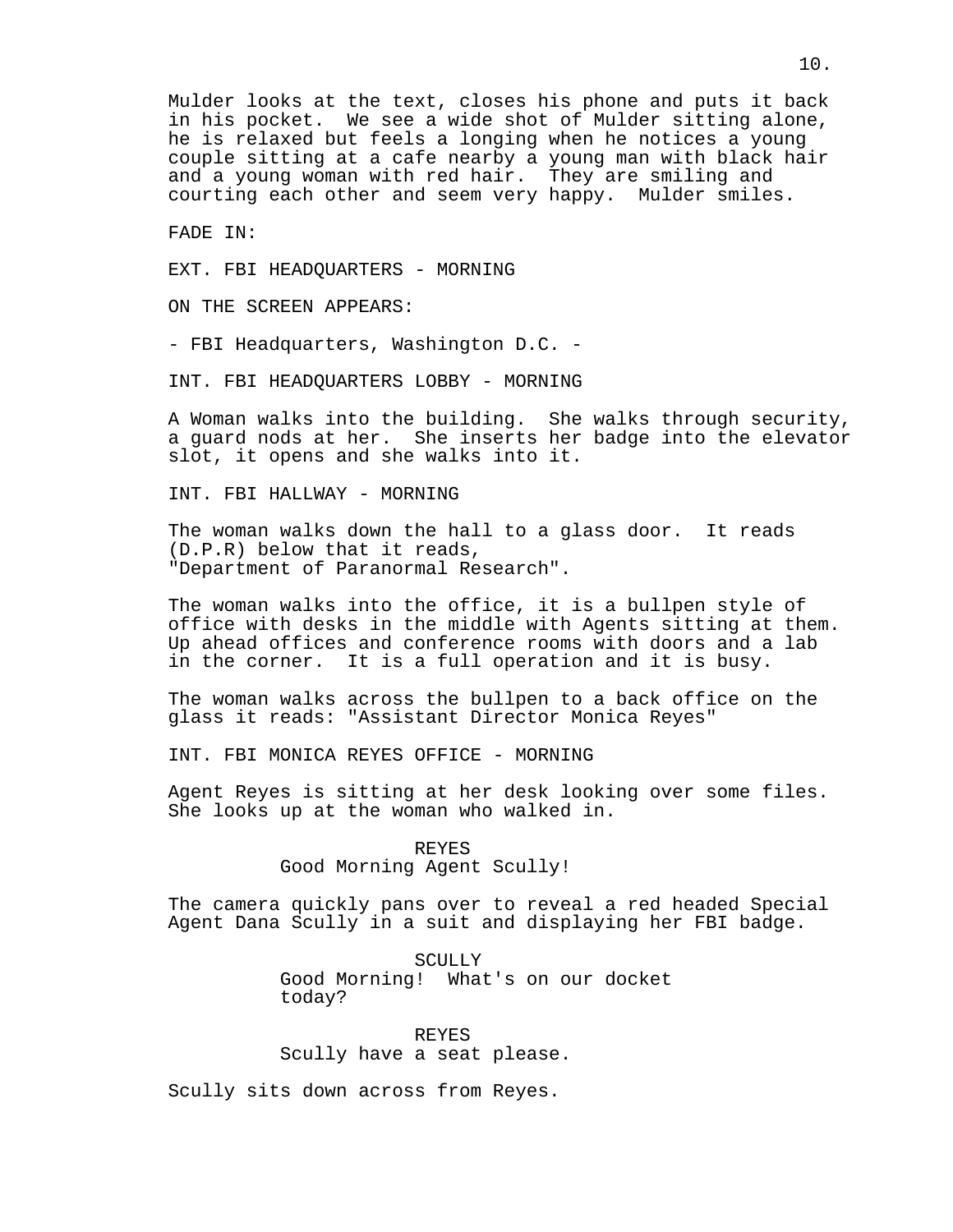# REYES (CONT'D)

Scully did you hear about the Pentagon Suicide?

**SCULLY** 

Yes it's buzzing all over the place! A Robert Marx, He was a Secretary of Defense. What about it?

REYES

I have information from that case that may mean something to you.

SCULLY I thought it was being handled by Agent Gillis, open and shut case.

REYES

It is! But there is something specific pertaining to this case that is a little peculiar.

SCULLY

An X-File?

REYES No, not necessarily. Well, a really OLD X-File. I mean. Well, take a look.

Reyes gives Scully the file.

Scully looking very interested and perplexed opens it and sees the crime scene photos.

> REYES (CONT'D) None of this has been made public for obvious reasons.

> > SCULLY

What is this?

#### REYES

He wrote that in his own blood after he ran into his office and closed the door. After that? He shot himself in the head.

Still confused Scully continues to review the pictures.

REYES (CONT'D) Do you recognize the type of message he wrote on the wall?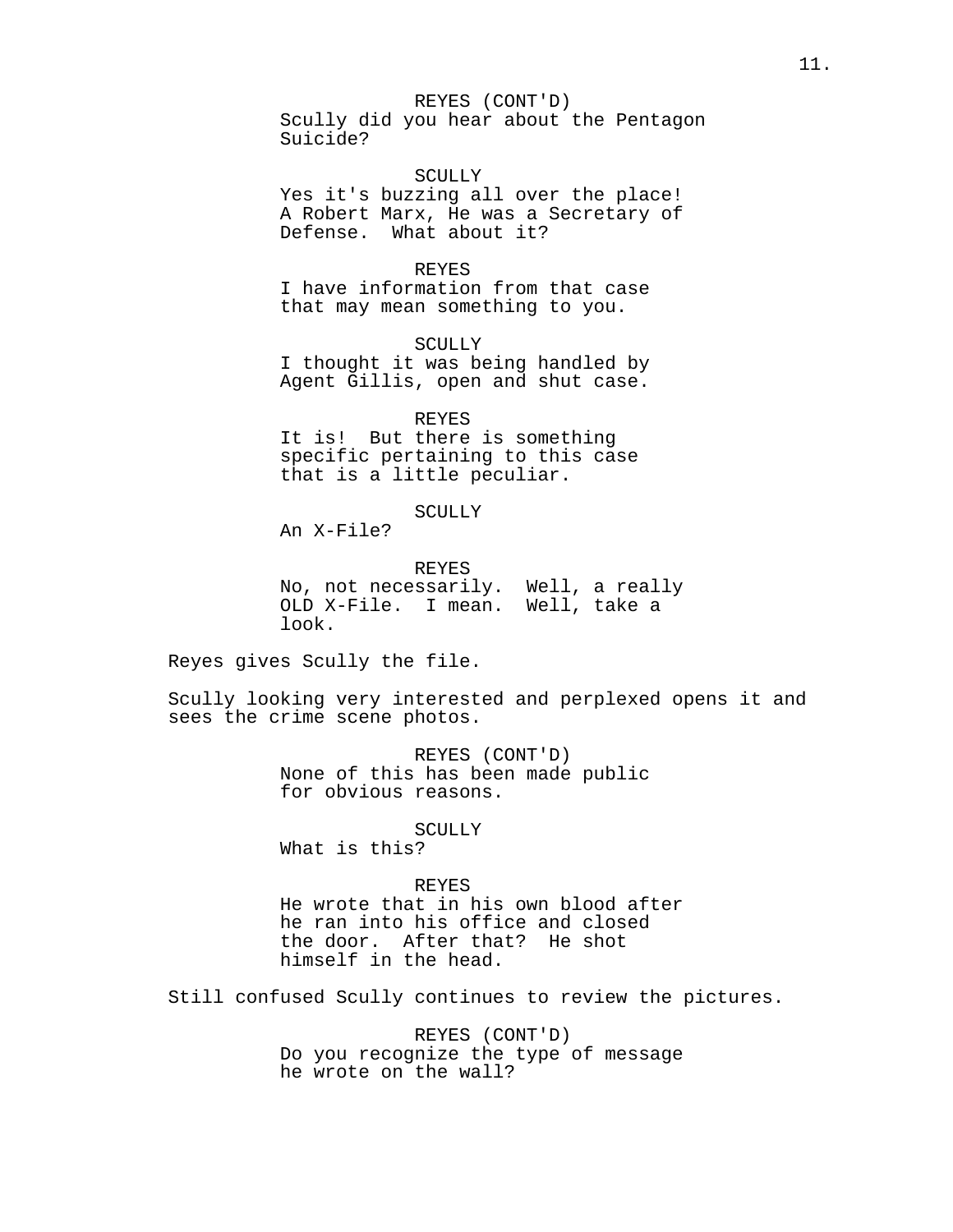#### SCULLY

Yes.

## REYES

It's one of the oldest X-Files that you and Mulder worked on.

# SCULLY

Yes a young boy as I recall he was receiving messages like this after his sister was abducted.

# REYES

Scully I think it's time you contacted Mulder.

# SCULLY

No. Reyes I've told you before. Mulder Left! He wants nothing to do with me. Or anything that goes on here.

## REYES

I think if you showed him this information he would change his mind.

#### SCULLY

I don't want to change his mind, I haven't spoken to him in years. After the 2012 fiasco everything was different for us. What once was will never be again.

#### REYES

Do you communicate at all?

#### SCULLY

He sends a post card, sometimes. I haven't even told him I was reinstated back into the FBI! We don't talk. There is nothing to talk about, nothing left!

#### REYES

I really think Mulder should see this.

## **SCULLY**

If you need help on this. I'm here!

Reyes stands up and walks over to Scully, she takes the file from her, taking one of the crime scene photos out placing it on her desk.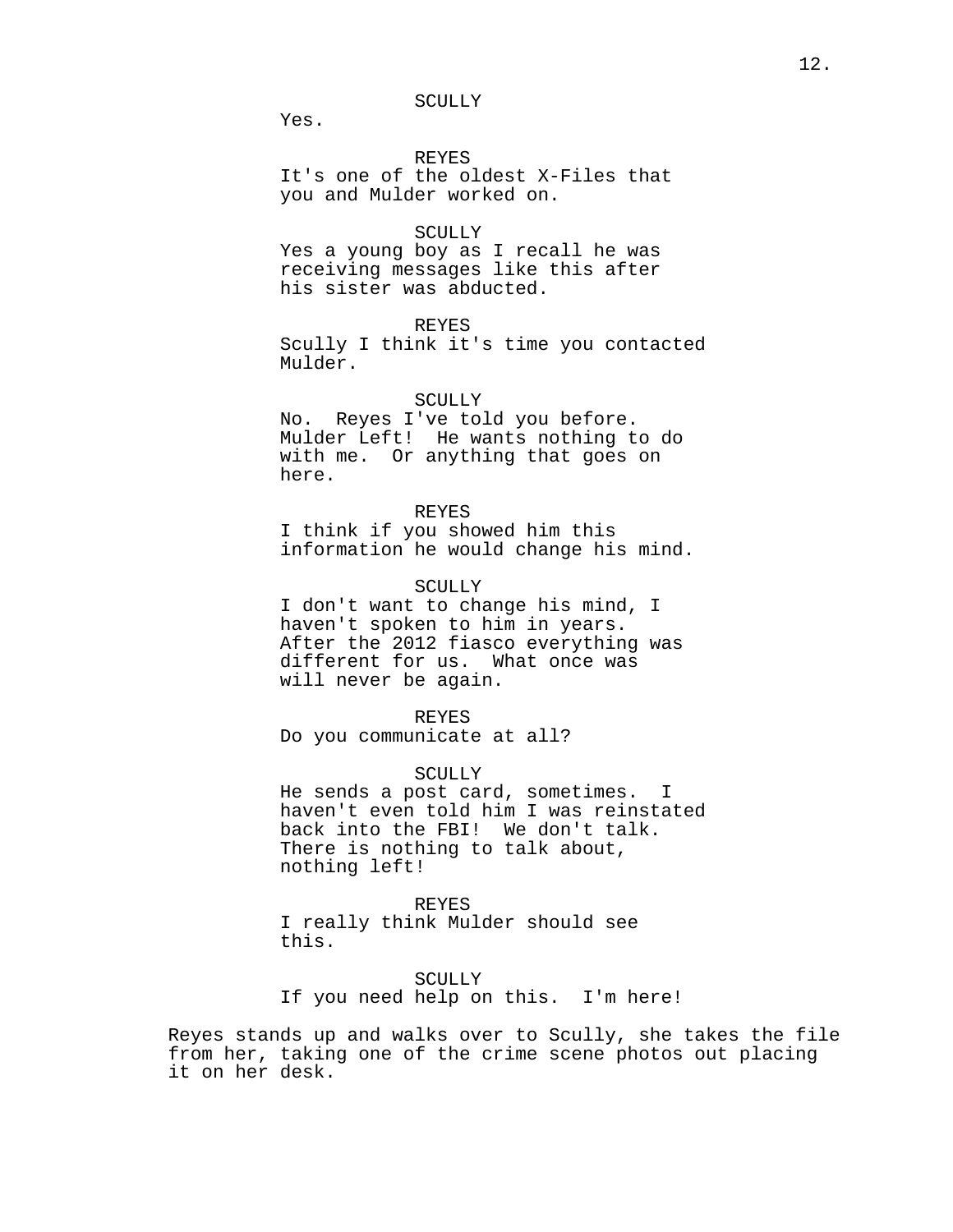# REYES The ones and zeros?

We see the crime scene photo that Reyes places on the desk. It is a picture of what Robert Marx wrote on the wall with blood.

01000100 01001001 01000111 00100000 01010111 01001001 01001100 01001100 01001001 01000001 01001101

> SCULLY Yes it's a binary code. All data can be translated into computer binary code.

## REYES

Yes. Do you remember the case you and Mulder worked on? Do you remember what the binary code the young boy was? Do you remember what it translated to?

## SCULLY

It was random as I recall. An image of art by DaVinci, musical notes, some religious text. What connection do these cases have?

#### REYES

Scully the binary code you see here written in blood? It translates to "DIG.... WILLIAM".

## SCULLY

WILLIAM?

REYES Now you see why I think Mulder should see it?

SCULLY Who else knows about this?

#### REYES

Everyone. Agent Gillis is the one who translated it. He filtered this information down to all of the departments for us to cross reference and see if anyone could be of any assistance on what DIG WILLIAM means But as of now no one knows the connection and no one can help.

Scully grabs the file and the photo, she stands up and looks closer at all of the photos.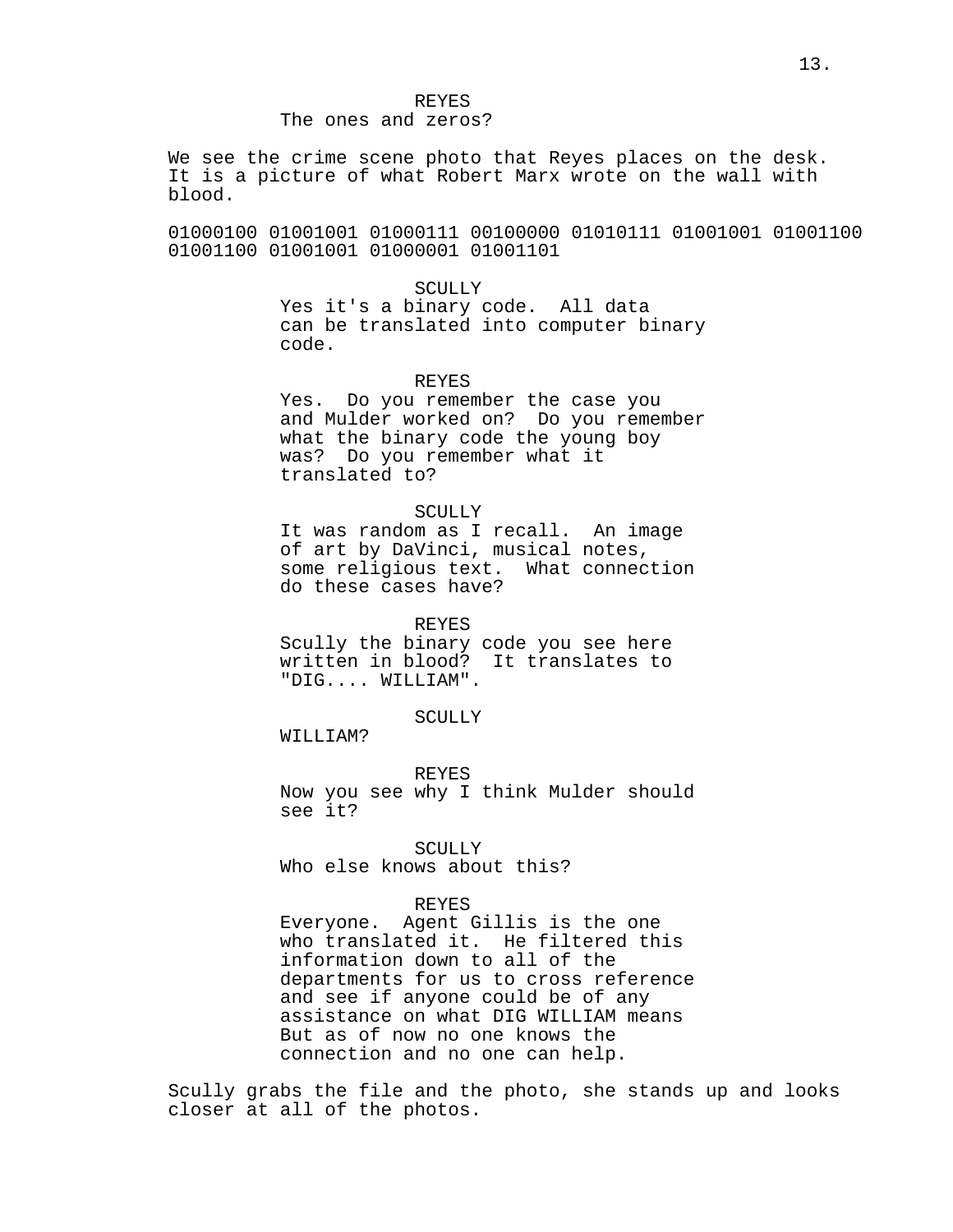REYES (CONT'D) Now you see why it is important for you to contact Mulder?

SCULLY Where is this man's body?

REYES

That is actually what is on your docket for today. Gillis and I worked it out so that you are the agent in charge of leading the Marx's autopsy.

SCULLY Reyes we have to be careful about this information, if this man knew where William is.

Scully begins to become a little emotional but puts herself together right away.

#### REYES

Maybe this is how we can find him. No one knows who William is or what the message actually means so for now the secret is safe, any information on William and the past has been locked away for years. But connections may be made and we have to hurry.

#### SCULLY

Thank you!

Scully looks at the photo one more time and sees the zeros and ones on the wall. We zoom into them.

CUT TO:

EXT. SIOUX CITY HOUSE - DAY

ON THE SCREEN APPEARS:

- Sioux City, Iowa. -

INT. SIOUX CITY HOUSE - DAY

We see the man who had a seizure earlier at the park. He is sitting at his kitchen table frantically writing something down on a note pad. He is holding his head with his other hand, he looks to be in pain and is in a rush to write.

We zoom in to see his note pad is filled with papers all containing zeros and ones. He is writing over and over again, hundreds of pages of zeros and ones.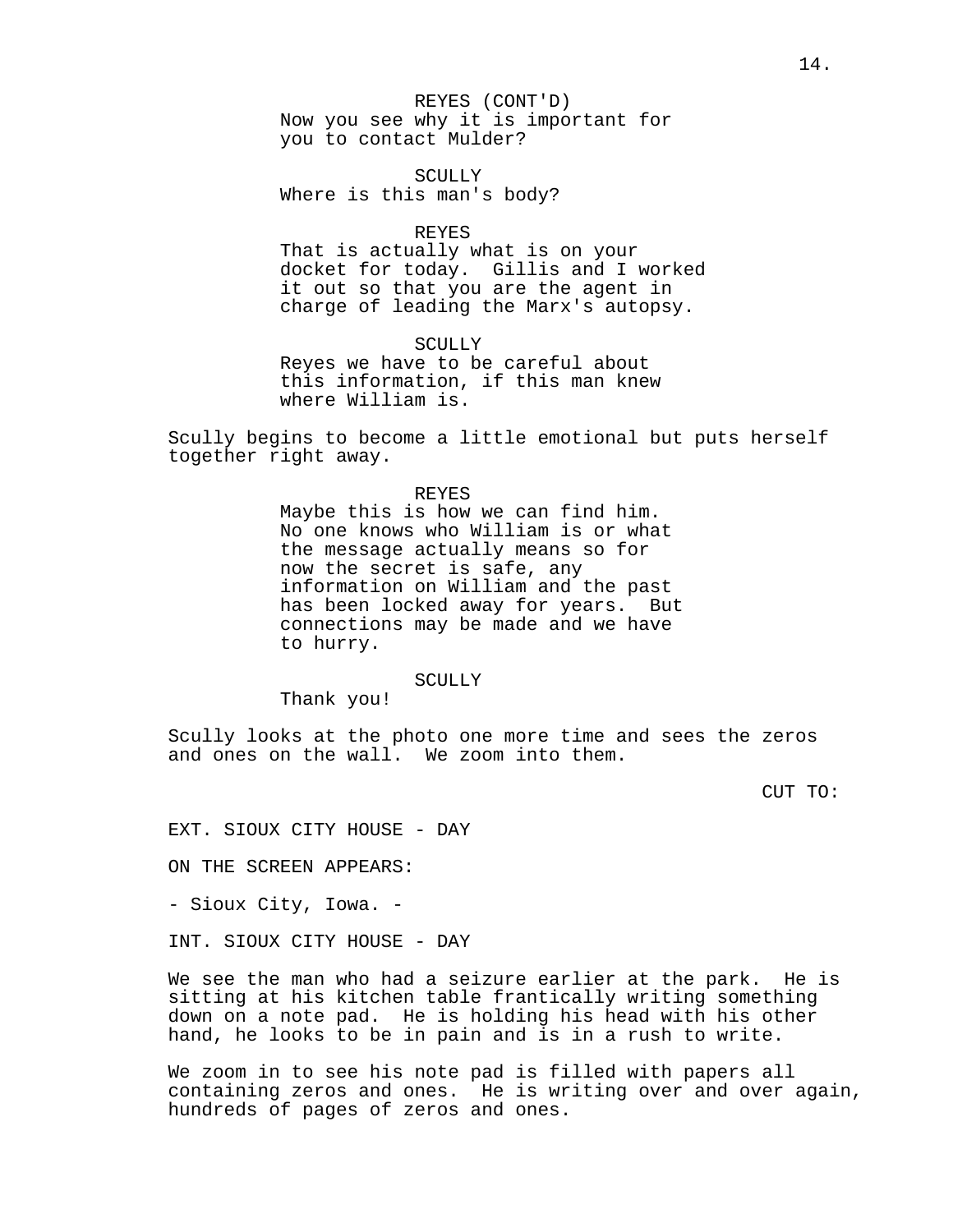We see a close up of his face. He is sweating and nervous, his movements are almost as if he was in a trance. We hear a loud hum take over him, geting louder and more intense.

FADE IN:

EXT. MADANIYIN, TUNISIA - MORNING

ON THE SCREEN APPEARS:

- Madaniyn Airstrip, Medenine, Tunisia. -

A large landscape of desert and dunes, a hot and desolate place.

Over the horizon we see a black helicopter fly through the air. It lands on the airstrip as dust and sand fly all over the place. Mr. Woodruff walks out and the helicopter immediately leaves.

Mr. Woodruff walks over to a small private jet, a Gulfstream G550 airplane, with no luggage he gets inside.

He sits in the plane completely alone. A man comes by and serves him a drink.

Moments later the plane takes off.

FADE IN:

EXT. FBI HEADQUARTERS - MORNING

ON THE SCREEN APPEARS:

- FBI Headquarters, Washington D.C. -

INT. FBI HALLWAY - MORNING

We see Agent Scully holding the file that Reyes gave her. She gets out of the elevator and walks over to another floor.

INT. FBI AGENT GILLIS'S OFFICE - MORNING

She walks up to an office and sees Agent Arthur Gillis sitting at his desk working on the computer. She taps on the door.

# SCULLY

Agent Gillis?

## AGENT GILLIS

There she is!

Gillis taps a couple of keys on the keyboard, grabs his cell phone off his desk, stands up and begins putting his jacket on.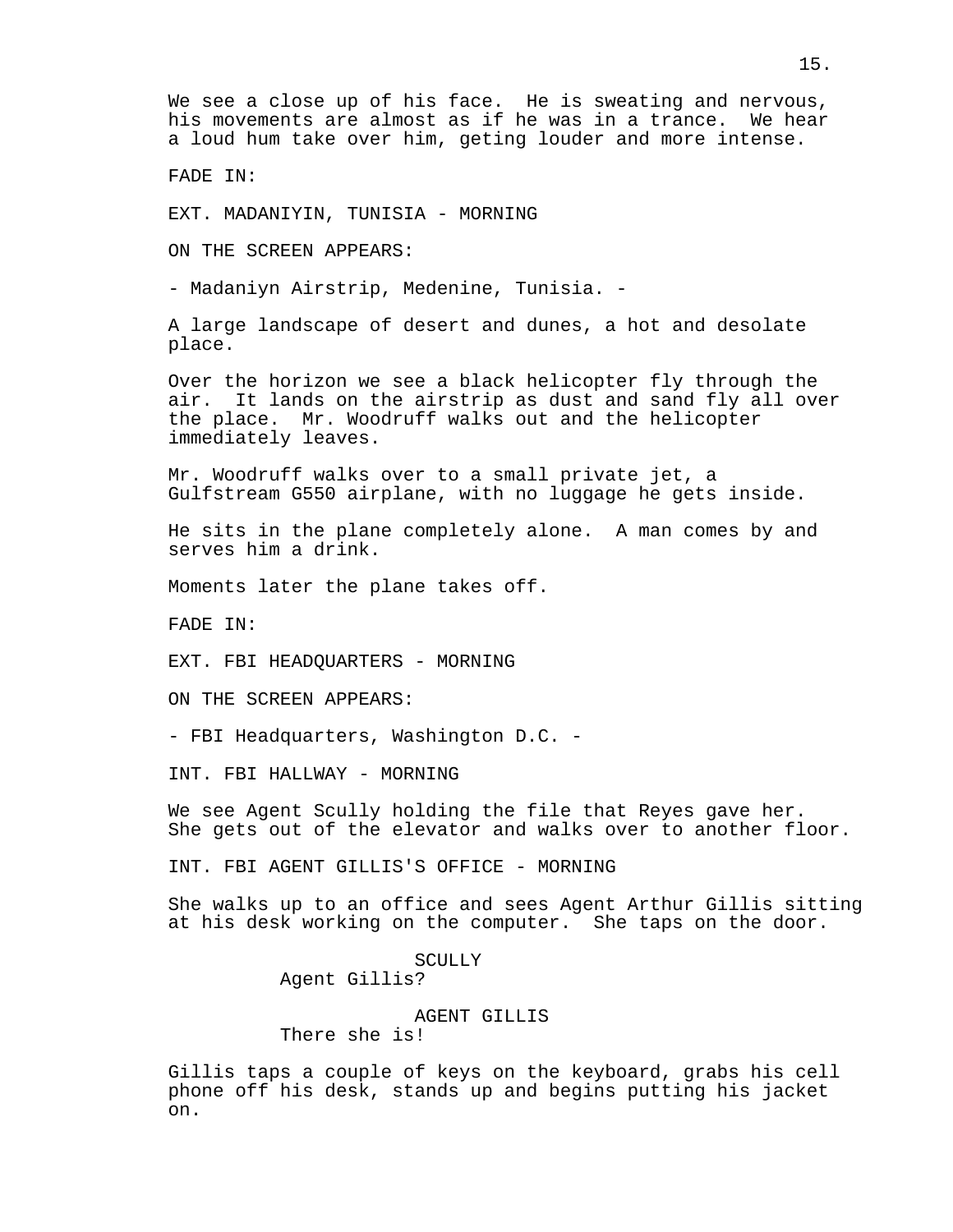AGENT GILLIS (CONT'D) Thank you very much for volunteering to speed things up on the autopsy Agent Scully!

SCULLY It's not a problem.

AGENT GILLIS I'll brief you on what I have on the way down.

They both leave his office walking down the hallway.

INT. FBI HALLWAY - MORNING

Scully and Gillis are walking down the hall side by side.

# AGENT GILLIS

I really appreciate all the help I can get here. It would be safe to assume this is an open and shut case. Suicide, period. Case closed. But the victim's identity and of course his location of employment. I mean if a government official like Mr. Marx down there, top guy in the department of defense can blow his brains out, then well, anyone can! It just looks bad! And the media loves it! So pressure on the FBI is the name of the game here.

SCULLY

I understand.

They get into the elevator.

INT. FBI ELEVATOR - MORNING

SCULLY Any news on those strange zeros and ones?

# AGENT GILLIS

Oh yes it was written in his own blood, we know that. We also know it is a binary code. That's it.

SCULLY Do you know what it means?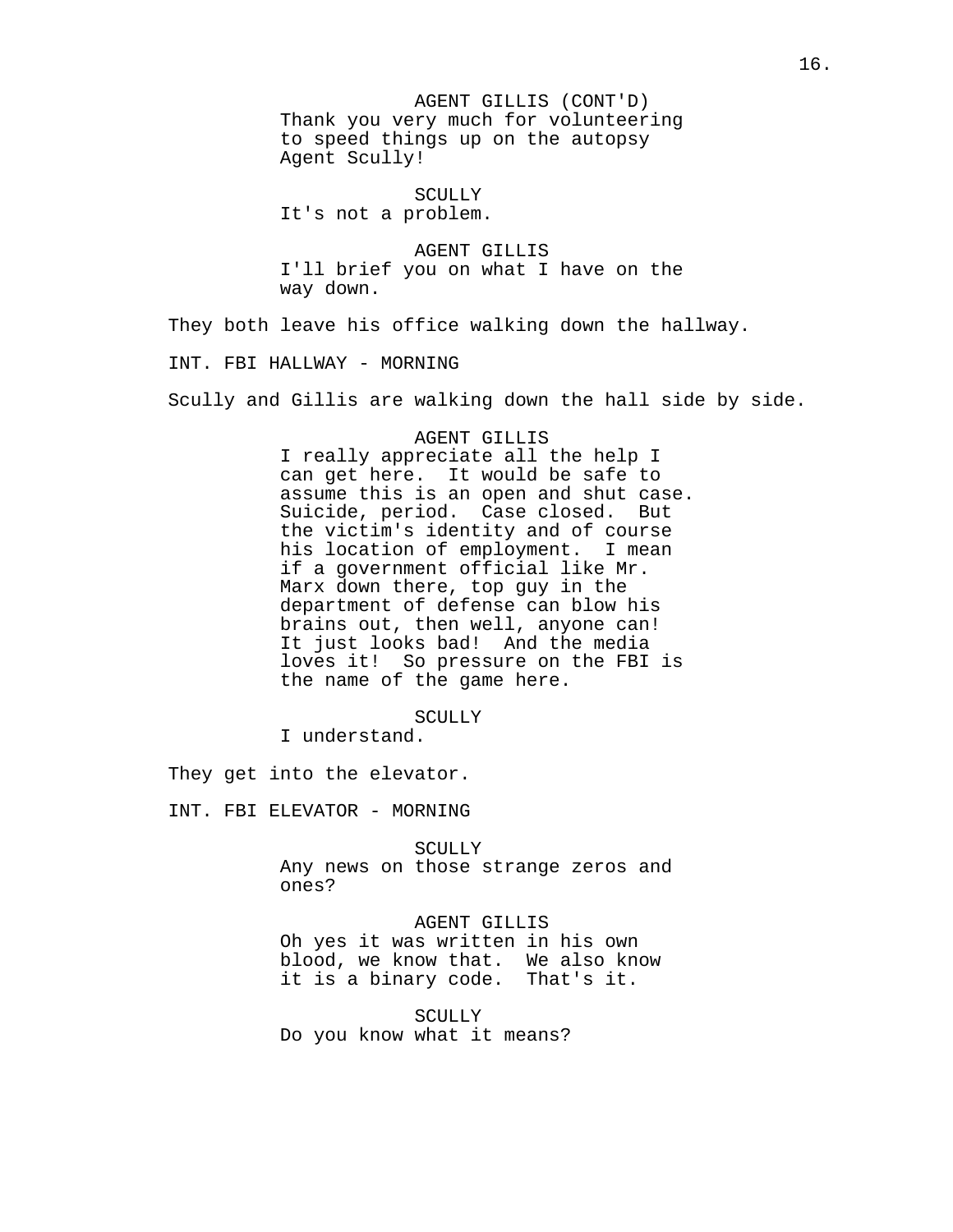## AGENT GILLIS

It translates to "DIG WILLIAM" but everyone is stumped on what that means. We don't know what it means to him or to anyone. We've interviewed All possible "Williams" at the Pentagon and his apartment building but came up with nothing. We don't know why he wrote it in blood when he had pens and paper in his office! This man was obviously disturbed he stuffed a pack or Morleys in his mouth before he pulled the trigger!

The elevator stops and they walk out.

INT. FBI HALLWAY - MORNING

#### SCULLY

His Medical file states he was a non smoker.

# AGENT GILLIS

Right and he bought the pack THAT morning! The receipt was in his pocket. Pretty bizarre! If this is a paranormal case GREAT! Lets solve it. Because there is no murder here and really aside from graffiti? No crime at all.

#### SCULLY

Where did he buy the pack? Have you talked to the shop owners? Maybe they saw something?

#### AGENT GILLIS

Well.. Hey, look I know you guys are busy up there with your own thing and I have this case here I don't want to bombard you with more information and fill your workload even more.

# SCULLY

I see.

#### AGENT GILLIS

Agent Reyes hoped you could assist me on trying to crack this one. We all know that suicide equals no murder! But there are layers here that I would like to understand. I need to understand.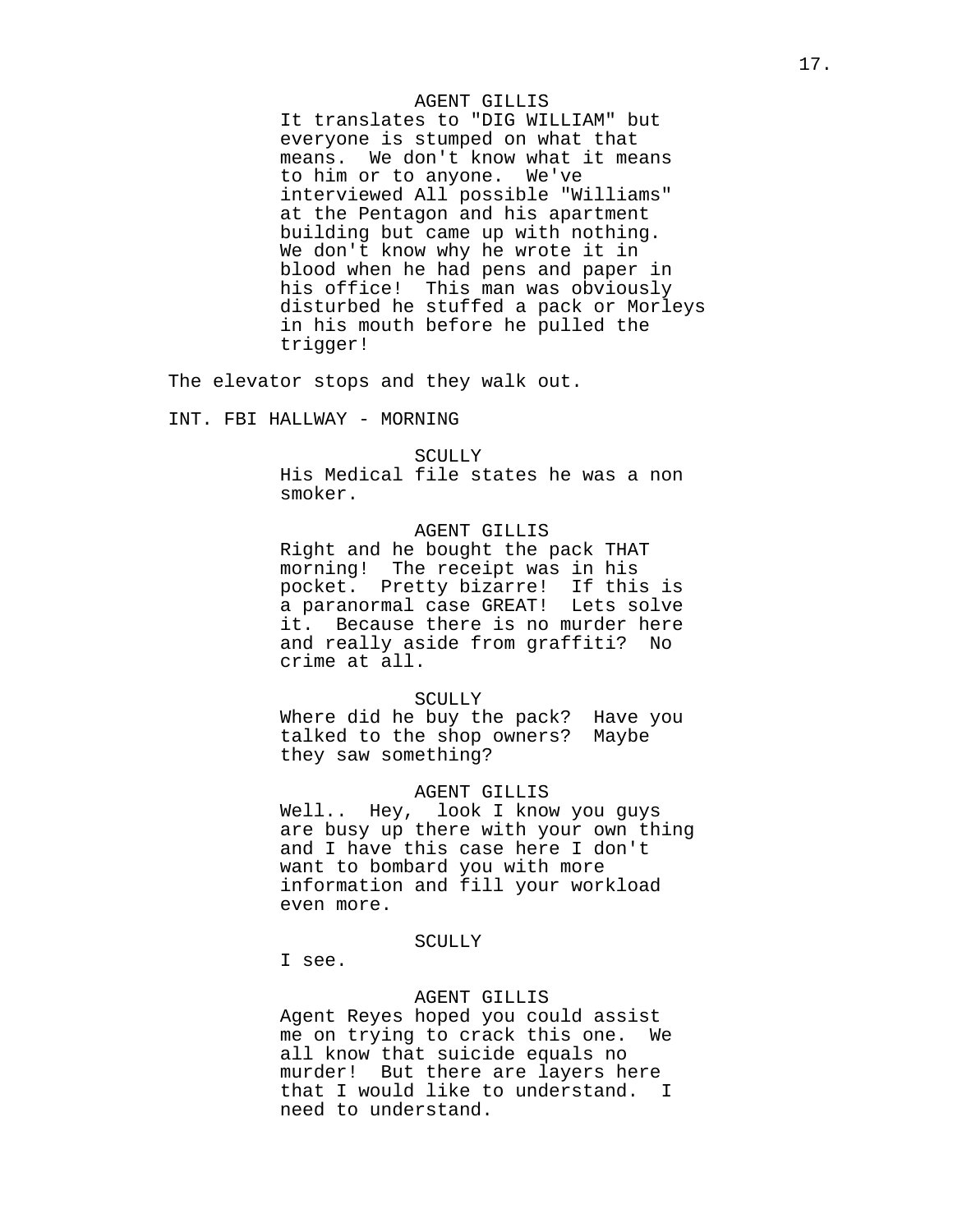SCULLY Not a problem, perfectly clear.

AGENT GILLIS Thank you Agent Scully

SCULLY I will see if I can find anything useful.

Arriving at the morgue and Agent Gillis opens the door for Scully.

INT. FBI MORGUE - MORNING

GILLIS I'm sorry I don't mean to be so territorial with this but I have field agents out there doing their best.

SCULLY Don't worry Agent Gillis My work is indoors, I don't personally like the sleuthing part of it.

She walks over to the tools and begins to prep for the autopsy.

#### GILLIS

A lot of different aspects of this case bother me. Why would he take the time and effort to write his message in binary code? It takes more characters to write those two words in code. Why not just write the two words? Who is he trying to hide it from?

SCULLY What are your theories?

GILLIS<sup>.</sup>

I have no theories. That's what you're here for, to see what you can find.

SCULLY Ok I will wash up and get started.

# GILLIS

Happy sleuthing!

Gillis turns around and puts the file on a table for Scully to read. He begins to leave pausing he puts his head down.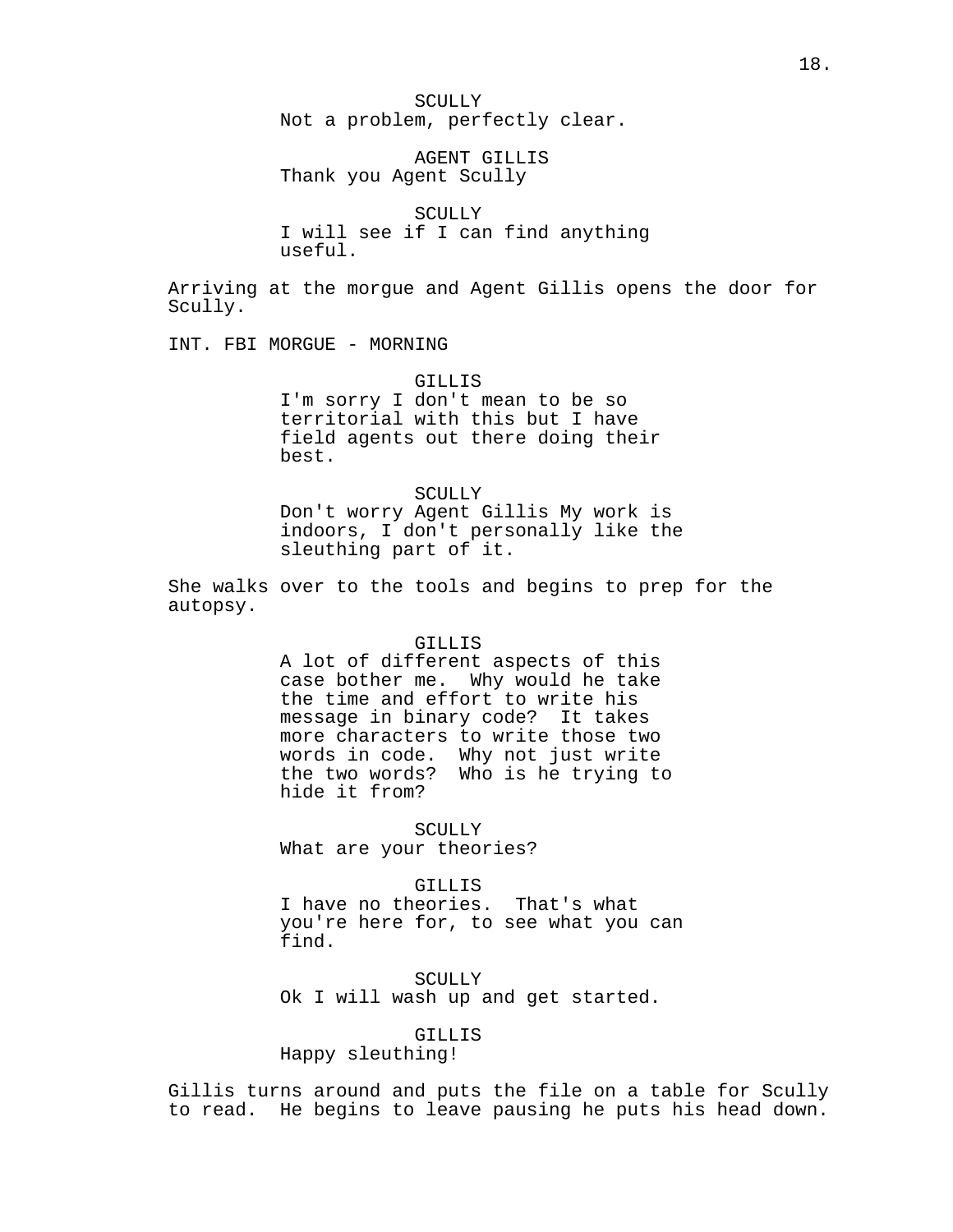## SCULLY

Agent Gillis?

Gillis turns around

GILLIS You know what no one is asking?

SCULLY

What's that?

GILLIS Where did he get the binary codes in the first place?

Gillis turns around again and leaves.

Scully pauses, she watches Gillis leave. She makes sure he is gone before opening up the file and reading what she can as she is walking over to the drawers where the bodies are stored.

FADE IN:

EXT. WASHINGTON AIRPORT - EVENING

ON THE SCREEN APPEARS:

- Ronald Reagan National Airport, Washington D.C. -

We see the small private jet plane from before, the door opens and Mr. Woodruff walks out of it. He walks across the tarmac, walks to the gate that leads out to the parking lot pulls out a badge from his jacket pocket and scans it. The door unlocks.

He walks to the parking lot and directly to a black car, there are two men sitting in the front of the car. Mr. Woodruff gets in the back and the car drives off.

FADE IN:

EXT. OXFORD UNIVERSITY - AFTERNOON

ON THE SCREEN APPEARS:

- University of Oxford, London. -

We see Fox Mulder standing on a small stage giving a speech to a group of students at the college.

> MULDER Now I know what you are all thinking, because I was sitting in that exact (MORE)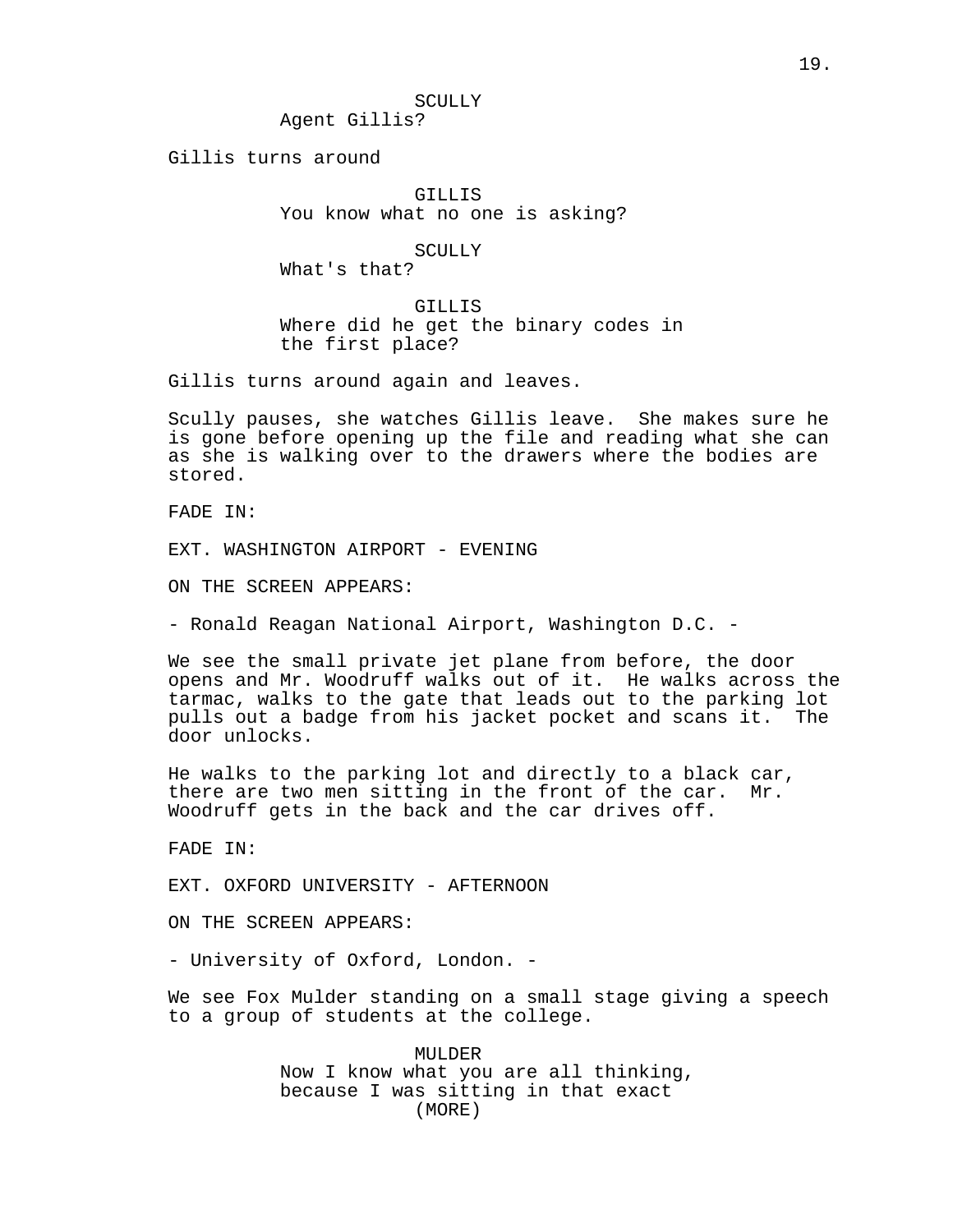# MULDER (CONT'D)

seat as you where long long ago and I was thinking the same thing! I was in your shoes once! Well I was dressed a bit different back then.

The students laugh a bit

MULDER (CONT'D) Hey 80's fashion wasn't really Fox friendly! Ok? And don't get me started on my trench coat and shoulder pad budget of the 90's! But I do know what you are all thinking and the answer is, yes I am single!

The students laugh

MULDER (CONT'D) In all seriousness there is a collective thought. When grouped together humans can develop a mob mentality, we all know that. One person as an individual has a different perception and psyche. One person will think differently alone than when faced with a group environment, the "Mob Mentality". So if I say I know what you are all thinking, you all automatically start thinking something. I formed a thought in your heads right now systematically just by suggesting it. This is not a supernatural power. We all have this ability, the instant effect and the power of suggestion! If I say think of a color! A color will automatically appear in your mind.

The students all look very interested in what Mulder is saying, some are even taking notes.

> MULDER (CONT'D) Now with this effect, how can you catch a criminal? How do you get into the criminal mind without becoming part of his or her single mob mentality? How do you see the crimes they commit and try to understand what they have done? Anyone?

The students look around at each other.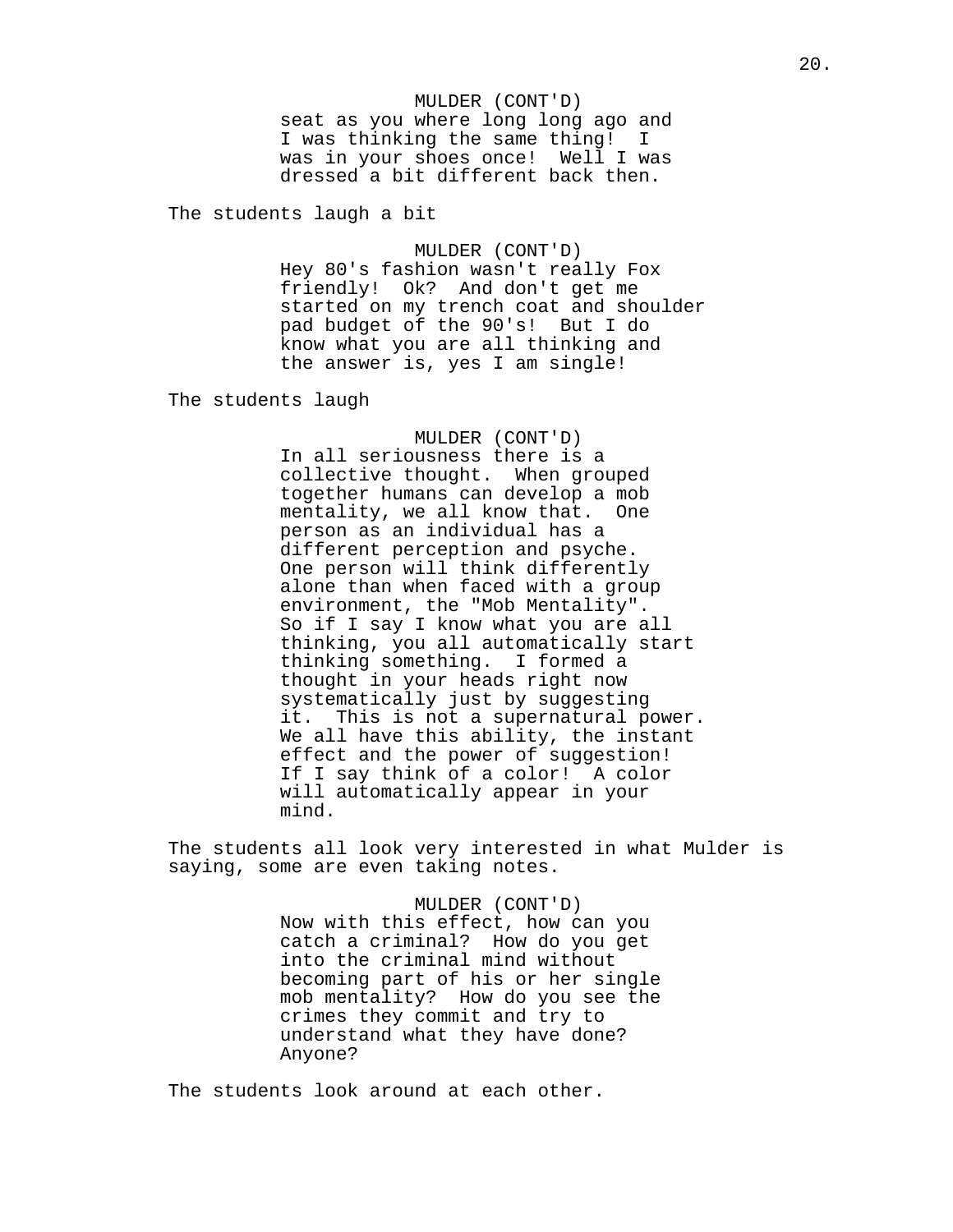One student raises their hand

MULDER (CONT'D) A brave soul!

The students laugh a bit again.

## STUDENT 3

Um, by looking at the evidence at hand, you can study the evidence and by forming a time line of the crimes you can maybe understand the events that led up to the crime and eventually the motives will begin to surface.

A man walks into the room and sits down to watch Mulder.

MULDER Good! You're wrong but it was good!

The students laugh a bit again.

# MULDER (CONT'D) The murderer, the serial killer, the psychopath whatever it is you are dealing with, will have a motive for their murders. Your job wont be to understand how he did it. You can see how they did it by looking at the crime scene photos, hell a quick search online and you can see what the whole house looks like from a satellite! You can see from the blood splatters how the victim died. Your evidence is everywhere.

The students take more notes.

MULDER (CONT'D) Everyone reach under your seats!

The students begin to look under their seats, reaching around.

MULDER (CONT'D) One of you is a winner!

The students stand up, bend down get their phones out to use as flashlights. The man that sat down to watch Mulder does not move.

> MULDER (CONT'D) Ok sit down, sit down there is nothing under your seats. (MORE)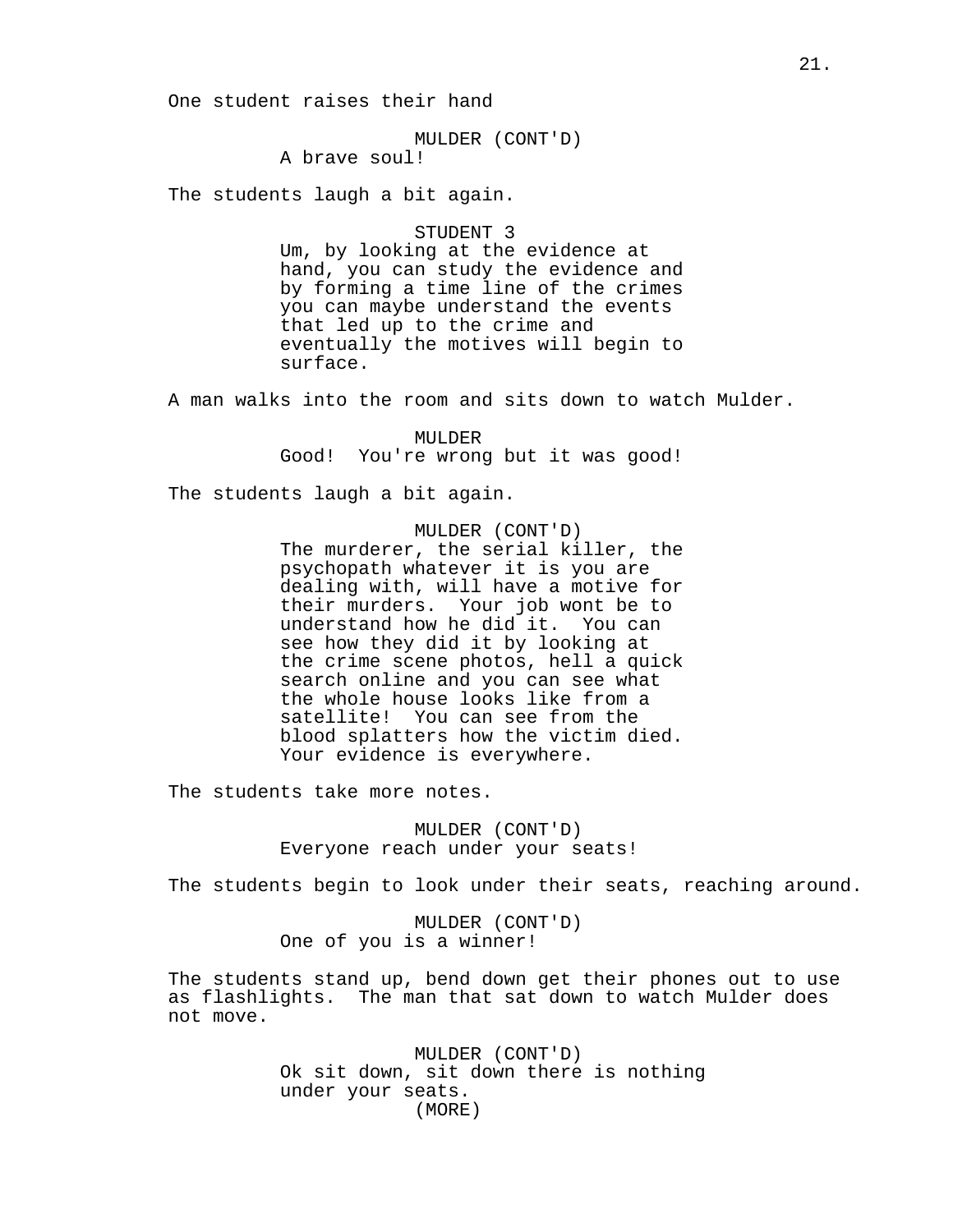## MULDER (CONT'D)

But you believed me! You quickly just believed there was something there why? You don't know me personally. Why so quick to trust and believe?

#### STUDENT 1

Because you are a person of power? On stage?

MULDER

Right. Fight the will to plainly believe the lie. Don't go looking for what is not there.

The students look a bit perplexed.

Mulder pauses a bit.

MULDER (CONT'D) How many of you found gum under your seats? Raise your hands.

None of the students raise their hands.

MULDER (CONT'D) Ah so you are now protecting your secret. You don't trust me, you don't want to tell me what you found? Its ok, go ahead show of hands, GUM?

Most of the students raise tier hands.

MULDER (CONT'D) We will save the perplexities of the question before us, "Why is there so much gum when gum is not allowed at this school." For another session.

The students laugh.

#### MULDER (CONT'D)

That Gum is evidence. The seats you are sitting in right now have evidence that someone sat in them before. If I were to scrape the bottom of them I would find the gum. If I was to analyze the gum, I can find out where it was bought. I would find DNA and could form a genetic profile. Tell you what type of student and from what regions of the US is the most likely type of person that would (MORE)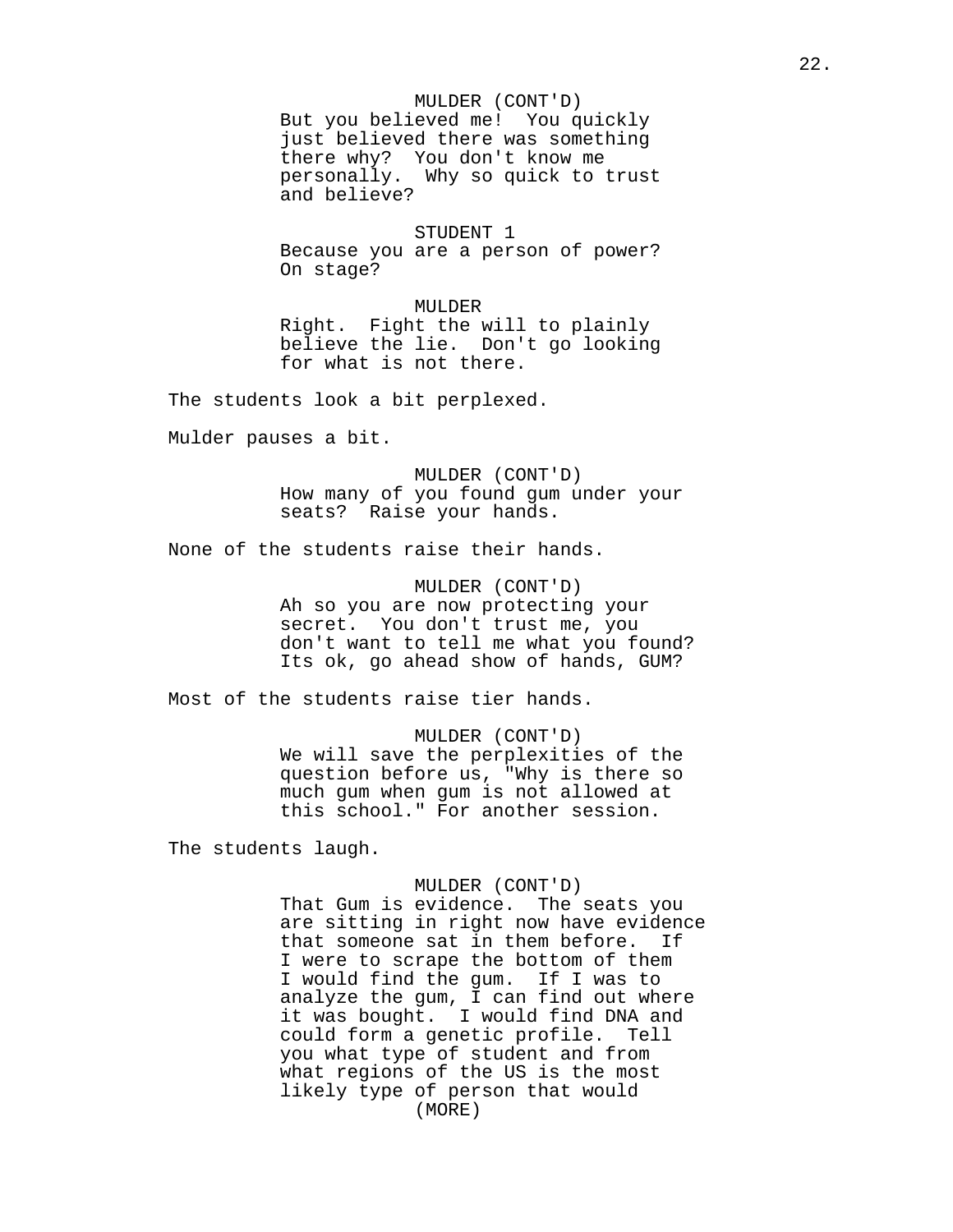MULDER (CONT'D) most likely stick gum under their chairs. This would be a great profile, fun to do as well but it will not answer the why. I wont be able to catch the gum chewer without understanding first the why. Why they chew gum, and why they stick it under their chairs, and when they will strike again. You want to catch them so they can't do it gain now don't we? And THAT is why we must form a psychological evaluation pulled from the evidence. The human psyche, That is the real phenomenon.

The room goes quiet.

MULDER (CONT'D) Alright gumshoes! I'll let you all chew on that for a while and we will meet up again next week.

The crowd of students clap and cheer as they get up and clear the room. The man that was sitting stands up and slowly walks up to Mulder.

Mulder begins to pack up his books and slides. He looks up at the man and smiles.

The man is DR. CONRAD STRUGHOLD but Mulder doesn't know him by that name.

> MULDER (CONT'D) Professor Sackheim?

## STRUGHOLD

Little Foxy!

Mulder walks over to him and shakes his hand, the handshake evolves into a hug.

> STRUGHOLD (CONT'D) How are you old friend!

## MULDER

I'm ok, I'm good! How are you? Wow I haven't seen you or heard from you since I graduated from this place.

## STRUGHOLD

That was long ago. But the FBI needed you and your expertise. You had to go and fight the good fight.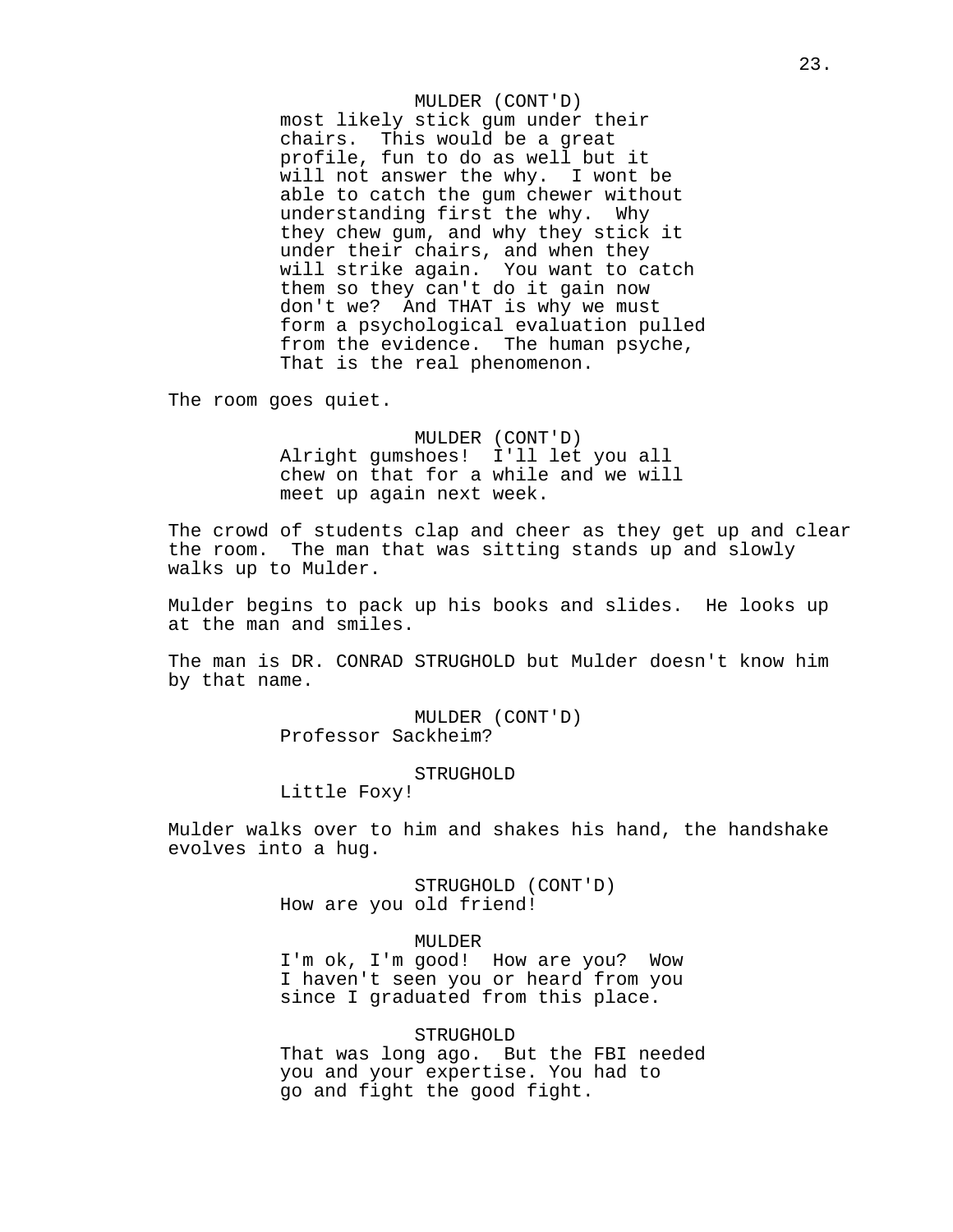MULDER

I never got a chance to thank you.

STRUGHOLD Please you don't have to do that.

### MULDER

It was you who pushed me and inspired me to write that criminal profile for Luther Lee Boggs and submit it to the FBI. That profile is what got them impressed enough to hire me.

#### STRUGHOLD

I merely suggested it Fox, you are the one who wrote it. You and your powerfully determined mind accomplished so much and did such great work.

### MULDER

Well thank you sir. Thank you.

## STRUGHOLD

So what are you doing in these parts? The FBI sent you on a case here?

#### MULDER

No, actually I am no longer in the bureau, I left in 2000, I had to retire.

## STRUGHOLD

I'm sorry to hear that.

#### MULDER

Oh don't be, I did my time and closed a lot of cases I went back and helped out a couple of times on some paranormal and missing persons cases but after 2012 I had to leave the states completely. I just, it wasn't in me anymore.

STRUGHOLD What happened in 2012?

MULDER It's a long story.

#### STRUGHOLD

I'm sure your superiors at the FBI must have been disappointed their illustrious Agent Mulder left.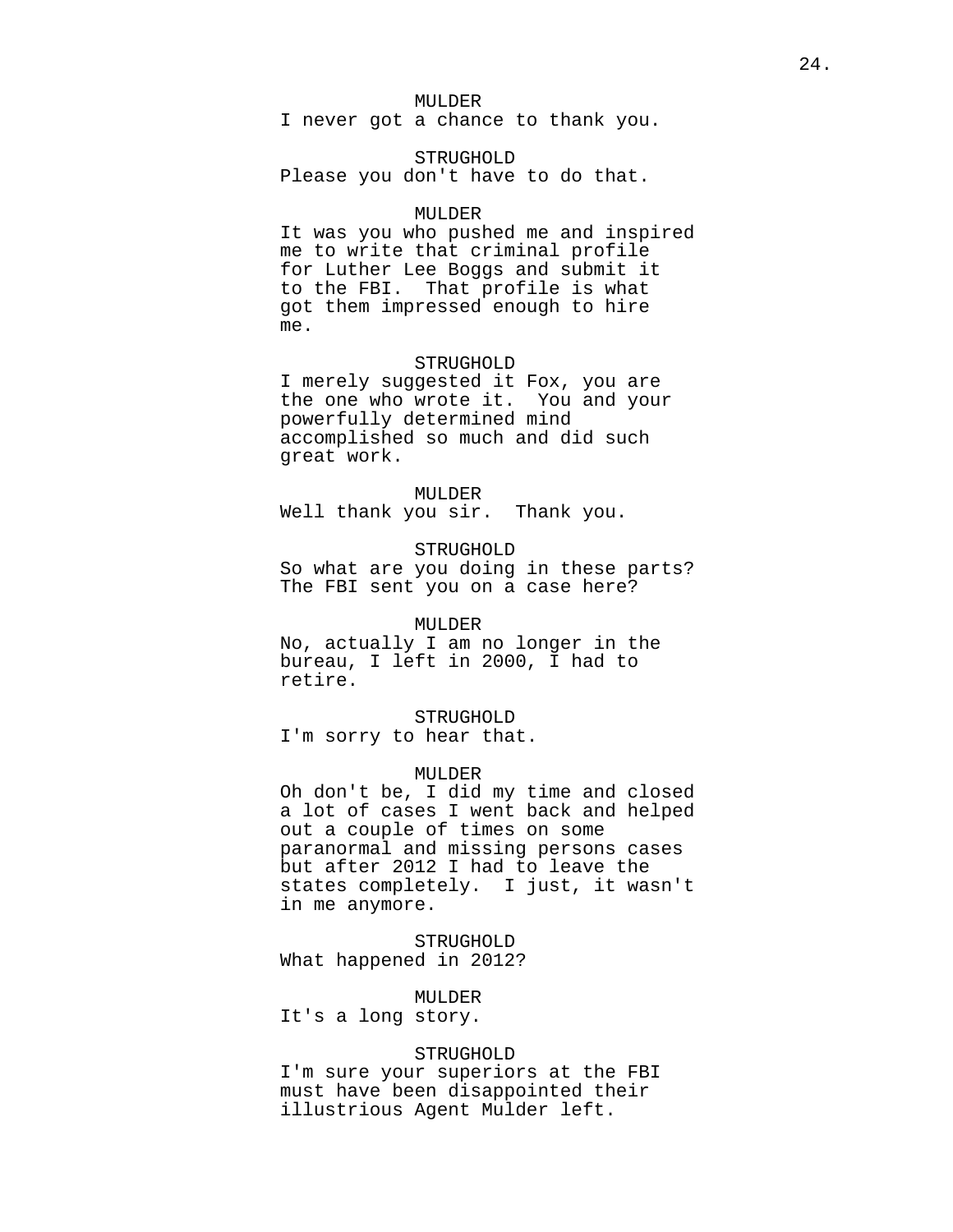Some, maybe. How long are you here for?

## STRUGHOLD

I was in the neighborhood visiting some old friends. I brought my grandson along on this grand adventure. He has never been to England before so we have been traveling all over Europe together and when I saw your name on the directory I had to come see your speech.

#### MULDER

Thank you. I'm glad you did. Yes I help out the professors here and there. I give lectures and do some exercises with them to guide the students.

## STRUGHOLD

Professor Mulder is it?

## MULDER

No, it's temporary, it pays the bills. Hey, maybe we can go get a drink. I know a great tavern that's not too far.

## STRUGHOLD

You are too kind. I have taken enough of your time. Besides my grandson is only 16 years old, he would be bored out of his mind at a place like that.

At that moment Mulder looks over Strughold's shoulder and sees a young man walking over to them, Its the same young man who was standing in Strughold's laboratory frozen in the vat of ice before.

## MULDER

Oh, is.. is that him?

Strughold drops his smile and turns around and sees the young man.

> STRUGHOLD Gerald! I told you to stay in the car.

Gerald walks over to Strughold and Mulder. He is sharply dressed and clean cut. Very serious and somber looking.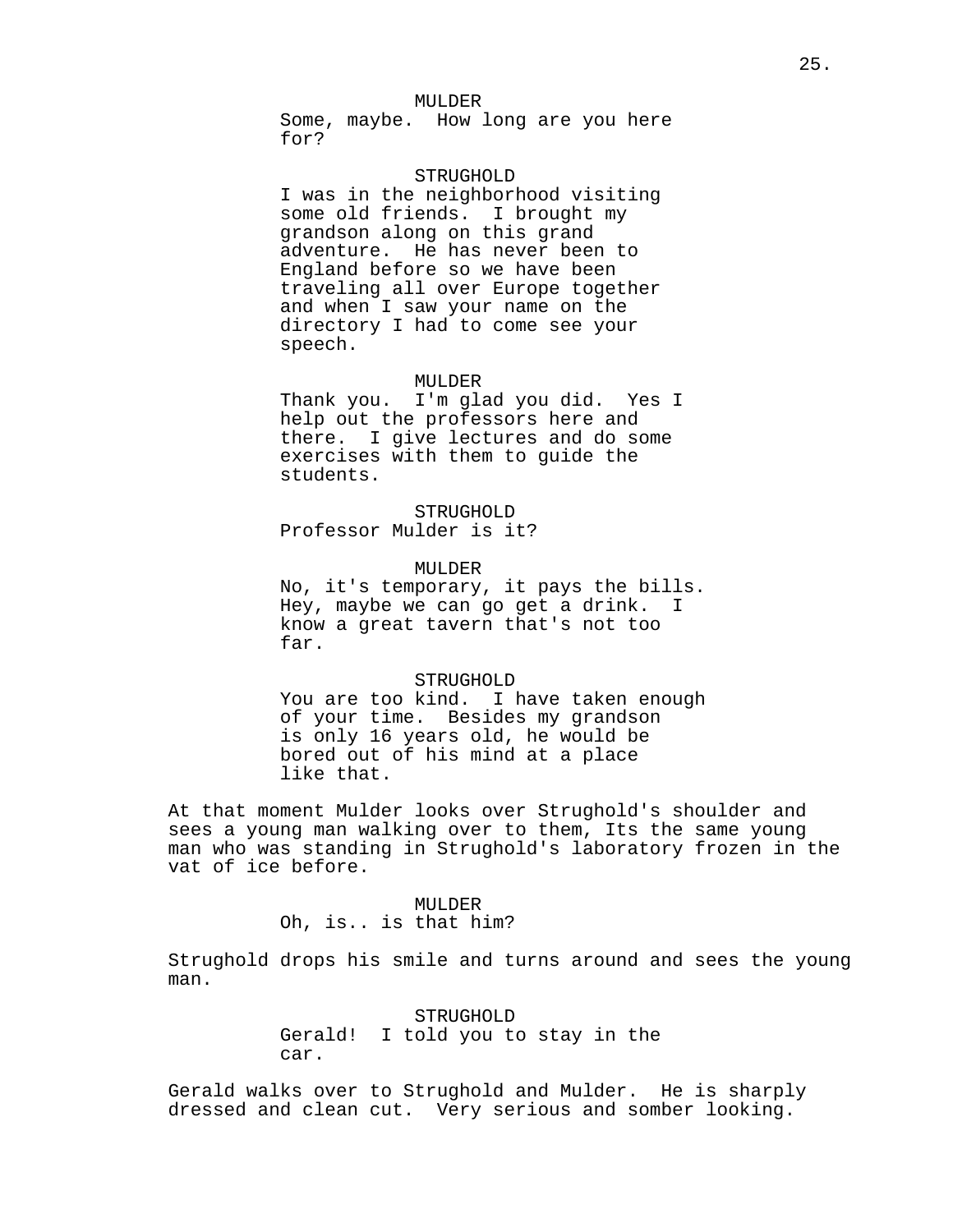# GERALD I'm sorry grandfather, I was bored.

Strughold turns to Mulder again.

#### STRUGHOLD

Like I said These kids now a days, bored out of his mind. Fox Mulder? My grandson. Gerald Sackheim.

Gerald look at Mulder and extends his hand out to him. Mulder shakes Gerald's hand and he smiles a bit at Mulder. As soon as the handshake ends Mulder takes his hand back. Gerald's smile leaves and his face goes blank again.

> MULDER Nice meeting you Gerald. Your grandfather is a great man.

#### GERALD

Yes.

# STRUGHOLD

Well, we wont take any more of your time, we should be heading to our hotel soon and pack to continue our trip.

MULDER It was great seeing you again sir.

# STRUGHOLD

Like wise.

## MULDER

Here take my card, e-mail me sometime we can discuss great topics of education and uh... These darn kids these days.

## STRUGHOLD

I'd like that.

Strughold turns around and puts the card in his jacket pocket, he grabs Gerald by the shoulder and begins to turn him to leave.

> GERALD It was nice meeting you Sir Mulder.

MULDER Nice meeting you Gerald. Go easy on the old man.

Gerald smiles.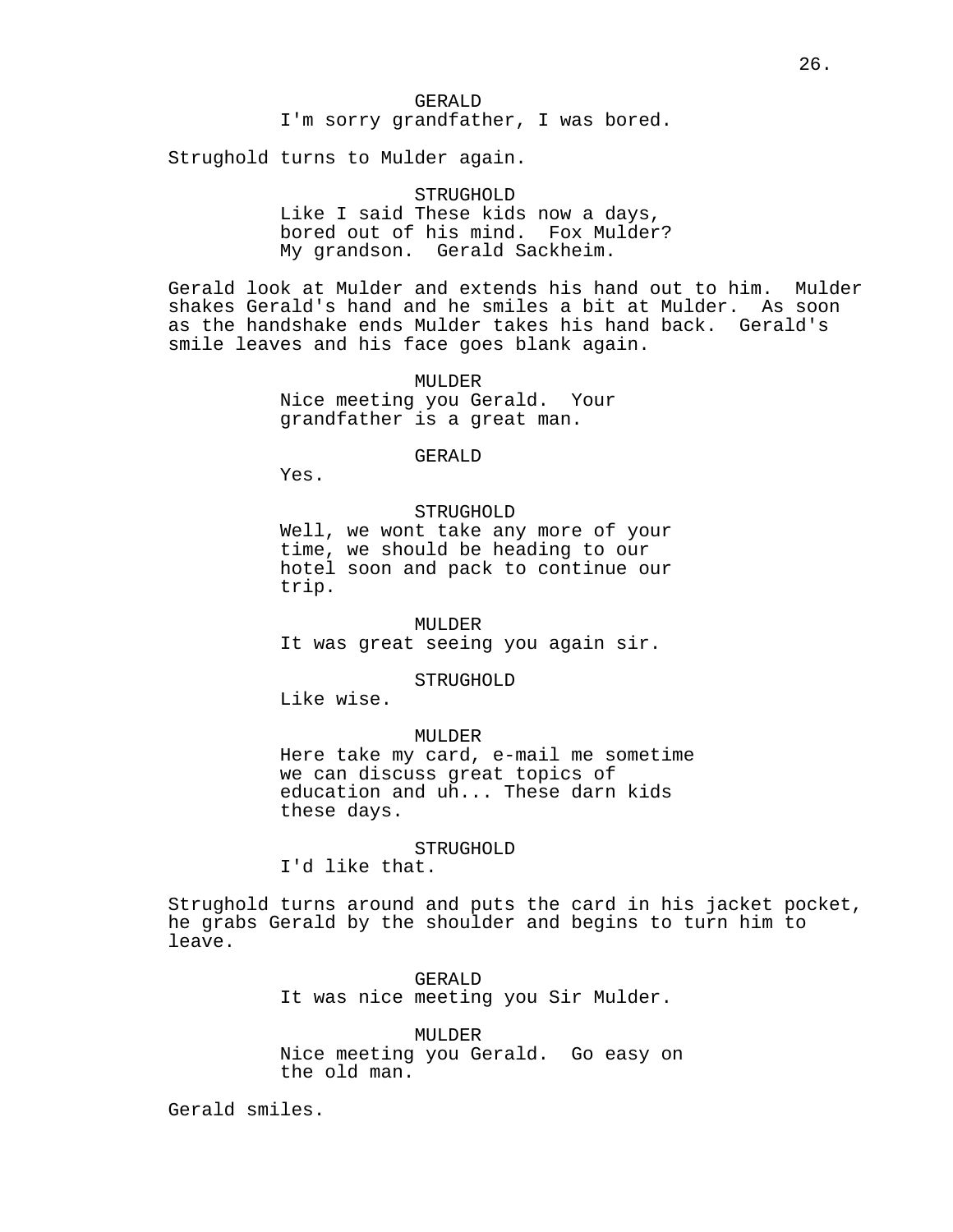Gerald turns around and both him and Stughold walk away.

We zoom out to see Mulder continue to pack his things.

FADE IN:

EXT. FBI HEADQUARTERS - MORNING

ON THE SCREEN APPEARS:

- FBI Headquarters, Washington D.C. -

INT. FBI MORGUE - MORNING

Agent Scully in the Morgue preparing to conduct Mr. Marx's autopsy.

We see quick flashes of her brushing her hands clean and washing them, getting her supplies and surgical instruments. Setting up the recorder, her notebook, and her camera. She has the body in front of her covered up. Everything is set and she pauses, she takes a deep breath and uncovers Marx's body.

> SCULLY This is Agent Dana Scully performing autopsy examination EV101475 on Robert Marx. Date is July, 19 2017, postmortem investigation on case Number 05280109. Autopsy beginning at 10:15 AM.

Scully quickly notices Mr. Marx's stomach is swollen and bruised.

> SCULLY (CONT'D) The Victim was found with an apparent self inflicted gunshot wound to the head.

Scully touches Marx's abdomen with her two fingers she begins pushing at it, examining it from the outside.

> SCULLY (CONT'D) There is bruising on the abdomen.

Agent Scully begins to cut into the body, making a Y incision on his chest.

We see a montage of Scully performing the autopsy.

We see her measuring organs and weighing them, writing notes and taking pictures.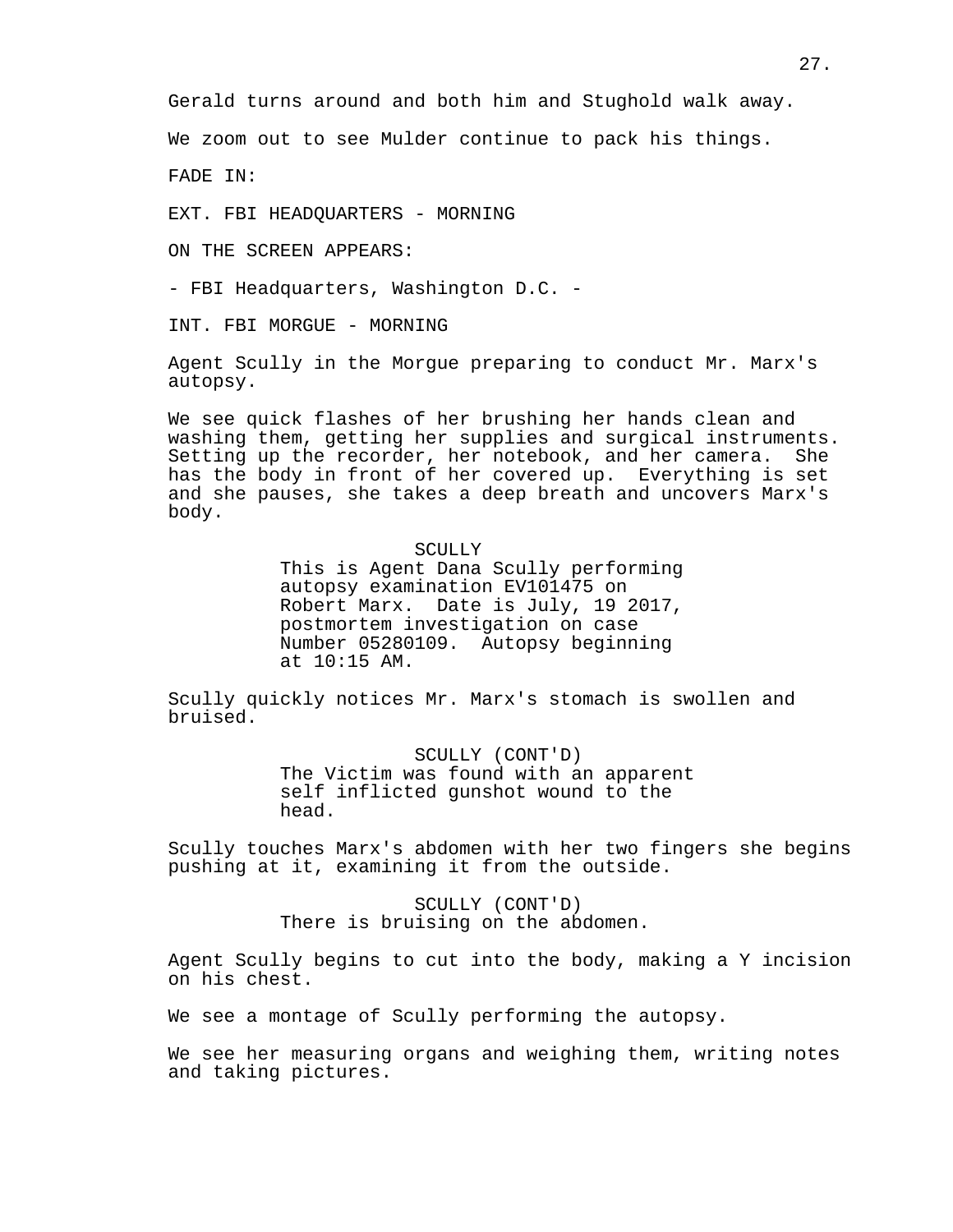SCULLY (CONT'D) Opening the stomach now to exam the interior walls and contents.

Scully cuts open the stomach and finds all of the artifacts that Mr. Marx ate from the pentagon secret storage facility.

> SCULLY (CONT'D) There appears to be.....

She pauses and sees what looks like a honey bee. She grabs some tweezers and takes it out.

She looks up at the camera in the room and changes her position to cover the stomach with her body. She is now standing over it, dissecting as discretely as possible.

> SCULLY (CONT'D) The victim was found with a pack of Morley Cigarettes stuffed in his mouth. This also appears to be self inflicted. And there are traces....

Scully finds the micro chip in the stomach.

She stops and looks at Marx's face.

She clears her throat and gulps.

SCULLY (CONT'D) There appears to be traces of the cigarette butts in his stomach.

We clearly see there are no cigarettes in his stomach as she pulls out yet another artifact.

She continues to dissect his stomach.

She stays silent on the microphone trying not to say anything. This is obviously an important man with deep connections.

She was meant to find these things.

A knock on the door.

It's Agent Gillis.

Scully covers up the artifacts with a towel

SCULLY (CONT'D) One second please!

AGENT GILLIS Oh no no, its ok. (MORE)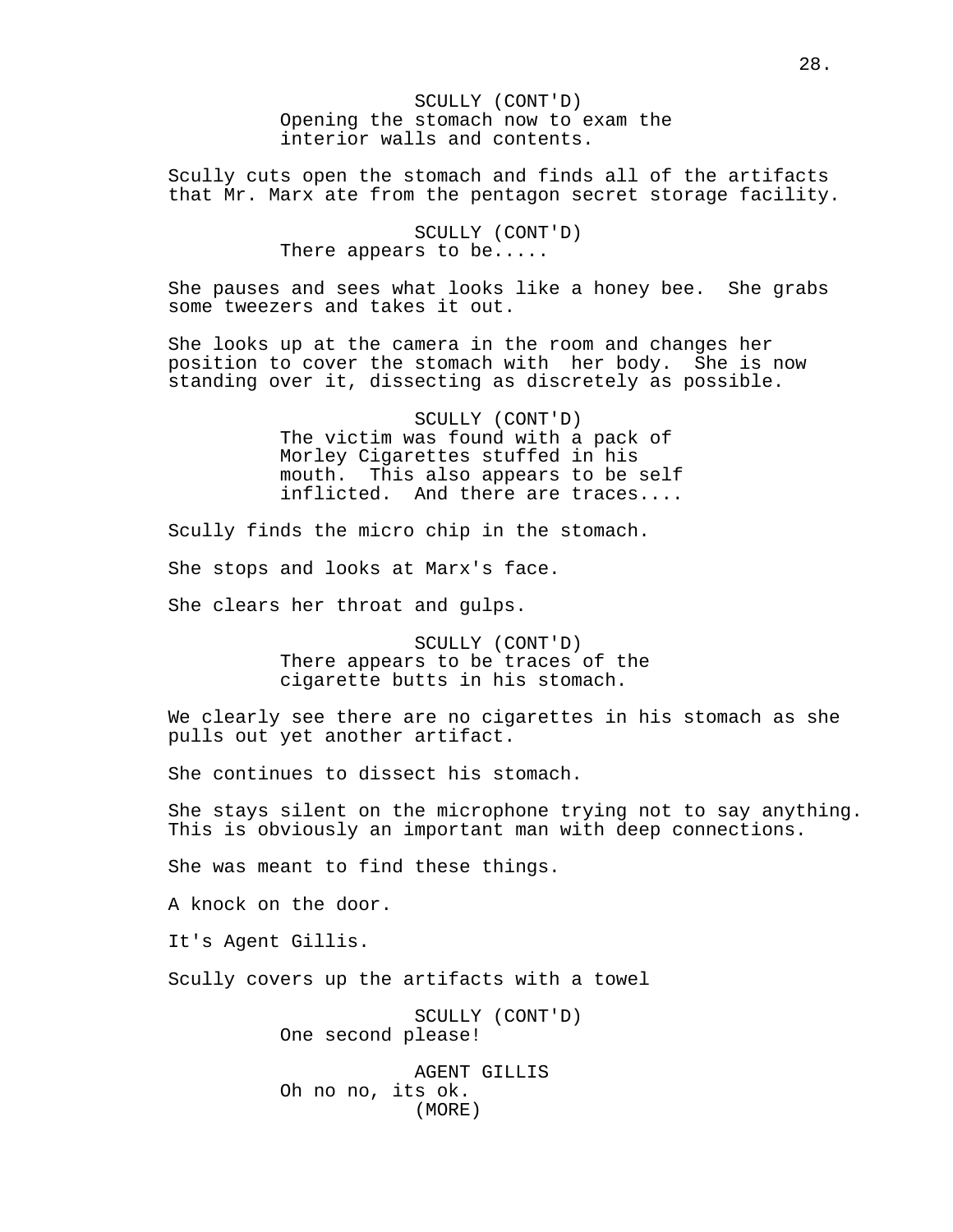AGENT GILLIS (CONT'D) You couldn't pay me to go in there right now. Just wanted to know how much longer.

SCULLY About another hour or so. I will be up to your office to drop off the file.

AGENT GILLIS Ok thank you again. Gotta have it ASAP.

Agent Gillis leaves. Scully quickly collects all of the artifacts and places them into a pan. She pours a clear solution on them to clean and sterilize them.

INT. FBI HALLWAY - AFTERNOON

Agent Scully moving through the hallways holding a file, she walks to Agent Gillis' office door.

INT. FBI AGENT GILLIS'S OFFICE - AFTERNOON

She opens the door and flashes the file and a smile at him.

AGENT GILLIS Yes my savior! Thank you so much Agent Scully.

SCULLY Not a problem.

AGENT GILLIS Listen again, I'm sorry if I was being an ass before

SCULLY

You weren`t

Scully turns to leave.

AGENT GILLIS And I know you don't have much experience in the field but we are a bit short staffed with this if you have some time I could use your help on other cases.

SCULLY I'm so sorry, I actually have an assignment.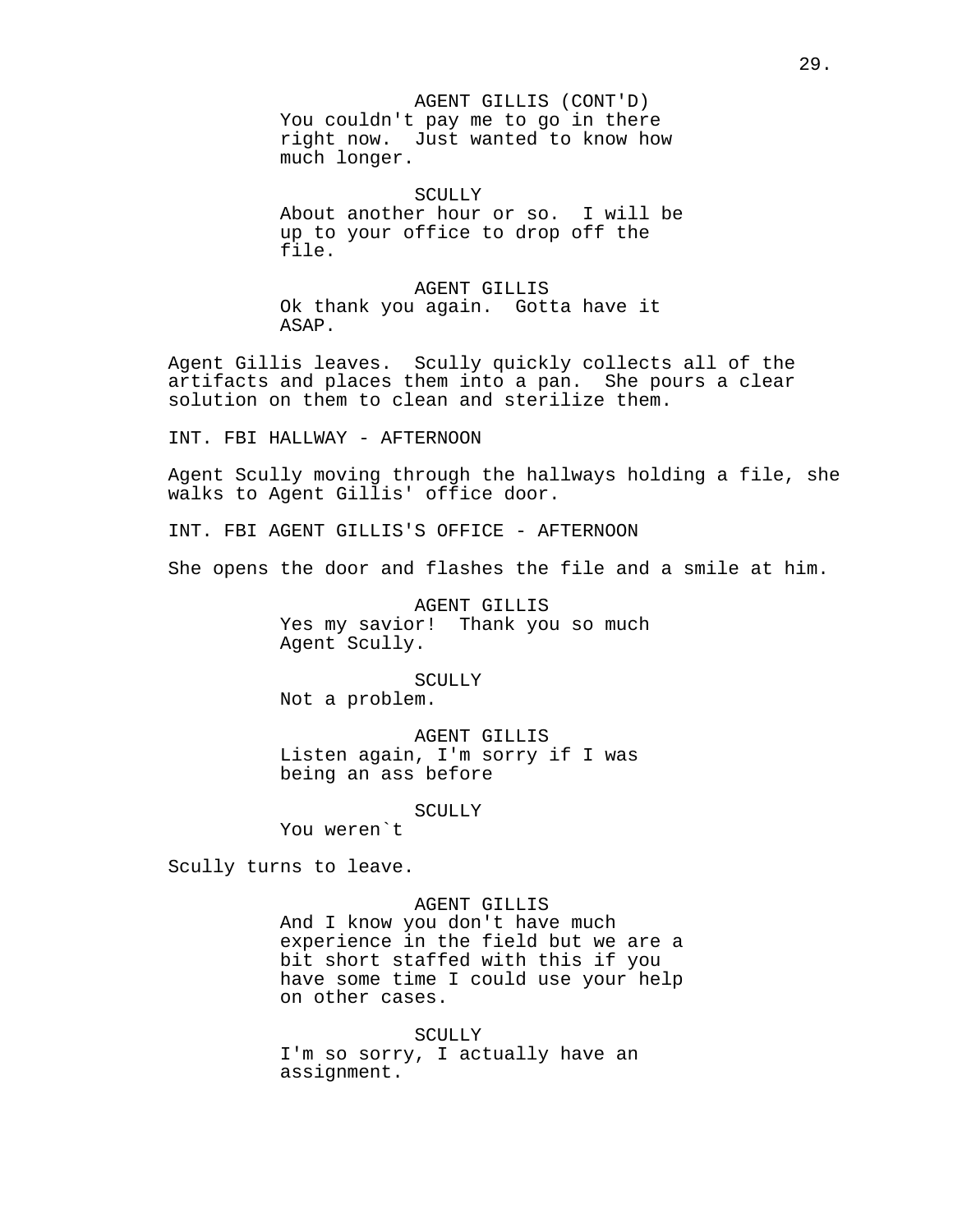SCULLY Agent Gillis I have to go.

AGENT GILLIS Ok, I'm sorry.

# SCULLY

Good Luck.

Scully turns and exits Agent Gillis's office and makes her way down the hallway again.

INT. FBI HALLWAY - AFTERNOON

Scully frantically walking back to A.D. Reyes's office

INT. FBI MONICA REYES OFFICE - AFTERNOON

A.D. Reyes is speaking with two agents who are sitting at her desk. Partners Agent Sara Miller and Agent Jake Simmons.

A.D. Reyes sees Scully coming up.

AGENT REYES OK and please. You two, no more Drama.

AGENT MILLER What? ME?

AGENT REYES Go on, you need to hurry on this one. I mean it. No trouble from you two this time please.

AGENT MILLER

Yes sir!

Reyes gives her a look.

AGENT SIMMONS Come on Miller.

Agent Scully enters and the agents get up.

AGENT SIMMONS (CONT'D) Hi Agent Scully.

SCULLY (she nods at them) Agent Simmons, Agent Miller.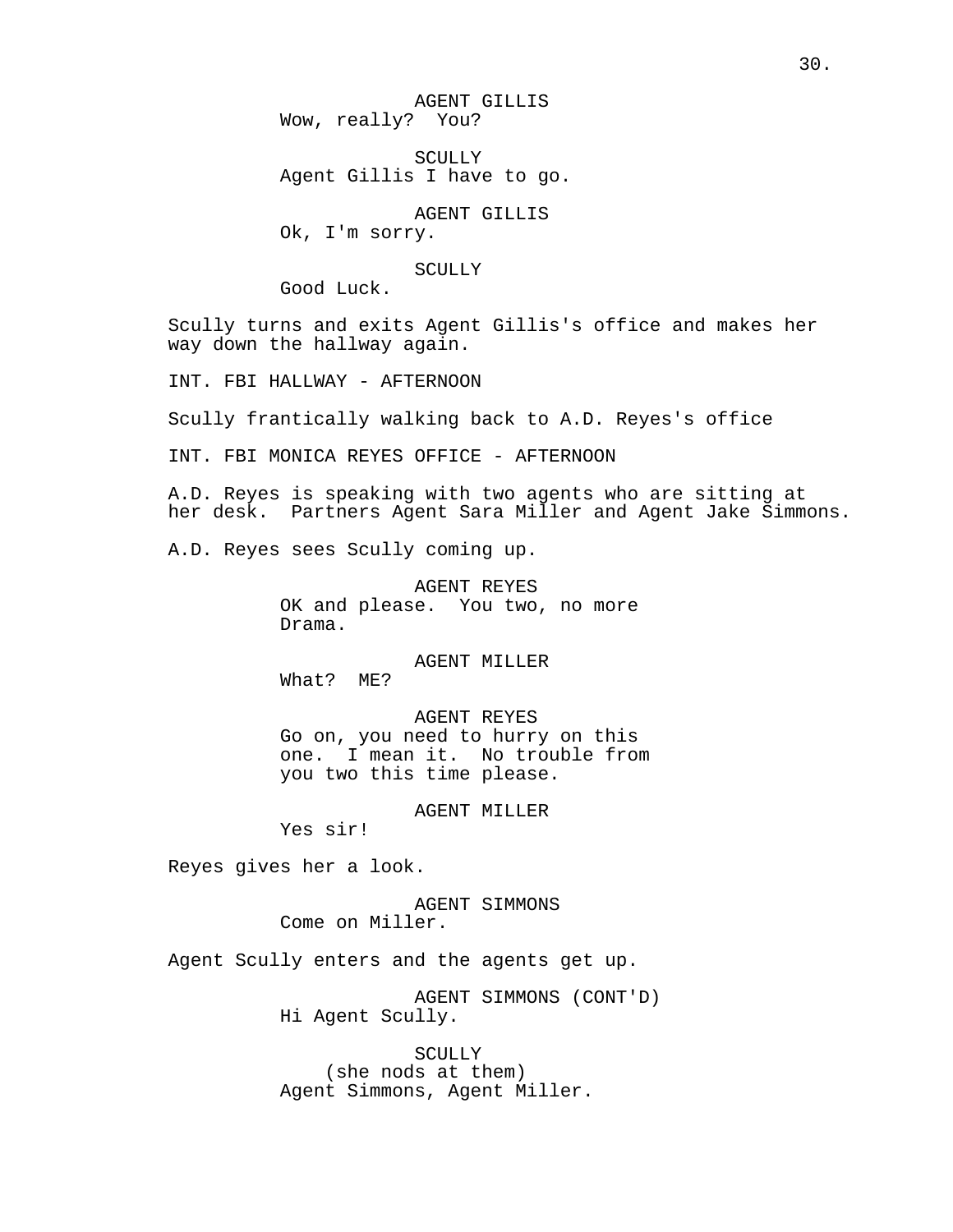The agents leave the office and close the door behind them. INT. FBI D.P.R. BULLPEN - AFTERNOON Agent Miller looks at Simmons and teases him.

> AGENT MILLER "HIIIIII AAAAGENT SCULLLLLY" (in a little girly voice)

AGENT SIMMONS Really? Come on!

The agents begin to organize and pack up their things.

INT. FBI MONICA REYES OFFICE - AFTERNOON

SCULLY

I need help.

AGENT REYES Did you find something?

Scully holding back tears.

SCULLY I need to find William.

INT. FBI D.P.R. BULLPEN - AFTERNOON

Agents Miller and Simmons are packing up their things preparing for their next assignment.

> AGENT MILLER What do you think is going on?

AGENT SIMMONS None of our damn business is what.

Agent Scully and Reyes walk past them as they leave the office in a rush.

> AGENT MILLER How can you not be the least bit curious?

AGENT SIMMONS I am! But we gotta go. Assignment remember?

AGENT MILLER I hate this assignment! Going off to Louisiana to find the swamp thing.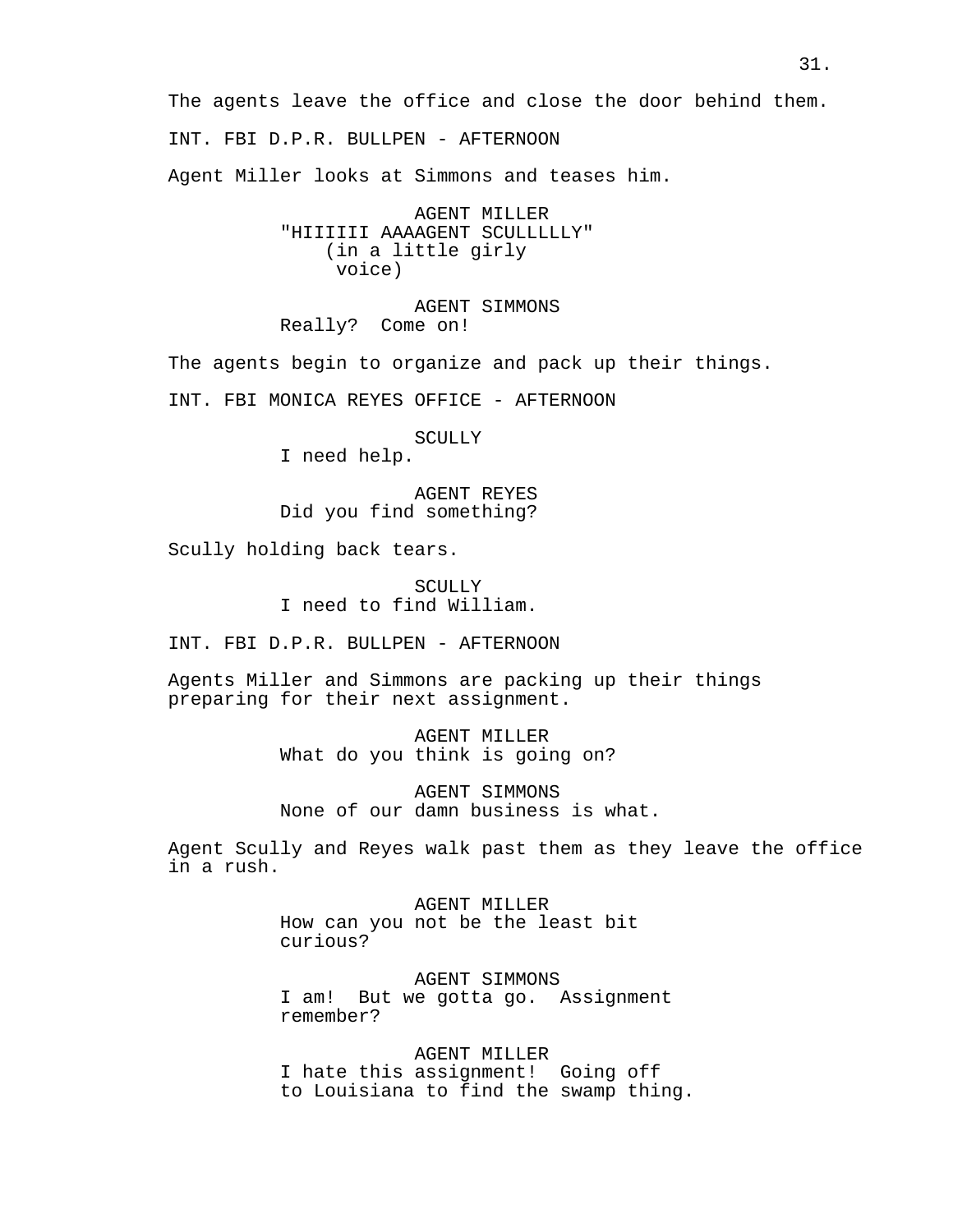#### AGENT SIMMONS

No. It's a serial killer with a series of murders. Plain and simple. Our objective here is to solve it before the townsfolk go crazy believing it IS the swamp thing!

Another agent walks into the bullpen. He walks over to Miller and Simmons with some paperwork.

## AGENT KINCHLOE

Hey Sara!

AGENT MILLER Oh hey Ross what are you doing here?

Agent Miller sees Ross Kinchloe, we see they clearly have a connection and are currently involved.

> AGENT KINCHLOE Whats up Jake!

AGENT SIMMONS Hey Ross they let you out of the basement?

AGENT KINCHLOE I know right? Aaah my eyes! It's too bright!

#### AGENT SIMMONS

Ha. Hey we are on our way out you two love bird hurry up and say buh bye cause I REALLY don't want to be late.

AGENT KINCHLOE Did you see Scully and Reyes leave?

AGENT MILLER Um, duh? What's going on?

AGENT KINCHLOE I don't know but I'm going to find out.

AGENT SIMMONS Oh please don't.

AGENT KINCHLOE Anyway you guys didn't turn in your expense report for the last case you where assigned.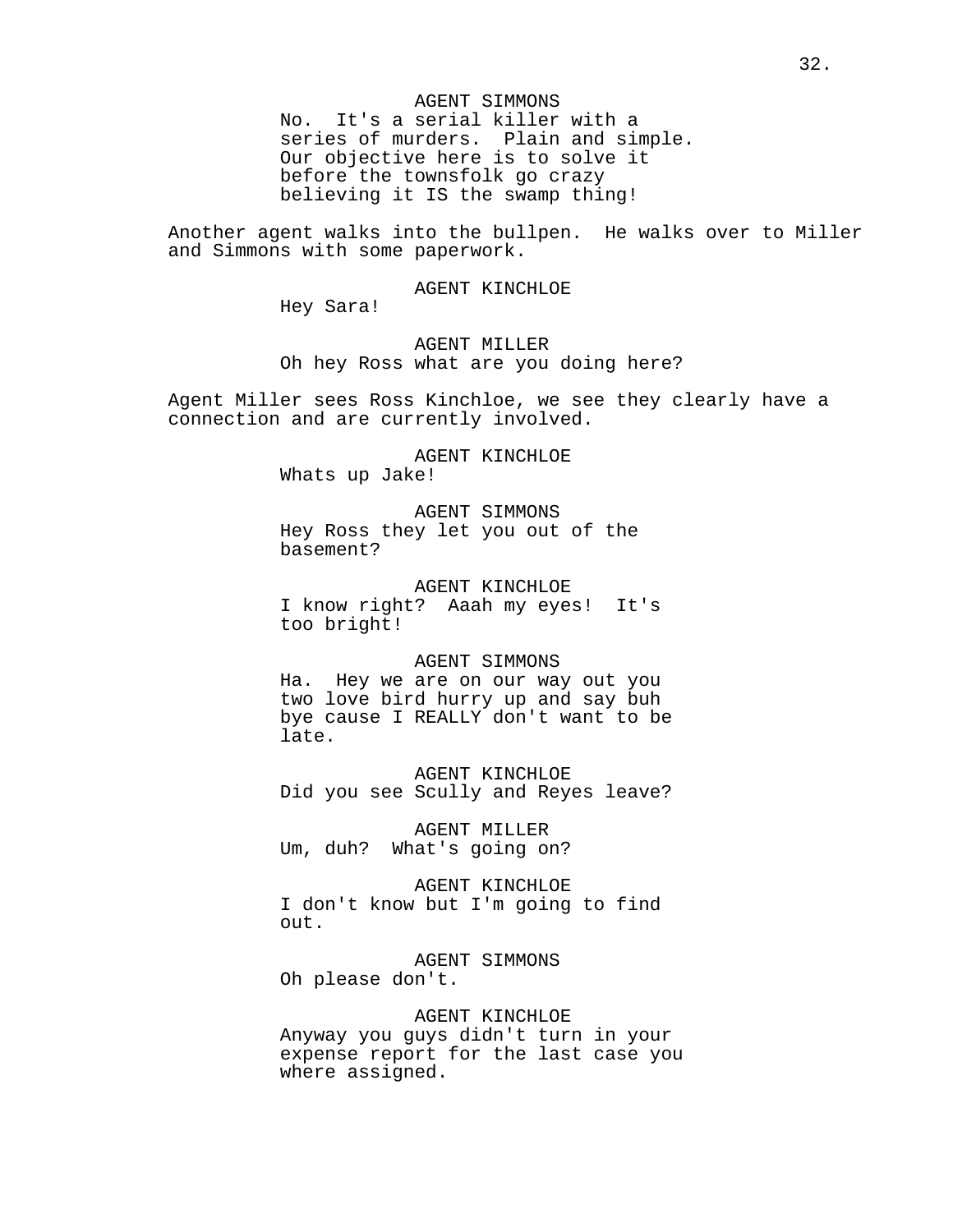AGENT SIMMONS Awe come on Miller! It was your turn this time.

## AGENT KINCHLOE

Sara!

AGENT MILLER Ok I'll do it on the plane. We really do have to go though. Text me when you get some information.

The two agents begin to leave.

AGENT SIMMONS NO! Don't man! I swear!

AGENT KINCHLOE Ok, go do your thing. Hey Simmons, Take care of her for me please?

AGENT SIMMONS

Always!

AGENT MILLER Who takes care of who now?

Simmons and Miller put their coats on and leave.

INT. FBI HALLWAY - AFTERNOON

Agent Scully and Reyes walk out of the elevator and into the hallway.

They reach an office.

The name on the door: FBI Director Walter Skinner

INT. FBI SKINNER'S OFFICE - AFTERNOON

Agent Reyes and Scully enter Walter Skinner's office

SKINNER What's going on?

AGENT REYES We have a problem.

SKINNER You walk into my office with a problem? Sounds about right.

SCULLY What do you know about this Robert Marx suicide at the Pentagon.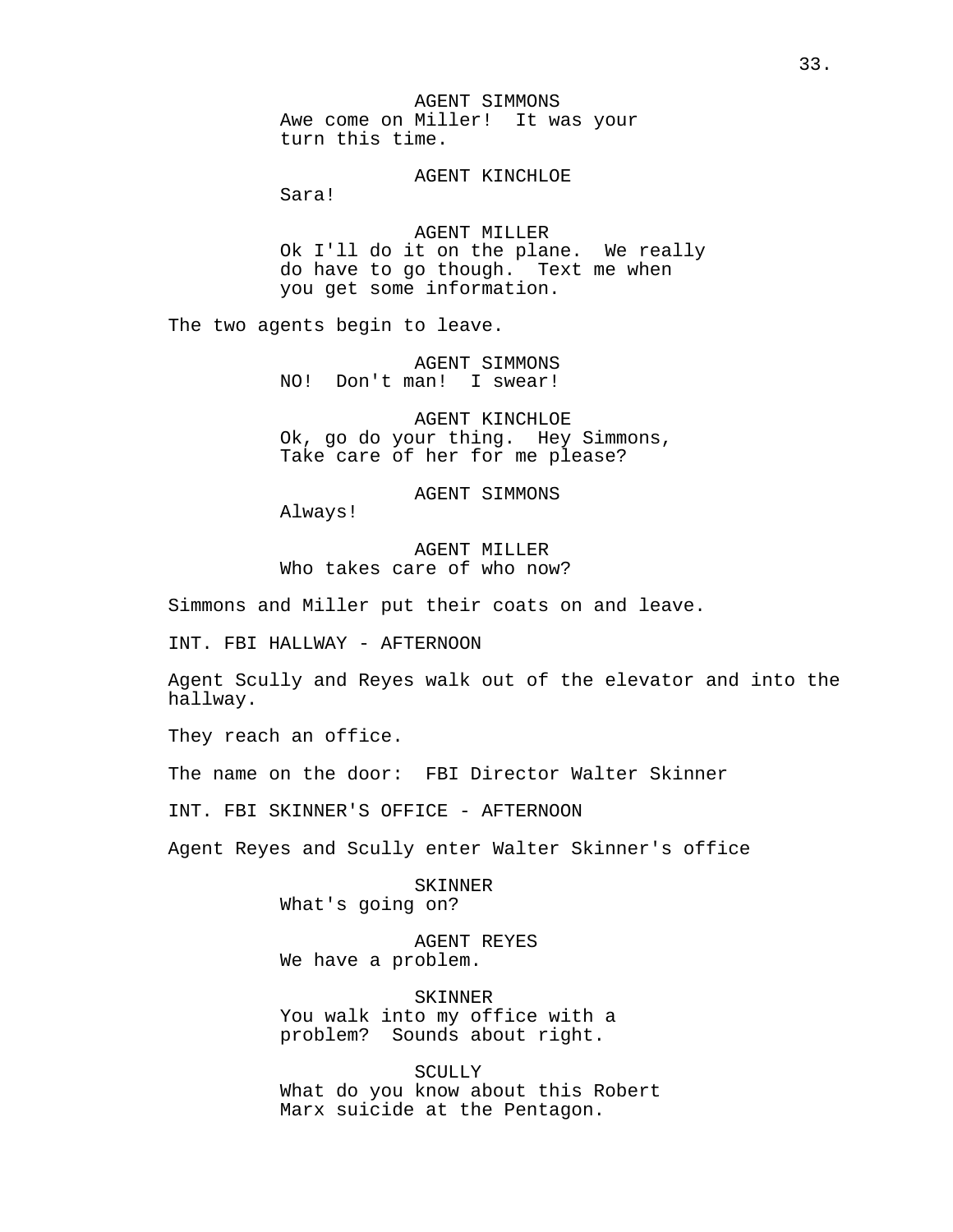### SKINNER

Only what I need to know and that is not much since that is not my department. I don't do crossovers. Is that what you are here to tell me because that would be the correct thing for you to do.

## SCULLY

It's an X-File.

Skinner looks at Reyes.

# SKINNER

I thought you guys didn't call them that anymore. Scully, Reyes? Don't meddle, don't get involved.

REYES

This man who killed himself. He may have been a member of The Syndicate.

## SKINNER

The Syndicate? Oh that shadow government organization that was completely destroyed and all its members killed years ago? THAT Syndicate?

#### SCULLY

This man sent me a message.

SKINNER

What do you mean.

SCULLY One of the first X-Files I ever worked on, Mulder and I went to Lake Okobogee.

Skinner Rolls his eyes, he takes his glasses off and rubs his eyes.

> SCULLY (CONT'D) Where a girl went missing. Mulder thought she had been abducted like her mother before her when she was a young girl at that same spot. Her younger brother was receiving signals from the TV set.

#### REYES

He was a conduit of some sort and was transmitting binary code.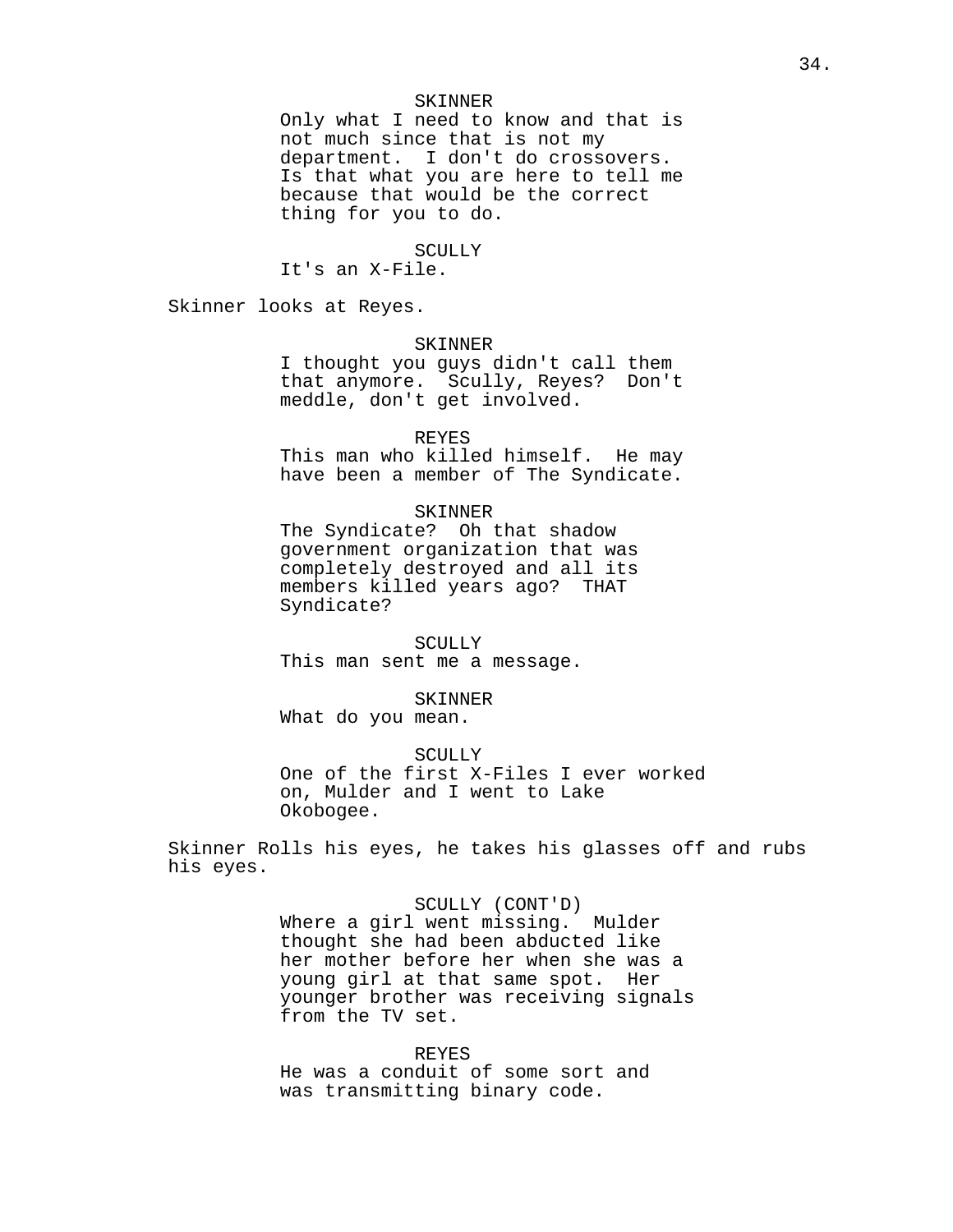#### SCULLY

That same coding series of "0"'s and "1"'s was written on the wall by the victim in his own blood.

SKINNER What does this have to do with me?

SCULLY Skinner the message this man wrote before he put a bullet in his head was "DIG WILLIAM".

Skinner pauses a bit, he puts his glasses back on and sits back.

## SCULLY (CONT'D)

This man knew where my son is. He wrote that as a message to me and I need to find William. If this is true then he is in danger.

#### SKINNER

I wouldn't know..

Scully interrupts him.

## SCULLY

I have reason to believe this man was a conspirator. Apparently he was a member of The Syndicate a new syndicate order currently operating around us.

# SKINNER

For the purpose of what? The Alien Colonization of the human race? The date for that has passed. Remember? We all believed it, hell we all wanted to believe. They made a fool out of us, Mulder especially. To the point that it broke him. They destroyed him so much he had no choice but to banish himself from the country. Don't let this happen to you. I wont let it happen to me. I have put all of this behind me. It has been years since anyone has spoken about this. We don't need this.

SCULLY

Sir?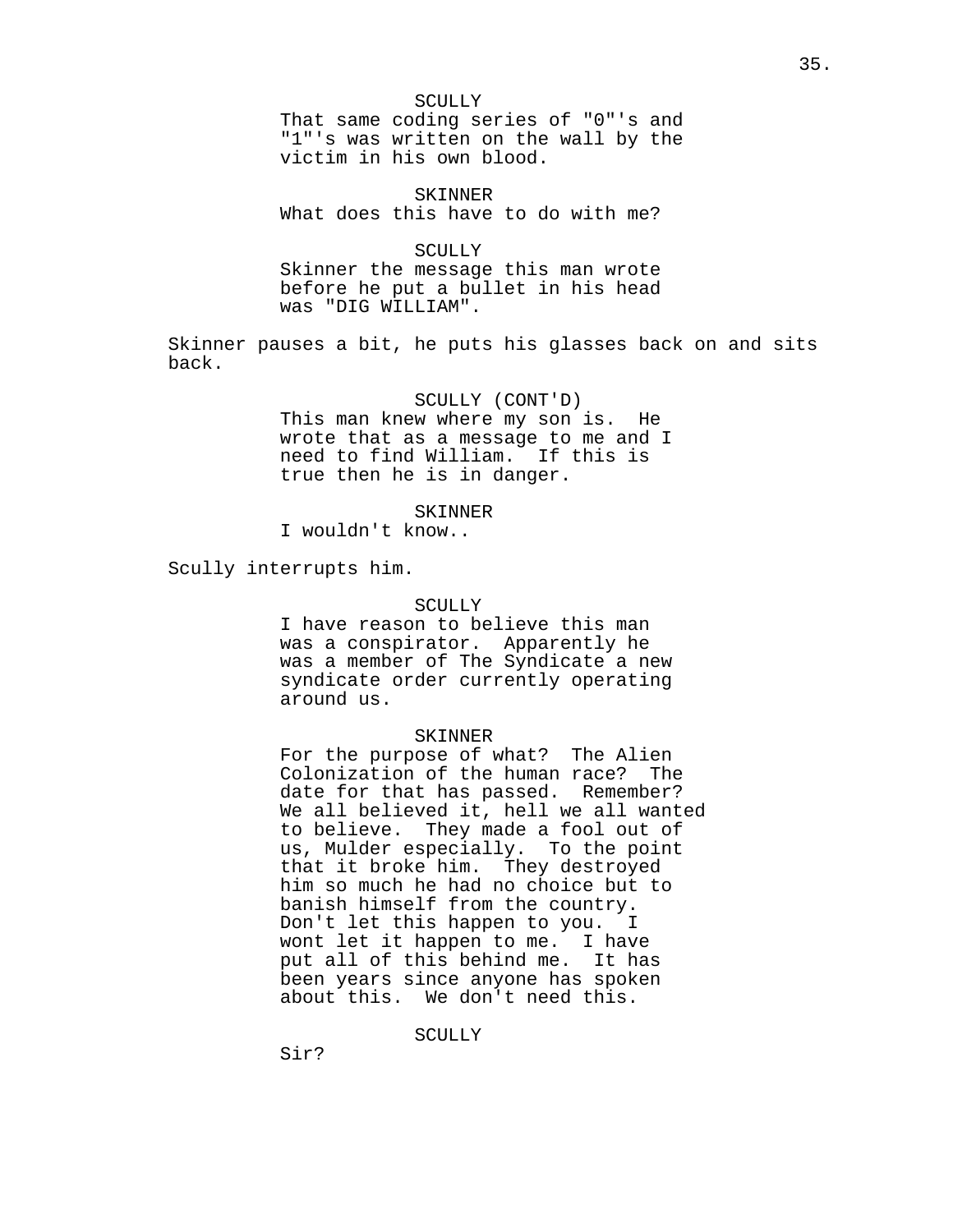#### SKINNER

Agent Scully, I am the Director of The FBI. I have a professional code to uphold.. I can't.....

REYES

(interrupts him) So you wont help us?

# SKINNER

Help you? I put my life on the line many times for the X-Files and for the truth and for what? To lose Mulder? To lose my life? Scully I told you it was a bad idea for you to return to the FBI I told you you where free, you where out!

#### SCULLY

Yes Skinner talk to me about losing Mulder! How many times have I lost him? And yes I was out of this. But free? I have never been free. For the past 16 years I have been nothing but broken. My son, alive somewhere, the only thing giving me hope is that he is alive and well. Healthy and out of harms way, protected from... All of this! I prayed to God that I made the right choice to give him up and protect him, to save his life but now I see I was wrong.

## REYES

We need to find William before it's too late and you have connections out there you can put together to get the information we need.

#### SKINNER

I'm sorry Scully, I do stand by my beliefs of where to draw the line and when NOT to get involved. But Your son? Scully this is not an X-File this is family.

# SCULLY

Thank you.

## SKINNER

We have someone we can trust I'll see what I can find. In the mean time stay quiet. Trust No one! (MORE)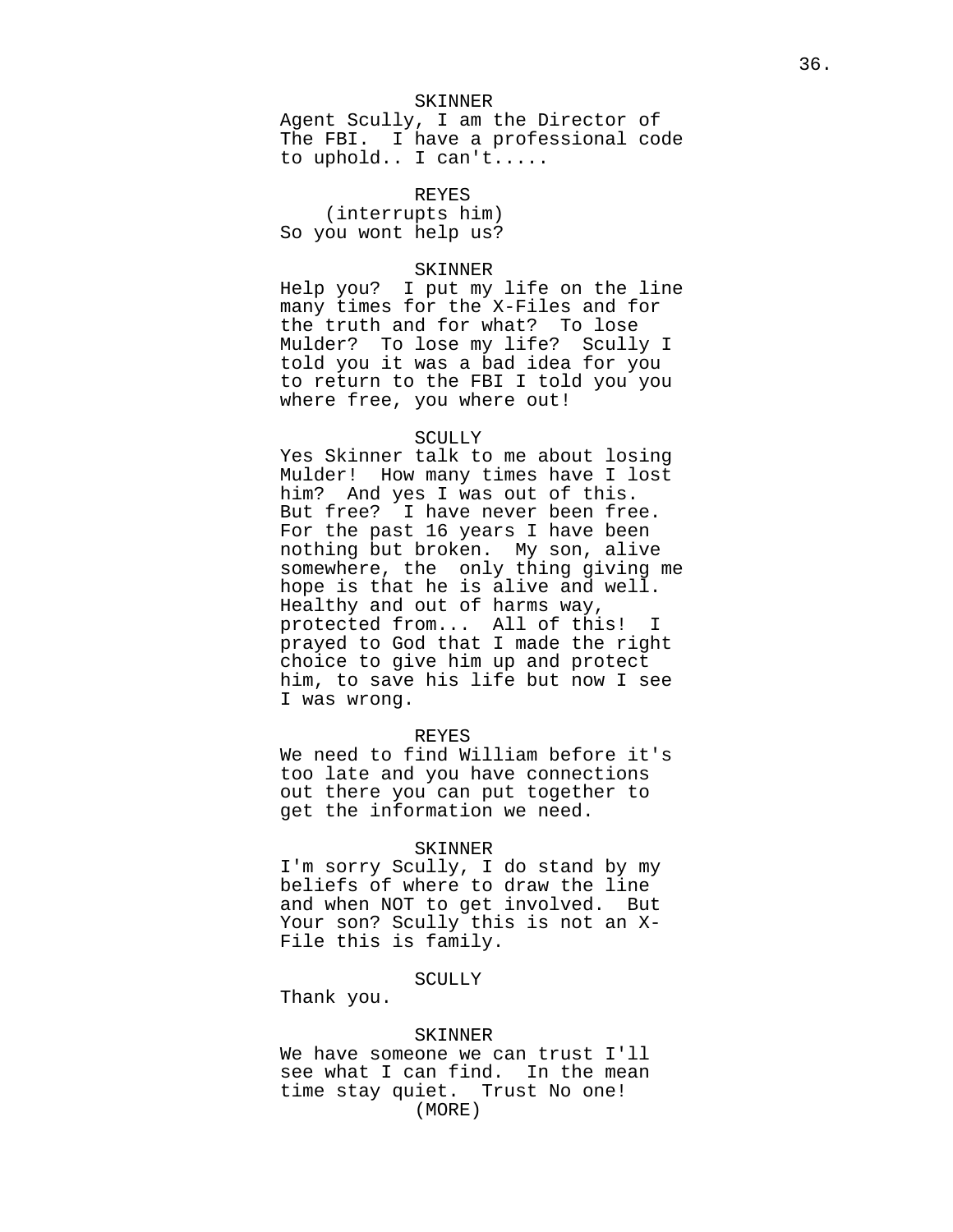# SKINNER (CONT'D) If The Syndicate is active and around us then they could very well be here within these walls.

SCULLY<sub>3</sub> Let me know what I can do.

SKINNER I'll have an answer for you as soon as I can.

Scully and Reyes nod in agreement.

They turn around and leave Skinner's office.

INT. FBI HALLWAY - EVENING

Scully and Reyes are walking in the hallway.

#### AGENT REYES

I know most of the X-Files were destroyed but do you still have some of them?

SCULLY<sub>3</sub>

Yes. Mulder and I saved what we could before everything ended. I'll go home right now and look through what I have.

AGENT REYES Let's find this kid... wow I guess this man.

INT. FBI SKINNER'S OFFICE - EVENING

Skinner picks up the phone. He begins to push numbers, pauses, he looks at his phone. He sees the cord plugged into the wall, he looks at the phone again and hangs up. He picks up his coat and leaves.

INT. FBI UNDERGROUND PARKING GARAGE - EVENING

The two agents, Simmons and Miller, are in the parking garage they see Skinner get into a car and leave.

> AGENT MILLER Ok now come on! Skinner in a panicked rush to leave?

AGENT SIMMONS Look, you are not getting me into this, no way! We have an assignment. (MORE)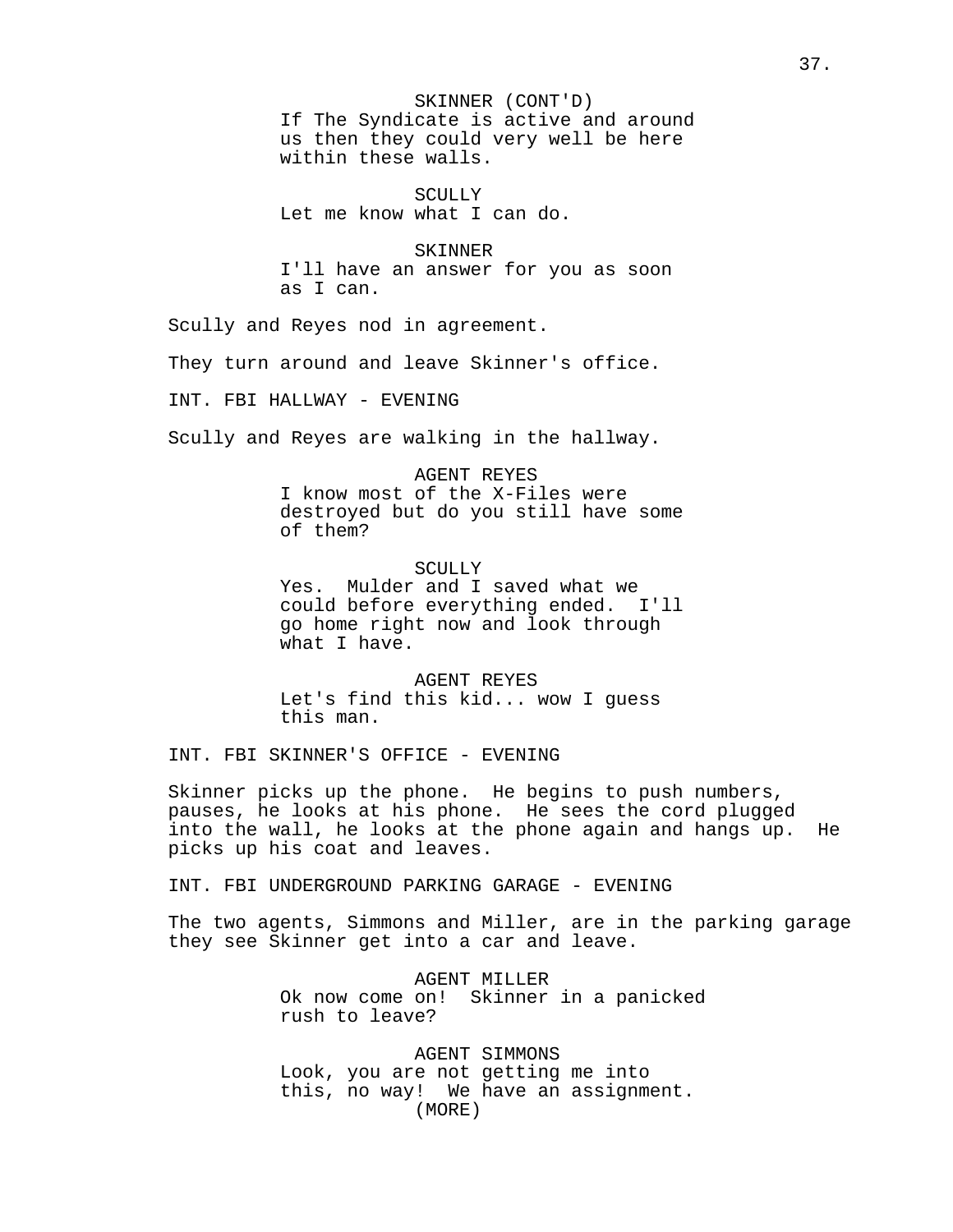AGENT SIMMONS (CONT'D) This is our job, investigating the paranormal not the peculiar.

AGENT MILLER Why wouldn't he take his own car?

Agent Simmons goes up to the desk in the parking structure.

AGENT SIMMONS We need to requisition a car for the airport please.

The clerk gives them a chart to sign and hands him some keys.

AGENT SIMMONS (CONT'D) Come on we have murders to solve

They find their car and leave.

EXT. SIOUX CITY HOUSE - NIGHT

ON THE SCREEN APPEARS:

- Sioux City, Iowa. -

INT. SIOUX CITY HOUSE - NIGHT

The man who had the attack in the park earlier is now in his garage. There is a beer can on the counter. He has boxes open all over the place. The garage is in disarray as he is looking for something.

He finds an old picture of himself, his sister and his mother.

This man is Kevin Morris (Season 1. Episode 4 "Conduit") the 7 year old boy from the old X File Scully and Reyes where talking about.

Kevin looks at the picture of his mother and weeps a bit.

He continues to look further and finds some of his old binary code papers. He had forgotten everything from before he had forgotten about his sister's abduction, about the time "they" came to him.

Kevin was beginning to remember.

He finds an old business card.

It's from the FBI, it is Fox Mulder's Business card.

Kevin looks at it, takes a sip from his beer, looks at all the papers from when he was a child then looks at the papers he wrote now. There are no further answers he can find here.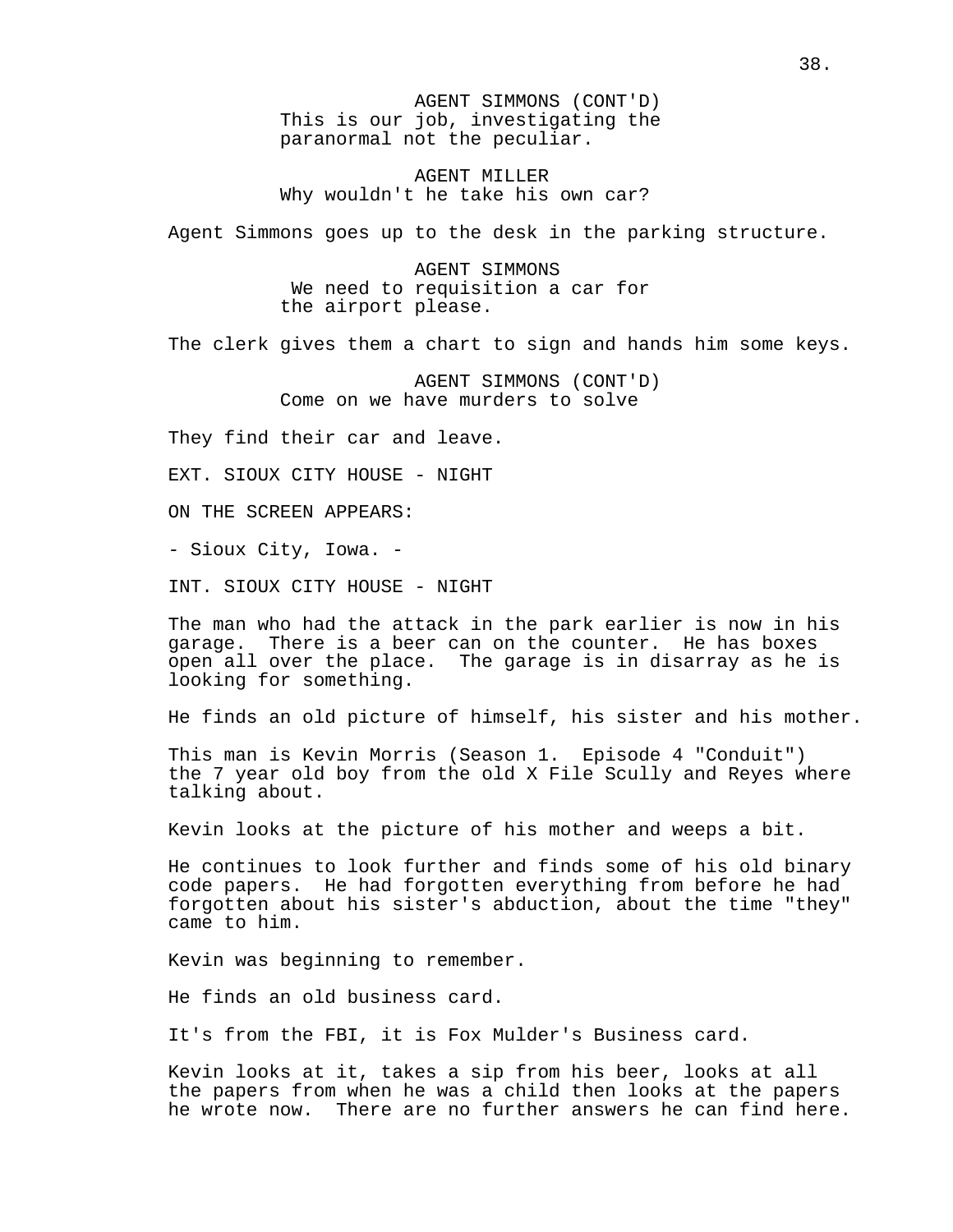This phone number, this business card and this Special Agent Fox Mulder is the end of the line.

He picks up his cell phone, swipes it open and dials the number on the old business card.

CUT TO:

INT. LONDON FLAT - MORNING

ON THE SCREEN APPEARS:

- Parktown, Oxford, England. -

We see a computer screen. There is a sequence of numbers running up and down the screen, phone numbers, addresses, email addresses. We zoom out to reveal another monitor next to it with maps, and terrain and various satellite images. We zoom out and there are three more monitors all with files and codes, graphs, information. Some screens are uploading things some are downloading. They are on a desk, the desk is cluttered and full of hard drives and wires. There is a rack on the wall with hard drives and equipment. A sonar machine, radars and police scanners. Everything is turned on, everything is functioning. This room is alive with surveillance and technology. There are several phones of different times and technologies. One of them beeps and one of the screens switches over from what it had and a popup appears.

In the background a man is sleeping in a bed. He hears the beep and imidietly gets up.

We can't see his face or what he looks like. He rushes over to the screens and puts his glasses on. He clears up a bit of the mess and looks at the computer.

CUT TO:

INT. SIOUX CITY HOUSE - NIGHT

We see Kevin on the phone, it rings twice, it goes silent it sounds like someone picks up.

KEVIN

H..hello?

A voice recording comes on

VOICE RECORDING WE ARE SORRY, THE NUMBER YOU ARE TRYING TO REACH HAS BEEN DISCONNECTED. NO NEW NUMBER HAS BEEN GIVEN, NO OTHER INFORMATION IS AVAILABLE AT THIS TIME, GOOD BYE.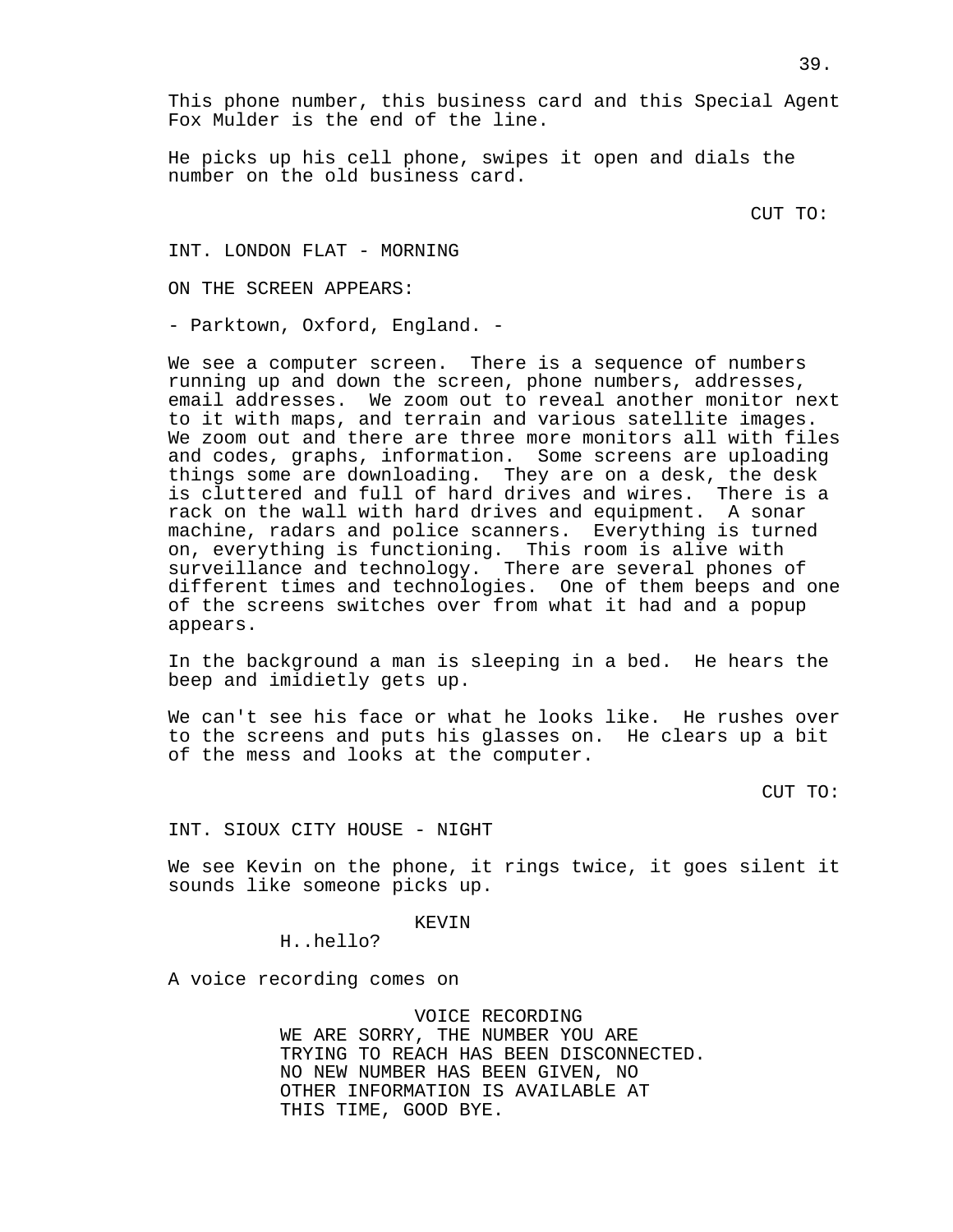Kevin hangs up the phone and sits silently.

CUT TO:

## INT. LONDON FLAT - MORNING

The man begins to type on his computer frantically. He hears the same recorded message play automatically from his computer which has intercepted the phone call Kevin tried to make.

> VOICE RECORDING WE ARE SORRY, THE NUMBER YOU ARE TRYING TO REACH HAS BEEN DISCONNECTED. NO NEW NUMBER HAS BEEN GIVEN, NO OTHER INFORMATION IS AVAILABLE AT THIS TIME, GOOD BYE.

The man sits at his desk. We see his face now, he has short blonde hair and is wearing glasses.

> FINCH (in a British accent) Got one!

Finch begins to click and type on a different computer. He opens a drawer file cabinet and begins searching for files.

CUT TO:

## INT. SIOUX CITY HOUSE - NIGHT

Kevin sips his beer again, picks up his phone and this time opens Google. He does a search for FOX MULDER and on the web nothing comes up. It's as if Fox Mulder never existed, at least on the internet. No record of anyone by that name. He clicks on images link and pictures of foxes in the forest come up.

## KEVIN

What a waste of time.

Kevin disappointed locks his phone, puts it in his pocket, gets up, turns the light off and leaves the garage.

INT. PENTAGON SECRET STORAGE WAREHOUSE - MORNING

ON THE SCREEN APPEARS:

- The Pentagon, Washington D.C. -

We see the same door Mr. Marx ran out of earlier. We zoom in to it and there is an access card reader. A man puts a card into it and the door opens. We zoom out and it's Mr. Woodruff.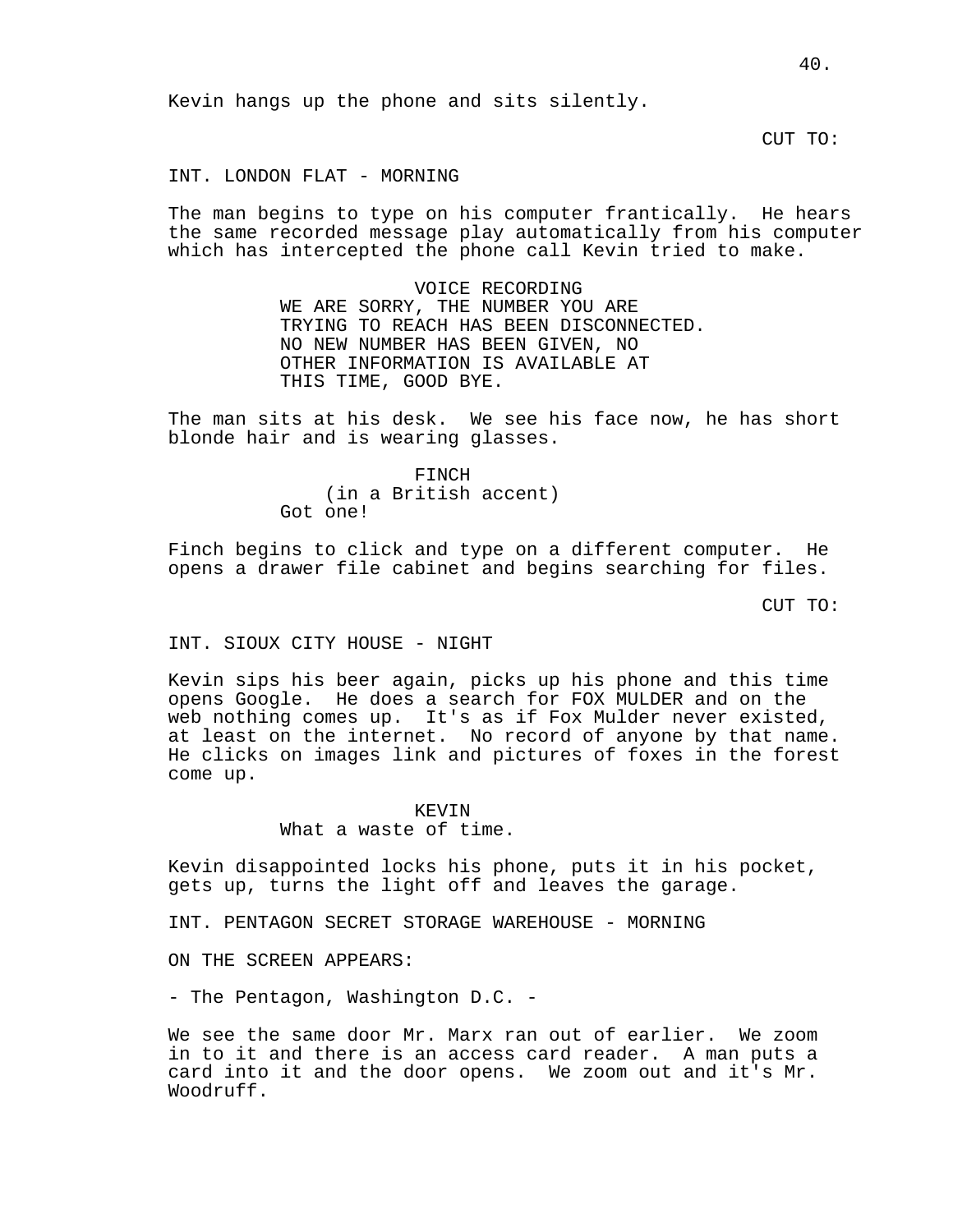He walks directly into the area where Mr. Marx was before. He sees the boxes and opens them finding nothing.

All of the artifacts are gone. He knows Marx took them.

He looks a bit stressed. He takes his cell phone out of his pocket, pushes three numbers and walks out.

The door closes behind Mr. Woodruff. We see a wide shot of the entire warehouse, its still and quiet.

A few seconds go by and the door opens again.

Four men in suits rush in with hand dollies and begin to pack the boxes into crates.

They each have a dolly and know exactly where to go in the room. They load up their dolly trucks with boxes and with organized precession line up and leave.

INT. PENTAGON MARX'S OFFICE - MORNING

Mr. Woodruff walks into Mr. Marx's office and straight to the woman at the desk, Mr. Marx's assistant.

> WOMAN AT DESK Mr. Woodruff! Sir! How are you?

## MR. WOODRUFF

Good morning Maggie. Considering the reasons for my visit not so well, how are you? How is your little girl?

WOMAN AT DESK Oh She is great. She just joined Gymnastics.. um what's going on?

MR. WOODRUFF

That's wonderful! I just got out of a meeting with the directors I am just heartbroken over Marx's death.

WOMAN AT DESK He was such a nice man and a great boss.

MR. WOODRUFF

You know I was hoping to maybe go in there for a bit and I don't know say goodbye somehow I guess. I guess it sounds stupid.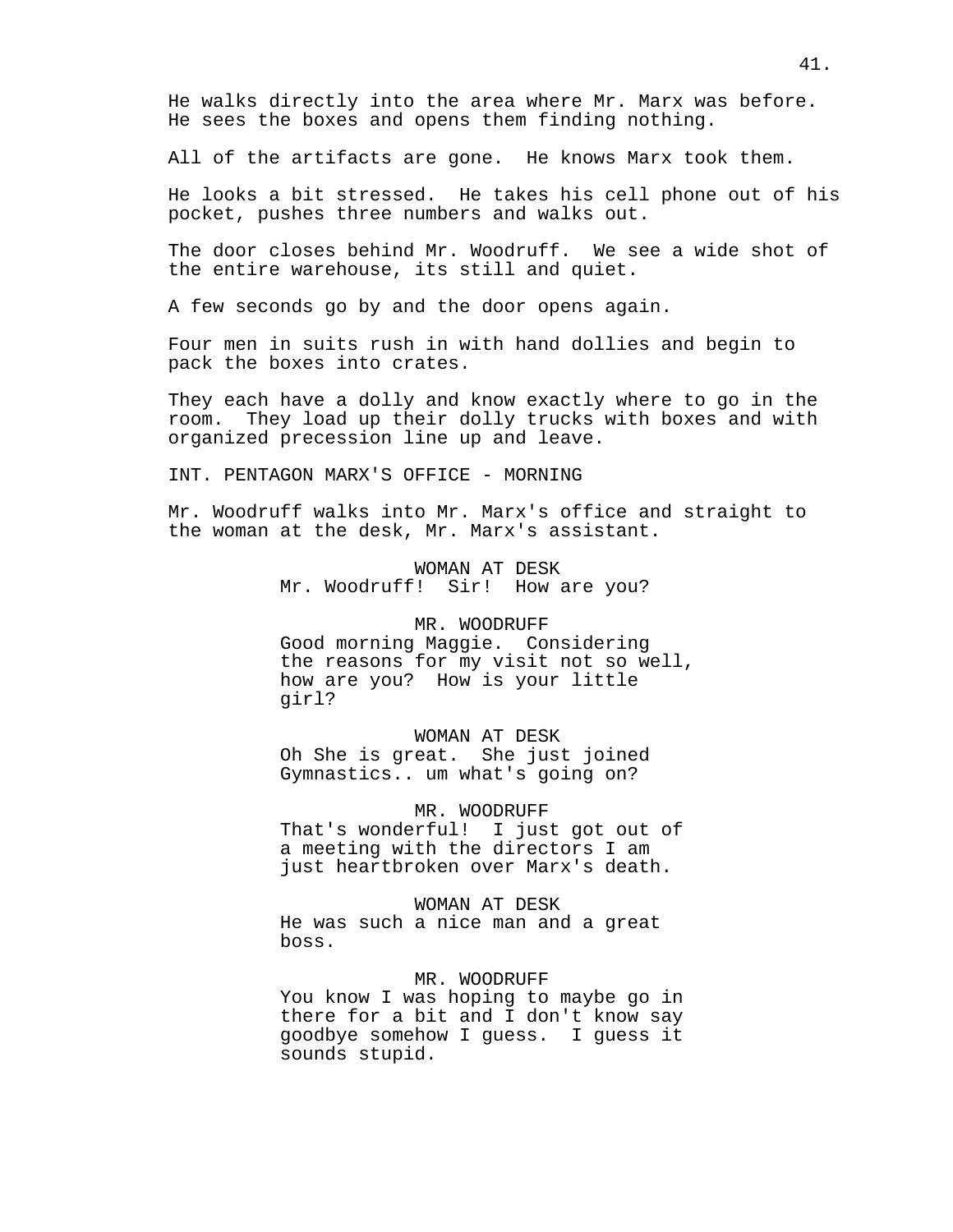WOMAN AT DESK No not at all. It's been really hard for us here too.

MR. WOODRUFF I think I better not actually. Listen would you accompany me down to get a cup of coffee?

WOMAN AT DESK Yes of course Mr. Woodruff.

She quickly grabs her purse and coat and logs off from the computer. They both walk off.

A few seconds go by as we see a wide shot of her desk, the same four men in suits walk in. One sits at her desk and the other three walk into Marx's office.

The man hacks into her computer and begins copying and deleting files. One of the others is doing the same at Marx's computer as the other two begin packing files into boxes and placing the boxes on the dolly trucks. They line up and leave.

FADE IN:

## ACT TWO

EXT. SIOUX CITY HOUSE - DAY

ON THE SCREEN APPEARS:

- Sioux City, Iowa. -

We see Kevin Morris's house. There is a rental car parked across the street a few doors down.

A man exits the car. It's Finch, the blonde man with glasses from London that intercepted Kevin's call to Mulder.

He walks across the street and very cautiously looks behind him and all around. He is very nervous.

Finch goes to the side of Kevin's House and notices the electrical box as well as the Direct TV dish that is bolted to the side of his house.

> FINCH Hello my partner in crime.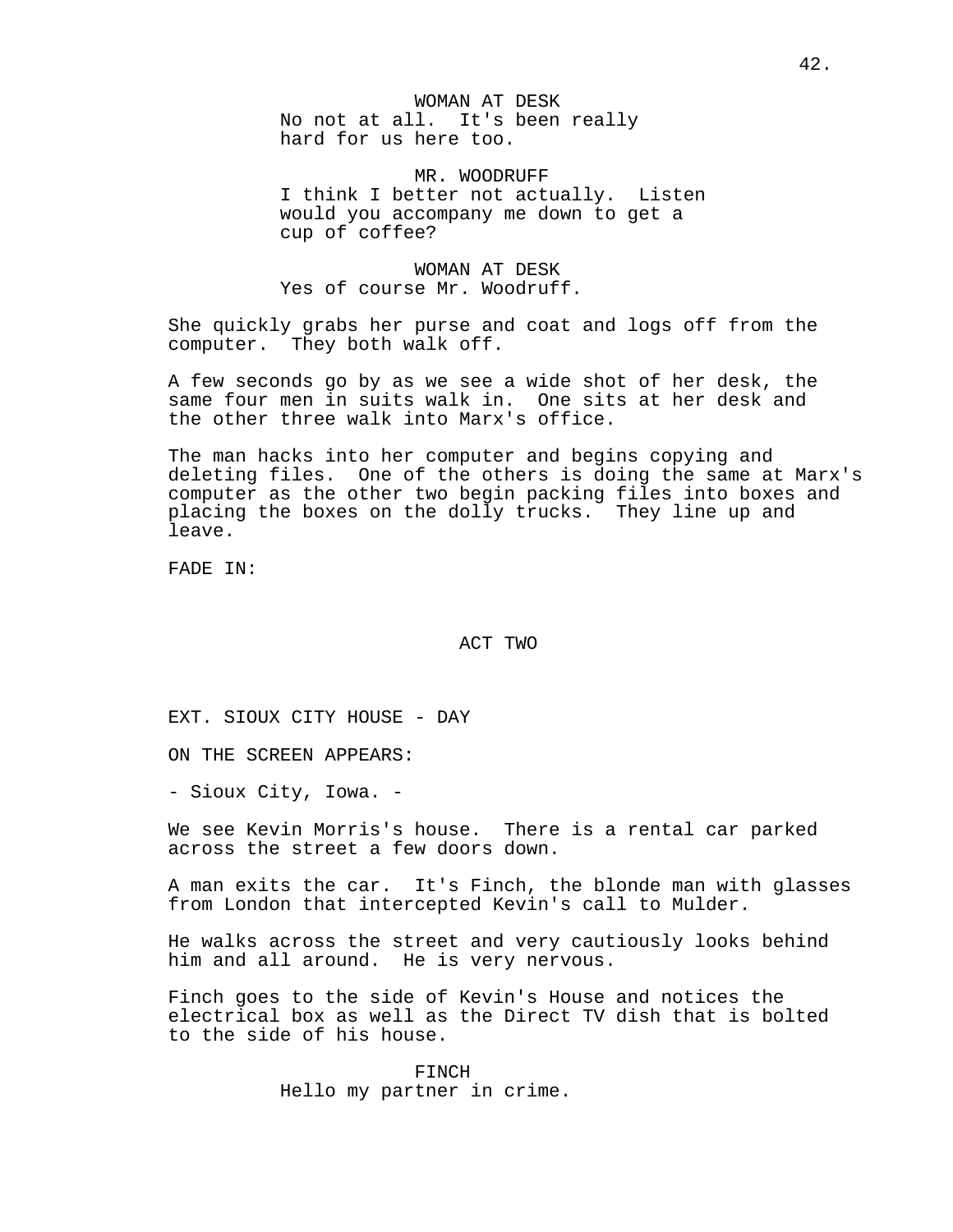He looks over the fence then walks over to the side window and looks in, he sees nothing. He walks over to the other window and Kevin is standing in the kitchen. They stare at each other and both begin to scream in a panic.

> KEVIN Ahhh! Hey get out of here! I'm calling the police!

FINCH No! NOPE! No no, you don't wanna do that!

Finch rushes around the corner towards the front door and trips and falls onto a bush.

> FINCH (CONT'D) No no! HEY!

> > KEVIN

Get out of here!

Kevin has his phone and is ready to dial 911, he swipes it and unlocks it.

Finch jumps out of the bush like a spring, he is disheveled and sweaty.

> FINCH WAIT! WAIT! NO! KEVIN!! I'M HERE TO HELP YOU!

# KEVIN

What?

FINCH I know what you are looking for! Please! I'm a friend!

Kevin puts his phone back.

Kevin opens his door slightly, just enough to peek through.

FINCH (CONT'D)

Thank you!

KEVIN Ok, who are you?

FINCH My name is Finch... I'm here to help you.

At this moment there is a man walking up to the door behind Finch.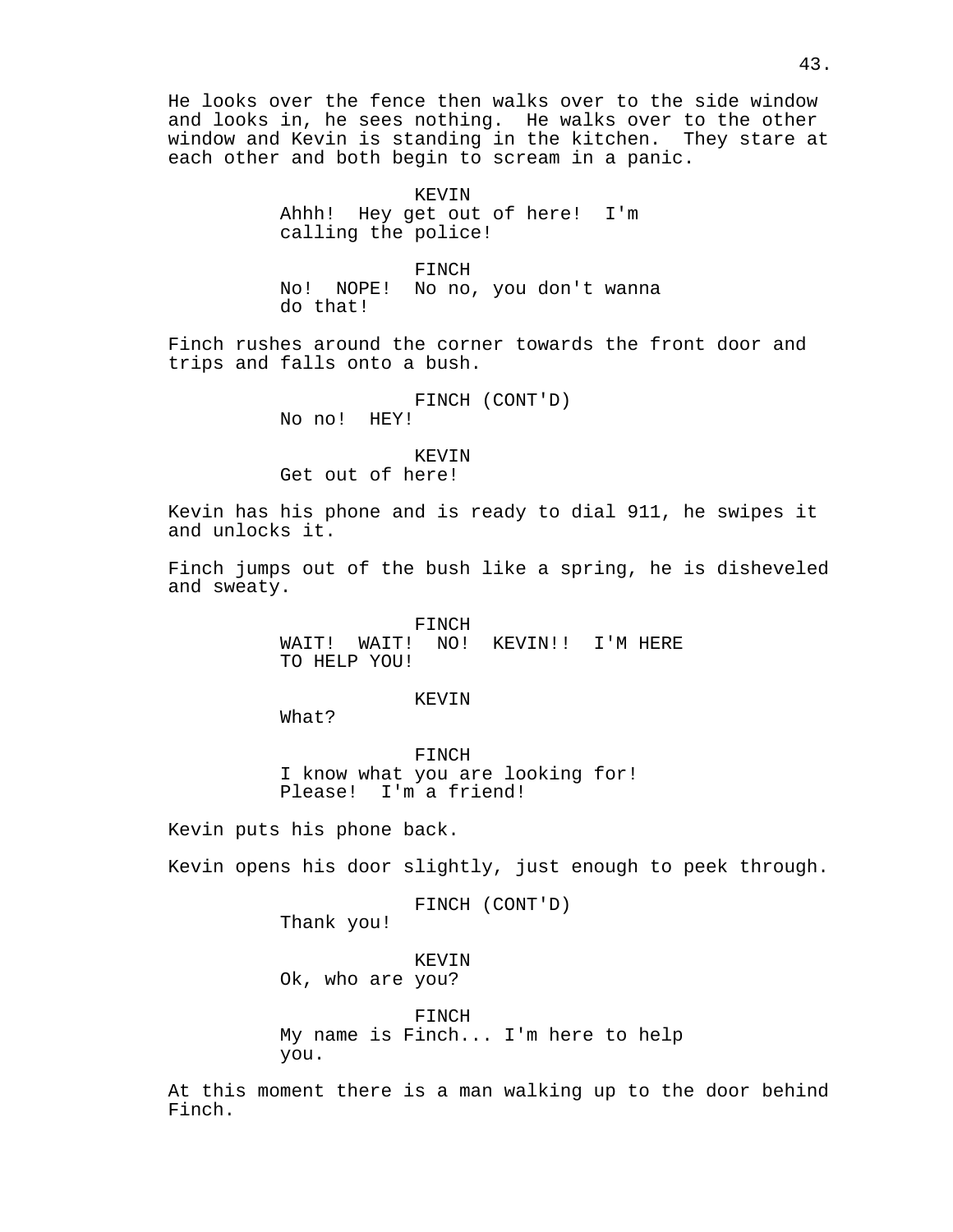It's Mulder, he walks up behind Finch and stands next to him.

# MULDER Hi Kevin, you called?

Kevin looks at Mulder and opens the door completely.

CUT TO:

INT. AIRPLANE - DAY

Agents Simmons and Miller are sitting next to each other on a small commercial plane on their way to their case. They both have their lap tops open and are working.

## PILOT ON SPEAKER

Ladies and gentlemen we will be arriving at our destination in a few minutes please have fun and be safe out there I hope you enjoy Louisiana! Get yourself some Étouffée while you are here!

AGENT SIMMONS This is the best part about being out in the field. We get to experience different foods. I can't wait to try gumbo for the first time.

At that moment Agent Miller looks shocked and sits up straight.

> AGENT SIMMONS (CONT'D) What is it?

AGENT MILLER A certain George E. Hale entered the US today at Sioux Gateway Airport in Iowa!

AGENT SIMMONS Mulder's back?

AGENT MILLER I TOLD YOU IT WAS BIG!

CUT TO:

EXT. SIOUX CITY HOUSE - DAY

ON THE SCREEN APPEARS: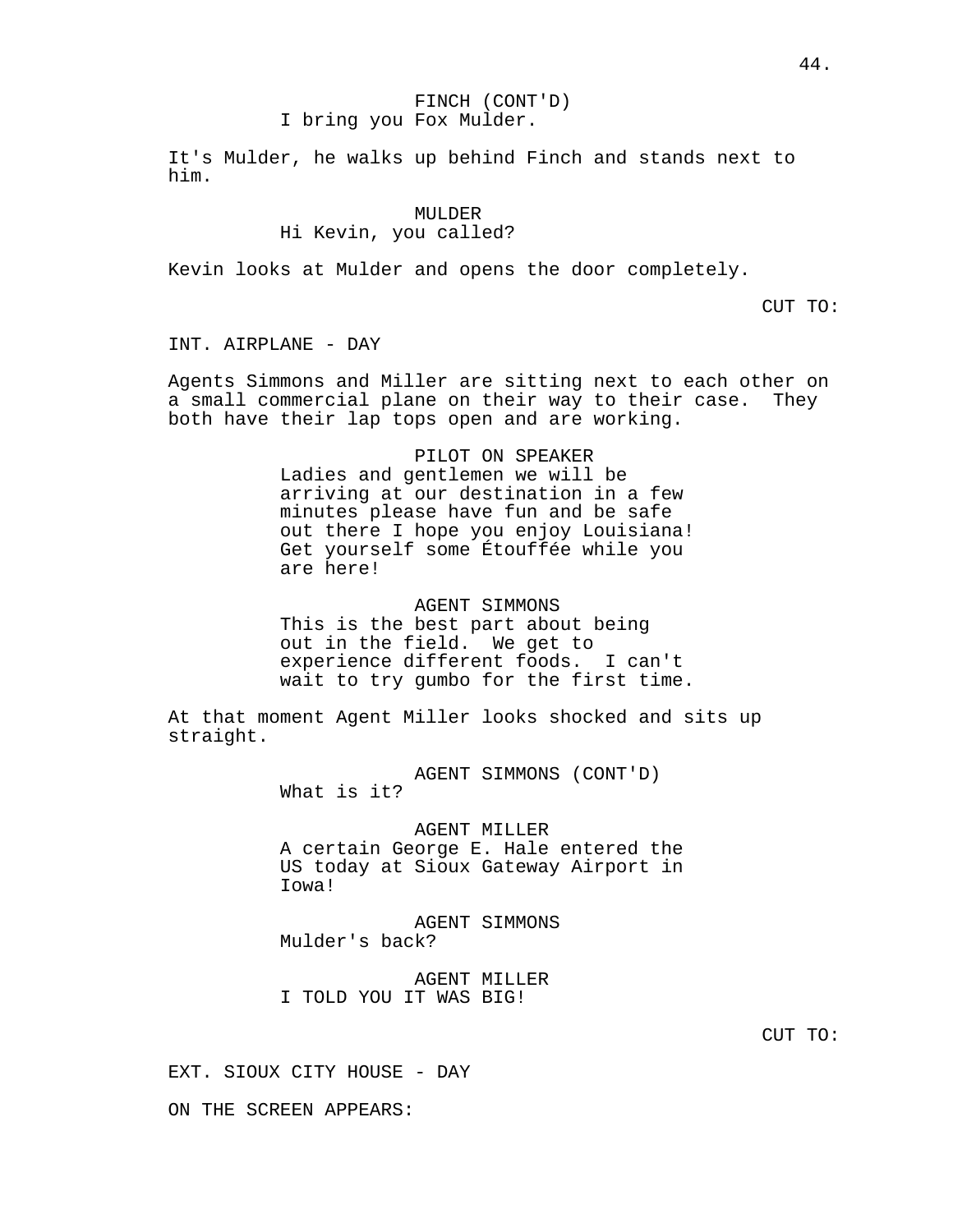INT. SIOUX CITY HOUSE - DAY

Fox Mulder and Finch are sitting in Kevin's home at the kitchen table. Kevin is getting water and serving them.

MULDER

Sorry for all the secrecy and an extreme apology for my poor excuse of a G-Man padawan in training here!

# FINCH

Yes. You know I'm more of an Indoors type of guy.

## KEVIN

Thank you for coming, I don't really know what's going on and I don't know what to do. Mr. Mulder I know you helped me once, my mother and my sister. I don't remember much of it just quick flashes here and there really but I found your card and well, I thought all hope was lost when I couldn't reach you. I even called the FBI general line and the operator said no Fox Mulder worked there or ever worked there before. I told her I had your card and she became rude, I mean I thought I was losing my mind.

#### FINCH

I'm sorry Kevin, I had to take care of that.

KEVIN You. What, what do you mean?

#### FINCH

I made Mulder disappear from the FBI. His life was in danger and we took the necessary precautions to make sure he was protected.

## KEVIN

And Google?

FINCH (raises his hand) Guilty!

KEVIN Wow! I'm impressed!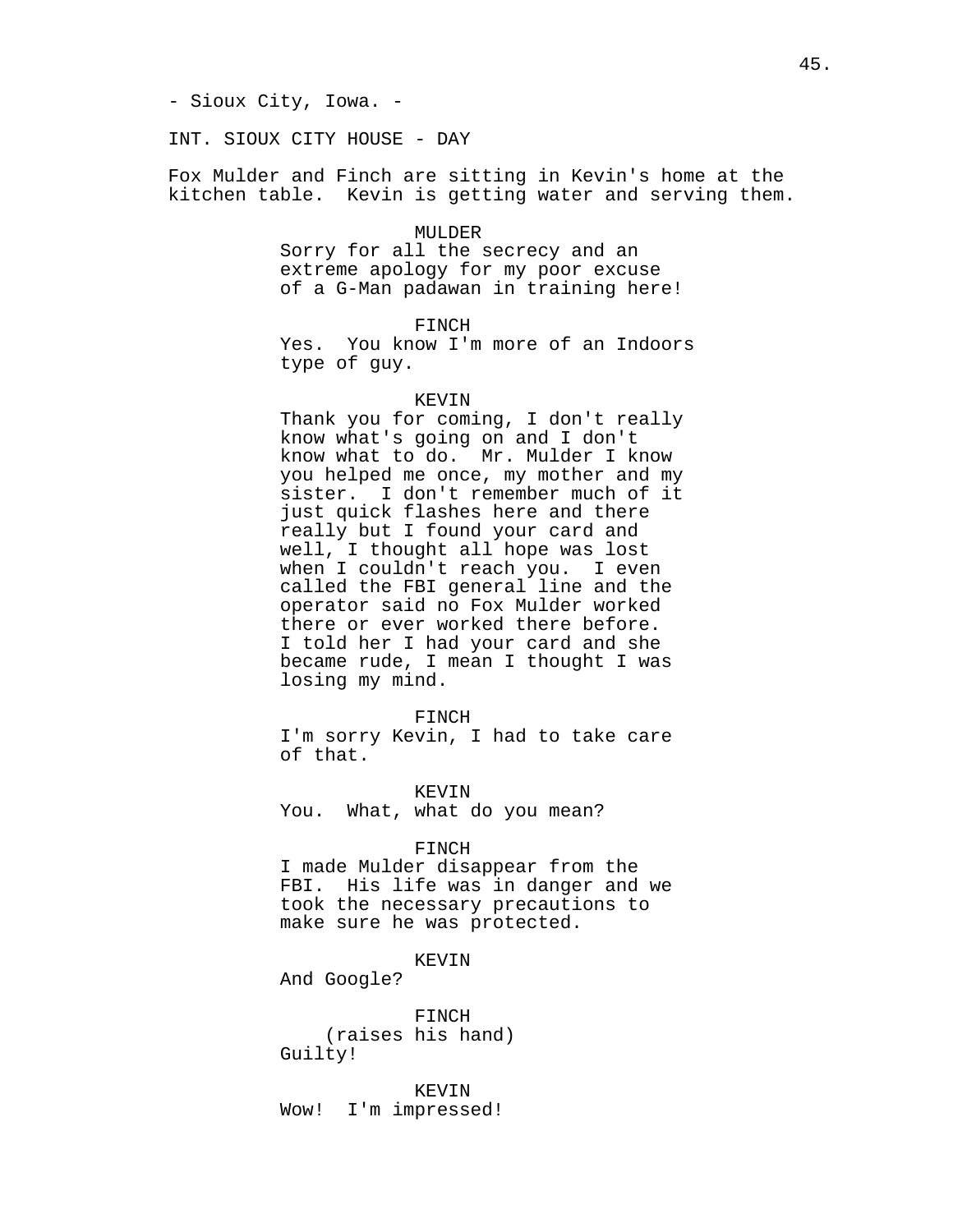Mulder Interrupts him

MULDER It's happening again inst it Kevin?

KEVIN No Mr. Mulder it's much worse this time. Much, much worse. Different somehow.

Kevin takes out his notebook from the counter and gives it to Mulder.

Mulder has a quick look at all the pages.

#### MULDER

The last time you did this they where random and sporadic, it looks as though this is the same message over and over again.

# KEVIN

Yeah

# MULDER Every page is just repeating.

# KEVIN

I did some research online and found some information on Binary Codes also there is an app that can translate them but it doesn't seem to register these quite well.

FINCH Let me have a crack at it.

Finch opens up his laptop and begins to sort out the code papers into stacks.

> MULDER How are things worse?

KEVIN Before I remember the TV, the signal was just whispers from the TV.

Finch looks up and his eyes widen a bit.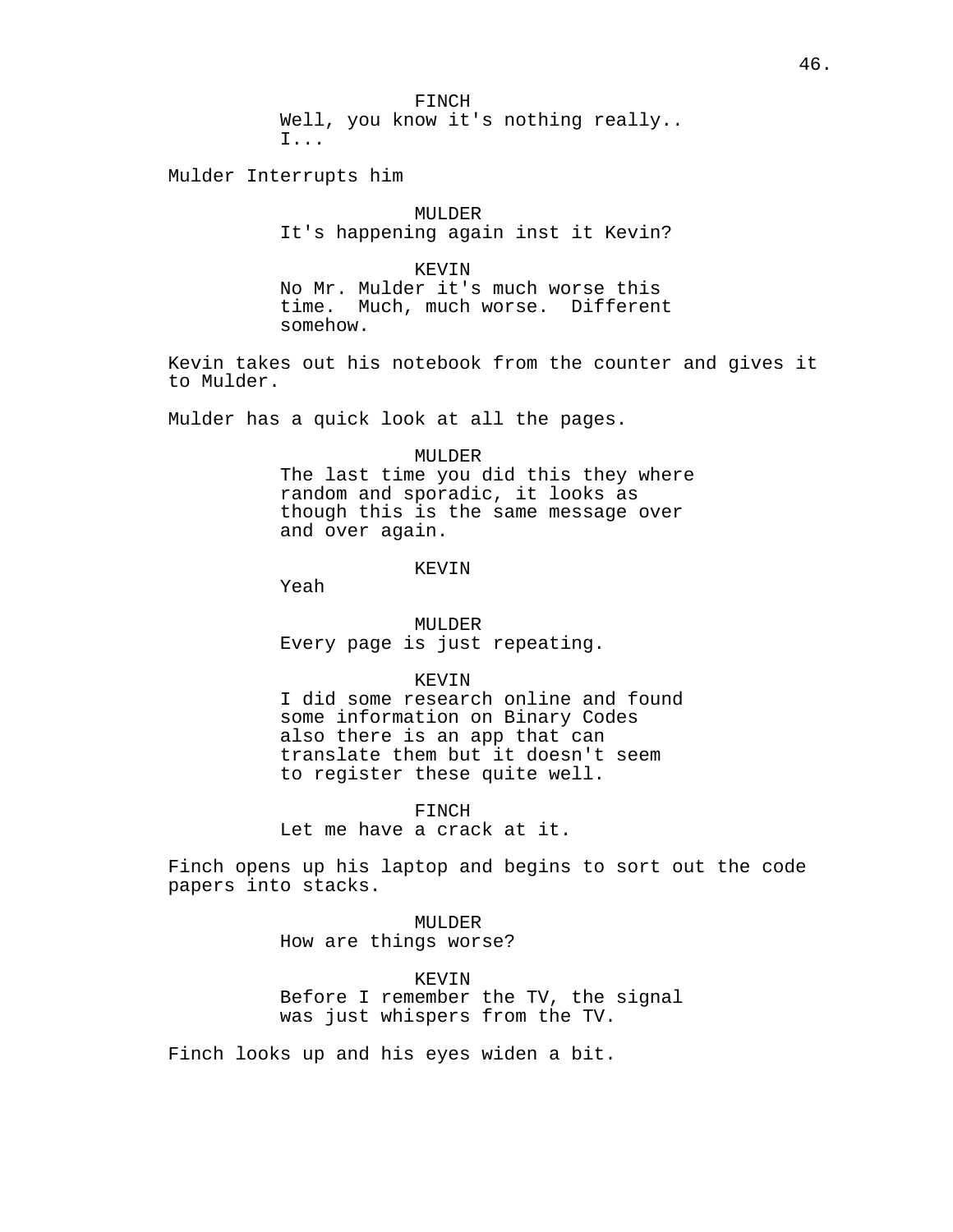# KEVIN (CONT'D)

Now... oh... But NOW they are attacks! Horrendous attacks, Mr. Mulder I swear my brain was melting and it's so painful, there is a loud hum...

# MULDER

A hum?

# KEVIN

Like if someone had a speaker turned up too loud or some wires were crossed. As if the signal was coming from a machine, its metallic.

## MULDER

We saw you went to the hospital recently. You had an attack at a park bench, the people that helped you said blood was coming from your nose.

## KEVIN

Yes, they uh... well I didn't tell the doctors about all of THIS. They said it could have been anything maybe low blood pressure or something. They did a scan on me and found nothing. Everything was clear.

#### MULDER

You didn't tell the doctors about your mother?

# KEVIN

Why would I?

## MULDER

Well she died from a brain tumor Kevin, her symptoms described where very similar to yours.

KEVIN Wait.. what you DON'T BELIEVE ME?

#### MULDER

Look, I want.... I just want answers. We will help you get to the bottom of this.

They all pause a bit in silence, Finch continues to work.

MULDER (CONT'D) What about your sister?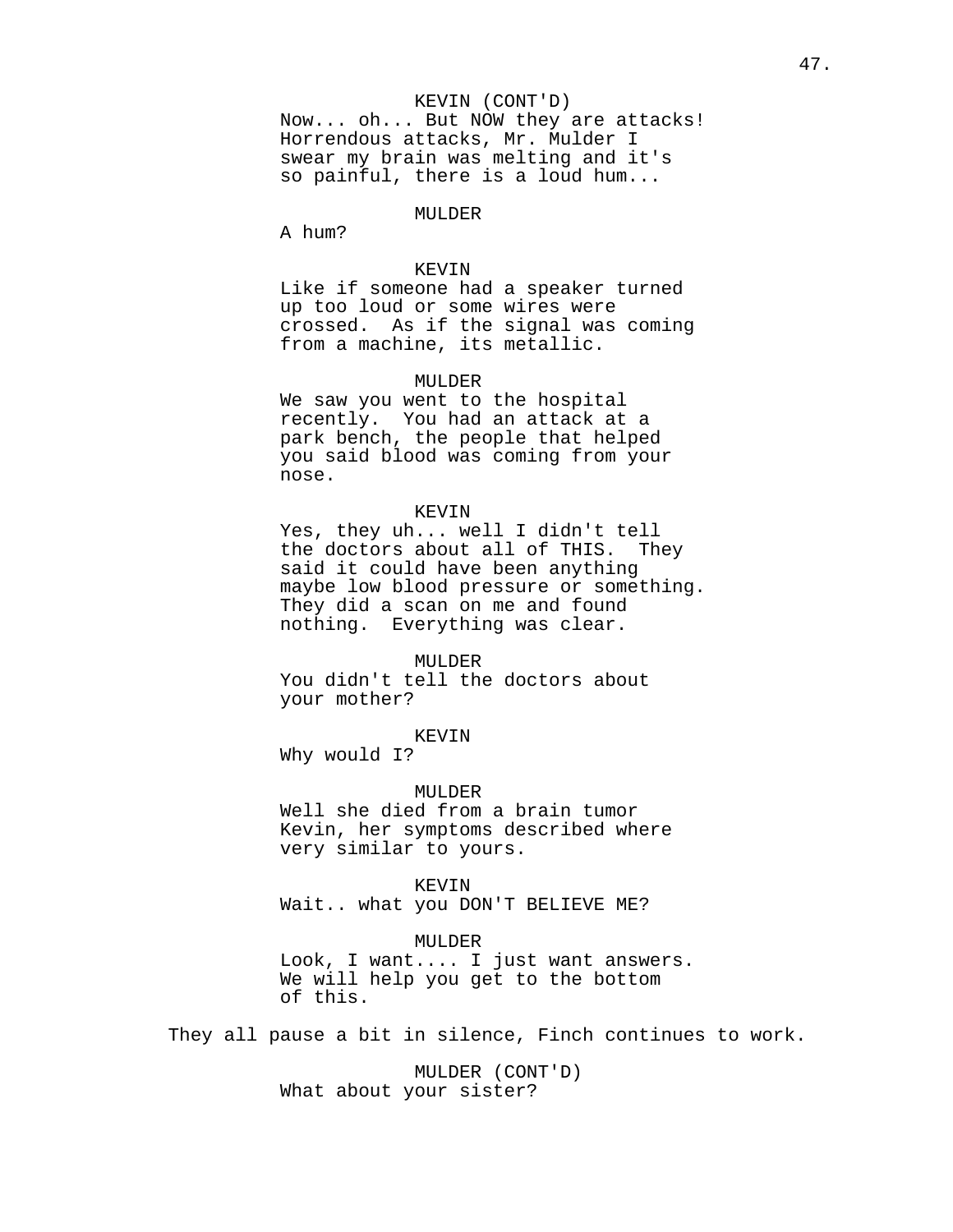KEVIN My sister disappeared.

## MULDER

I know, we couldn't find anything on her. Any ideas where she could be? Maybe if we can get her checked out it could provide some medical history and after we get you to the doctor and tell them we could...

Kevin Interrupts Mulder.

KEVIN

My sister was taken. She was abducted again and never returned.

Mulder goes quiet.

FINCH These codes are not the same as before.

MULDER How do you mean?

FINCH

This sample here? The one from when he was a boy? I can translate it, it's not as complex as these. Its almost as if these are gibberish.

KEVIN How can that be?

MULDER You said it was different this time around.

# KEVIN

This is real!

The room gets quiet.

There is a knock at the door.

Mulder looks at Kevin.

MULDER Did you tell anyone you where looking for me? Did you call anyone else?

KEVIN No not at all! I'm all alone here.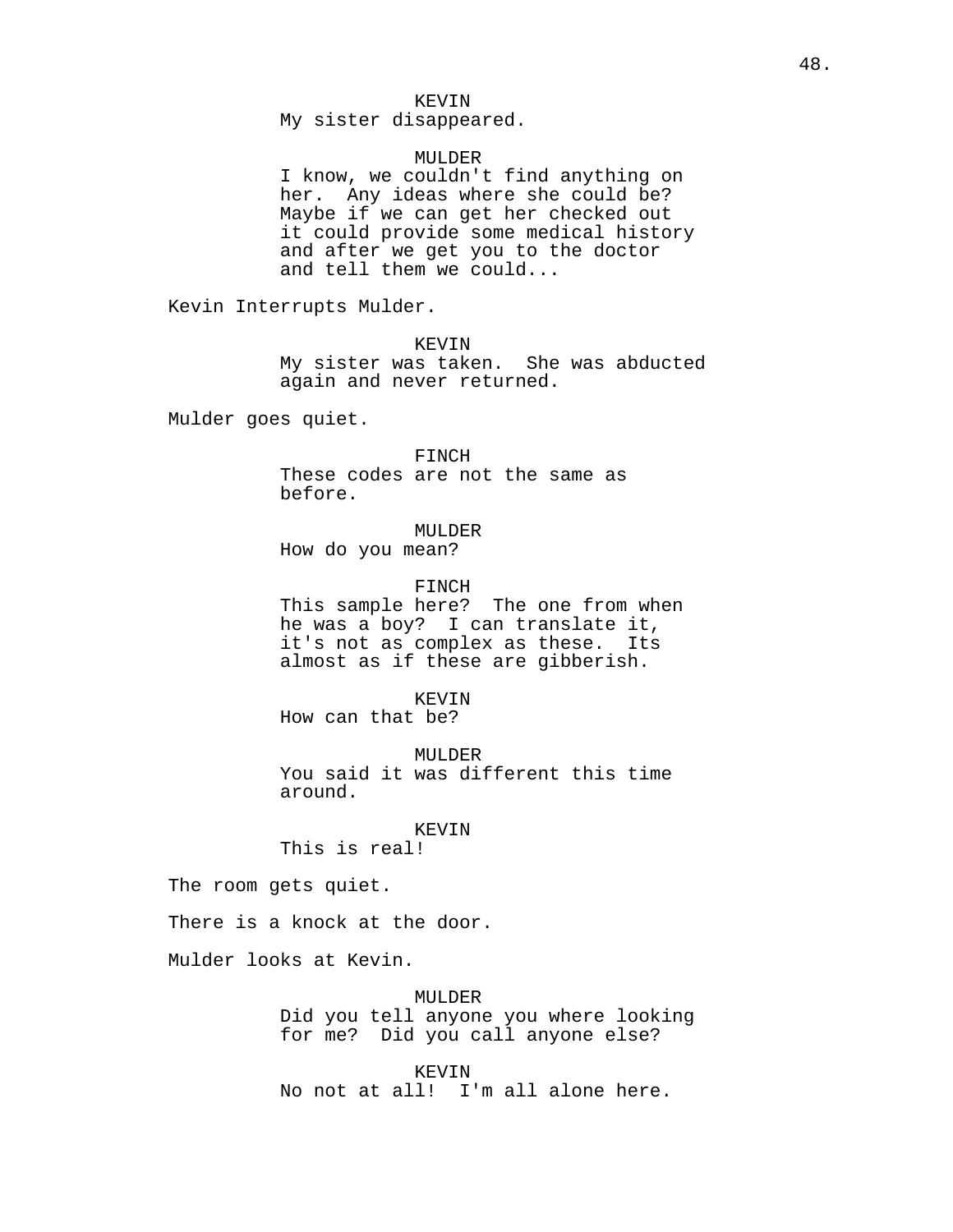Mulder looks at Finch

FINCH

I'm on it

Finch gets up and walks to the door.

Without thinking he quickly opens it and sees Agent Scully standing there.

His eyes get big and he gasps.

SCULLY Hi I'm Agent...

FINCH (opens his eyes wide) SCULLY! (looks down at her badge) IN THE FBI!

Finch quickly slams the door in her face.

Scully pulls her gun out and kicks the door open before the door hits the frame.

> SCULLY Put your hands behind your head and get on the ground.

Finch imidietly drops to the floor with his hands behind his head.

> FINCH OH MY GOD! OH MY GOD!

SCULLY How do you know me? Who else is in the house?

FINCH Ok! Ok! Put the gun down I'm so sorry I tried to close the door on you Agent Scully please!

Scully is standing over him pointing her gun at him.

Mulder walks out of the kitchen into the living room and sees Scully.

Scully sees a figure from the corner of her eye and points her gun at him.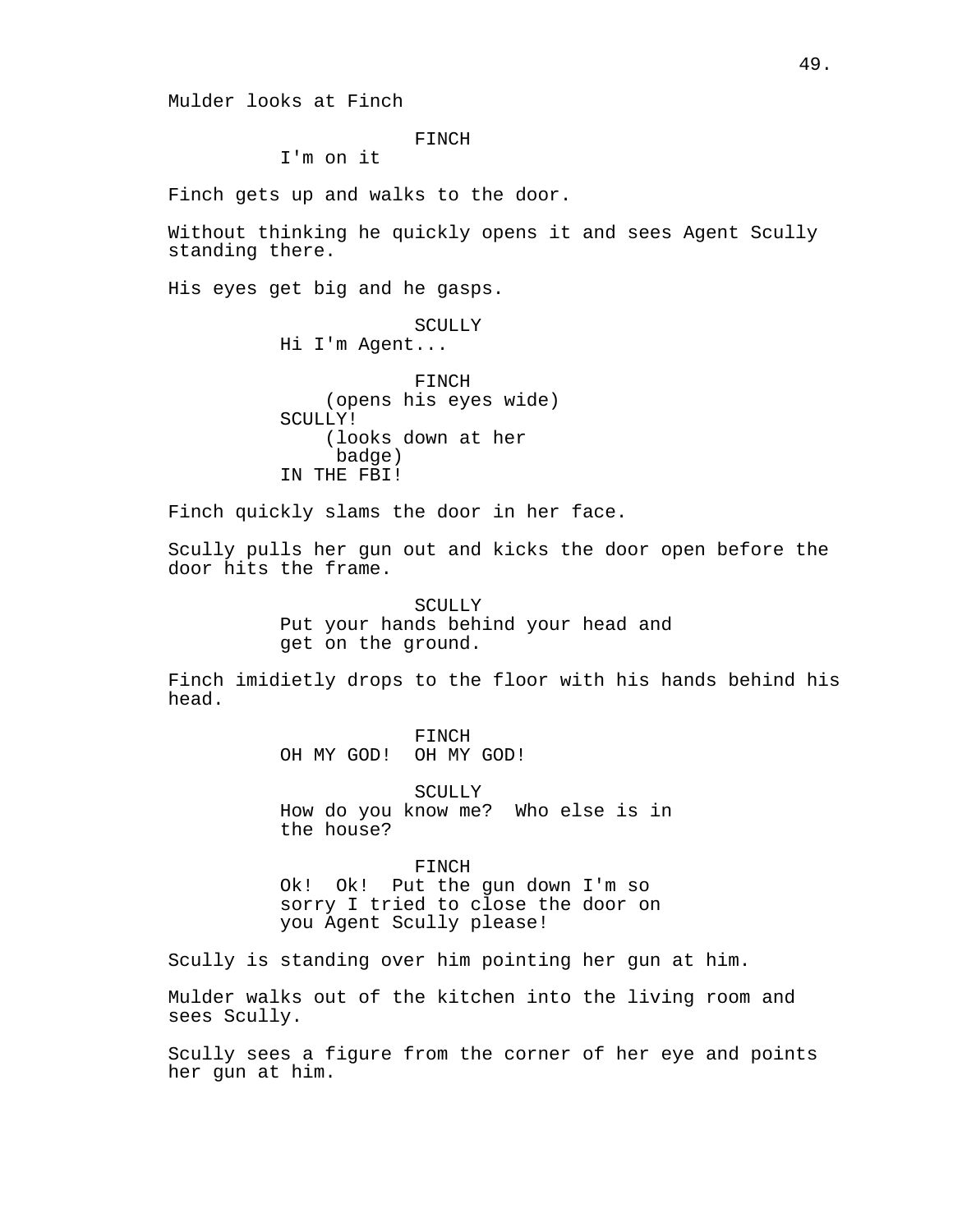SCULLY

HOLD IT!

Scully realizes its Mulder and her eyes become gentle, then confused.

SCULLY (CONT'D)

MULDER?

Mulder standing there with his hands up smiles at Scully.

MULDER SCULLY! You, uh... went back.... to.. RED!

A strand of hair has fallen on Scully's face and she shakes her head a bit to move it out of the way.

She slowly puts the gun down.

FADE IN:

EXT. SUBURBAN NEIGHBORHOOD - MORNING

ON THE SCREEN APPEARS:

- 120 Beach Front Dr, Matagorda, Texas. -

There is a small suburban neighborhood on the Matagorda Peninsula on the coast of Texas. The houses sit in a row and are all beach water front. A 6 year old boy is playing in his front yard with some toys, he has some cars and some planes. They are all lined up and he is alone playing quietly.

It's a quiet and peaceful neighborhood.

The boy's father comes out of the house he is dressed as a military pilot but has a corporate logo on his vest.

> PILOT Hey buddy! You flying missions?

> > PILOT'S SON

Yeah

PILOT Ok just remember to always communicate with the tower!

PILOT'S SON Can we go swimming today?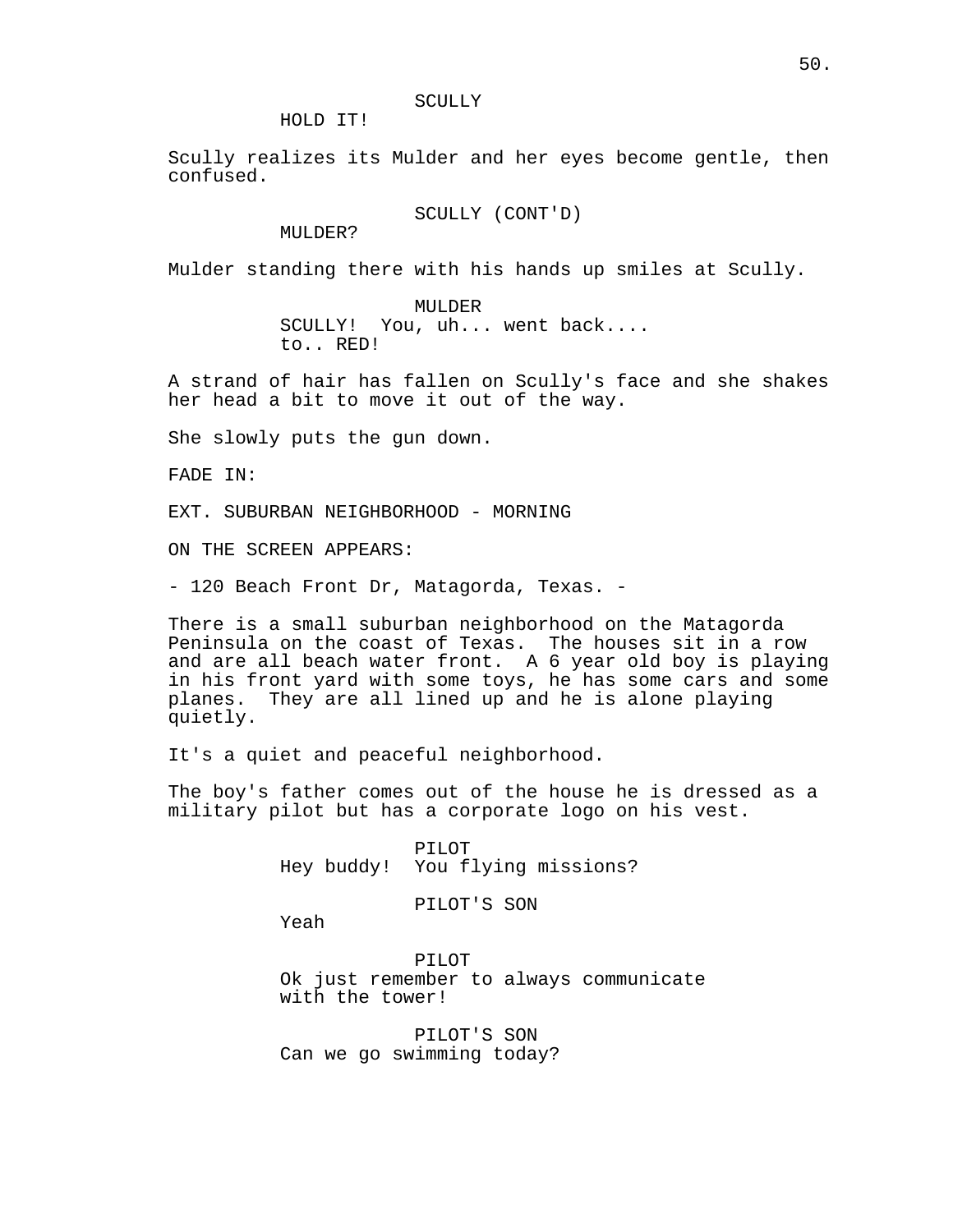PILOT Well no buddy not today I gotta work! You know that!

PILOT'S SON You work too much!

PILOT Hey I'm up there doing great things for us. For all of us. What's going on bud? You ok?

PILOT'S SON Yeah I just miss you, when can I go with you to work?

PILOT

Soon. Hey you just keep learning what you are learning and soon you will be working at the base right there with me. Saving the world every day next to me! Ok? Side by side we can fly all day helping people.

PILOT'S SON Thanks daddy.

PILOT You be good boy to your mama now ok? Wave at me while up up there ok?

PILOT'S SON

Ok!

PILOT I'll see you later!

The pilot leaves and gets into a military Jeep. The Jeep also has the same corporate logo on it. The Jeep is being driven by someone else.

EXT. BEACH ROAD - MORNING

The Jeep drives off and arrives at a ramp where a faire boat is waiting. The Jeep drives up onto the boat and the boat takes the Jeep across a small calm stream to another ramp and road.

The Jeep drives off on a single lane road, with the beach on one side and barren land on the other.

We see some structures and unrecognizable buildings.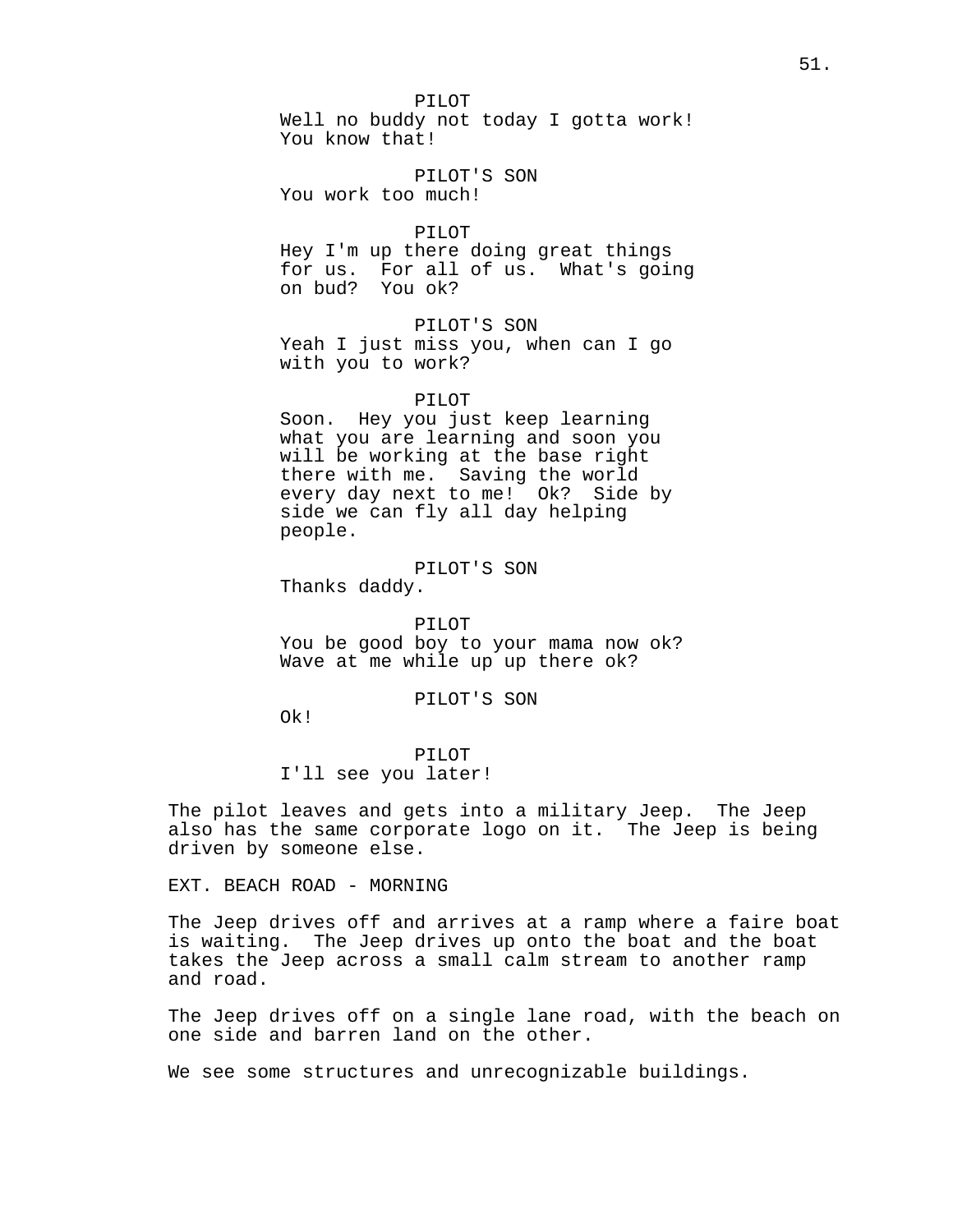The Jeep pulls up to a gate with armed Military Police.

CUT TO:

#### EXT. PIERCE AIRFIELD - MORNING

The gate has a sign on it with the same corporate logo on it. The gate is opened by two guards and the Jeep drives in.

EXT. SUBURBAN NEIGHBORHOOD - MORNING

The Pilot's son is still playing with his toys in the front yard. He picks up his toy plane above his head and points it to the sky. He squints his eyes making it seem like a real plane in his mind. Al of a sudden a real plane shows up in the background sky.

The boy sees the plane and smiles.

# PILOT'S SON

Daddy!

He begins to wave at the small silver plane high above the clouds. As he waves the plane begins to shoot off what looks like a chemical smoke trail behind it, it's strong and fast, it turns on and off and on again. It draws a long line across the sky. The boy turns around and continues playing. We zoom out to see four other planes above him. The sky is perfectly blue not a cloud above but there are long chemical trails shooting off in all directions.

FADE IN:

EXT. SIOUX CITY HOUSE - DAY

ON THE SCREEN APPEARS:

- Sioux City, Iowa. -

INT. SIOUX CITY HOUSE - DAY

Mulder, Scully and Finch are sitting at the kitchen table with Kevin.

Finch is on his laptop, punching in all of the binary codes.

MULDER There has to be an explanation for all of this.

Scully looks at Mulder as if she doesn't know who he is.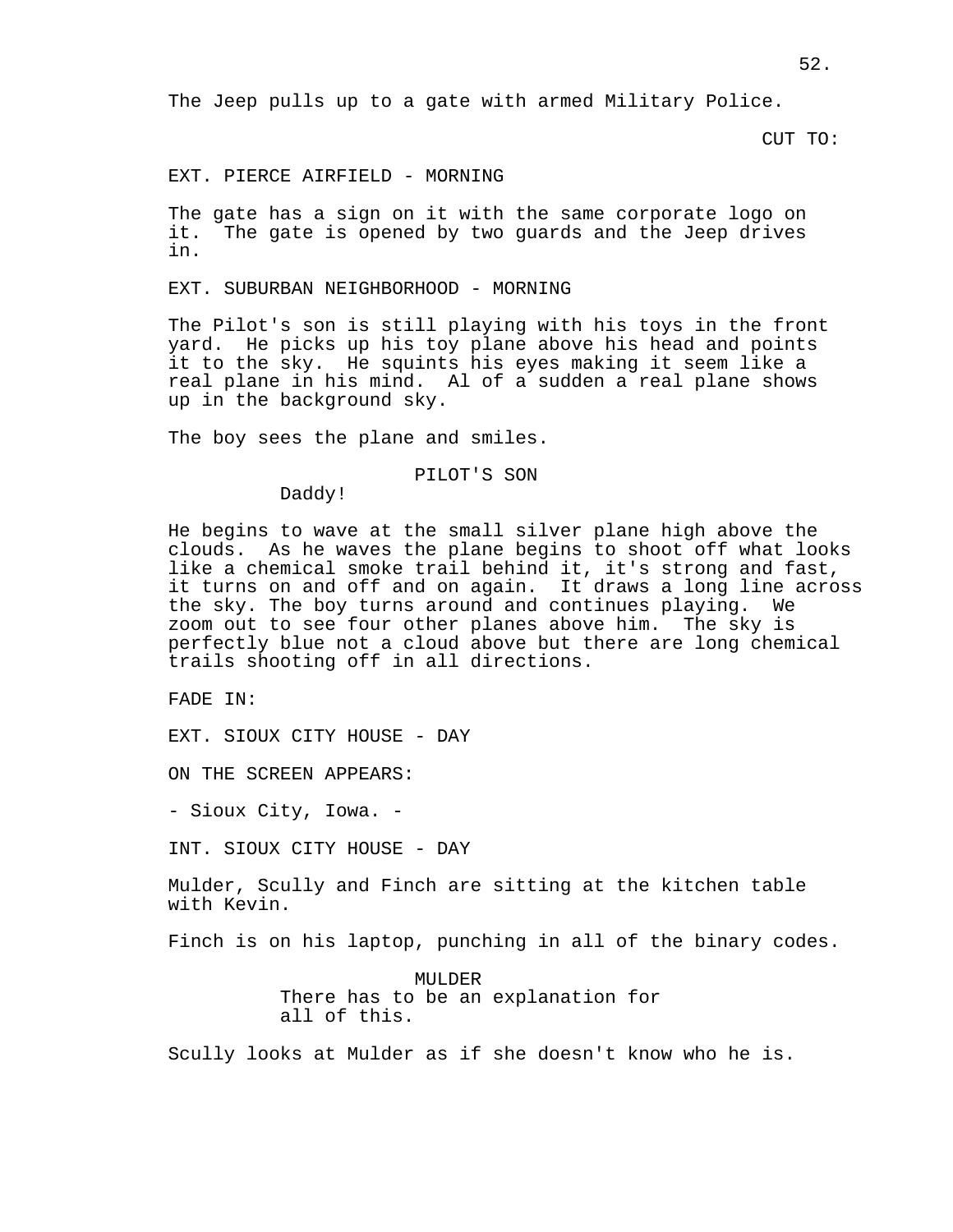#### KEVIN

I just want it to stop Mr. Mulder. I really don't care to find out what the codes mean anymore or where they come from or who is doing this to me. I just don't want to be in pain anymore.

## SCULLY

Kevin I know this is difficult but I need your help. I came here seeking you out because you are not alone, someone else just went through what you are going through and it didn't end well for him. Finding out what this means and where it comes from may help stop it and answer some questions.

#### KEVIN

Someone else?

FINCH It was the Pentagon man wasn't it?

SCULLY How do you know about that?

# MULDER

What?

Mulder looks at Scully and Finch.

#### FINCH

Hey! I sent you a text about it but you didn't respond so I left it alone!

Mulder gives a disappointed look at Finch.

FINCH (CONT'D) You know I'm only one man!

#### MULDER

Scully if there is a connection between Kevin and the man from the Pentagon then that alone is proof of something sinister going on here. I mean was this man writing the same codes as Kevin?

# SCULLY

No Mulder.

MULDER What did he write?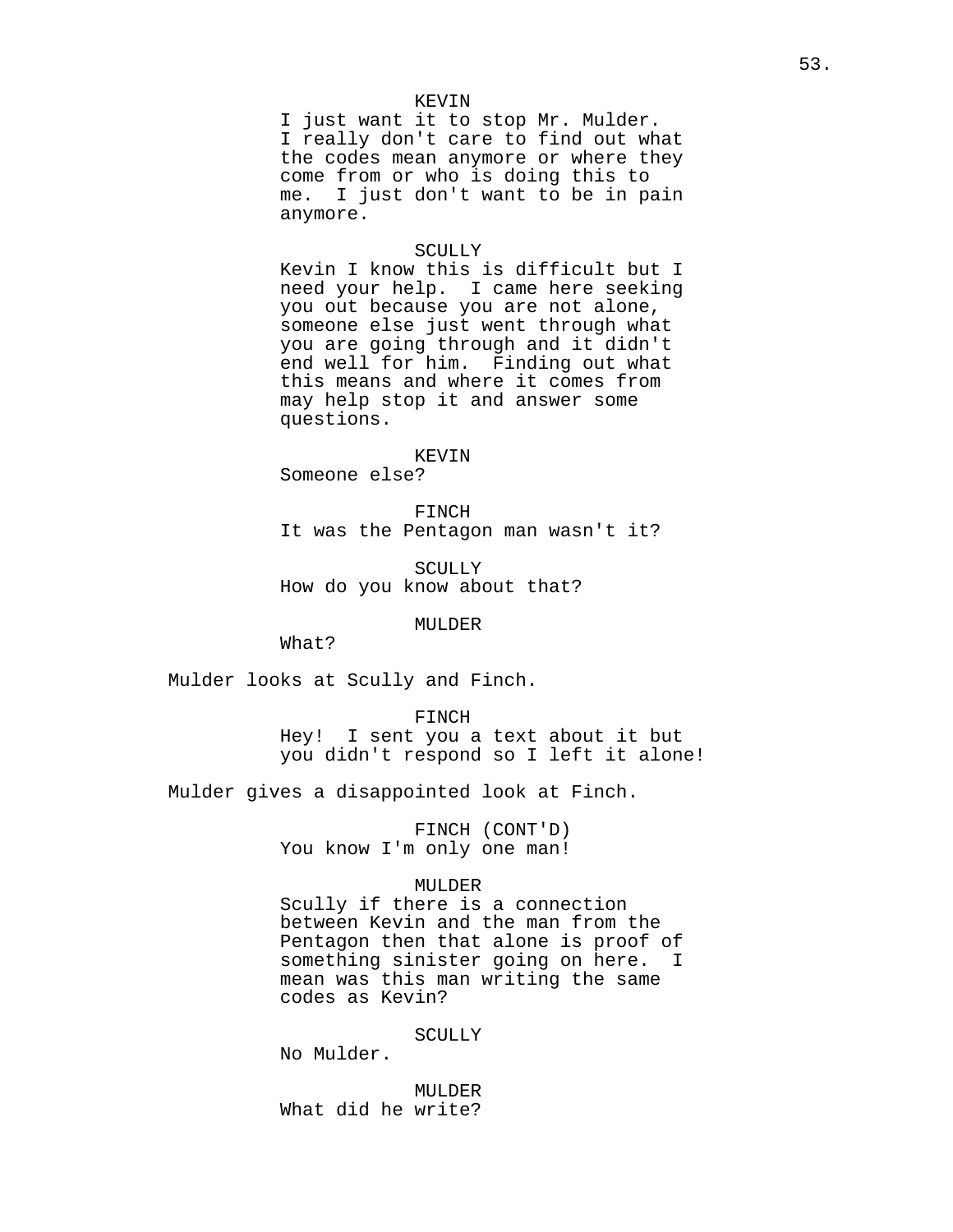Kevin begins to convulse violently and falls to the floor.

SCULLY Try to hold him down! (she picks up her phone) This is Special Agent Dana Scully requesting an ambulance at 192 lake Street. A male in his 30's is having a seizure and is in need of medical care.

CUT TO:

EXT. SIOUX CITY HOUSE - DAY

An ambulance rushes onto Kevin's Drive way.

CUT TO:

Kevin is on the gurney with an oxygen mask on, he is being lifted into the ambulance.

> MULDER Finch I need you to stay with him. Do not let him out of your site and take all of the codes with you. Call me as soon as you have some information about them.

FINCH Ok. Where are you going?

MULDER

With Scully

Finch smiles.

#### FINCH

Alright!

Finch jumps into the ambulance with Kevin and the ambulance drives off.

A white van with another corporate logo that was parked outside Kevin's house also leaves and follows the ambulance.

Mulder and Scully do not notice it, they get into Scully's car and drive off.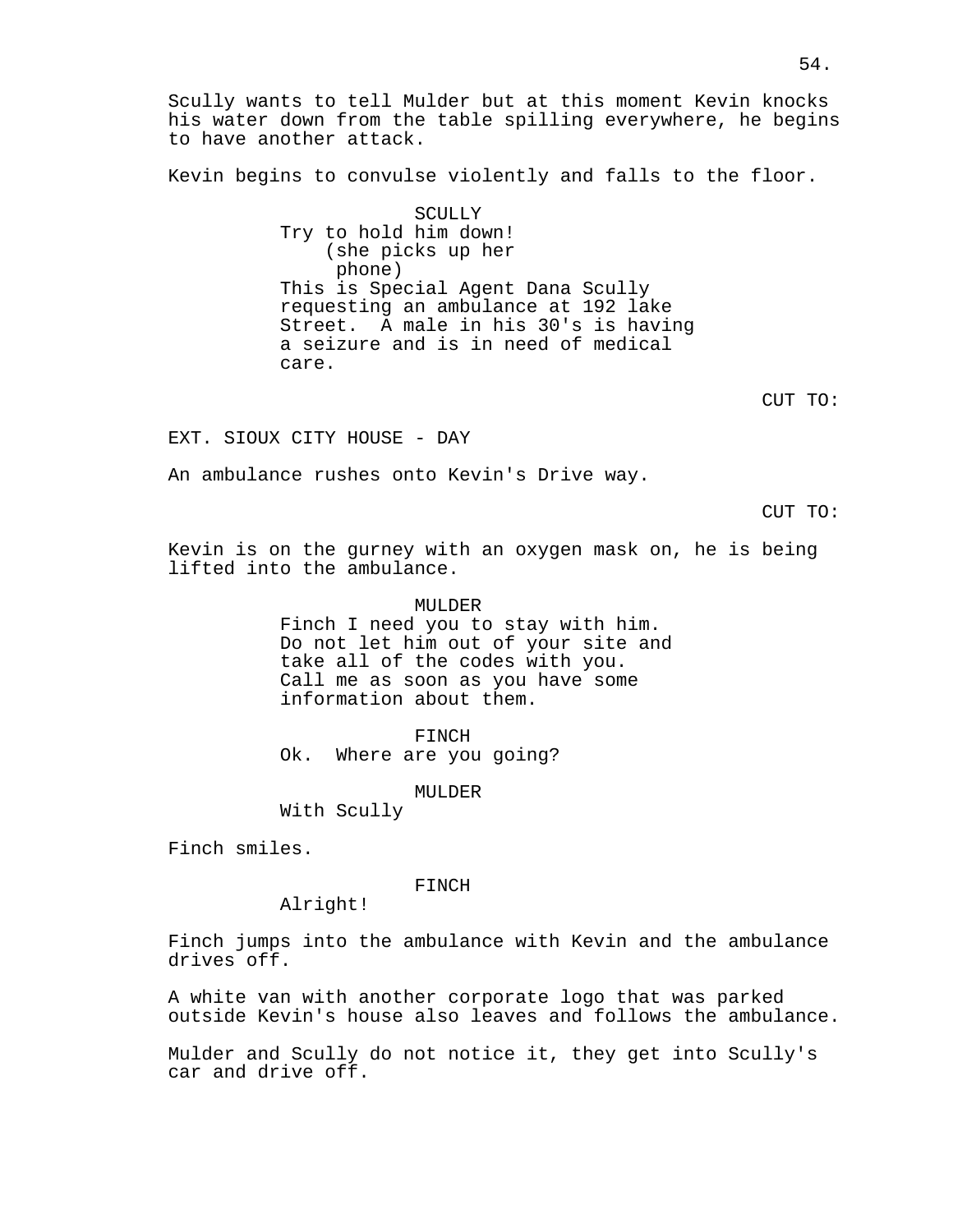ON THE SCREEN APPEARS:

- 41490 Crawford Landing Rd Slidell, Louisiana. -

Agent Simmons and Miller drive up to a small cabin in the swamp. There is a sign that reads "Dr. Wagner's Honey Island Swamp Tours. Beware of the Swamp Monster"

> AGENT MILLER Oh this is going to be great. I can already smell it.

They walk into the cabin and see all of the T-Shirts and merchandise they sell based on the HONEY ISLAND SWAMP MONSTER

> AGENT SIMMONS Well this makes sense already.

# EXT. SIOUX CITY FREEWAY - AFTERNOON

Mulder and Scully are driving in Scully's car, they are both very silent, they have not been together in five years. The tension is sharp, they missed each other but no contact and time gone by, everything feels different for them.

# MULDER So what made you go back?

## SCULLY

I decided to stop waiting for you, to stop waiting, period. The bureaucracy of being a doctor tied my hands down more than the FBI ever did. I went into the medical field to help people and all I found was red tape. The corporate conglomerate that a hospital is like being inside the belly of a beast. I didn't feel like I was helping anyone, The FBI continued to call and continued to ask for my help and I continued to offer my services until finally I decided to go back and pursue my own career.

MULDER No, I mean when did you go back to the red. I like it!

They both pause and smile at each other a bit. They get serious again.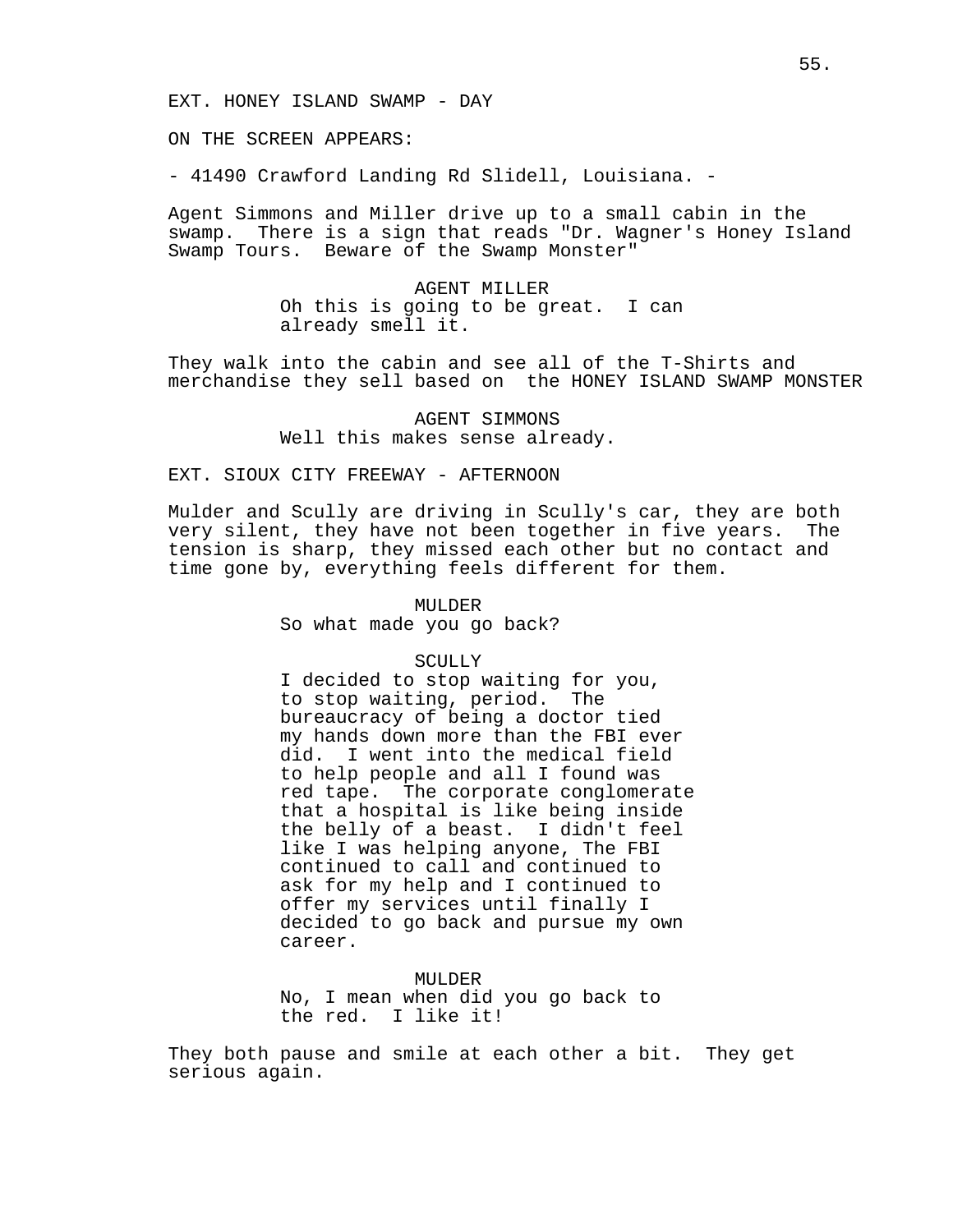SCULLY Mulder After you left, everything changed for me.

MULDER

Me too.

They are quiet again.

MULDER (CONT'D) How is the Skin Man doing?

SCULLY Skinner is now the Director of the FBI.

MULDER Good for him so he is way more tense than before?

SCULLY He is level 11 on the tensiometer.

They both smirk.

SCULLY (CONT'D) I have an office now.

MULDER Its about time. What department are you in now?

SCULLY The Department of Paranormal Research.

MULDER I'm sorry did I hear you say..

SCULLY

Yes. Things are different now Mulder. There are several agents working on paranormal research at a time, I'm head of the medical investigations unit, Agent Reyes is the AD!

MULDER

How did they fit everyone into that tiny basement?

They both smile slightly.

SCULLY We are out of the basement, out of the darkness.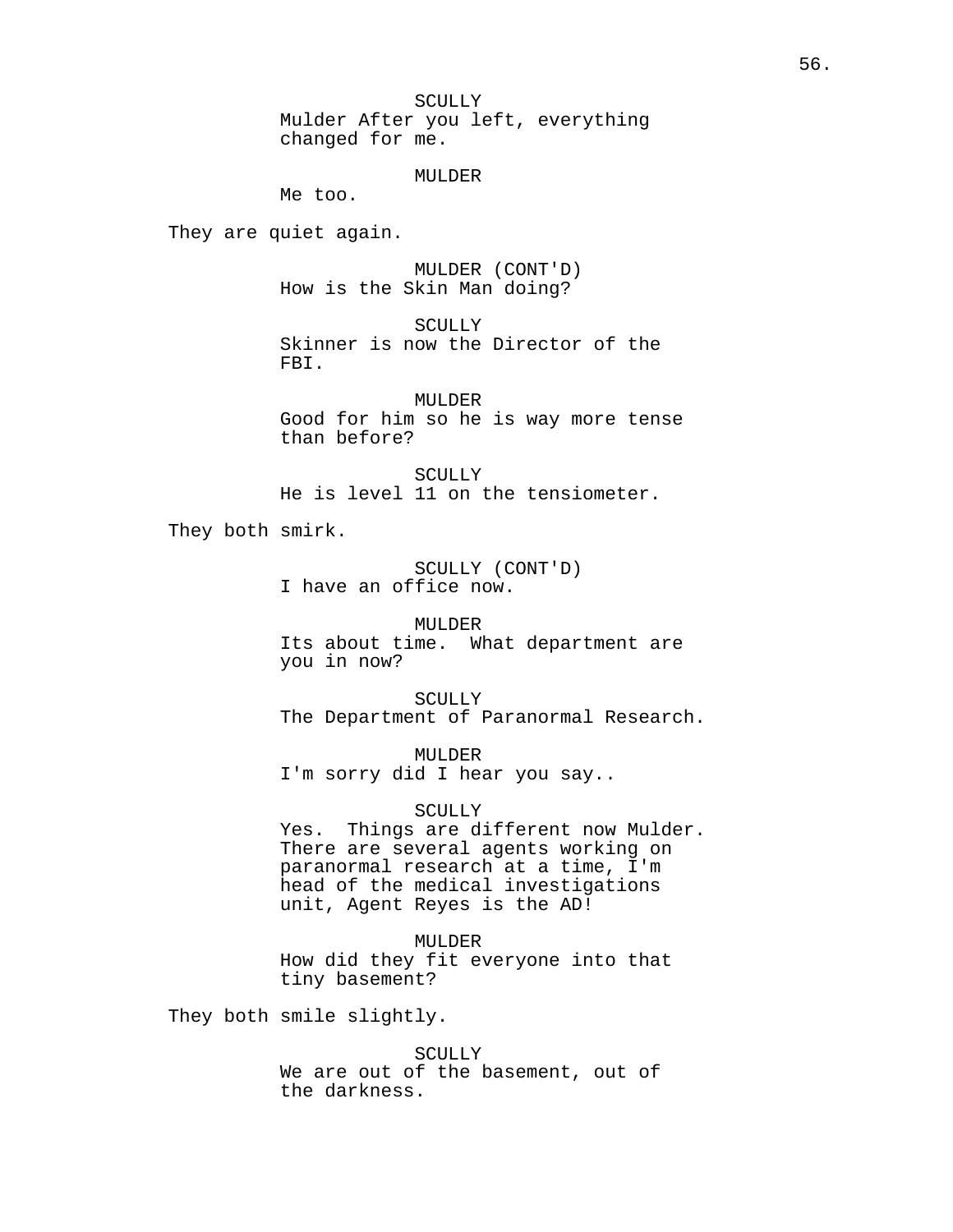## MULDER

How did they divide everyone up? Believers on the right and skeptics on the left?

## SCULLY

We go by certain codes now. We all believe until proven false. Science must provide data to solve the case and no case may be left unsolved. Everything gets filed appropriately now.

## MULDER

So it's an office full of first year, snot nosed agents that are there every day with the sole purpose of what? To debunk The X-Files?

## SCULLY

More or less. Going in there everyday, everything is new now and no one there knows about our past, about the X-Files, about anything from before. They all think I'm some lab rat that has never done field work.

## MULDER

So what do the young scouts have to say about old Kevin Morris? Why where you there? What did the Pentagon suicide have to do with him?

EXT. SIOUX CITY AIRPORT - AFTERNOON

ON THE SCREEN APPEARS:

- Sioux Gateway Airport, Sioux City, Iowa. -

Scully and Mulder pull up to the airport and park the car. They sit together in the car to talk for a while.

# SCULLY

His name was Robert Marx. He was the Secretary of the Department of Defense at the Pentagon. He ran into his office, cut his wrist and in his own blood wrote a series of binary codes that translate to

Scully looks away from Mulder and takes a deep breath.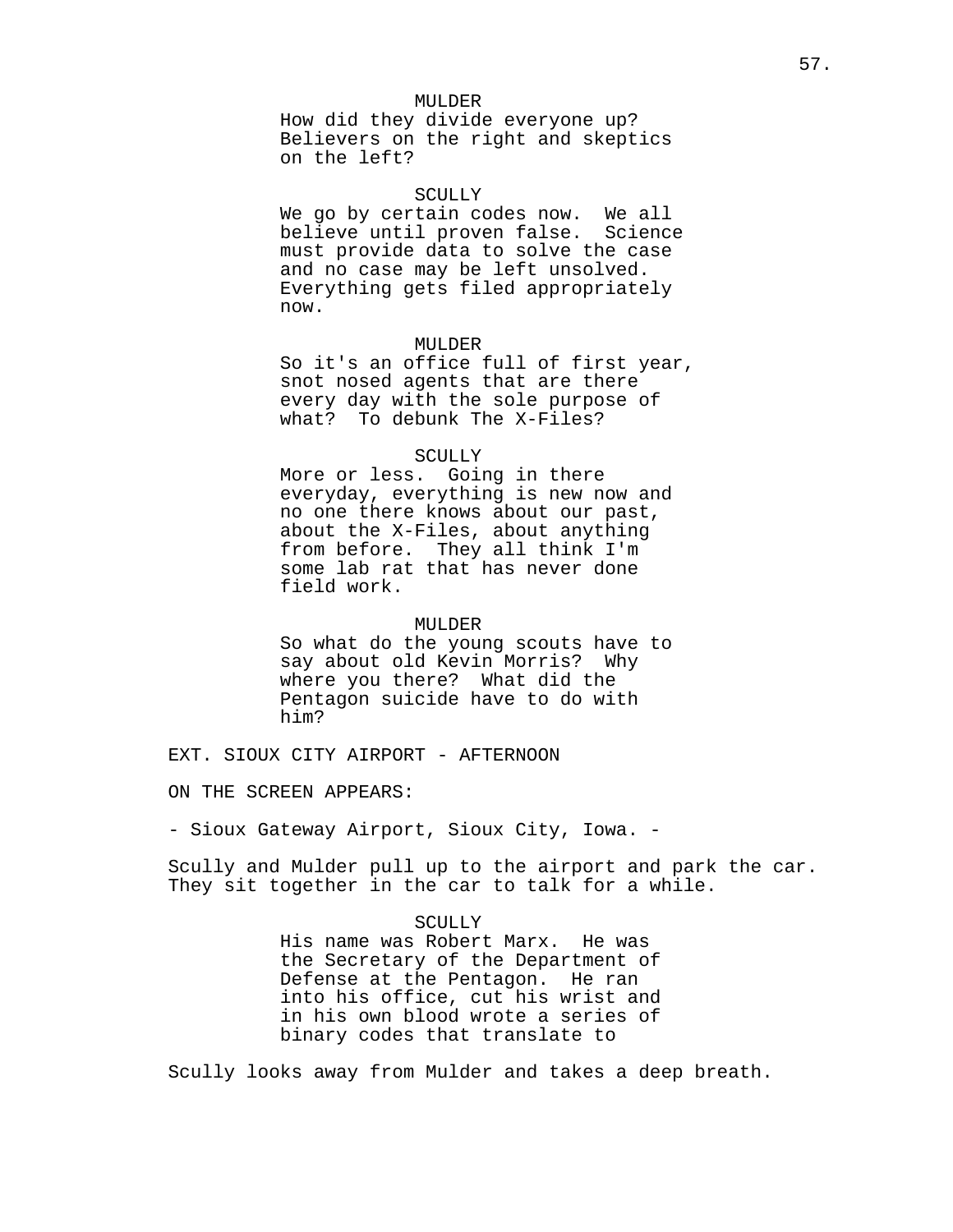DIG WILLIAM.

#### MULDER

Our son William?

Scully begins to tear up a bit.

# SCULLY

# I don't know!

She begins to wipe her tears away. She can't look at Mulder. Mulder reaches his hand out to comfort her. He is about to place his hand on her shoulder but can't do it. He puts his hand down and looks out the window.

> SCULLY (CONT'D) I hope not but I know deep down that it is, there is something else.

#### MULDER

What?

SCULLY I performed his autopsy and I found several objects inside his stomach.

MULDER What kind of objects?

## **SCULLY**

Evidence. All of the evidence that was ever lost or taken from us over the years. The genetically modified bee that stung me in 98, microchip implants, tissue samples.

## MULDER

All of these things where kept in the Pentagon this whole time?

## SCULLY

He was a non smoker yet he shoved a carton of Morley's in his mouth. And I think this was a message to warn us of who he was, and who is still out there.

MULDER The Cigarette Man is dead.

SCULLY Yes and I think Marx took his place.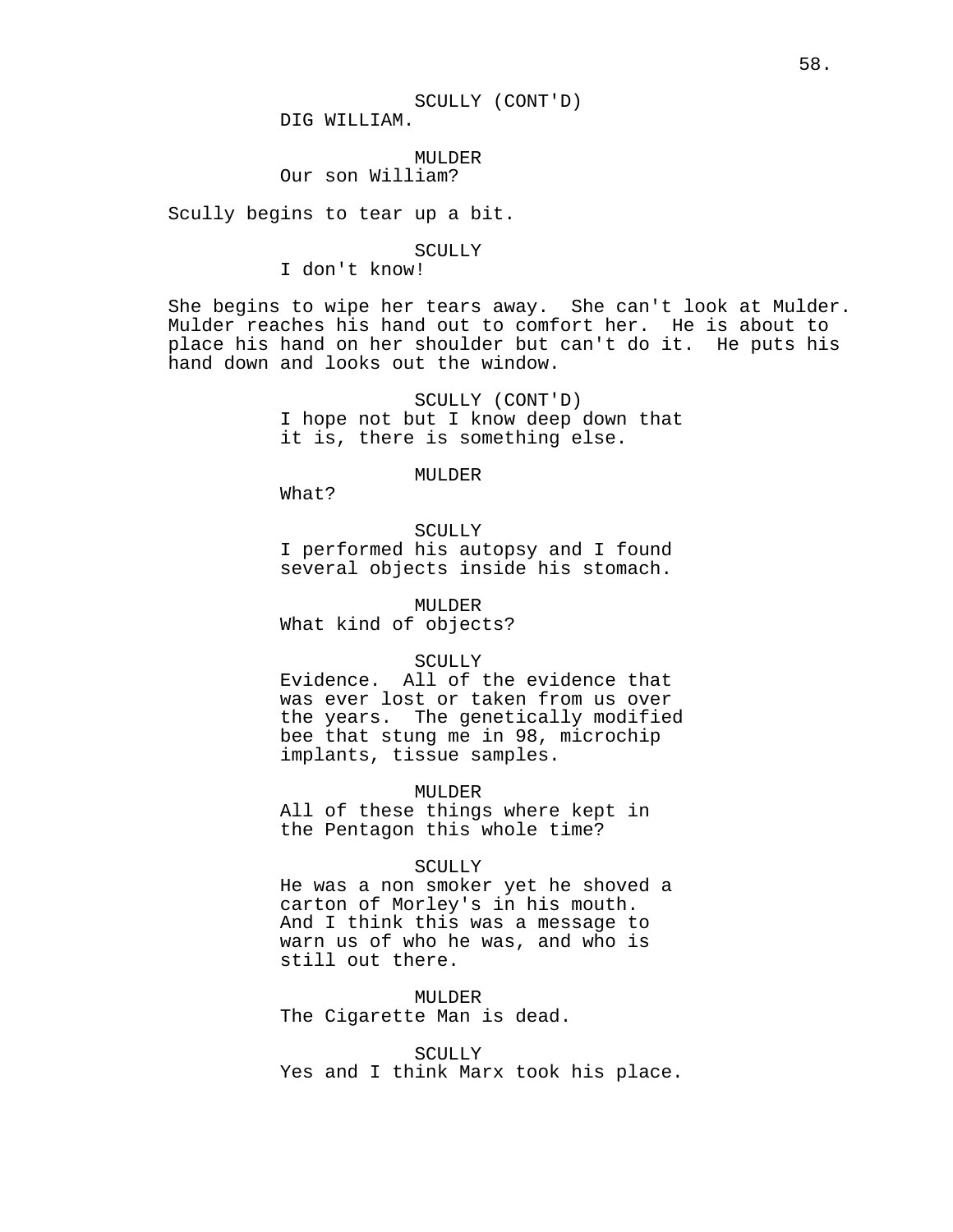# SCULLY Mulder they have our boy!

Mulder picks up his cell phone (he has a different cell phone now)

# MULDER

(on phone) Finch!

INT. SIOUX CITY HOSPITAL - AFTERNOON

Finch is sitting next to Kevin who is laying in a hospital bed.

# FINCH

(on phone) Hey it doesn't look good. They did a scan on him and uh... they um. They found a brain tumor.

#### MULDER

(on phone) What?

# FINCH

(on phone) Yeah, they don't know how to explain it, because it wasn't there last time he came in. The doctors, they don't know what to say.

A nurse walks into Kevin's room

NURSE

Mr Morris?

# FINCH

Yes?

NURSE Sir you can't be on the phone in this room.

FINCH Ok thank you I'm sorry

MULDER (on phone) Mr. Morris?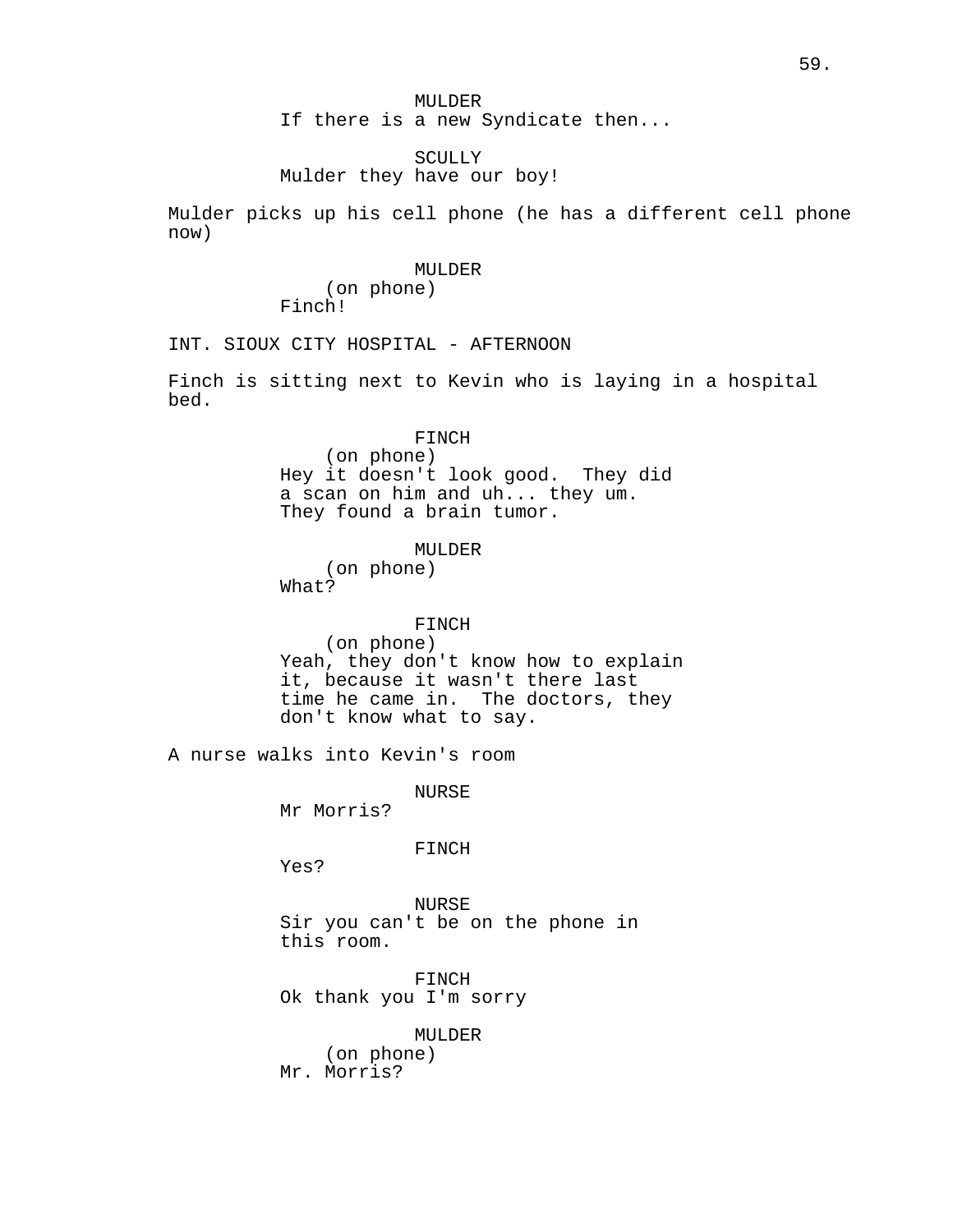Finch quickly grabs all of the files and his equipment under his arm and walks out of the room, into the hallway.

# FINCH

(on phone) Yeah well I told them I was his brother so they would let me stay with him.

Behind Finch we see the four men who where with Mr. Woodruff before at the Pentagon. They walk by Kevin's room, look inside and into another hallway.

MULDER

(on phone) The codes?

# FINCH

(on phone) No not yet, I'm still working on it. I'll stay with him until you return.

#### MULDER

(on phone) How can he have a brain tumor over night?

## FINCH

(on phone) I don't know, nobody knows. And I saw this thing. On the scan. Its massive, they're saying he may not wake up from this.

MULDER

(on phone) Is it possible someone did this to him?

# FINCH

(on phone) You are talking about what? Cancer gene manipulation?

EXT. SIOUX CITY AIRPORT - AFTERNOON

Mulder and Scully still sitting in the car.

SCULLY

(whispers) Mulder what's going on...

At this moment Scully receives a phone call. She quickly answers it.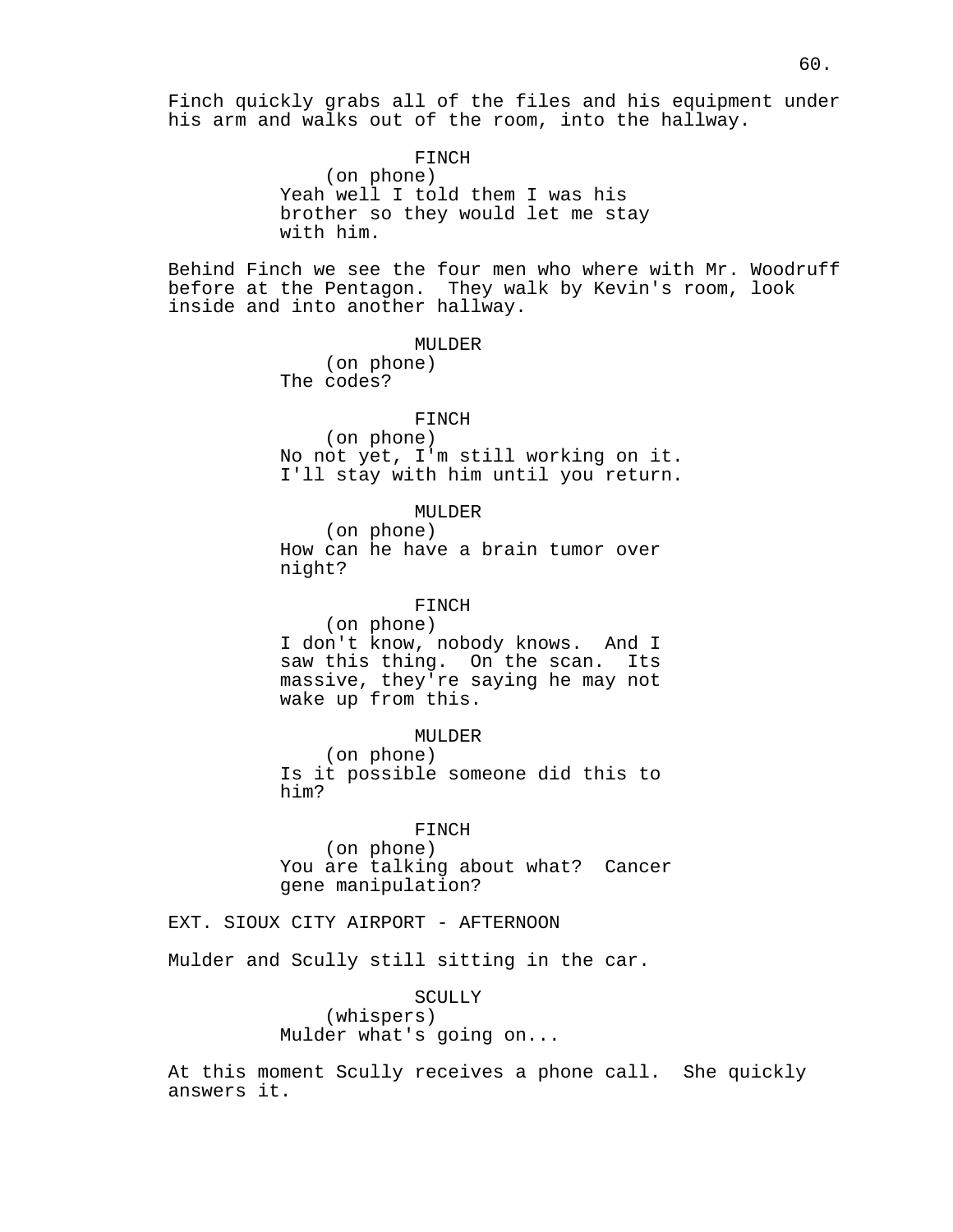They are both on their phones on separate conversations.

# MULDER

(on phone)

Isn't it peculiar? His mother? An ex abductee, died from brain cancer. His sister? Who knows? And now him? There is no history of brain cancer in their family. How many other abductees have you been tracking? How many cancer deaths since 2012 have the're been and how many of those have been abductees?

# FINCH

(on phone) I know! I'm right there with you, they are erasing all of the old X-Files. They are cleaning house. They are fabricating cancer to eradicate the past and tie up lose ends. But we still don't know who? And only have theories as to how!

Scully looks up from her phone call her face radiated excitement, full of hope and a bit of panic.

She quickly gets a pen and paper and begins to write.

SCULLY (on phone) Thank you sir.

Mulder sees Scully's face. She nods at him.

MULDER (on phone) I gotta go. Let me know when you have something. (Mulder hangs up)

INT. SIOUX CITY HOSPITAL - AFTERNOON

FINCH (on phone) See ya... (Mulder hangs up) Damn it.

Finch turns around and goes back into the room.

In the far distance we see the four men walking down the hall.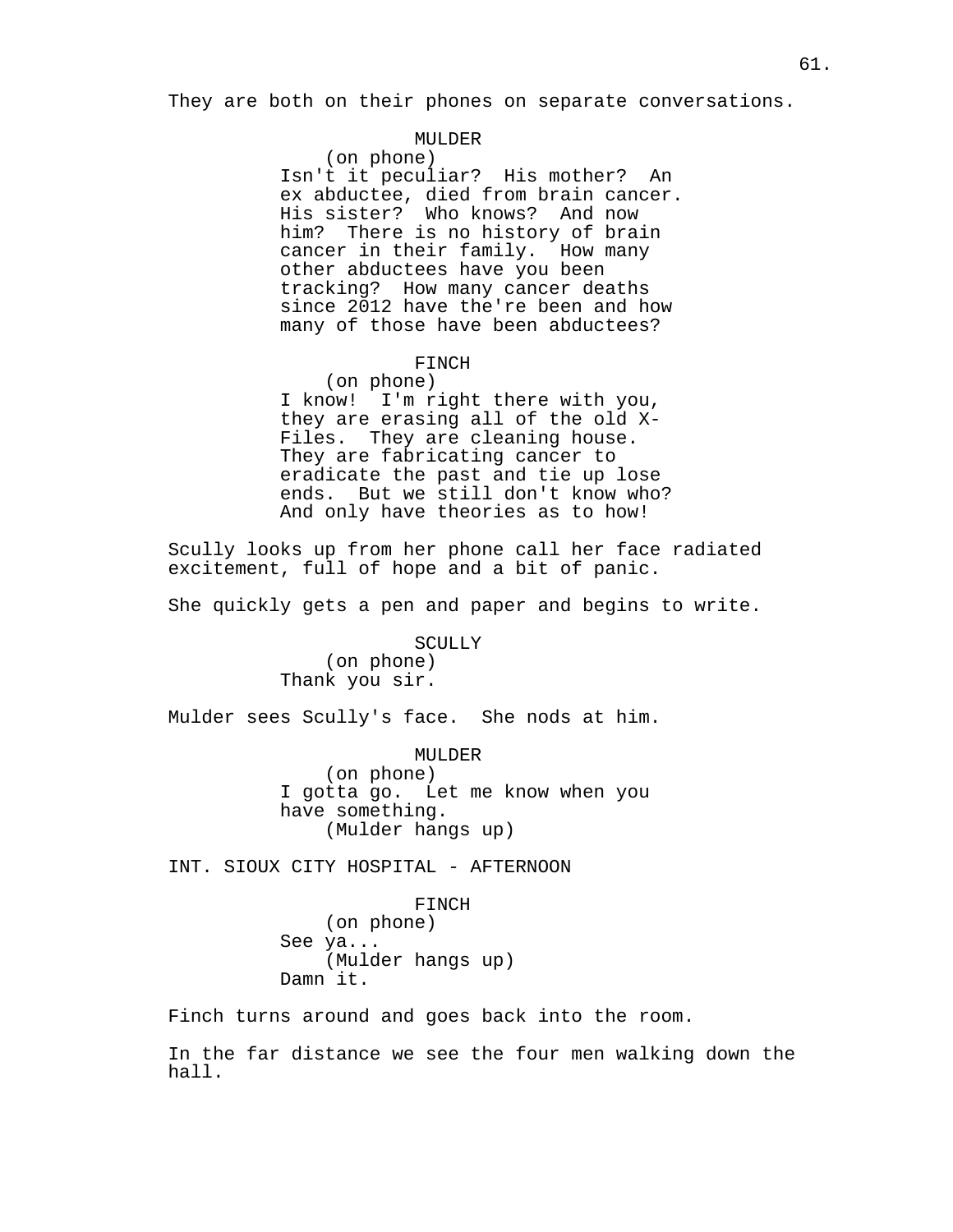Two of them leave and the other two walk into another room. One of the men has a briefcase in his hand.

INT. SIOUX CITY AIRPORT - AFTERNOON

Mulder and Scully still sitting in the car.

MULDER

What is it?

SCULLY We have an address!

Mulder looks at her paper, they look at each other and both jump out of the car and run towards the terminal.

EXT. HONEY ISLAND SWAMP - AFTERNOON

ON THE SCREEN APPEARS:

- County Morgue. Slidell, Louisiana. -

Agents Simmons and Agent Miller are walking out of the morgue and get into their car.

> AGENT MILLER It doesn't make any sense. Why are the authorities here feeding town's histeria? Suggesting a swamp monster when the body of it's latest victim suggests otherwise?

> AGENT SIMMONS because a serial killer on the loose, that doesn't sell shirts!

AGENT MILLER This is a different type of kill than the other victims.

Agent Simmons opens the file on their case. There are pictures of the body at the morgue as well as crime scene photos. The body has the top of his head cut off and his brain and eyes missing.

AGENT SIMMONS

Well the other victims were found beheaded, and no heads found at the scene. Body parts torn off with lacerations on the ends conducive to animal bites. It could have been done by animals postmortem but... Hey look at this.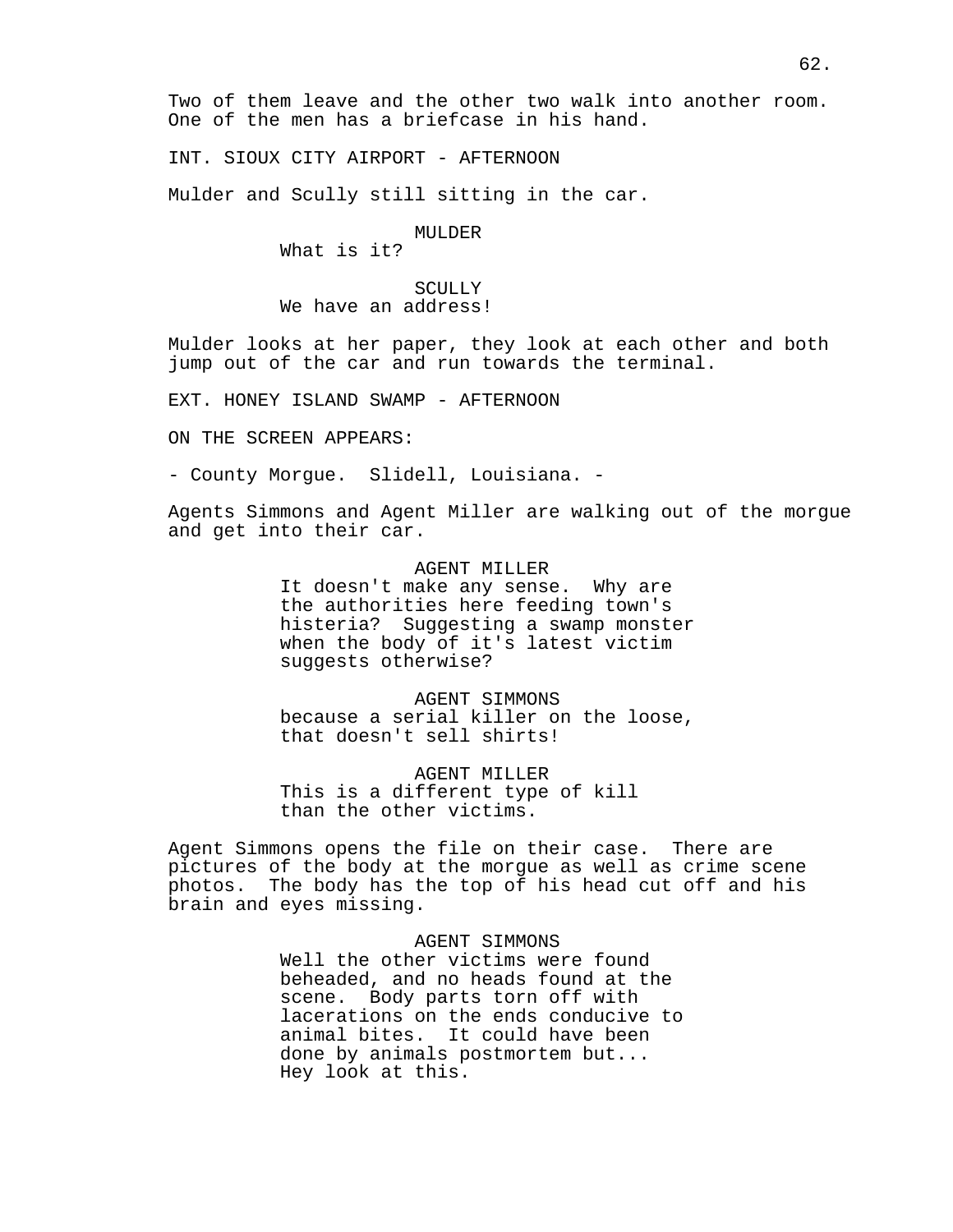Agent Simmons pauses a bit while looking at the photos. He sees what looks like a white substance on the bark of a tree.

# AGENT MILLER

What is that?

Miller looks at Simmons and starts the car.

INT. SIOUX CITY AIRPORT - EVENING

ON THE SCREEN APPEARS:

- Sioux Gateway Airport, Sioux City, Iowa. -

Mulder and Scully walking through the airport with tickets in their hands. They walk up to a terminal and go straight to the podium. Scully shows the flight attendant at the podium her ticket and slaps her FBI badge on the counter next to it.

The flight attendant imidietly stops the line from entering the plane and Scully and Mulder skip ahead to the front. They walk into the plane as the people in line look frustrated.

The line resumes after Scully and Mulder board.

MULDER

I miss that.

CUT TO:

EXT. HONEY ISLAND SWAMP - EVENING

ON THE SCREEN APPEARS:

- Honey island Swamp. Slidell, Louisiana. -

Agent Miller and Agent Simmons are in the swamps, they get a small briefcase and flashlights from the trunk of the car.

They begin walking to the scene of the crime in the swamps.

There is crime scene tape all over the place. They put their kits down and begin to look around.

Agent Simmons imidietly walks over to the tree with the white substance. He opens the small briefcase. It contains gloves and empty vials and other forensic instruments.

> AGENT SIMMONS Give me a light here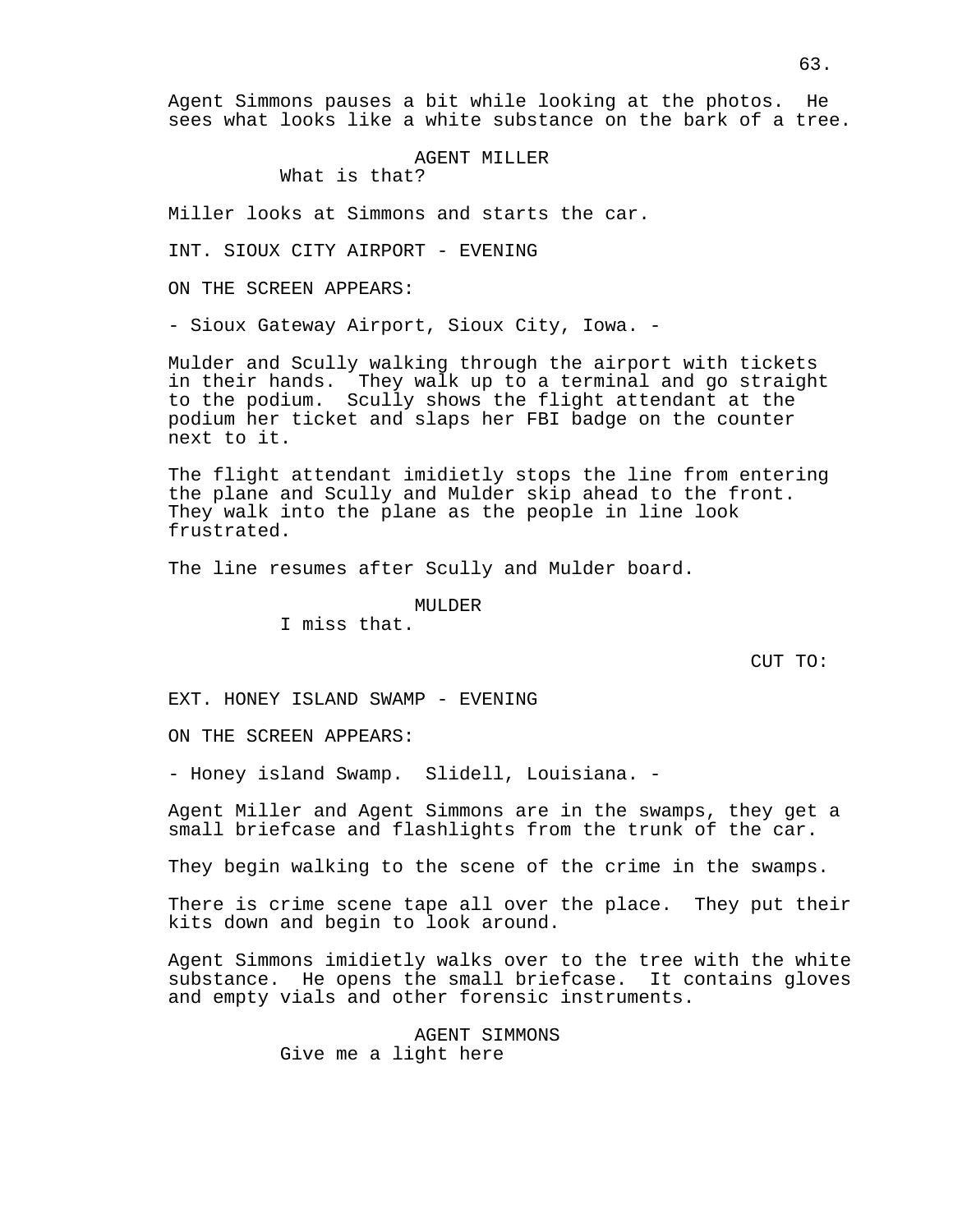Agent Miller walks over to Simmons. She shines the light on the bark of the tree as Miller begins to scrape off the substance into an evidence bag

> AGENT SIMMONS (CONT'D) It's candle wax!

AGENT MILLER Worship Ritual?

AGENT SIMMONS There is no evidence indicating any type of religious cult activity or altar. I think this was just a simple candle. Used for light.

#### AGENT MILLER

Well the coroner report does put the time of death at night so it makes sense, but. Why not flashlights? Why splatter the wax on a tree?

## AGENT SIMMONS

Candles at night, no satanic cult, no witch craft, no ritual, it was sloppy. It's as if they didn't finish the job.

# AGENT MILLER

Local killer.

AGENT SIMMONS What do you mean?

# AGENT MILLER

I mean local, back woods local. Rural. The killer lives in the swamps. No electricity, they're used to working without it, they have to be close by.

# AGENT SIMMONS

Hey lets come back tomorrow with some daylight and some rangers. Maybe they can point us to any nearby cabins. We can ask around first.

A gunshot is heard and Agent Miller falls to the ground shot in the shoulder.

AGENT SIMMONS (CONT'D)

## MILLER!

Agent Simmons ducks for cover in the opposite direction she fell from. He pulls his gun out and begins to look around.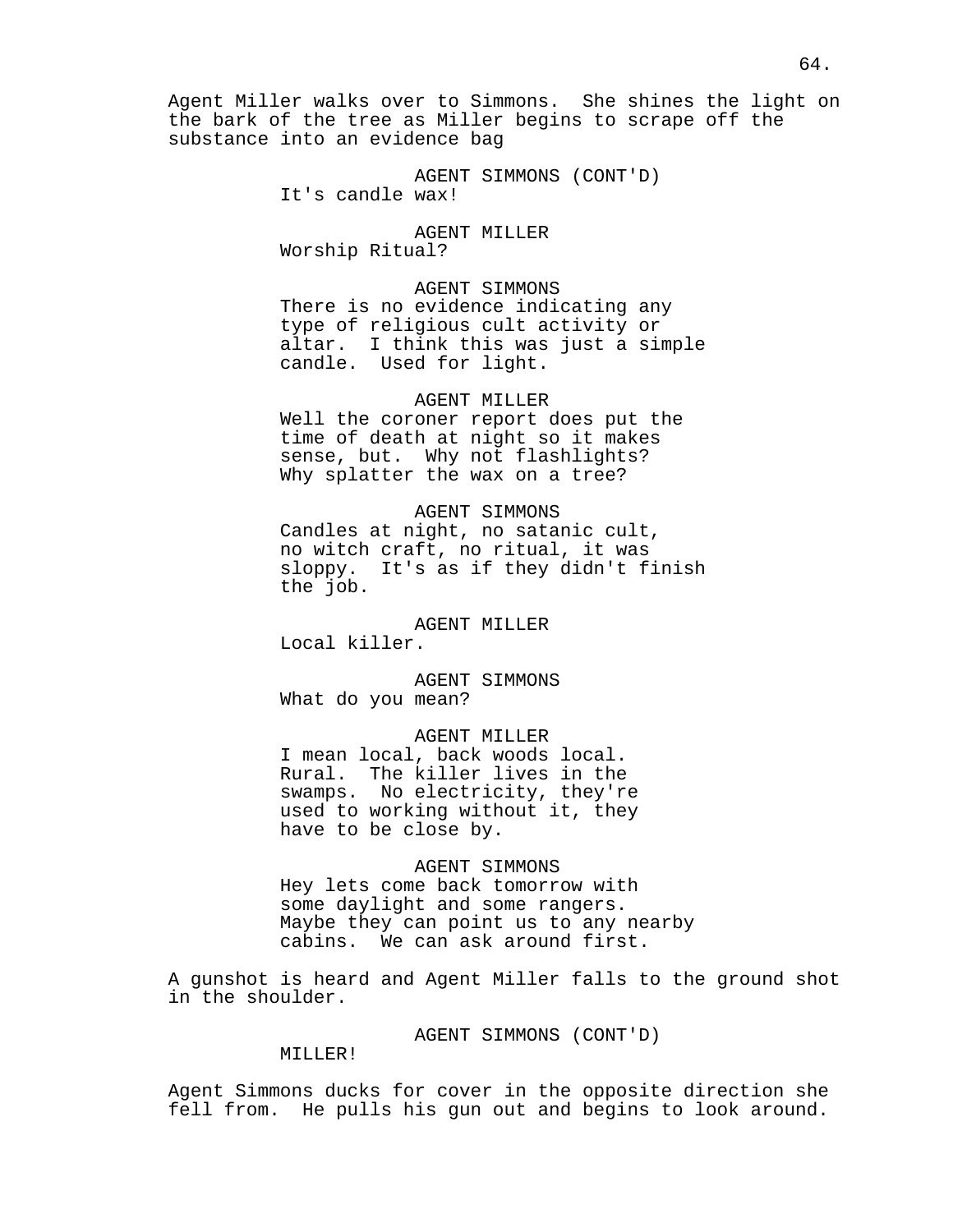He whispers to Agent Miller...

AGENT SIMMONS (CONT'D) Miller.... are you ok?

Agent Miller is laying on the floor with blood all over her. She is not responding.

It's dark, Agent Simmons is alone, Agent Miller is feared dead.

We see a close up of Agent Simmons. He is sweating and looking around anxiously, pointing his gun around and trying to see something, anything. It's pitch black.

Behind him in the distance a candle lights up.

Then.... another one and another one until we see he is surrounded by lit candles. He puts his gun down and puts his hands up. The candles begin to move closer.

CUT TO:

INT. AIRPLANE - NIGHT

Scully and Mulder are sitting in the plane. Mulder is eating sunflower seeds.

> SCULLY Some things never change.

## MULDER

Everything changes.

They sit quietly for a moment, tense and still. Both feeling very awkward with each other.

> MULDER (CONT'D) You know American sunflower seeds are the best. The UK has great snacks, don't get me wrong, but nothing compares to these seeds.

> > SCULLY

You where there a long time. I think you where there the last time you sent me a post card. What, four years ago?

#### MULDER

I'm sorry.

SCULLY What happened to you Mulder?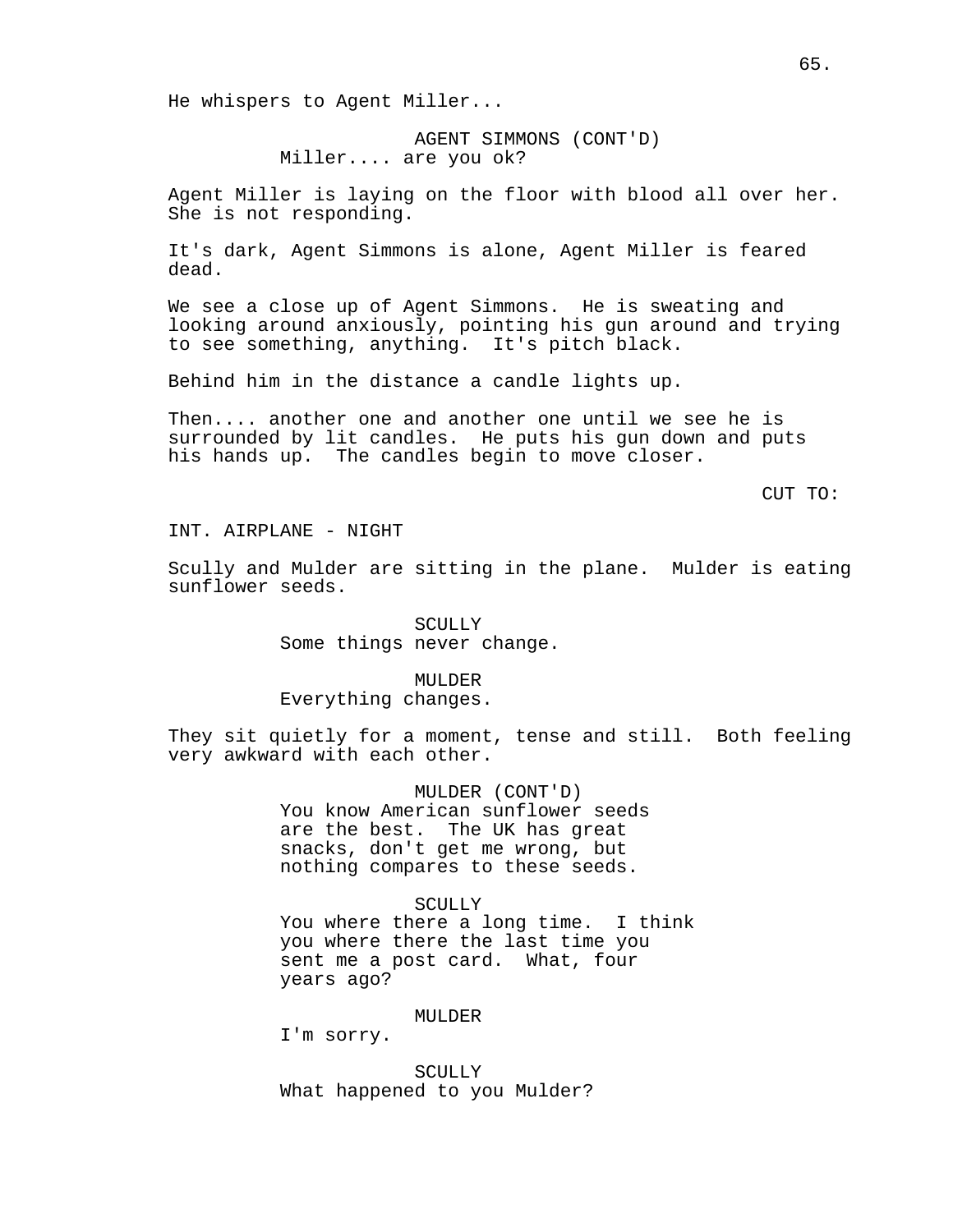# MULDER That is a loaded question.

# SCULLY

There is a change in you I feel it. You aren't the same person I once knew and loved. I feel your anger towards me, your frustration, your disappointment. I feel your lack of belief. That darkness we tried so desperately to leave behind! It lives in you now and I can see it. The light that made you want to believe is gone.

## MULDER

People change.

#### SCULLY

I know people change but that change is based on personal growth. You have just changed. What happened?

# MULDER

Scully I have thought of you every day I have been away. Yes I felt a resentment and frustration because we had to give up our son. But it wasn't towards you. I know you gave him up to protect him. My frustration is with this life, with what we were dealt. With the fact that I couldn't embrace you, that I couldn't hold you in my arms and we couldn't raise our son together and leave the darkness behind us. A frustration and resentment with the fact that the darkness that followed us all those years was my own to bear and I am the one who passed it to you and our baby boy. The change? The anger the frustration? Was with me. Not you.

# SCULLY

Mulder....

## MULDER

That's why I left you Scully because I couldn't stop hurting you, I couldn't stop putting you in danger. I couldn't protect you.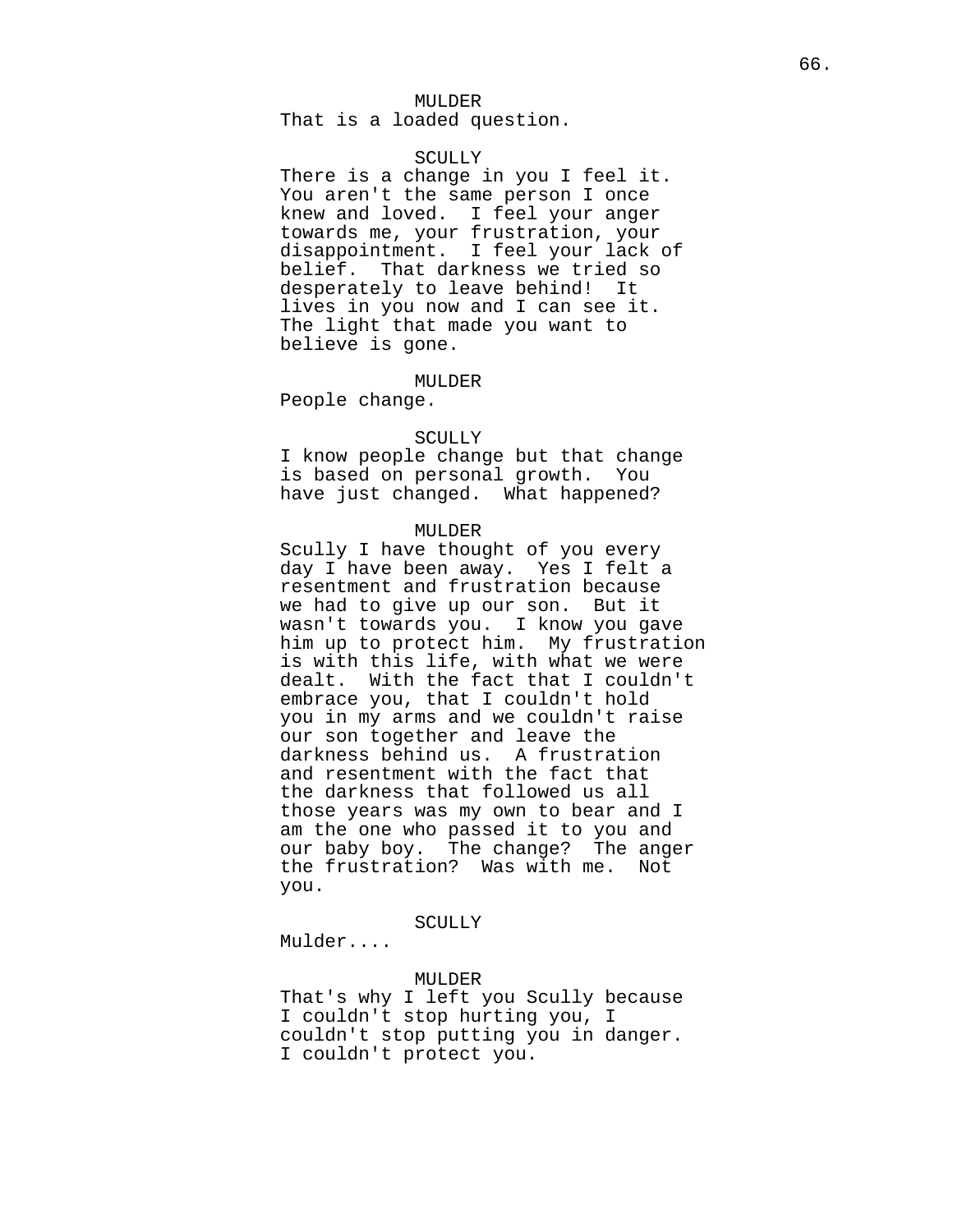# **SCULLY**

Mulder that darkness was ours to bear together. That loss and void left by our son. All of the sacrifices we made together we did them as partners. Partners in the FBI, partners in life. Mulder you were, you ARE my best friend.

#### MULDER

I'm sorry for leaving you Scully. You are my best friend too, you have always been! These past five years I know I have wanted nothing more than to be with you. But the fact remains, my quest for the truth put everyone I know and loved in danger.

#### SCULLY

Mulder we found the truth together.

#### MULDER

What truth? The colonization of the planet by aliens? We where told lies and we believed those lies. December 22, 2012. Was just a date, nothing more. Alien colonization, a planned Armageddon! Nothing. And I was so dead set on wanting to believe.

Mulder pauses for a moment.

# SCULLY

Mulder you always wanted to believe. Your relentlessness to jump into the unknown wanting to believe is what made me and others follow you into the abyss but somewhere along the road you forgot to believe in yourself. And you stopped believing entirely.

MULDER There is nothing left to believe in.

#### SCULLY

What about hope? Hope that when this plane lands we will find our son and gain a fresh start.

Mulder remains silent.

The flight attendant walks by.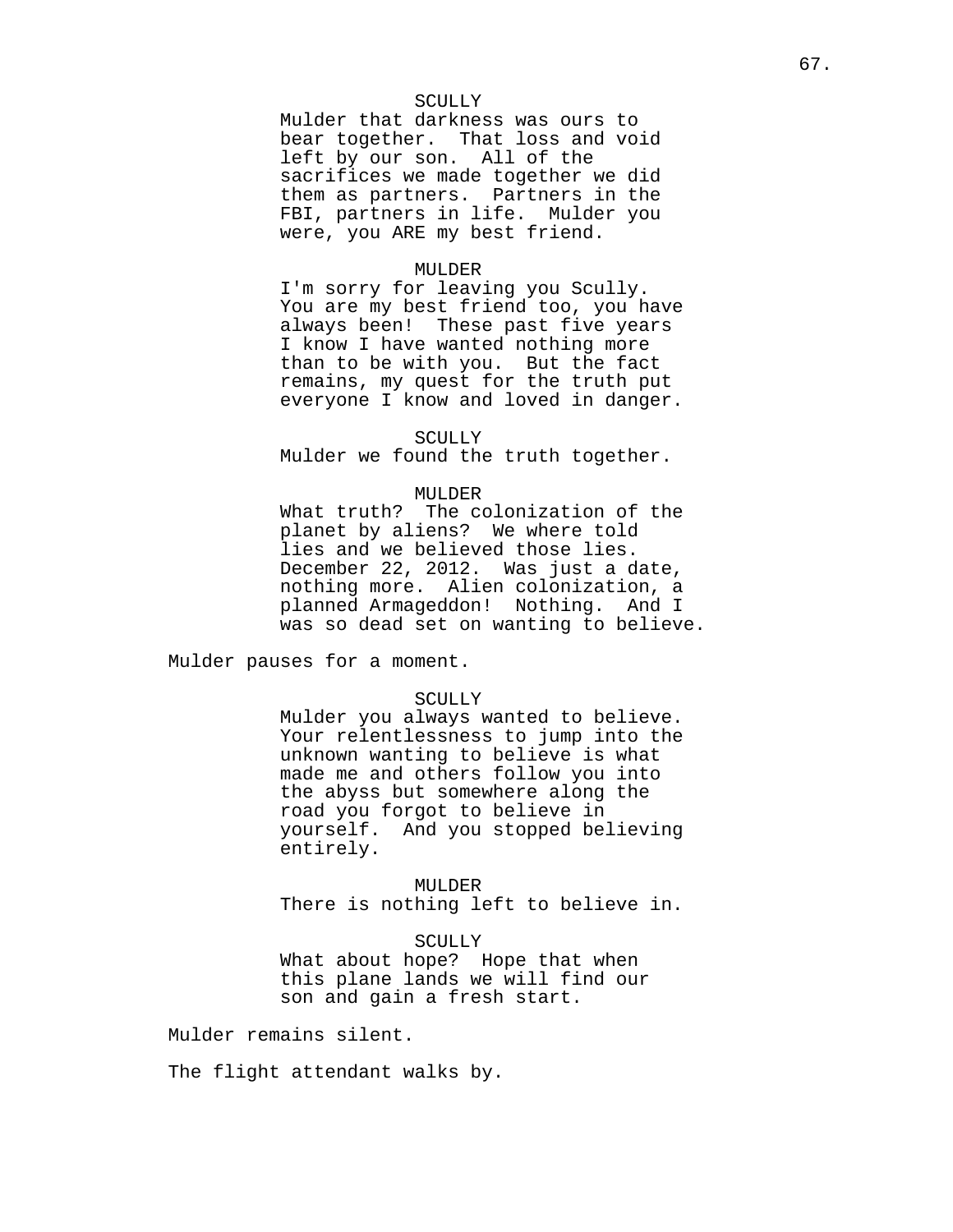FLIGHT ATTENDANT Drink order?

SCULLY Just some water please.

## MULDER

Two waters.

The flight attendant walks away.

Mulder is sitting silent.

SCULLY What happened in 2012 Mulder?

MULDER Nothing happened.

## SCULLY

Where did you go? You left overnight and you never returned. Tell me! If anything I deserve to know what happened to you.

MULDER

They made a fool out of me Scully. I was a pawn in their game. A simple puppet. They turned me and my beliefs against myself. I believed and they exploited that belief.

-----BEGIN FLASHBACK-----

EXT. MEXICAN PUEBLO - MORNING

ON THE SCREEN APPEARS:

- Piste, Mexico. -

We see a small pueblo town, very quaint and small, dusty and warm. Some kids are playing outside.

ON THE SCREEN APPEARS:

- OCTOBER 14, 2012 -

A man is seen walking up to a small house wearing old jeans and a sweater. He has a scruffy beard and is very disheveled and dirty.

Its Fox Mulder, he makes his way through the town.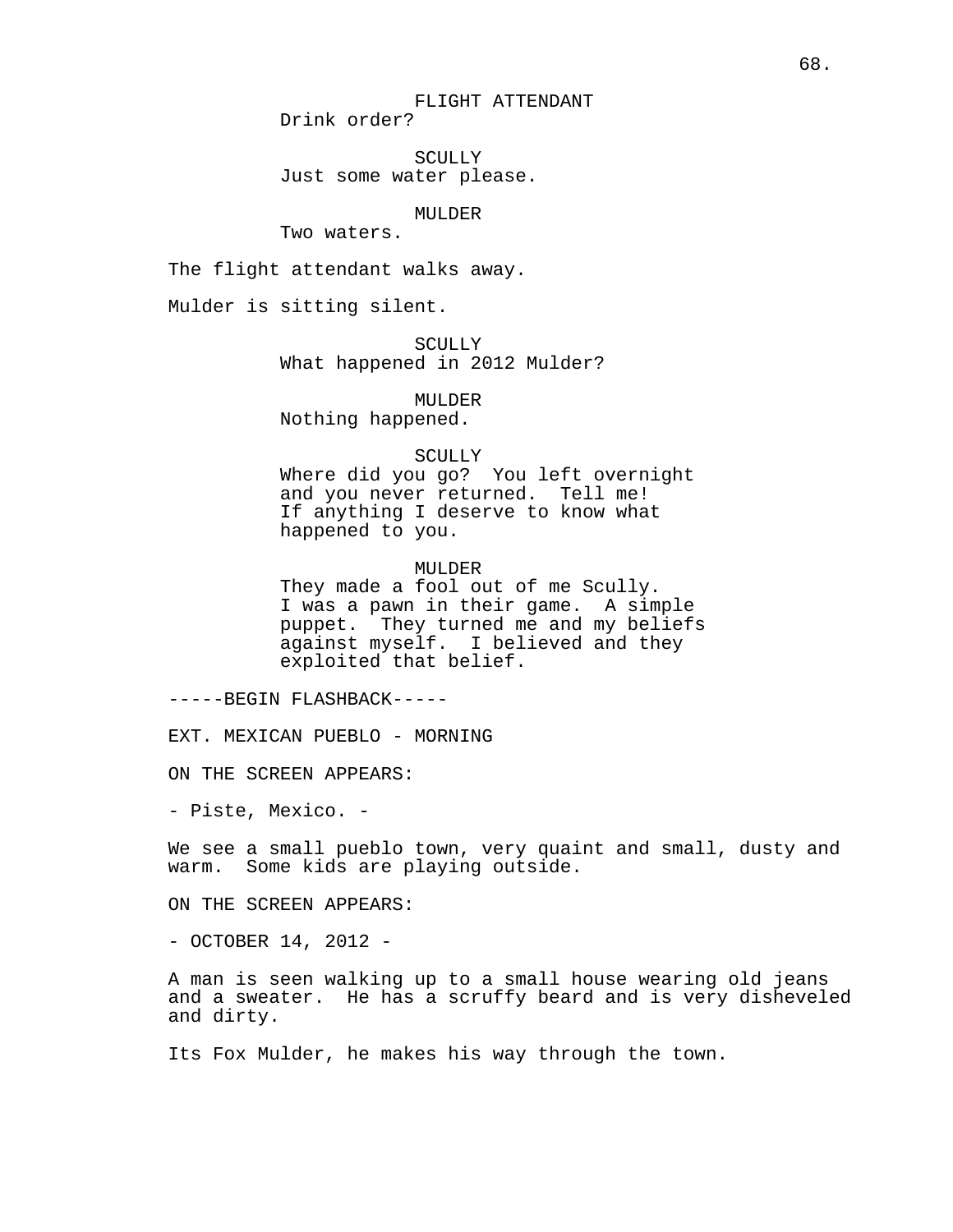# MULDER (V.O.)

Early in 2011 I began searching for answers. We knew the date was set. What we didn't know was what would happen, how or where. I began searching for information and on one of those searches I heard a rumor of an old woman in Mexico who had information.

Mulder walks into an old house.

INT. MEXICAN PUEBLO HOUSE - MORNING

There is an old woman sitting at a table patiently waiting for him.

He sits down at the table and the woman begins to speak.

MULDER (V.O.) (CONT'D) She was of Mayan decent. A translator and a scientist. The member of a research expedition who was there to save the world. Save the world from their own ignorance. Their theory was simple. The Mayan calendar was merely one of many calendars, the others were yet to be discovered.

The old woman and Mulder are sitting at a table in her small house, it is very hot and they are drinking tea.

# OLD WOMAN

Imagine a future civilization excavating and finding your day planner! That is all we have found here ONE calendar that describes a long period of time, this is just a date. A date of the end of an era in time. How can you write a timeline if time is infinite? You break it down into sections. This is one section. We will find others and we will prove this.

Mulder looks at her with disbelief.

MULDER (V.O.) I believed only what I wanted to believe. I told her about my experience at the Mount Weather Complex in Bluemont, Virginia. I saw the END GAME December 22, 2012. I was told the date was set. (MORE)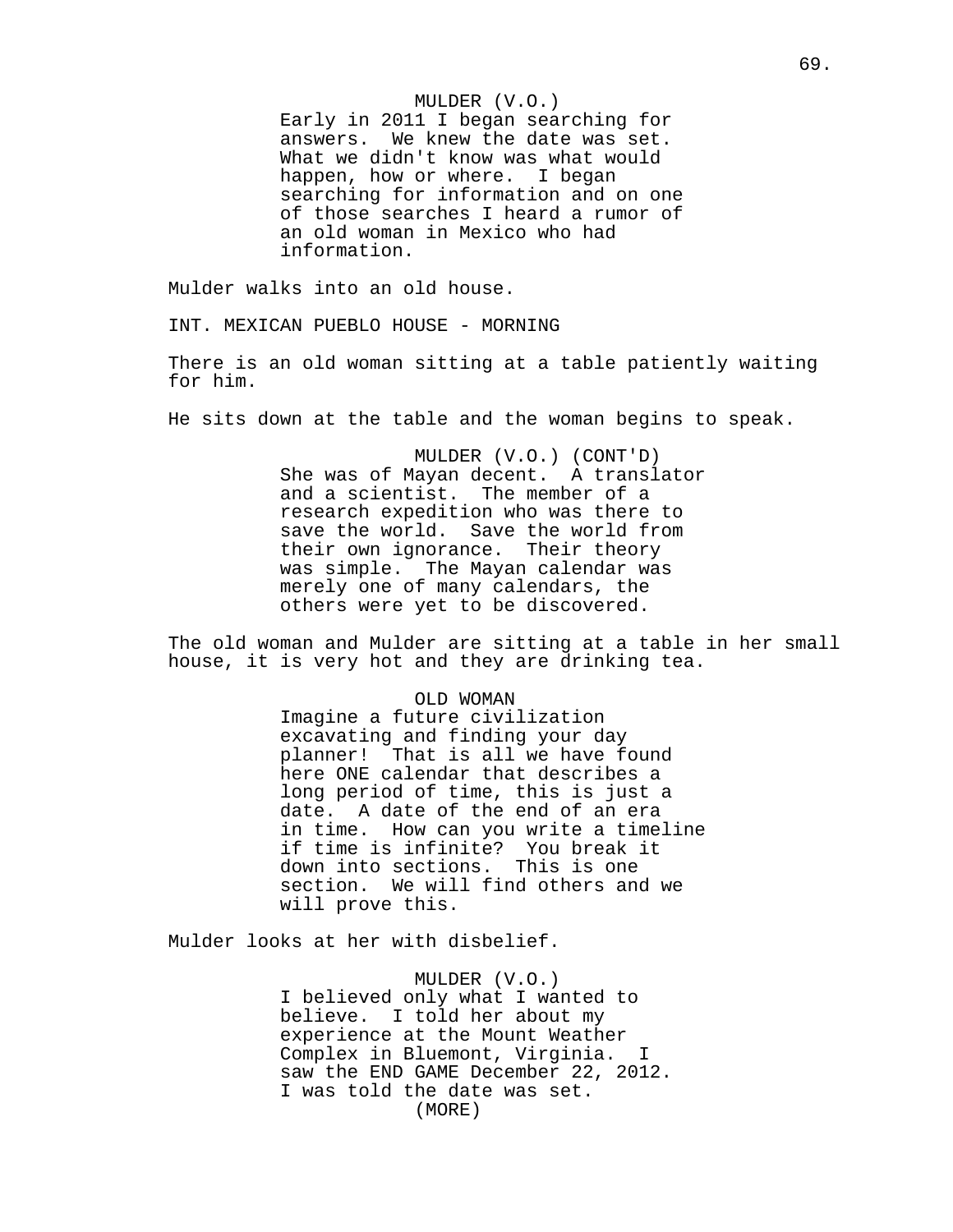MULDER (V.O.) (CONT'D) The date was confirmed in 1947 when the UFO crash landed in Roswell New Mexico and in it's databanks. The plans for colonization were laid out. This is where it all began.

The old woman looks at Mulder with very sad eyes. A shadow appears by the front door behind Mulder.

She looks up and in a panic. She shifts her story and begins to tell Mulder what he wanted to hear.

# OLD WOMAN

(harshly whispering) It is very important you listen to me NOW. The date of colonization goes back before that. The Anasazi? The native American tribe that tried to deal with the invasion and failed! Before them? It was muscle over biotechnology. Cavemen tried to warn us in cave paintings of these long clawed reptilians. The human race was caught in the middle of a battle over earth, between the grey aliens and the reptilians. The grand prize? The human race! We were created in a lab right here on earth. The missing link in evolution is an alien human hybrid. A mutation. This whole planet has been one giant petri dish since day one. The Ice Age was tactical warfare created by one race of aliens to eradicate the other. The dinosaurs were exterminated to protect their experiment. The human race.

Mulder looks at the old woman with grieved eyes, hooked to every word she says.

> OLD WOMAN (CONT'D) This time around? Its colonization like never before. A cross breed of the long clawed reptilian aliens and the small greys. They have been dormant for so long waiting! Waiting for their catalyst.

MULDER The black oil?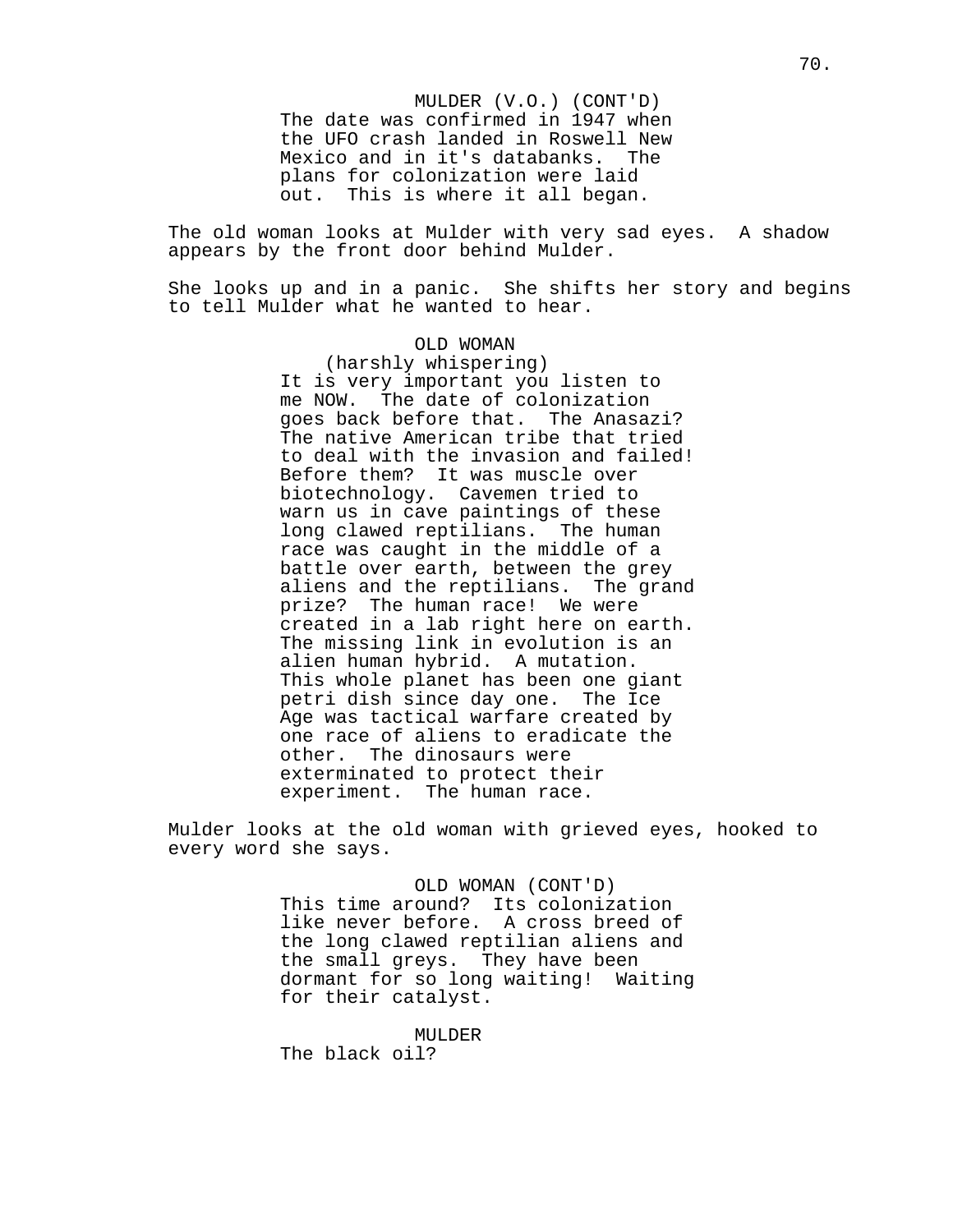# OLD WOMAN

You know more than you think you know. Your concern is not to stop the colonization this is going to happen no matter what you do. Your goal is to survive it and to lead the resistance. A human rebellion who will stand up and fight until a truce can be made with them.

#### MULDER

How can a truce be made with monsters?

OLD WOMAN No sir. A truce between humans and the humans who will inherit the earth.

The shadow behind the door appears again and stands by the door.

The old woman stops speaking. She shifts her story once more.

# OLD WOMAN

Right now as we speak there is a small group who have plans of killing the supreme leader.

## MULDER

Who is this person?

## OLD WOMAN

When the aliens take over and enslave the human race this man will be protected. He is the only bargaining chip we will have if we are to have a chance. Once we have him there may be a chance we can claim at least a small patch of land for ourselves.

#### MULDER

Where can I find this group?

# OLD WOMAN

The man they seek. Is someone who is close. He is everywhere, he is all. He is the leader of the New World Order. He controls everything. Every cell phone, every bank account, every email passes through his desk. He wears a suit and he is a bigger threat than any alien ever will be.

The shadow appears to stand behind the door now to listen in. No doubt this is a threat to her.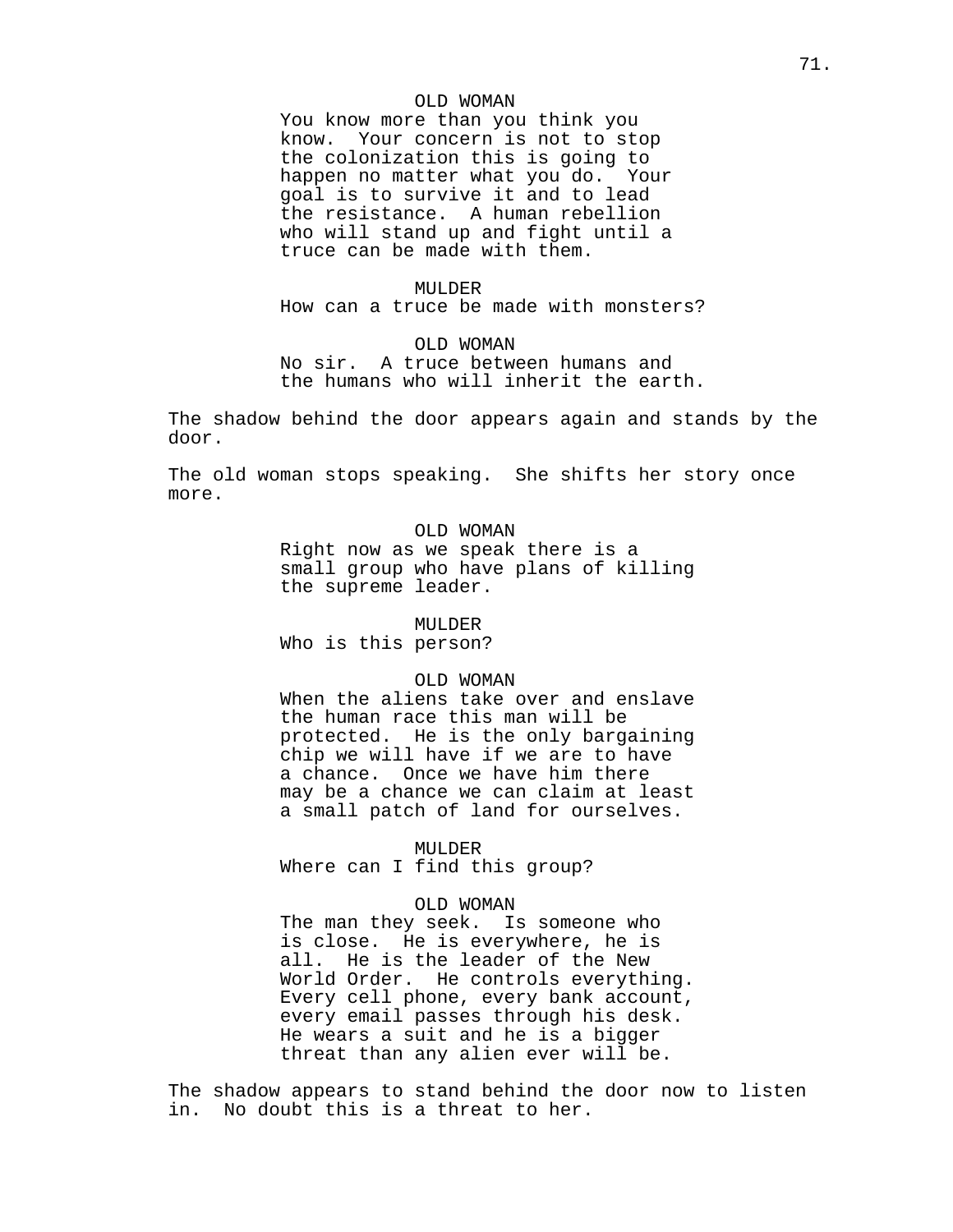OLD WOMAN (CONT'D) Denver Colorado. I will send word to The Seekers to find you. You must go now.

MULDER What about the Colonization?

OLD WOMAN You need to go now! Find The Seekers!

EXT. MEXICAN PUEBLO - MORNING

Mulder begins to walk away from the old woman's house. He pauses and looks back. He stands there for a moment, turns again and walks away.

Her house explodes and he is thrown forward.

He picks himself up quickly and starts to run toward the house. The flames are extremely high and hot. He knows something is wrong.

If what the woman told him is true, he knows now that he is in danger, he panics, his mission is clear. He looks around and runs into the darkness of the woods behind the village.

CUT TO:

INT. STORAGE FACILITY - NIGHT

ON THE SCREEN APPEARS:

- Storage Facility, Henderson, Colorado. -

ON THE SCREEN APPEARS:

- NOVEMBER 28, 2012 -

We see the inside of a storage facility. Looks like a small warehouse. Inside are cots, tables, chalkboards, and desks. There are also chairs, boxes, and crates full of weapons and armor.

There is a man standing in front of seven men all dressed in desert camouflage army fatigues.

The man begins to speak to the small band of soldiers.

COMMANDANT The END GAME date is fast approaching and we know now that BETA TEAM has captured our target. (MORE)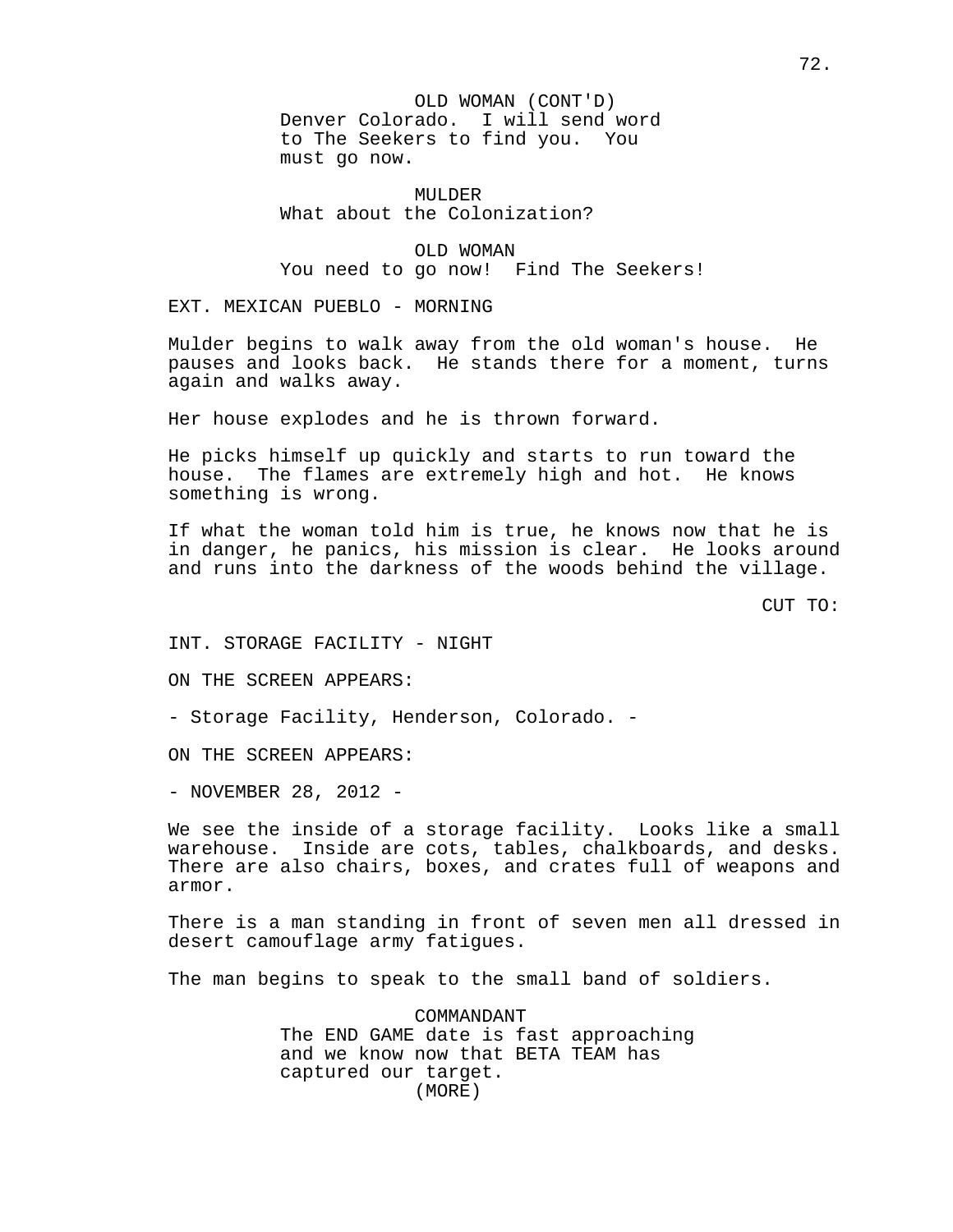COMMANDANT (CONT'D) This is the moment we have been training for soldiers. When the skies turn red and the planet is no longer ours WE will be the only resistance against the alien colonization and the New World Order!

All the soldiers hold their fists up and simultaneously do a cheer.

> SOLDIERS HO-AH! HO-AH!

COMMANDANT It will be a new day men!

We pan across the small band of soldiers and see one of them is Mulder. Still bearded he is part of their team a member of their organization. A member of their alpha core.

-----END FLASHBACK-----

CUT TO:

INT. AIRPLANE - NIGHT

Mulder and Scully are still sitting in the plane. Scully is looking out the window sipping on her water. Staring into the darkness outside listening to Mulder's story. Mulder is hunched over in his seat speaking to her in a soft shame filled voice.

MULDER

The coming date of END GAME was a Saturday I will never forget.

-----BEGIN FLASHBACK-----

INT. DENVER INTERNATIONAL AIRPORT - MORNING

ON THE SCREEN APPEARS:

- Denver International Airport. Denver, Colorado. -

ON THE SCREEN APPEARS:

- DECEMBER 22, 2012 -

Mulder, dressed in a suit, carrying a briefcase is walking with two other men with briefcases in the airport terminal. They split up and go off in different directions

Three other members of their squad are walking in the opposite direction.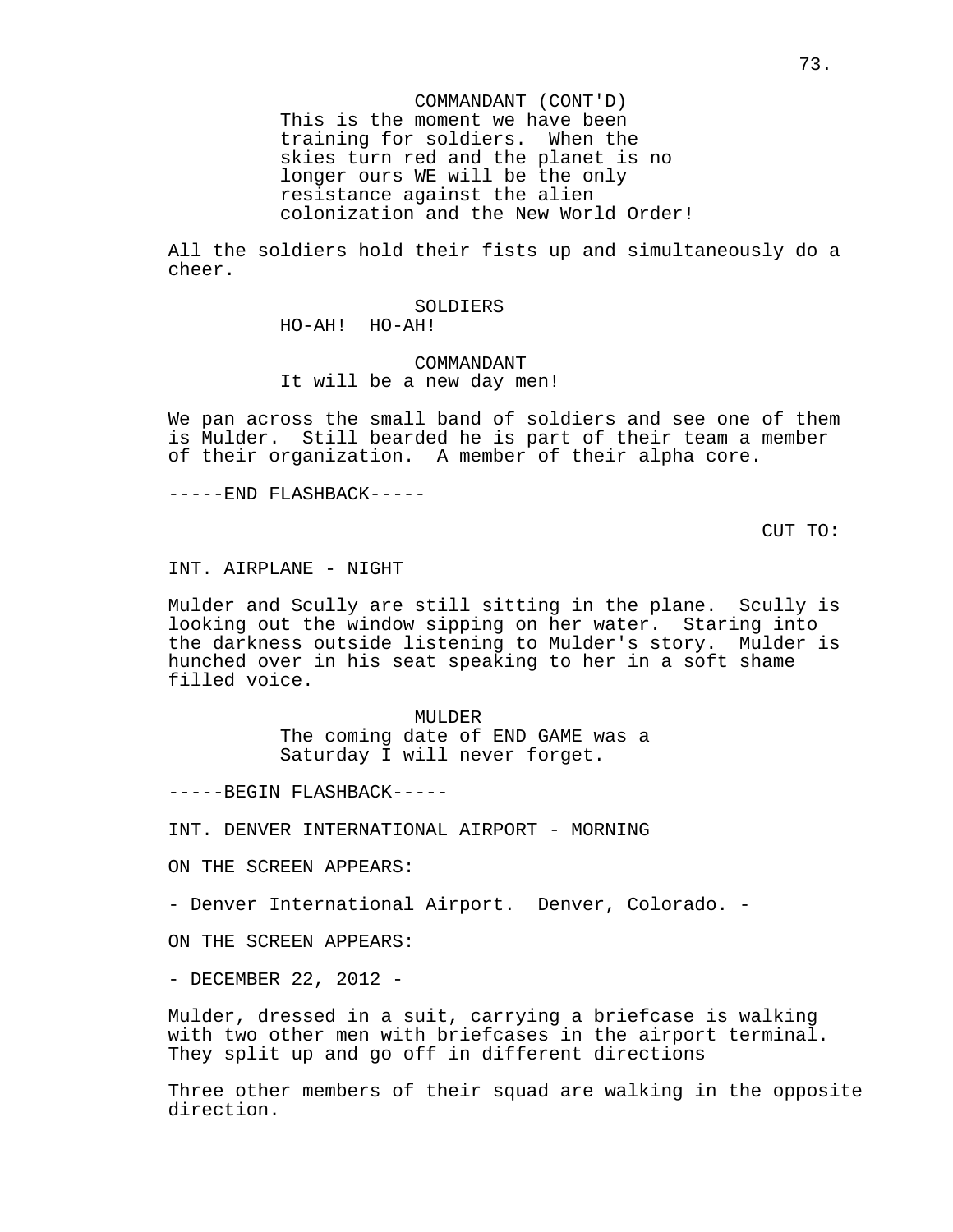They are all in suits with briefcases each one of them is headed in a different direction.

We see through the window a man on the tarmac driving a luggage cart. He stops the cart, gets off and goes into the back of a plane. Two other men from the baggage handling crew go off in different directions. These are the Beta team, all of these men are working together and setting them selves into position. They change the frequency of their radios and begin to talk.

INT. DENVER INTERNATIONAL AIRPORT CONTROL ROOM - MORNING

The commandant is standing inside the control room

COMMANDANT Member Control is in position. All teams report a check in position.

On the commandant's radio voices are heard checking in to position.

A woman is seen walking next to a man who is being pushed in a wheel chair by an airport employee. Two other men are with him. The man in the wheel chair has blonde hair, we see him from the back.

They turn into a corridor.

The woman turns and shoots the employee in the head. She takes the wheel chair and two men with suits back her up. One of the men puts a gag in the wheel chair man's mouth and a bag on his head. Another man takes the employee's body into a maintenance closet.

Mulder is standing in a different corridor. He looks around at the airport's decorations there are strange murals painted on the walls of men in gas masks taking over the world, crying children, soldiers with swords, and images of animals, destruction and fire. (These are real murals at the Denver Airport.)

On the radio the Commandant speaks

COMMANDANT (CONT'D) We have him. All teams to secondary position.

Mulder walks briskly to another corridor, he opens the door and sees the man in the wheel chair. The woman and the two men are standing there pointing guns at him.

Mulder pulls out his gun and points it at the man in the wheel chair.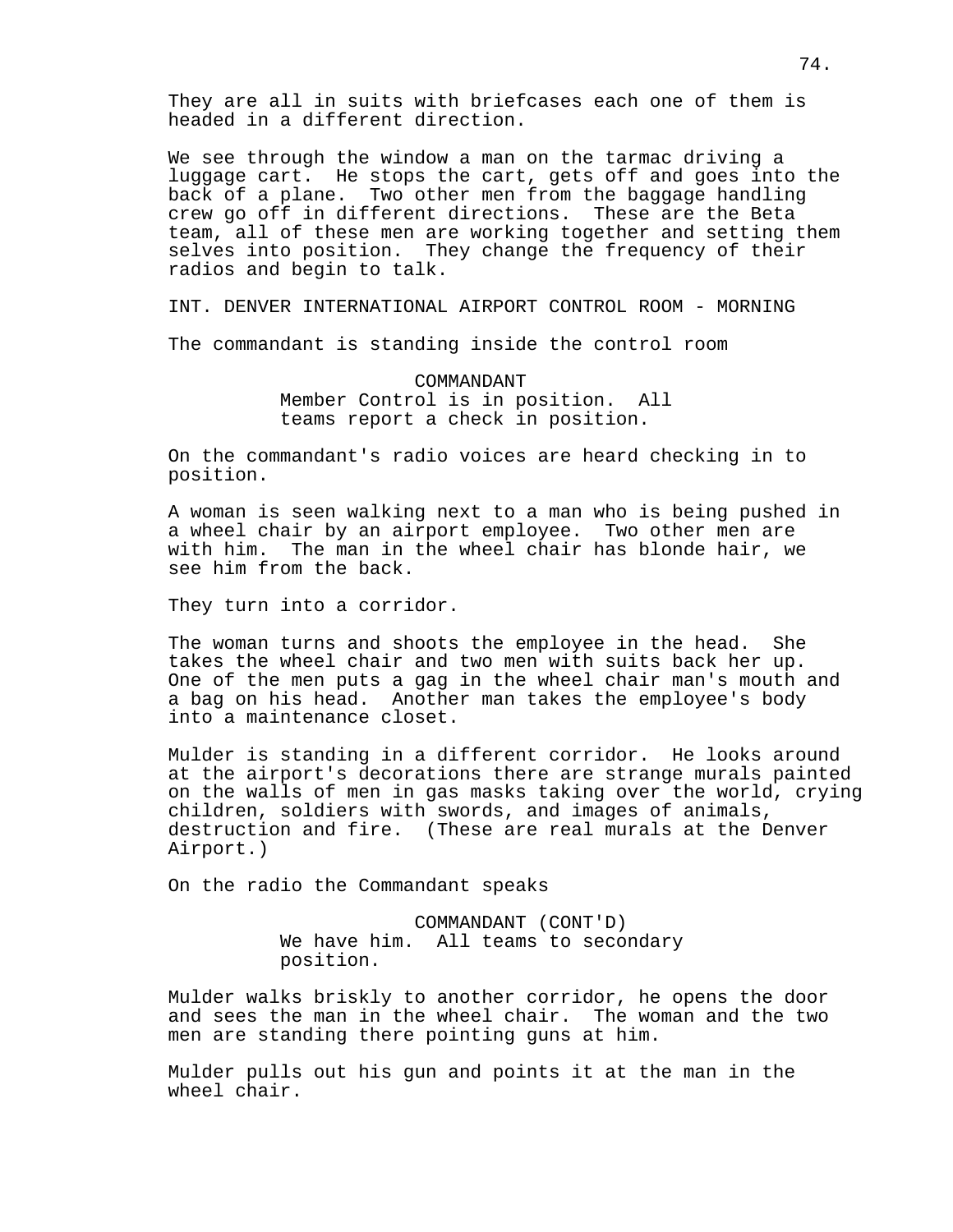MULDER This is the man?

# WOMAN AT THE AIRPORT

Yes.

MAN AT THE AIRPORT He is heavily sedated. Everyone is in place. We have to go now.

The two men leave Mulder, the woman and the man in the wheelchair alone in the room.

Mulder is still pointing his gun at the man in the wheel chair.

## WOMAN AT THE AIRPORT

At position three you have to pull the trigger. You know it must be done. This man will be the ruler of the New World Order. He has brought nothing but death to the human race, allowed the greys to conduct experiments on us. To tag and release us like wild animals. To measure us and to take our children.

Mulder standing in front of the man in the wheelchair pointing his gun at his head, very determined.

MULDER

I know!

The man in the wheelchair begins to wake up and make noise.

MULDER (CONT'D) He's waking up!

WOMAN AT THE AIRPORT

Shoot him!

### MULDER

Its not time yet. Its not part of the plan. When the first sight of an alien ship presents itself in the sky above the airport we all move into position three and the explosives go off. That is when he is shot. Not before

MAN IN WHEELCHAIR MMMMMMMMHHH! MPFFFFF MPHFFF!!!!

WOMAN AT THE AIRPORT Shoot him now!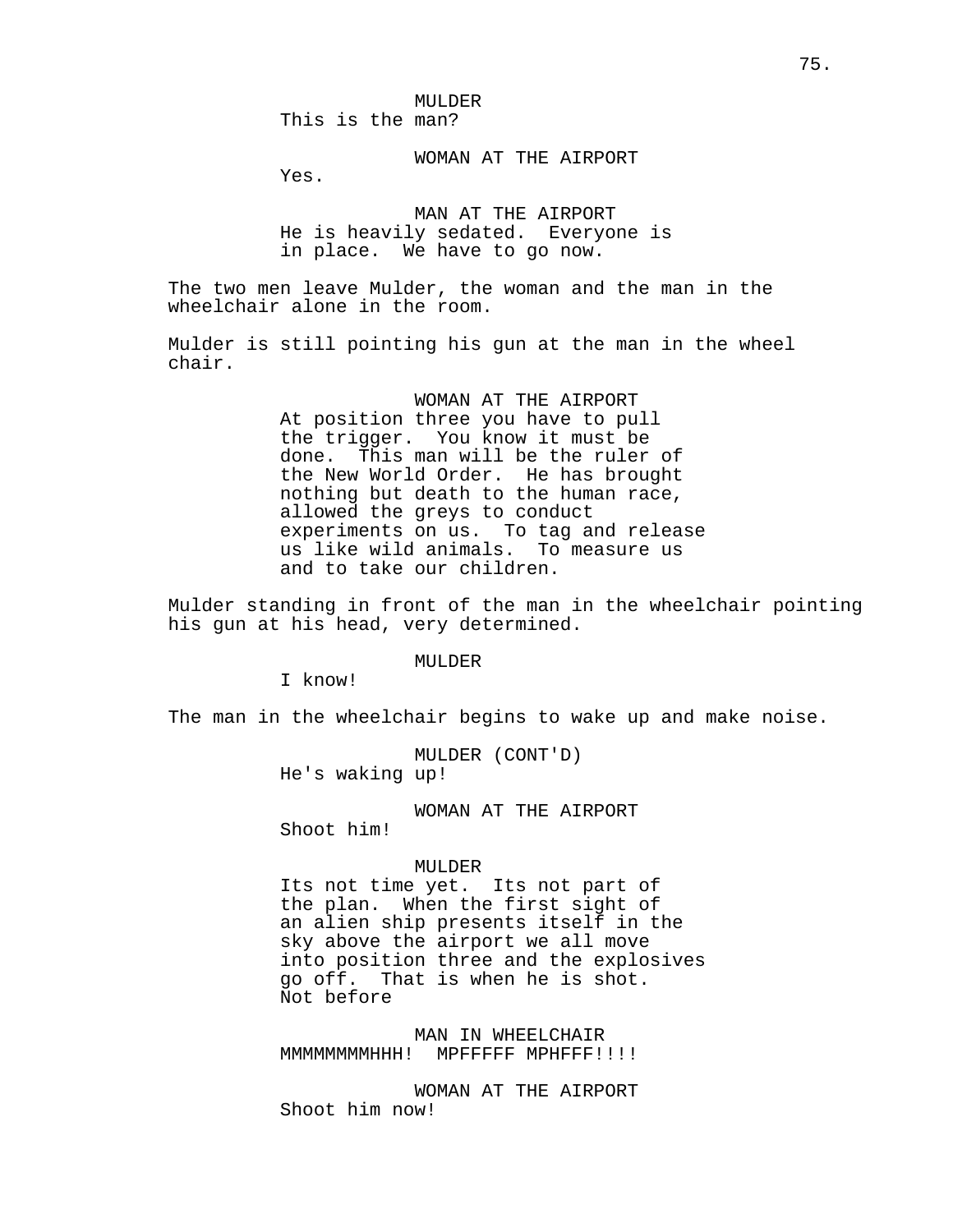On the radio we hear the Commandant

COMMANDANT POSITION THREE! MY GOD! MY GOD THEY'RE HERE! THIS IS IT! POSITION THREE, POSITION THREE, STAY IN POSITION! THERE ARE SEVERAL SHIPS EMERGING FROM THE ATMOSPHERE... LARGE! THREE LARGE SHIPS! MY GOD! WHAT HAVE THEY DONE!

WOMAN AT THE AIRPORT

DO IT!

# MULDER What about the explosives?

The man in the wheelchair is now awake listening to what is going on around him. He notices he is tied to a chair and is gagged and hooded, causing panic.

## MAN IN WHEELCHAIR MPFHHH! MMMMMMMMMMMMMMMM!

# WOMAN AT THE AIRPORT There is no time.

A rumbling sound can be heard outside the building. A loud metallic hum begins gets to get louder and louder. A white light begins to seep through the cracks of the door. Flashing white and bright.

Mulder pointing the gun at the man in the wheel chair is sweating and nervous. He is confused and stressed. Mulder slowly begins to squeeze the trigger ready to shoot the man in the head.

The hum gets stronger.

# MULDER SOMETHING ISN'T RIGHT!

# WOMAN AT THE AIRPORT Damnit! Shoot him MULDER!

Mulder stops squinting and opens his eyes wide. The lights stop. The humming stops. The noises outside stop. The radio goes dead, static come through it now. He looks at her as she nervously looks at him.

They stand in silence looking at each other.

Mulder slowly brings his gun down no longer pointing it at the man in the wheelchair.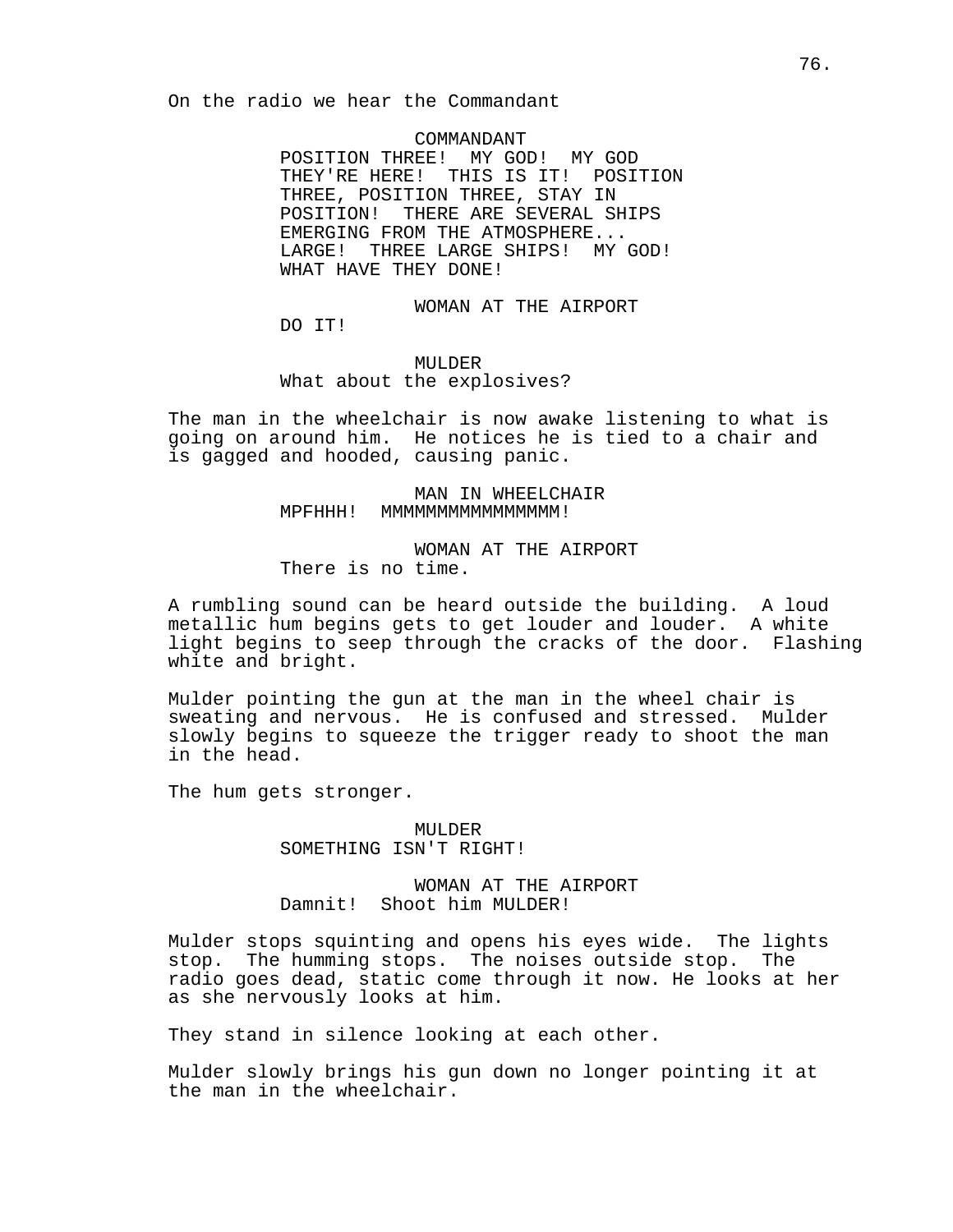The woman's eyes look worried. Mulder stares at her, his eyes get wider, she quickly reaches into her vest and pulls out a gun. Mulder points and shoots her in the chest, no longer hesitating in his movements.

She drops her gun and falls to the floor.

He walks closer to the man in the wheelchair and removes the head bag.

The man in the wheelchair is Finch!

Mulder takes the gag off his mouth.

FINCH PLEASE DON'T KILL ME!

## MULDER

Who are you?

## FINCH

My name is Dean Finchman! I run a conspiracy blog in the UK, I'm a tech specialist. I was doing research and I hacked into something I shouldn't have. The next day I was taken from my flat! Please sir, I meant no harm. I'll never do it again.

Finch looks down at the woman who is on the floor.

FINCH (CONT'D) Oh holly hell!

MULDER I'm not going to kill you, come on!

Mulder unties Finch.

#### FINCH

You are one of the good guys then? You knew this was all bullshit? How did you know?

# MULDER

My name is Mulder. I never told anyone here my real name, there was no way of her knowing. Are you hurt? Can you walk?

FINCH I'm a bit weak but yeah I think so. THANK YOU!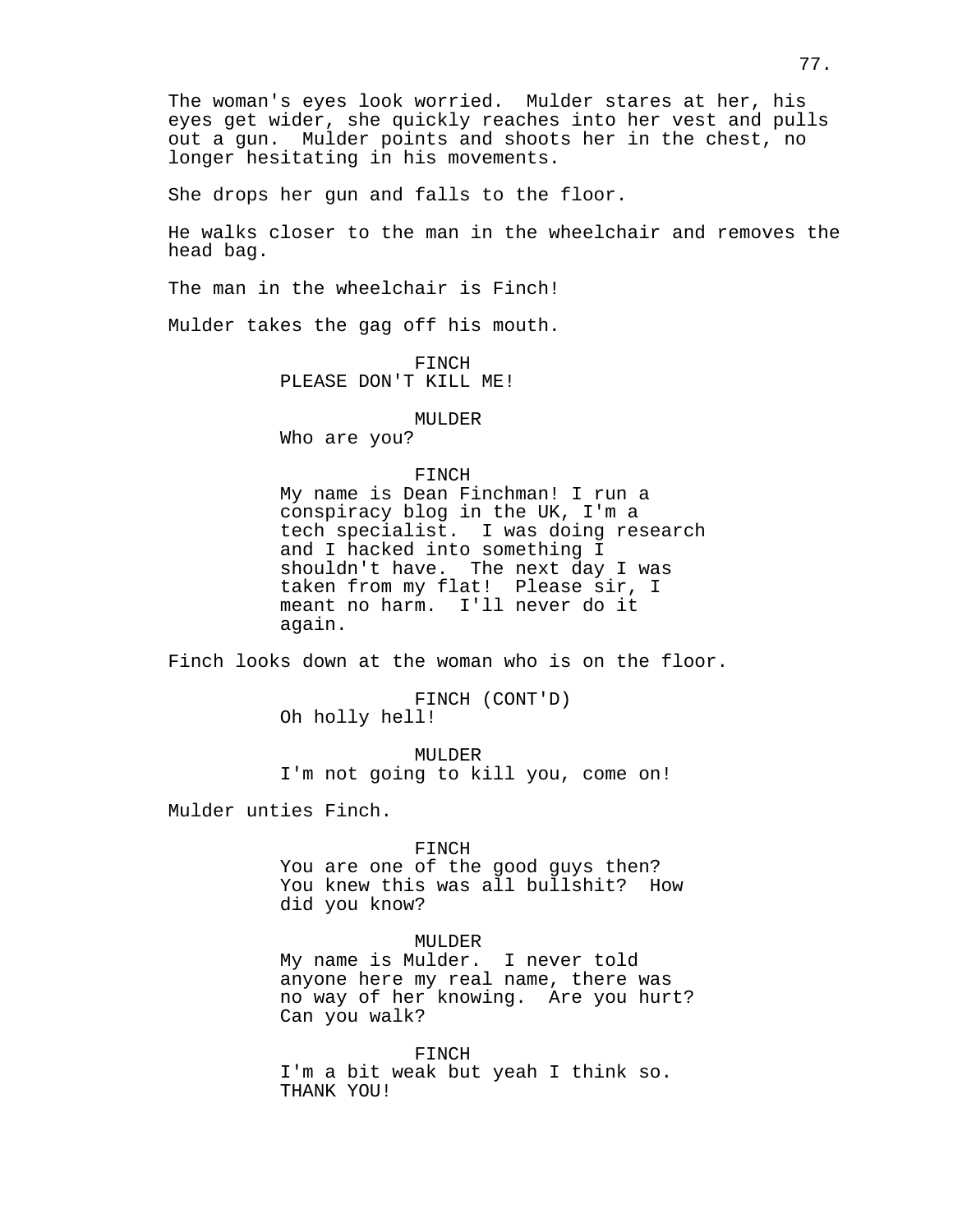Finch gets up and stumbles a bit. Mulder picks him up.

They begin to walk out of the room. Mulder reaches down to take the woman's gun from the floor.

The woman gargles and makes a sound

Mulder looks at her.

WOMAN AT THE AIRPORT BELIEVE..........NOTHING!!!........ ...GET...OUT......R..RRR....RUN!!!!!

The woman dies.

Mulder, holding Finch begin to move again. They walk out of the room and into the corridor.

The airport is quiet and still.

They hurry down the corridor. They run out of the airport and onto the parking lot.

-----END FLASHBACK-----

CUT TO:

INT. AIRPLANE - NIGHT

Mulder and Scully sitting in the plane. Mulder sits up a bit.

#### MULDER

Their plan was simple. They orchestrated this elaborate display of colonization and resistance. They knew I would believe. I would easily be fooled in believing their story. In the end? I was suppose to shoot Finch. The woman was suppose to shoot me, leave me wounded. After the police arrived I would unravel their story. I would be charged with the murder of an innocent civilian, conspiracy and terrorism. They would have finished and broken me. Instead they broke my spirit, my beliefs and my strength to fight.

SCULLY How was Finch involved?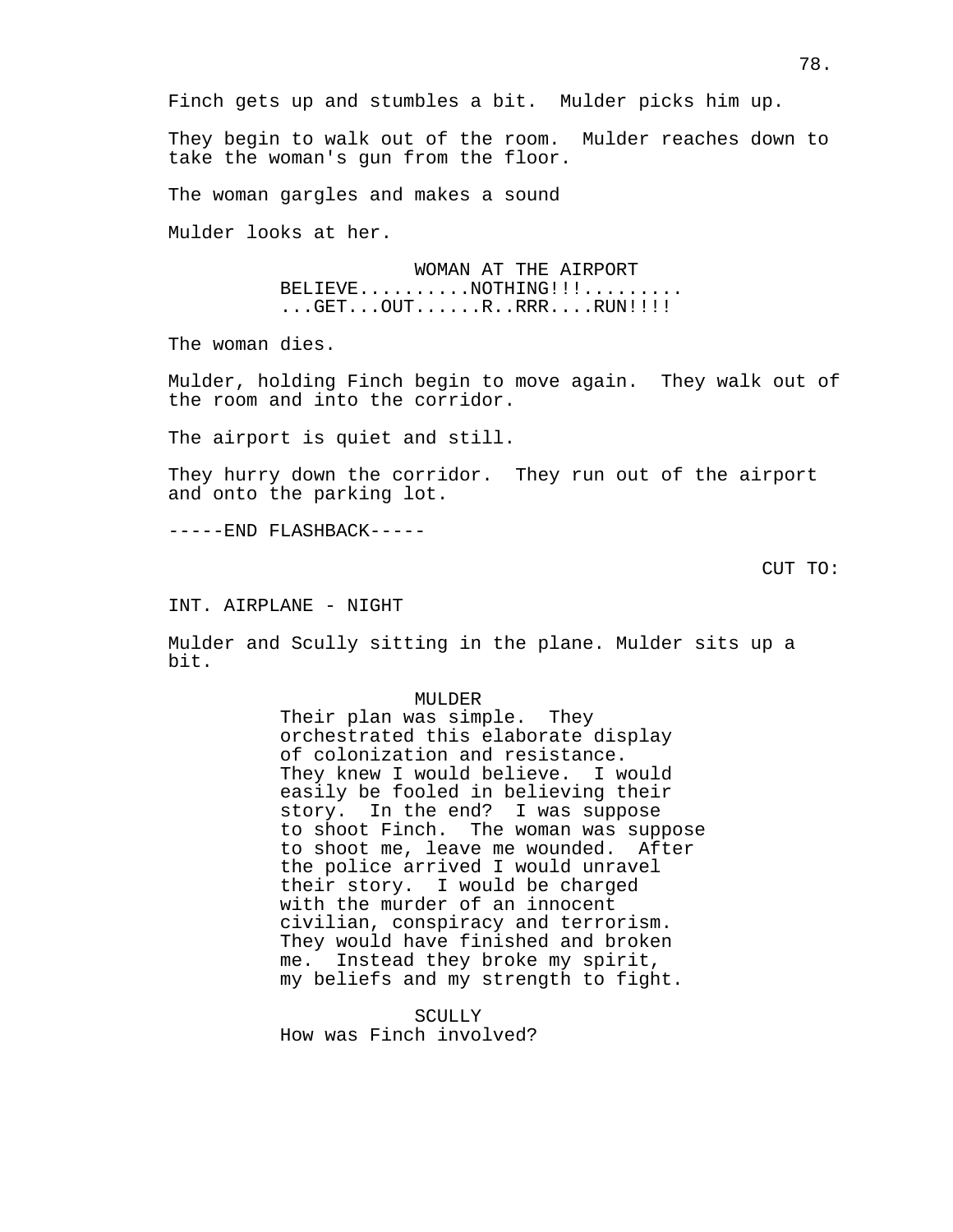### MULDER

He was trying to uncover apocalyptic cults and other terrorist groups. Digging up information for his online conspiracy blog. He dug too deep and they were simply using him as a target, just a body for me to kill. If not him they would have chosen someone else.

CUT TO:

-----BEGIN FLASHBACK-----

INT. DENVER STREETS - DAY

Mulder and Finch are walking away from the airport in the streets, both are a bit shaken up, walking slowly. It's hot and quiet.

> MULDER (V.O.) The airport was empty. The teams that where set in place were nowhere to be found. No evidence of an alien invasion or colonization. No sign of anything.

Mulder and Finch are walking towards the storage facility we saw before where all of the equipment and weapons were.

> MULDER (V.O.) (CONT'D) As we walked away from the airport he told me everything. He knew their plans. He intercepted their entire plan when he hacked into some weapons manufacturing corporation's mainframe. I told him about my past. I told him everything. My whole life I was told to trust no one and now I had no more trust to keep, no one to have and no life to live. There was no reason to keep secrets.

Mulder and Finch reach the storage facility. The door is wide open. They walk in and it's completely empty, cleaned out and abandoned. Nothing is left, not even tire tracks.

Mulder falls to his knees. Finch walks up to him and pats him on the shoulder. We zoom out to see the two of them there alone.

-----END FLASHBACK-----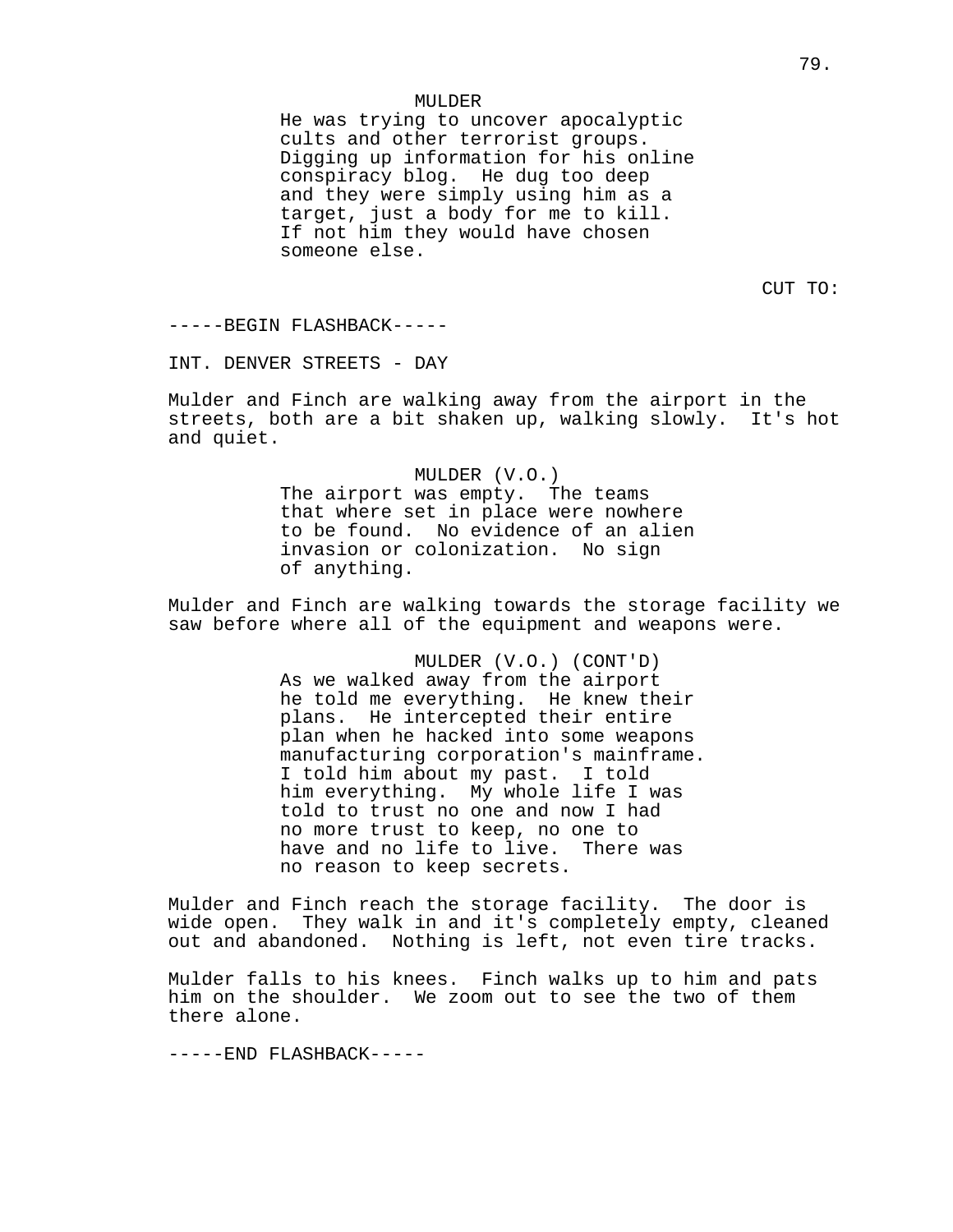### FADE IN:

## INT. AIRPLANE - NIGHT

Mulder and Scully still sitting in the plane.

## MULDER

After that I felt like a shell of myself. My spirit was broken, they had finally won. Finch informed me that the men who planned this had a back up plan to hunt me down. There I was again a fugitive. I was meant to kill him but he saved me that day. We left the country that night.

Scully is quiet. She wants to hold and caress him but can't bring herself to do it.

The pilot comes on the speaker.

PILOT ON SPEAKER Welcome to the beautiful state of Wyoming ladies and gentlemen. The time is 6:55. We are arriving on time. The temperature is cool and dry 75 degrees. Please be safe out there and we do hope you had a great flight.

EXT. HONEY ISLAND SWAMP - NIGHT

ON THE SCREEN APPEARS:

- Honey Island Swamp. Slidell, Louisiana. -

FADE IN:

From darkness a fuzzy image appears. Shoes, then legs. It's Agent Miller laying on the floor of an old wooden shack.

Slowly we see Agent Simmons opening his eyes. We see his point of view. He is tied up with his arms above him. He looks again as he regains consciousness. He sees Agent Miller laying on the floor, her gunshot wound is bandaged up. There are ropes around her hands and feet, she has blood all over her chest and shoulder.

He focuses his sight again, he sees her breathing slowly and struggling.

He sighs in a bit of relief. He looks around the room. One of his eyes has been punched and is swollen a bit. There is dried blood on his forehead and hair.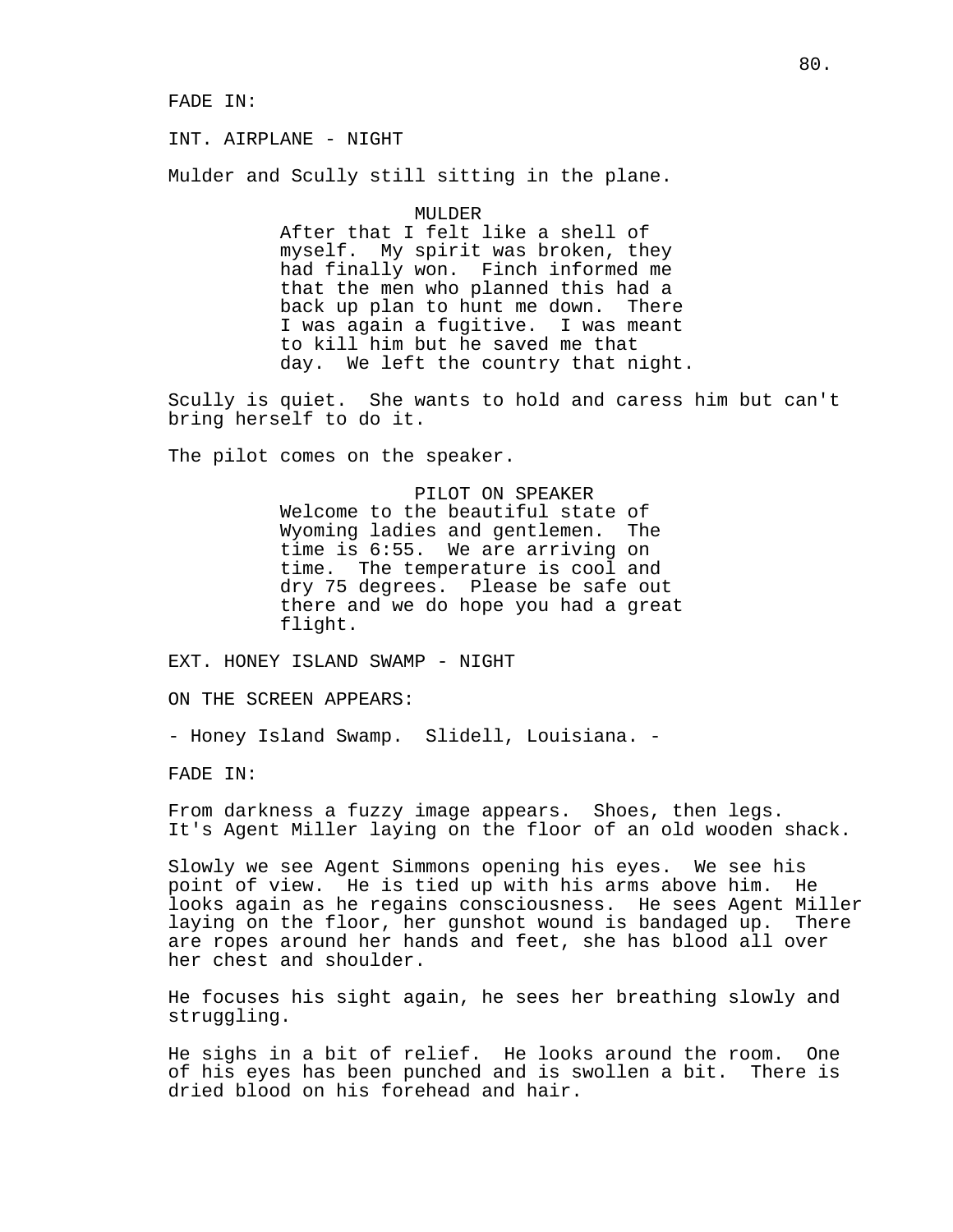He looks up again and sees blood on the wall. The room is lit with candles. There is rope hanging and there is dirty farming equipment, blades, machetes, other knives, and sharp tools.

He manages to turn his head a bit and sees behind him. There is an altar made with some barrels and wood. It looks like a make shift operating table. There is a body on it. There is a woman standing over the body. She is dirty and her hair is unkempt. She looks like a wild vicious crazy and unstable character. She is hunched over and she is eating the brain of the person laying on the make shift operating table with her bare hands.

Agent Simmons looks away in horror and fear.

A dirty and unkempt man walks in to the barn. He sees her eating the brain.

JACKSON

Walachia!

The woman eating the brain looks up from her disgusting feast.

WALACHIA (In a thick Romanian accent) You WAIT your turn!!!

JACKSON What we gonna do with dem two? You gotta decide now!

WALACHIA Same as the rest! Just gotta finish this one!

She continues eating.

JACKSON Bout the others?

She stops eating.

WALACHIA When I finish this one, then the others and you can have that pair. I'll allow it.

The man leaves the cabin and she continues eating.

At that moment Agent Miller laying on the floor begins to moan in pain and wake up.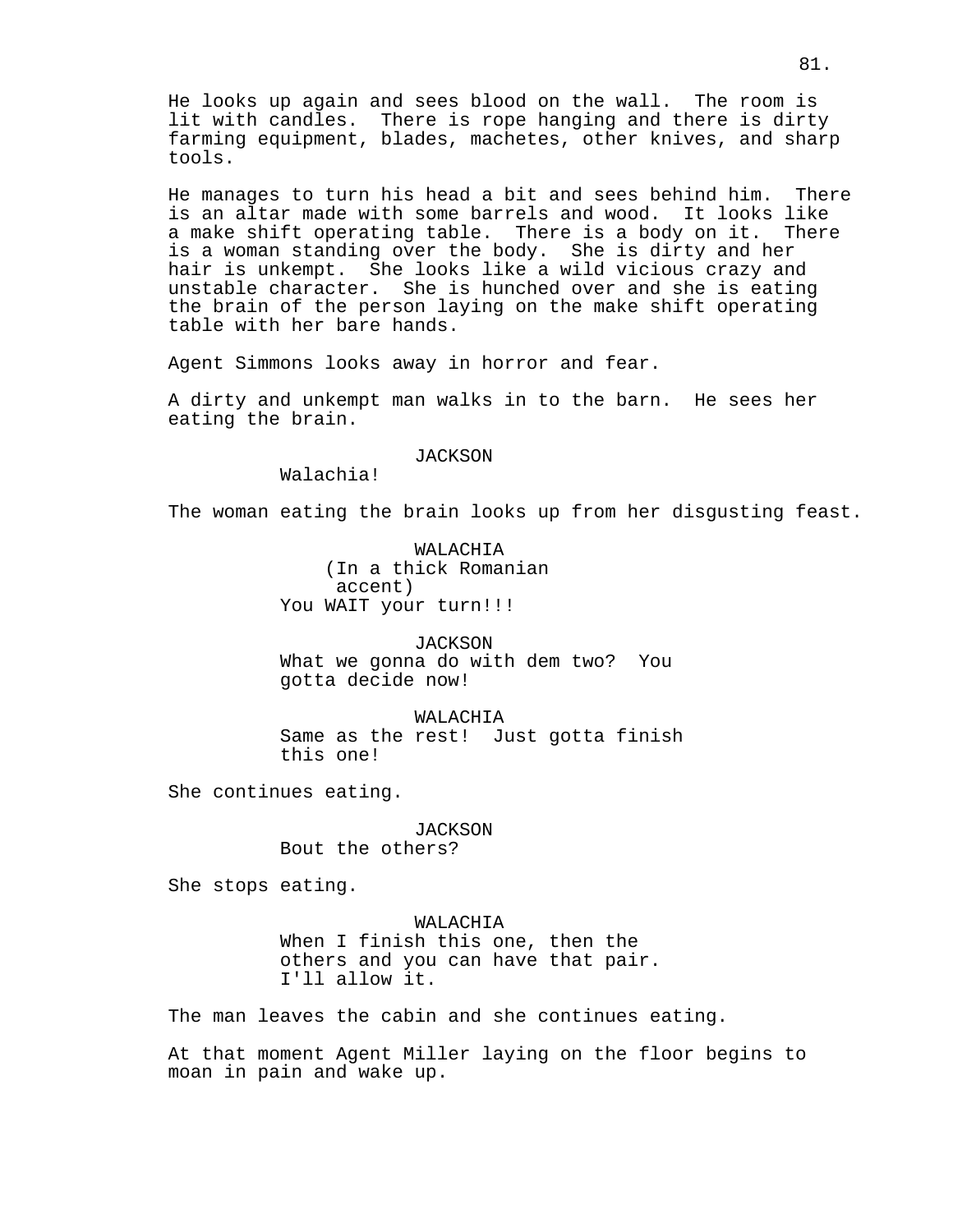# AGENT SIMMONS No.. shshhhh shhhhh no no no!

## AGENT MILLER

Mmmmm. Simmons?

Walachia hears this and stumbles over to them. She kneels down and puts her dirty bloody hand on Agent Miller's forehead.

### WALACHIA

Oh shhh shhh now now! You are alive still. My boys had to put you down but you ok now I fixed you up. You both. Are a great importance! Coming here from up north? Huh. Yes! It is a sign! amazing of you two to come here. YOU SHOULD NOT HAVE! But you did and that's good. So don't you worry now. You will be part of us soon.

Agent Simmons looks at her nodding his head yes.

WALACHIA (CONT'D) Ok see? Good! See we took care of her? Kept her alive so she stays pure and red, and clean and pumping that blood up to here.

Walachia puts both her hands on Agent Miller's head and begins to massage and rub it violently.

> WALACHIA (CONT'D) Oh my. This... she's oooh! Now you just wait!

Walachia leaves them and goes back to finishing the brain she was eating.

FADE IN:

EXT. VAN DE KAMP HOUSE - NIGHT

ON THE SCREEN APPEARS:

- The Van De Kamp's Residence. Meadow Acres, Wyoming. -

Mulder and Scully are driving in a car, they have a piece of paper with the address written on it and a GPS navigation system in the rental car.

> GPS Turn right in one hundred feet.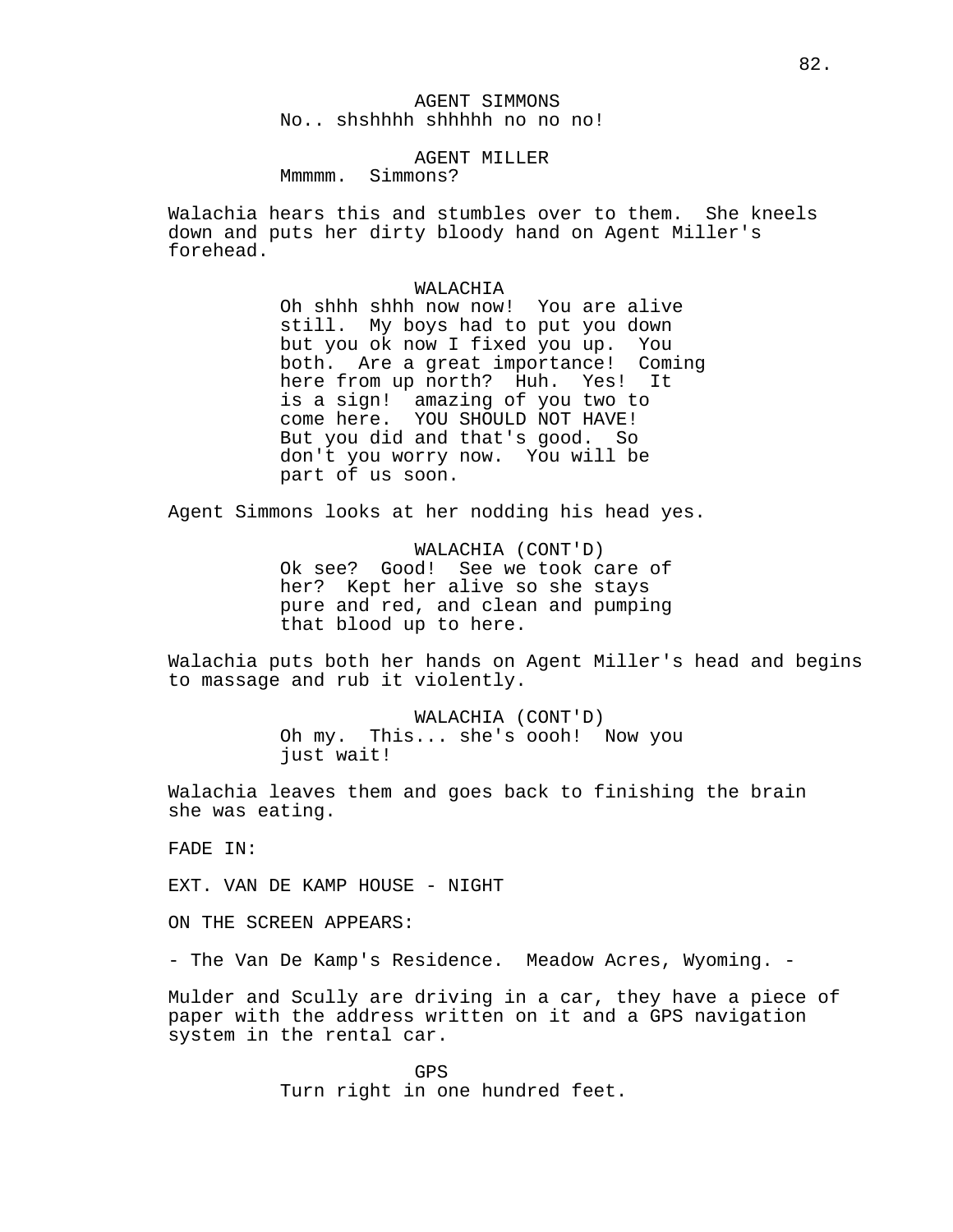They are driving on a dark road. It is a one lane road and on both sides are dark tall trees.

They make a turn and there is a small road that looks like it leads to a house but it is overgrown with tall grass and unkempt shrubs.

> GPS (CONT'D) You have arrived at your destination

Mulder and Scully are looking around, looking for the house but they can't find it.

> GPS (CONT'D) You have arrived at your destination

Scully stops the car.

### SCULLY

Mulder?

Mulder gets out of the car. Scully slowly gets out of the car.

We zoom out to reveal the Van De Kamp's house in ruins. All that exists is the remains of a tall fireplace and chimney. Some burnt pieces of wood and bricks that made the foundation. The rest is grass, shrubs and weeds. The house is in ruins and looks like it has been destroyed and abandoned for years.

The only light shinning are the headlights of the car and the moonlight.

The place is deserted.

MULDER What is this?

SCULLY This is the address Mulder, this is what it said.

Scully walks around the car to the house. She walks up to what is left of the steps and jumps into the pit where the house used to be. She stands still.

> MULDER Where did you get this address from?

> > SCULLY

Skinner.

MULDER How did he get it?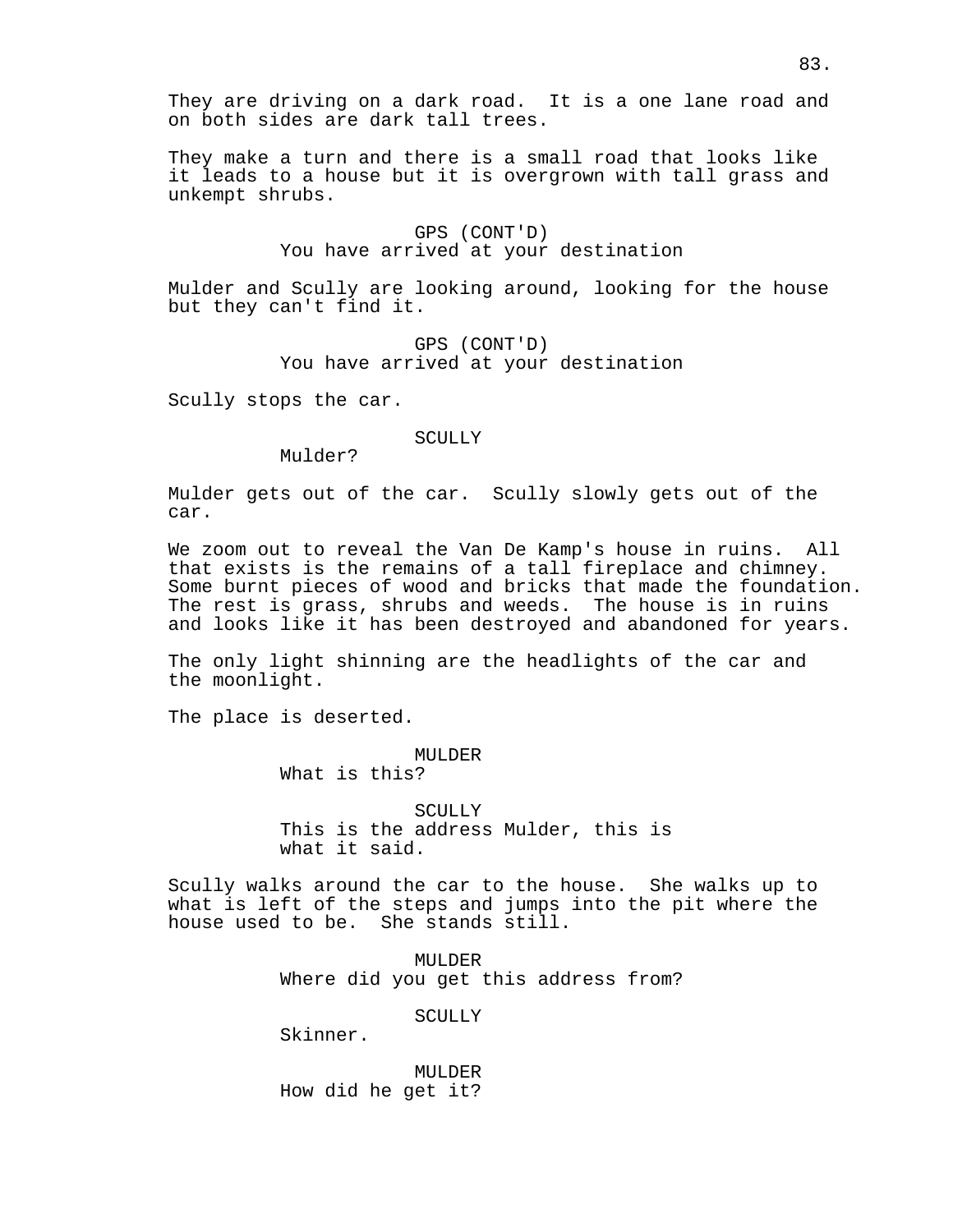**SCULLY** He has connections, a private source.

MULDER Maybe it's a mistake?

SCULLY

It's no mistake Mulder... (she begins to lose her grip, and gets emotional) This is not what was supposed to happen. He was supposed to be safe.

MULDER Scully whatever happened here looks like happened a long time ago.

SCULLY He would have been 16 years old now.

They both stand there in silence.

Mulder's phone rings, he quickly picks it up and turns and walks a few steps away from Scully.

> MULDER (on phone) Finch!

FINCH (on phone) Kevin Morris is dead.

Mulder looks up at Scully.

Scully sits down in the dirt. She crosses her arms and looks up to the dark sky.

Mulder turns around and gets back on the conversation.

MULDER (on phone) What happened?

FINCH (on phone) It was the brain tumor. They killed him.

MULDER

(on phone) And the codes?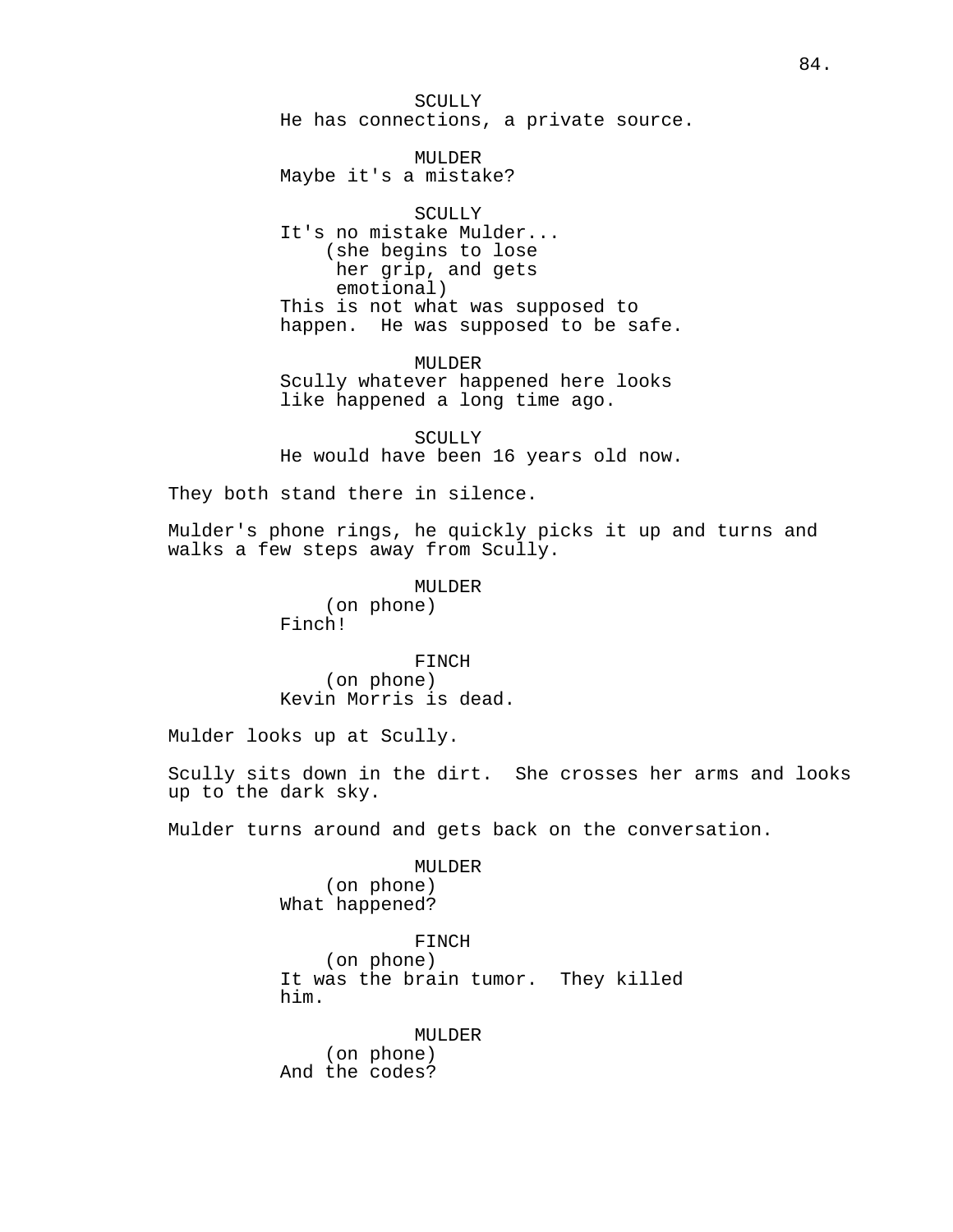(on phone) Yes. Um.... they uh. They're coordinates.

MULDER (on phone) Coordinates? To where?

## FINCH

(on phone) Different places, Mexico, Peru, spread out all over.

# MULDER

(on phone) I don't understand then why was it so hard to translate?

### FINCH

(on phone) These codes are unlike anything I've ever seen. Technically speaking the binary codes where actually encrypted, and in a different computer language. I have never seen it before. It's almost like the tumor they gave Kevin reactivated the part of his brain that was a conduit, only it made it even more of a receptor.

Scully gets up quickly.

SCULLY

MULDER?

# MULDER

(on phone) I gotta go. Stay there, get a room near by and get some rest.

Mulder hangs up the phone and runs over to Scully.

MULDER (CONT'D) Scully what is it?

SCULLY We have to dig!

MULDER

What?

SCULLY DIG WILLIAM! He's here! His body could be here!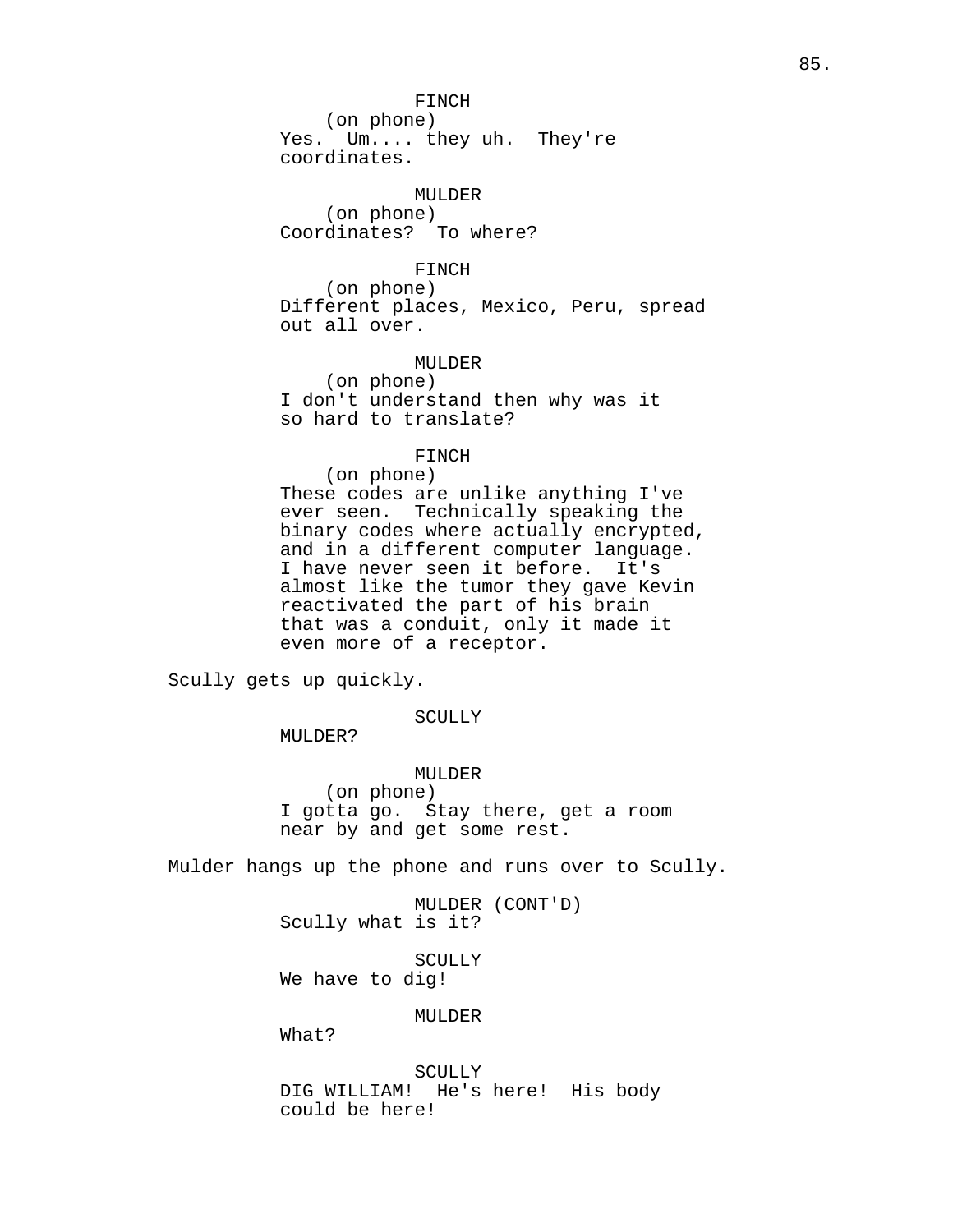Scully starts to dig frantically with her bare hands. She grabs a nearby rock and starts to scrape the ground with it, using it as a shovel.

> MULDER Scully stop! This isn't right.

SCULLY I HAVE TO KNOW!

MULDER Please! Don't do this.

He grabs her hands and takes the rock from her.

SCULLY

We have to dig.

He takes her hands as she begins to cry. He drops to the floor holding her. She puts her arms around him.

SCULLY (CONT'D)

WILLIAM.

They stay seated together holding each other on the dirt floor.

> SCULLY (CONT'D) I'm sorry. I'm so sorry.

> > MULDER

I should have never left you, I'm sorry. You have nothing to be sorry about, you did what you thought was best at the time. We will find out what happened here and we will find our boy.

Mulder places his hands on either side of Scully's face looking deep into her eyes. Willing her to see his face. Scully and Mulder stare at each other in silence.

They slowly move toward each other and kiss.

FADE IN:

INT. SIOUX CITY HOSPITAL - NIGHT

We see the two men who were with Mr. Woodruff before, the two men that stayed at the hospital.

One of the men has the briefcase opened.

He flips a switch inside the briefcase, there appears to be some sort of machine inside it.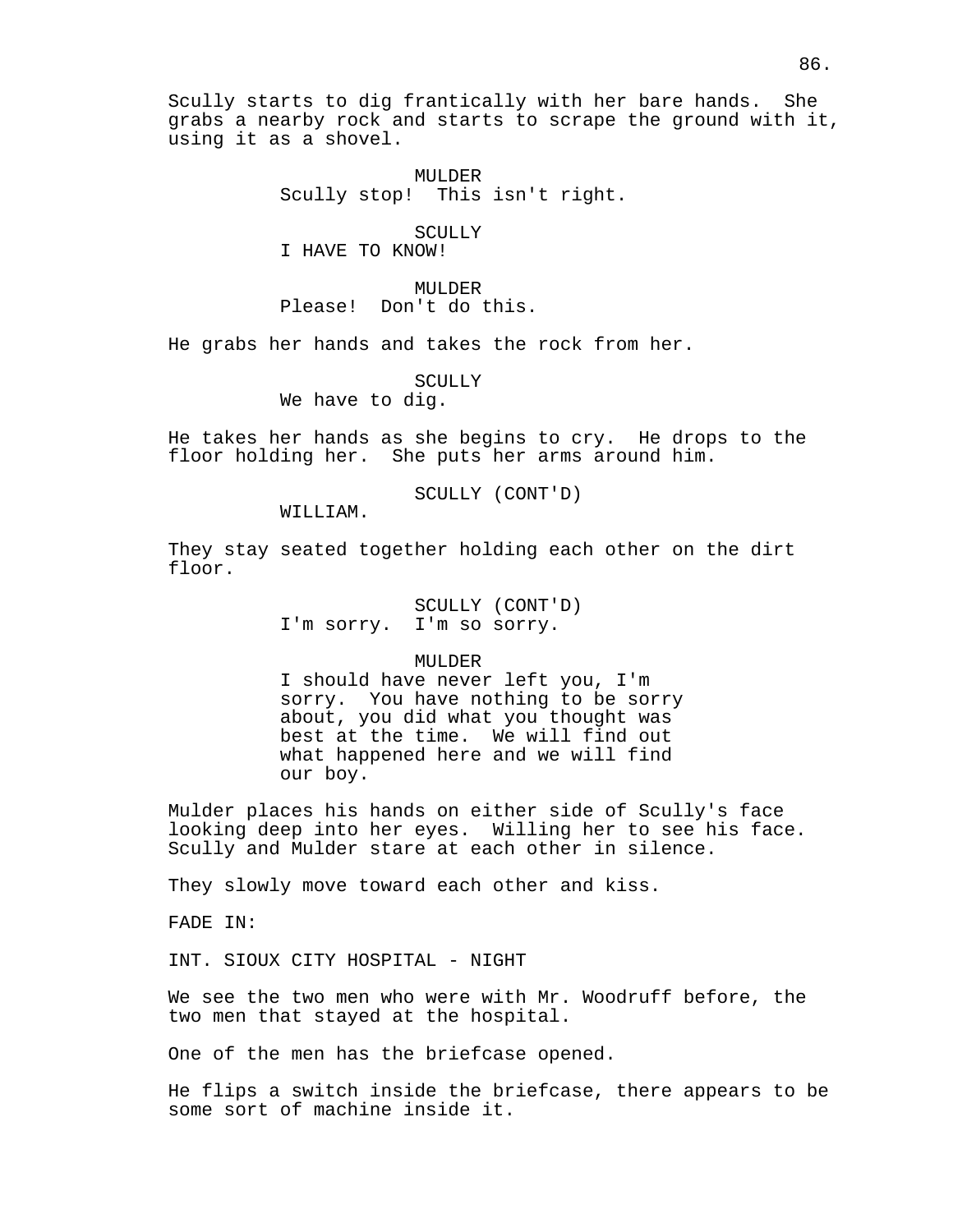He closes it and picks it up. They walk out of the room.

At the same time Kevin Morris's body is draped with a blanket and is being wheeled out of his room.

FADE IN:

EXT. VAN DE KAMP HOUSE - NIGHT

Mulder and Scully are walking back from the ruins of the Van De Kamp's house, heading toward the car.

# SCULLY

I can call Skinner and get a crew out here in the morning from the Wyoming Field Office. We can find out what happened at this location and approximately when.

#### MULDER

I know it's not the right time but you should know. Kevin Morris is dead.

## SCULLY

What?

MULDER A brain Tumor that was not there only a few days ago. It may have been given to him.

SCULLY By whom? And how?

MULDER Maybe they have the technology to do it, sonar frequencies? I don't know.

Mulder pauses a bit.

MULDER (CONT'D) What if The Pentagon man was not just a suicide?

SCULLY What do you mean?

MULDER Did you find anything in his brain? A tumor?

SCULLY

No.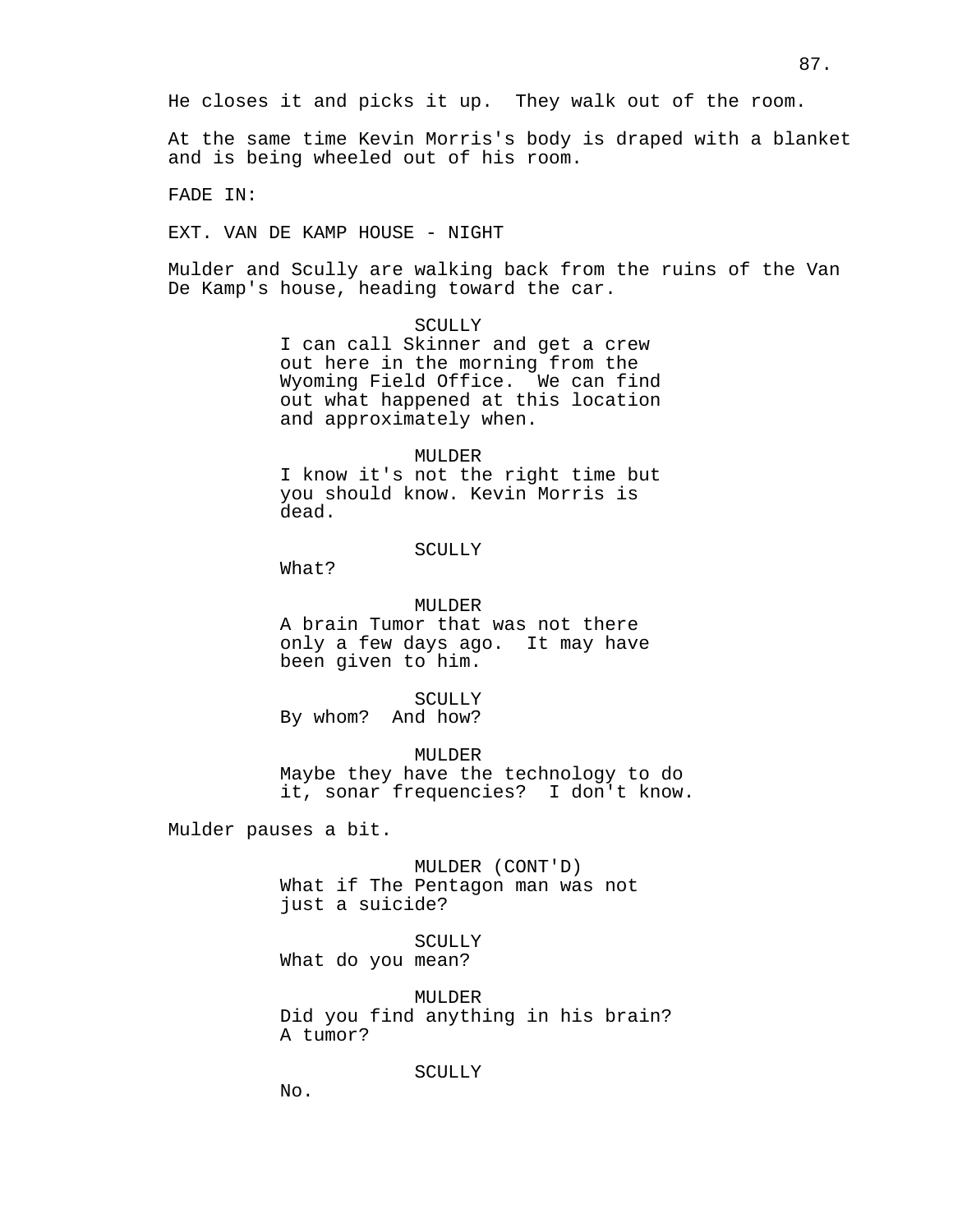What if he knew he was next. What if the people he worked for were going to kill him and he did what he did to warn you, to act against them? One last leak of information. I mean... DIG WILLIAM?

They get in the car and close the doors.

SCULLY That's just it Mulder, dig where?

Mulder pauses again. He grabs his phone flips it open to place a call.

MULDER

(on phone) Finch!

INT. SIOUX CITY HOTEL ROOM - NIGHT

Finch is sitting at a table inside a hotel room. He is unpacking his computer and setting it on a table.

> FINCH (on phone) Yeah!

MULDER (on phone) The coordinates!

EXT. VAN DE KAMP HOUSE - NIGHT

Mulder signals to Scully to hand him a pen and paper.

She reaches into her pocket and pulls out her notepad.

He takes it and starts writing.

FINCH (on phone) Yes! Coordinates are all over the world.

MULDER (on phone) What are they?

## FINCH

(on phone) I can text you the exact numbers but you won't need them. Most of them are pretty easy to find.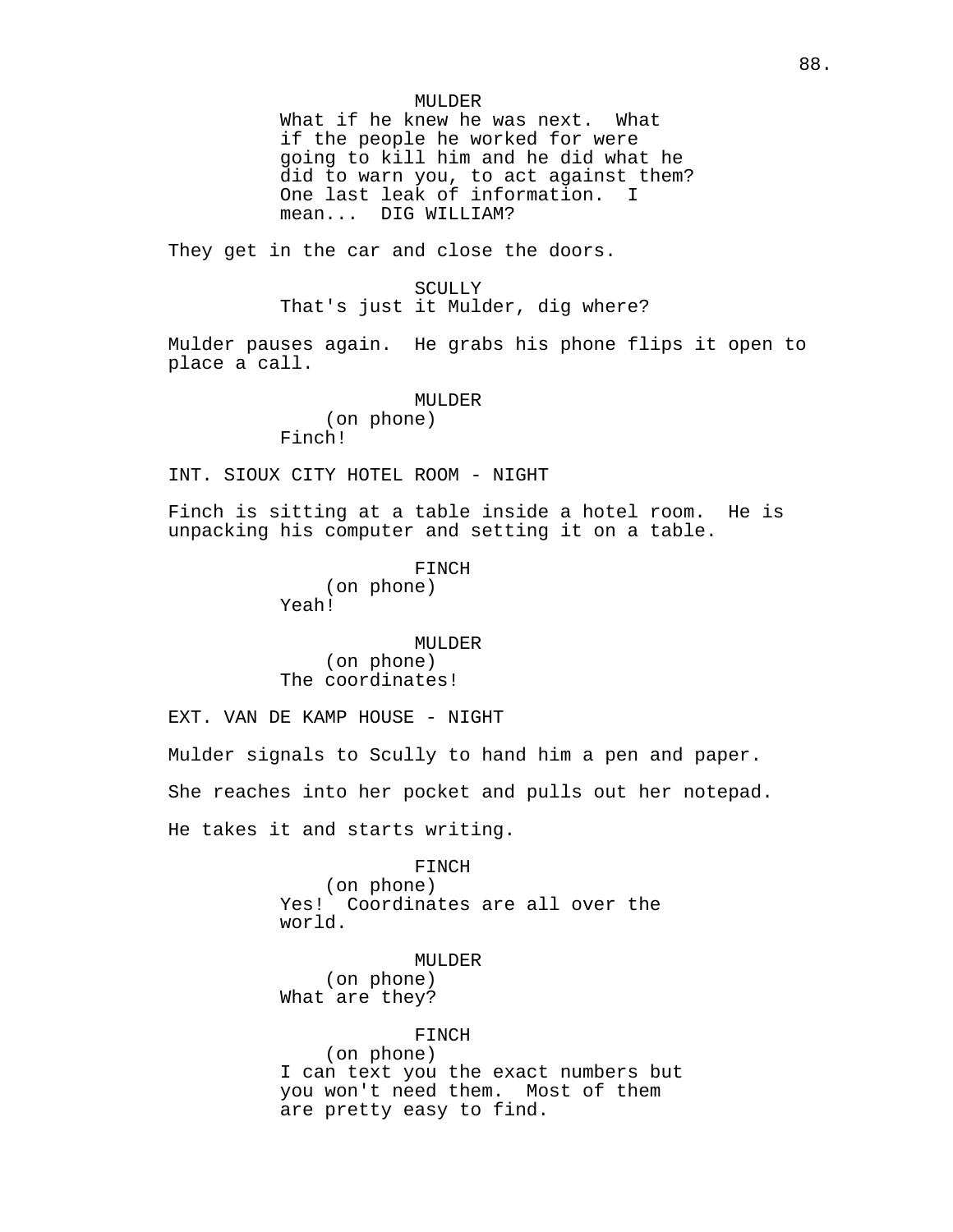MULDER (on phone) What do you mean?

FINCH (on phone) They are labeled and numbered. Base 1, Wilkes Land, Antartica...

Mulder's eyes widen.

CUT TO:

EXT. WILKES LAND, ANTARTICA - DAY

-----BEGIN FLASHBACK-----

(Scene from "The X-Files: Fight the Future" 1998) We see Mulder and Scully laying in the snow, as a huge space ship breaks through the ice and raises above them. The ship is now slowly rotating as it moves upward in a gently rising hover. Mulder and Scully are on the ice sheet below.

Scully face down on the ice. Mulder lifting his head when the heavy shadow of the ship comes over them.

-----END FLASHBACK-----

EXT. VAN DE KAMP HOUSE - NIGHT

Mulder turns and looks at Scully.

pyramid in Giza.

FINCH Uh.. base 2, um.. well Base 2 is pointing right on top of the largest

MULDER

Egypt!?

Scully sits up at attention.

INT. SIOUX CITY HOTEL ROOM - NIGHT

Finch is sitting at the hotel table, turning his computer and electronics on. He has his note pad with him and is reading off to Mulder the list.

> FINCH (on phone) Base 3 is the Nazca Lines in Peru. Base 4 is the Sea of Okhotsk in Russia. And base 5 is... in Mexico, the Ziggurat Pyramid of Chichen Itza. (MORE)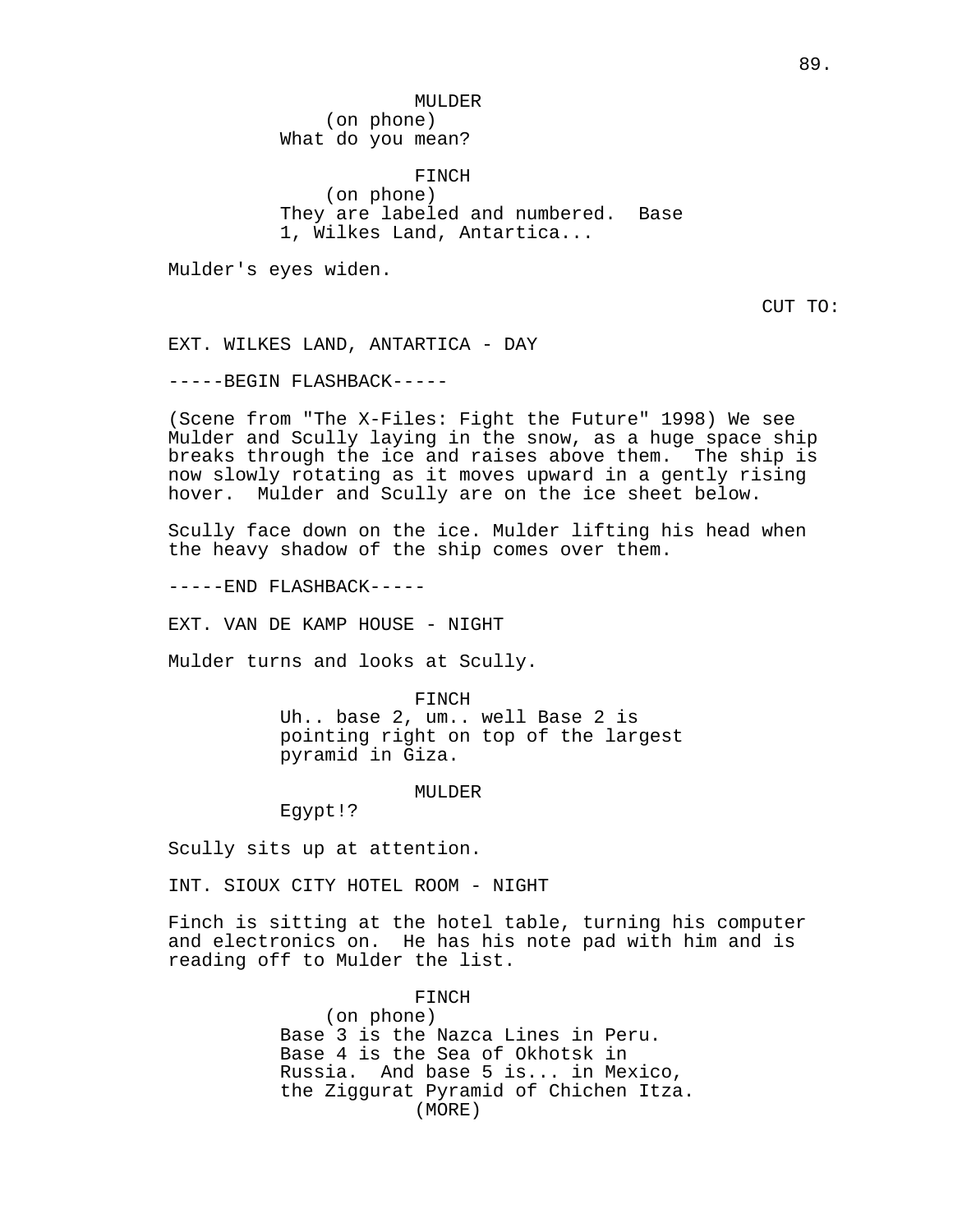## FINCH (CONT'D)

This is wild Mulder. I mean most of these are historic landmarks, untouched by civilization for thousands of years. The Russia one is just a sea port and then there is Tunisia! FOUM TATAOUINE, TUNISIA! It's not labeled as a base at all and on satellite it's an abandoned village, Not much there. But it's coordinates where embedded in between each coordinate. It keeps repeating, over and over. I mean it must be over a hundred times! The coordinates of Tunisia were used to encrypt the rest of them.

### MULDER

What are they?

#### FINCH

Latitude 32, 51, 44, 37 N. Longitude 10, 29, 40, 68 E

MULDER (on phone) And you counted five bases?

## FINCH

(on phone) Yeah! Mulder what the bloody hell is this?

MULDER

(on phone) Is that all?

## FINCH

(on phone) No, there is also a four digit number that is repeated after the Tunisia coordinates. I can't crack it. It could be a password of some sort. 6748, 6748, 6748.

# MULDER

(on phone) Is there a date? A year? Anything?

### FINCH

(on phone) No.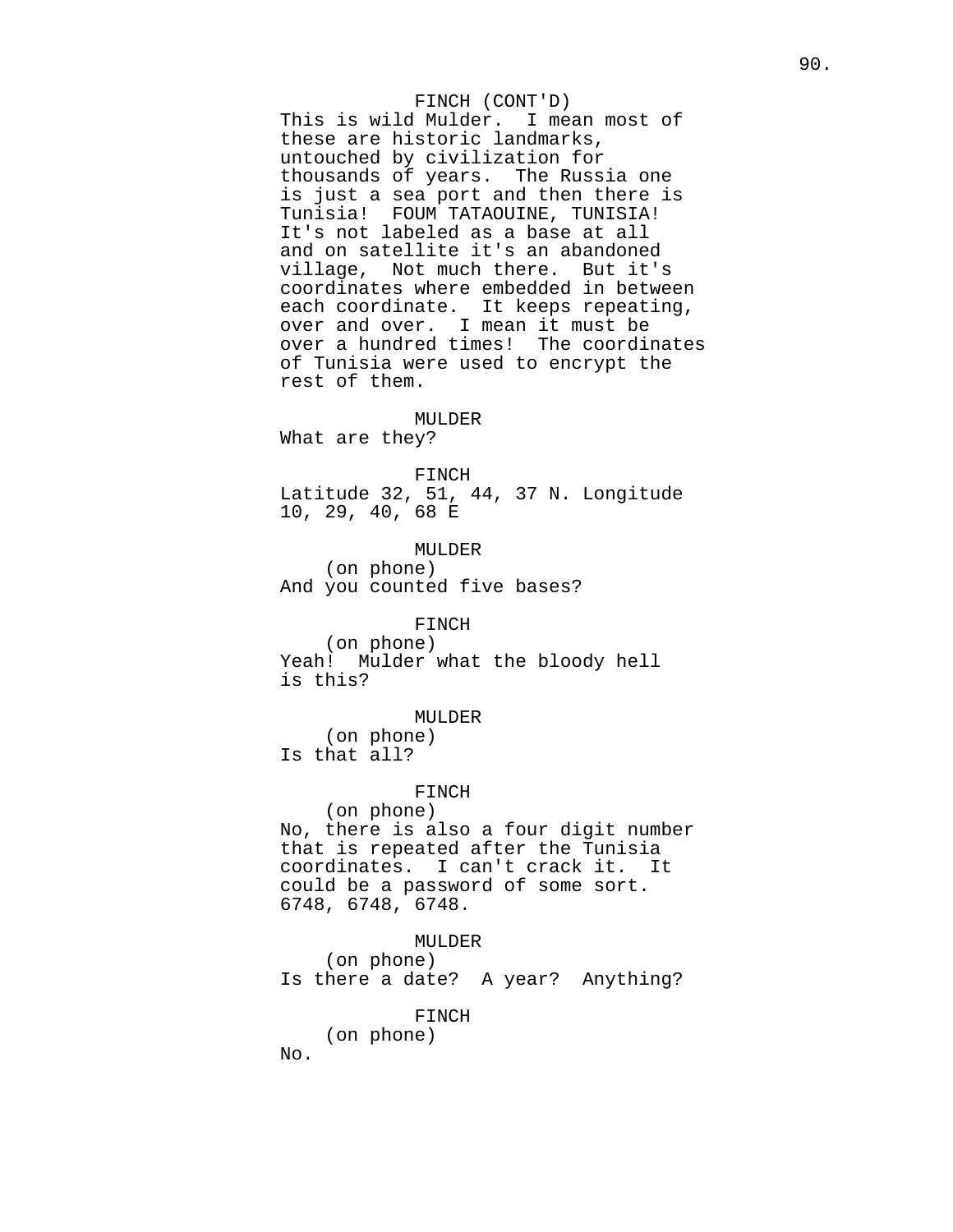MULDER (on phone) Is the state of Wyoming mentioned anywhere? FINCH (on phone) No not at all. Five bases, Tunisia, and the four digit pin number. That's it. EXT. VAN DE KAMP HOUSE - NIGHT Mulder and Scully still sitting in the car. MULDER (on phone) Text me the exact coordinates of the other bases. Tell no one! I'll call you later. FINCH (on phone) Ok. They hang up. SCULLY Mulder what's wrong. MULDER I know where we need to dig. Mulder hands Scully the paper with the coordinates. ACT THREE FADE IN: EXT. HONEY ISLAND SWAMP - NIGHT

ON THE SCREEN APPEARS:

- Honey Island Swamp. Slidell, Louisiana. -

FADE IN:

Agent Simmons and Miller are still tied up in Walachia's cabin. Agent Miller now sitting up a bit has regained some of her strength. She is tied up with her arms in front of her. One of her arms is on a sling.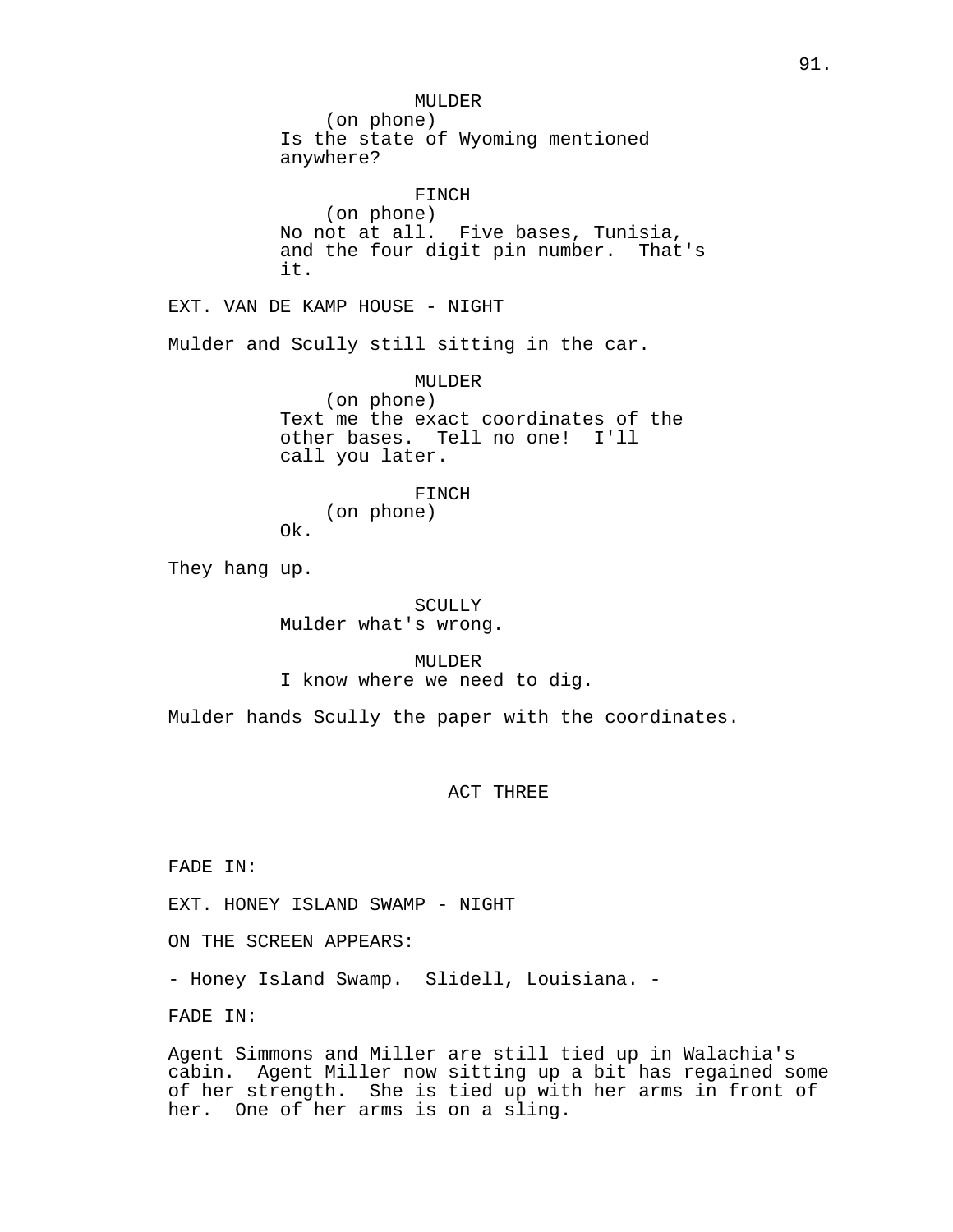Her wound has been cleaned and bandaged with care and professional medical attention.

> AGENT MILLER They did a clean job bandaging me up.

## AGENT SIMMONS

I think I know who the woman there is. She was a doctor. I think she may be the Romanian Neurologist that went missing a few years back, Dr. Walachia.

# AGENT MILLER What happened?

AGENT SIMMONS She was investigating brain poisoning, mad cow disease, and cell regeneration. They say she went crazy and disappeared and, uh... I think we just found her.

AGENT MILLER Yeah and we are being kept alive just to what? Be killed?

FADE IN:

CUT TO:

EXT. MADANIYIN, TUNISIA - MORNING

ON THE SCREEN APPEARS:

- Mandaniyn Airport, Medenine, Tunisia. -

A large landscape of desert and dunes. A hot and desolate place. A small plane lands on the airstrip.

Mulder and Scully exit the plane. They are wearing the clothes to match the local residents of the village of Foum. Brown Shemagh Head and neck Scarves.

They are at the same airstrip we saw Mr. Woodruff take off from earlier.

They walk across the field and see a man standing next to a Jeep.

It's very hot, windy and dusty.

#### MULDER

BRAHIM?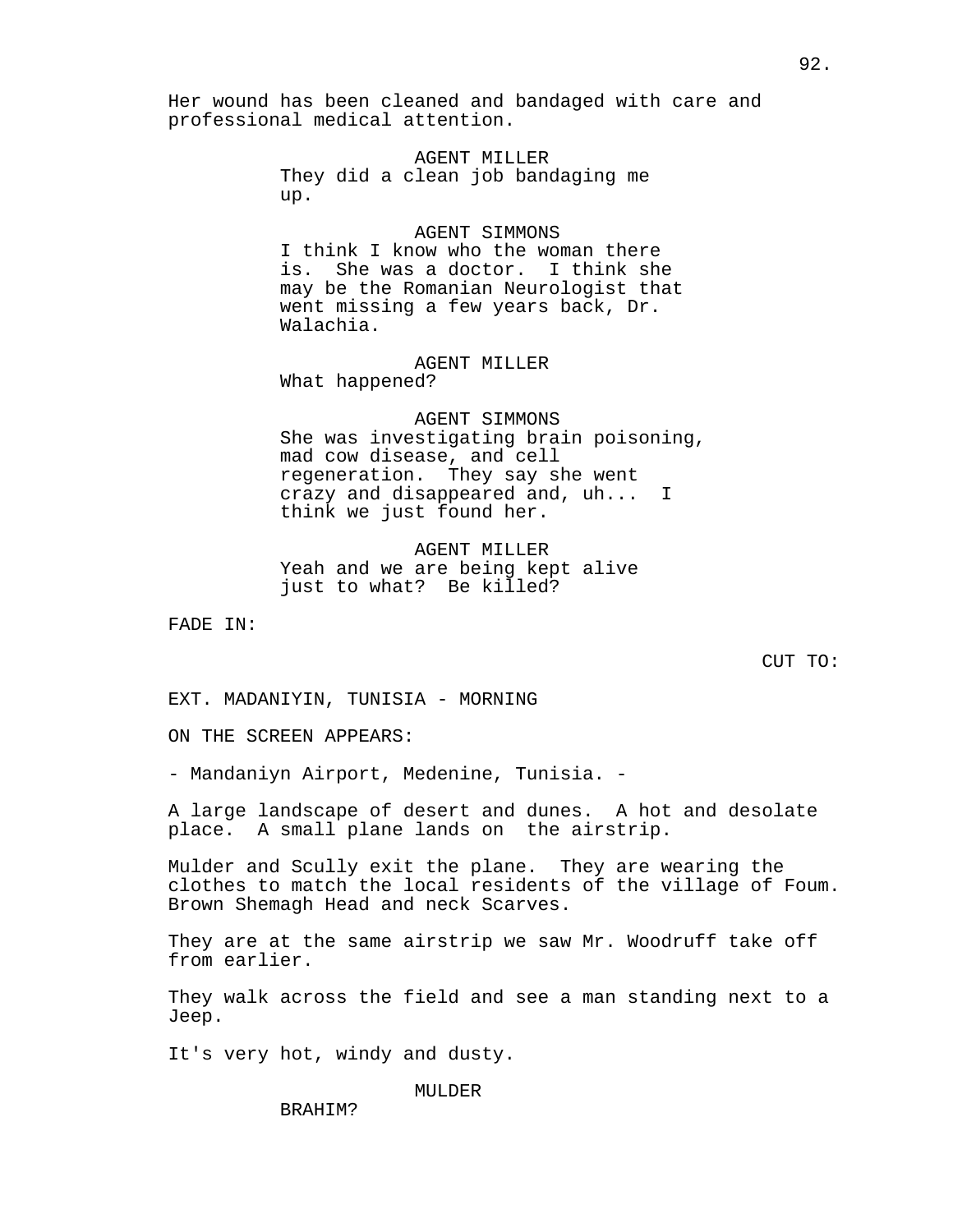The man standing by the Jeep looks toward them.

BRAHIM Mr and Mrs Hale?

MULDER Yes. Thank you for meeting with us.

BRAHIM Not a problem. We need to hurry.

Mulder and Scully quickly jump into the Jeep.

Brahim gets into the drivers seat and begins to drive them away from the airfield.

Brahim is driving, Mulder is in the passenger seat and Scully is in the back with a small duffel bag and a handheld GPS navigator.

> MULDER They said you would only take us to the outskirts of the abandoned village?

BRAHIM They say correct.

MULDER Why? Why not take us all the way?

BRAHIM That area is restricted by general guards, no one goes in or out.

SCULLY We can't find any information on that restricted area. Nowhere does it mention it is restricted.

#### BRAHIM

Just because you can't find something on a paper or computer file does not mean is not true, I know! I am not allowed to take people there I am not allowed to drive there, the road ends and there is no more road to travel by auto.

Mulder looks back at Scully, she looks down at the GPS again.

The Jeep drives across a vast desert land on dirt roads, some structures can be seen on the horizon.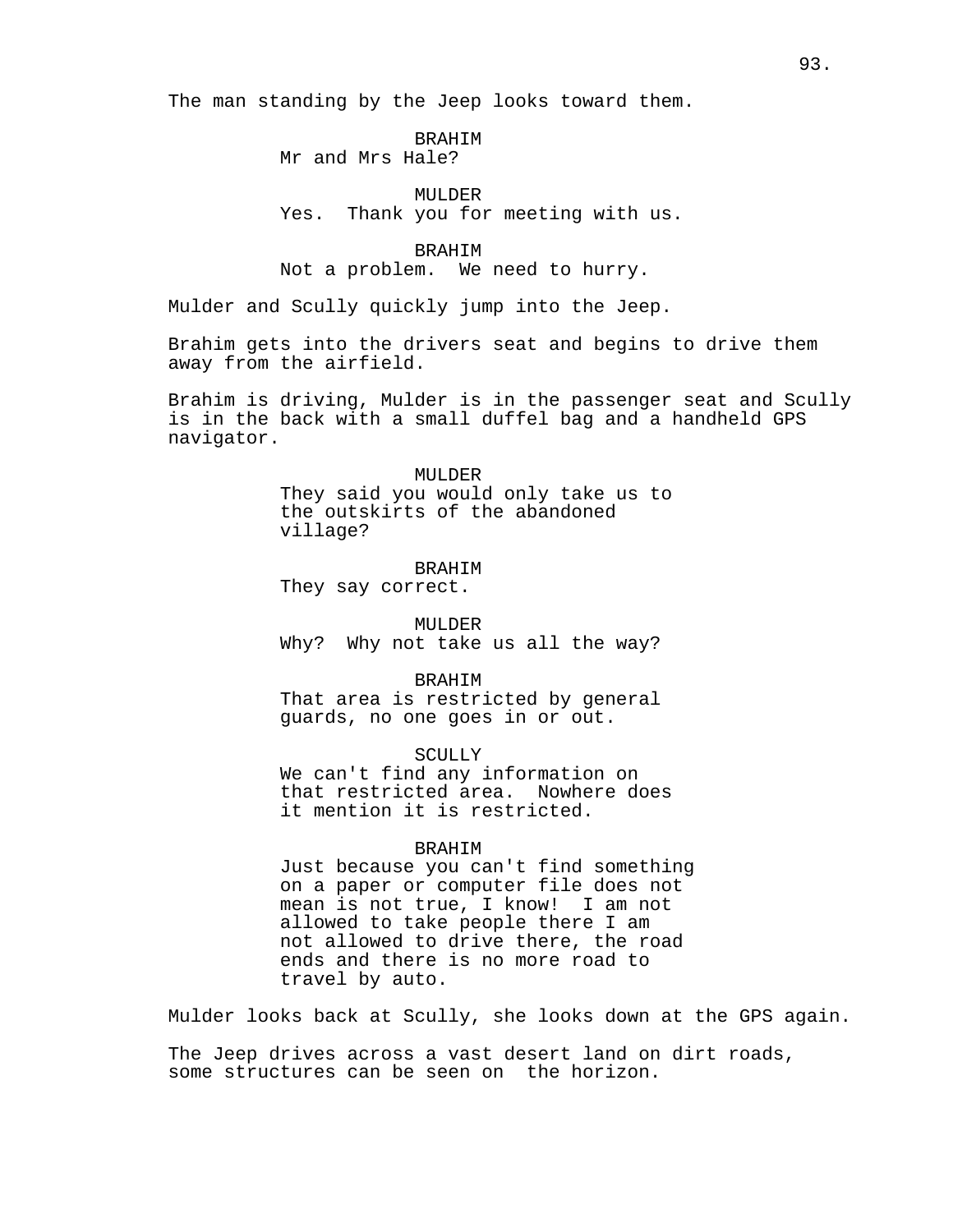EXT. MAZTOURIA, TUNISIA - MORNING

ON THE SCREEN APPEARS:

- Maztouria, Tunisia. (A village outside Foum Tataouine). - The Jeep pulls up to the small village.

> BRAHIM This is it Mr. Hale

MULDER How much extra to take us to the location?

BRAHIM Nothing. I cannot do it. I will not.

Brahim exits the Jeep and gets a metal gas tank from the back of the car, he begins to refuel.

> SCULLY It is very important you take us all the way.

Scully and Mulder exit the jeep.

# BRAHIM I fill up the gas here and go back to Madaniyin! I suggest you stop here and rest. There may be a sand storm coming this afternoon. I suggest you find shelter at the Inn.

Brahim walks around the Jeep and puts the gas tank back in the back.

Scully walks next to Brahim, grabs her gun and shoves it at Brahim's side.

> BRAHIM (CONT'D) (Smirking a bit) You should control your wife Mr Hale, she has a high temper. I assure you I would rather take a bullet from your small gun than to put my family in danger. You do not know of what would happen if I travel beyond those dunes.

Scully puts her gun away.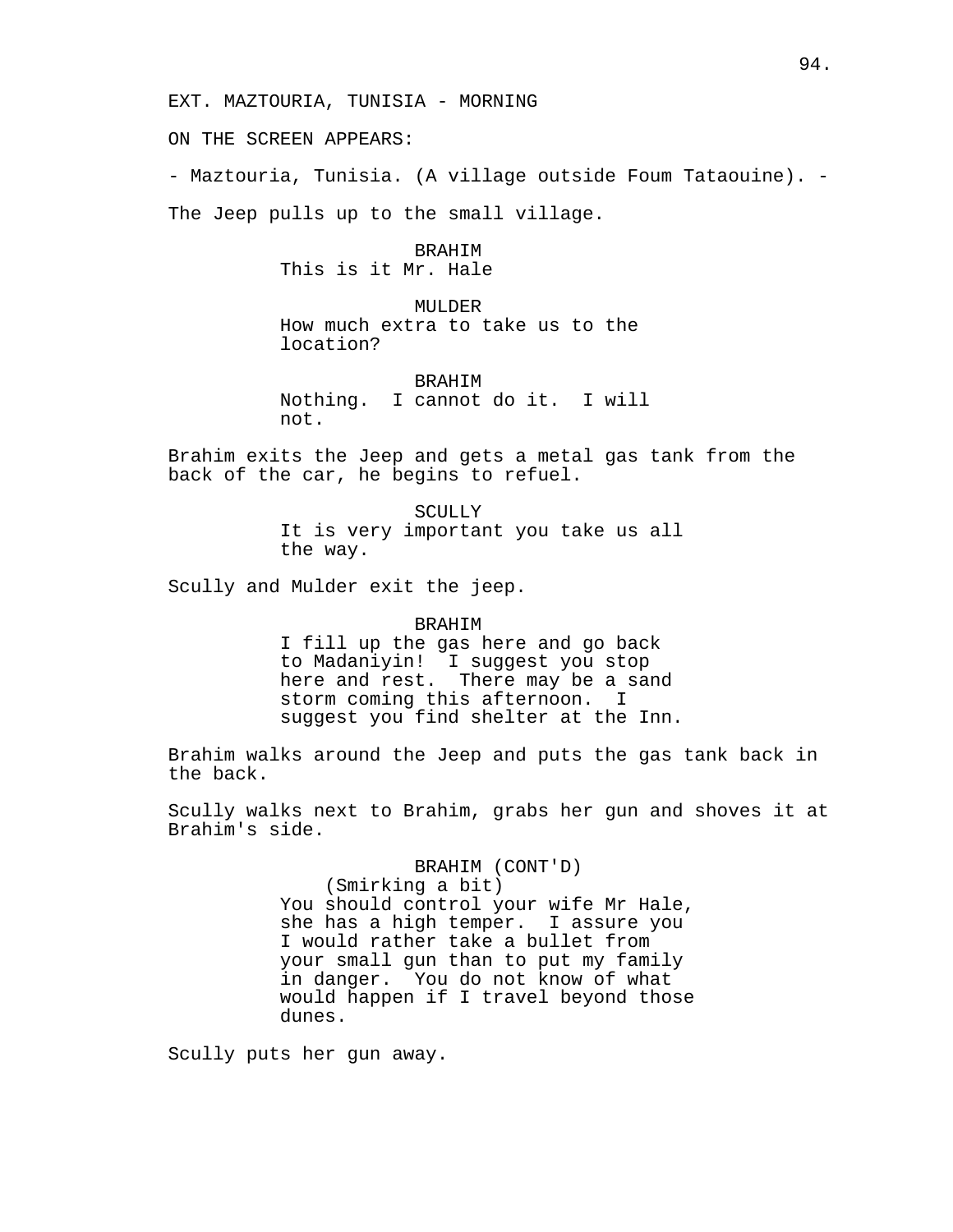SCULLY I'm sorry. But I don't understand who is responsible for this secretiveness!

MULDER What is the mystery surrounding this village?

BRAHIM I have seen the soldiers that go after the trespassers, and that is all I need to know!

MULDER What's out there Brahim?

BRAHIM Bad things, darkness!

Brahim quickly gets into his car and drives off, spraying sand everywhere.

FADE IN:

EXT. TUNISIAN DESERT - MORNING

Mulder and Scully are walking in the dunes. They are carrying their duffel bags on their backs. Scully has the GPS navigation device, she is guiding, the wind begins to pick up and it gets very dusty. Sand is everywhere. A sandstorm is coming. They cover their faces with their scarves and shemaghs. They continue walking across the dunes, fighting the elements.

They see abandoned buildings and torn up huts and bricks and stones and rocks.

They walk across what appears to be the framework of an old farm, nothing grows there now.

Everything is neglected and in ruins.

Mulder pulls out a Heavy Cover Titanium canteen from his pack, he takes a drink of water and gives it to Scully.

Scully is navigating their walk with the hand held GPS. They finally arrive at the coordinates.

The only building that has all four walls and a roof. Its small but it's the largest building there.

The building is big enough to fit two cars inside. One side has a hangar roll up door that seems to be locked from the inside.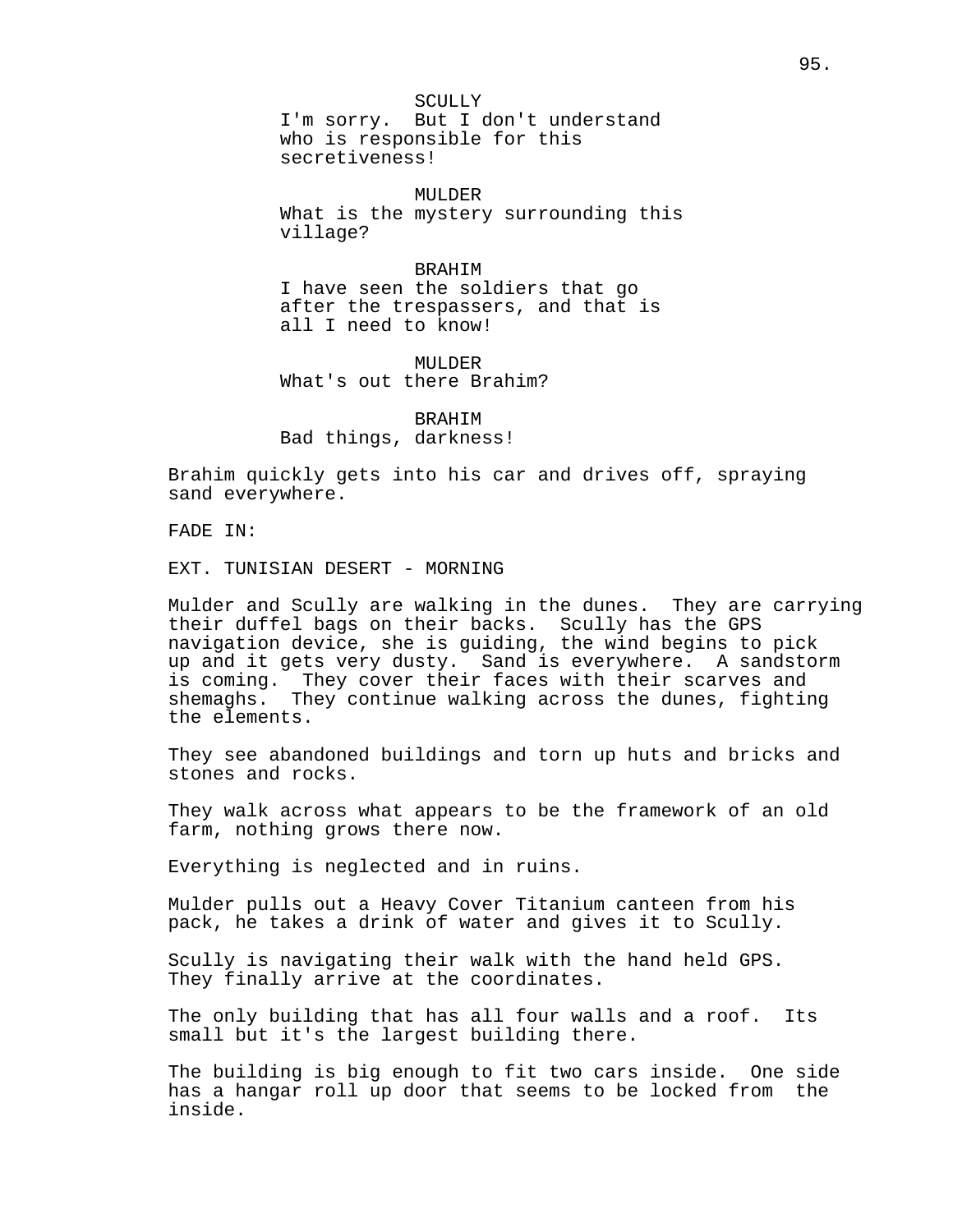The other side has a steel door also locked from the inside.

SCULLY

Hello?

# MULDER Is anyone inside?

Mulder looks at Scully, he backs away and Scully shoots the door handle off.

They open the door and walk in.

INT. TUNISIAN SECRET HANGAR - MORNING

They are indoors and safe from the harsh sandstorm and desert elements.

It's dark inside this building. They take out their flashlights and see there is a black unmarked helicopter stored inside.

It rests on top of a palate that is attached to a chain and a motor as if the motor pulls the chain and works the palate making it possible for the Helicopter to be pulled out of the building sideways and back in again.

There is a trap door on the floor next to the black helicopter. Its about three feet wide but has no handle or button on it.

They continue to shine their flashlights around looking for anything that may give them a clue as to what this place is.

There are light bulbs but no light switch.

There appears to be a computer panel on the wall.

On the floor underneath the computer panel there appears to be what looks like another hatch like the one next to the helicopter, only this one is about six inches wide and it has a handle on it.

Mulder opens the small hatch and there is a button inside.

Scully, standing over Mulder, holding her gun in one hand and a flashlight in the other.

> SCULLY We've come this far!

MULDER Here goes nothing!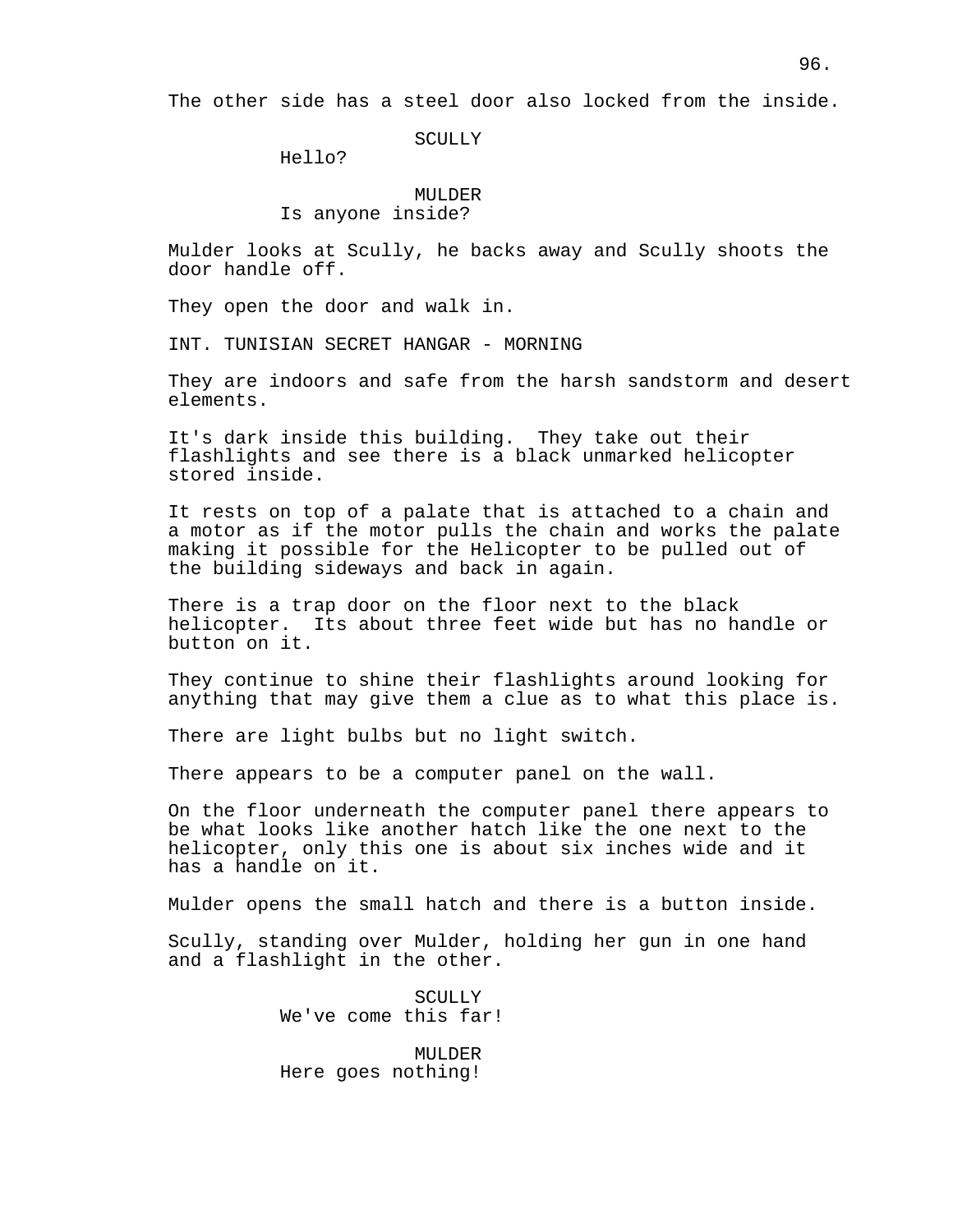Mulder pushes the button. The panel on the wall opens to reveal a screen, a phone next to it, and underneath it all, a number pad with digits 1 to 9.

Mulder opens the folded paper with the coordinates he wrote down from the text message from Finch.

On the bottom of the paper is the PIN: 6748

Mulder enters 6748 on the key pad.

A sharp metallic noise is heard next to the helicopter.

Scully and Mulder quickly turn around, pull out their guns and point them and their flashlights at the sound.

There is nothing and no one there.

They walk around slowly circling the helicopter and it's perimeter one on each side.

They walk around and see the noise they heard is the hatch on the floor opening up. There is a spiral stair case leading down.

They both begin to walk down the staircase, slowly and alert, pointing their guns and flashlights checking everything. There is nothing but bricks and stairs. They keep going down four stories until they reach what looks to be a small lobby with a freight elevator in it.

They can't tell how big the lobby is. It's dark everywhere except for the one light above the elevator. There are no buttons just a scan detection device panel next to it.

Out of nowhere they hear a voice

DARK SOLDIER 1

HOLD!

From the shadows come out six soldiers dressed in black. They are wearing sky masks, helmets, armor and tactical attire. All of them are holding weapons. They are extremely coordinated and seem to be trained like a swat team.

> DARK SOLDIER 1 (CONT'D) WEAPONS DOWN! HANDS UP!

Mulder and Scully put their weapons on the floor. They raise their hands as they stand back up.

> SCULLY I am a United States Special Agent with the Federal Bureau of (MORE)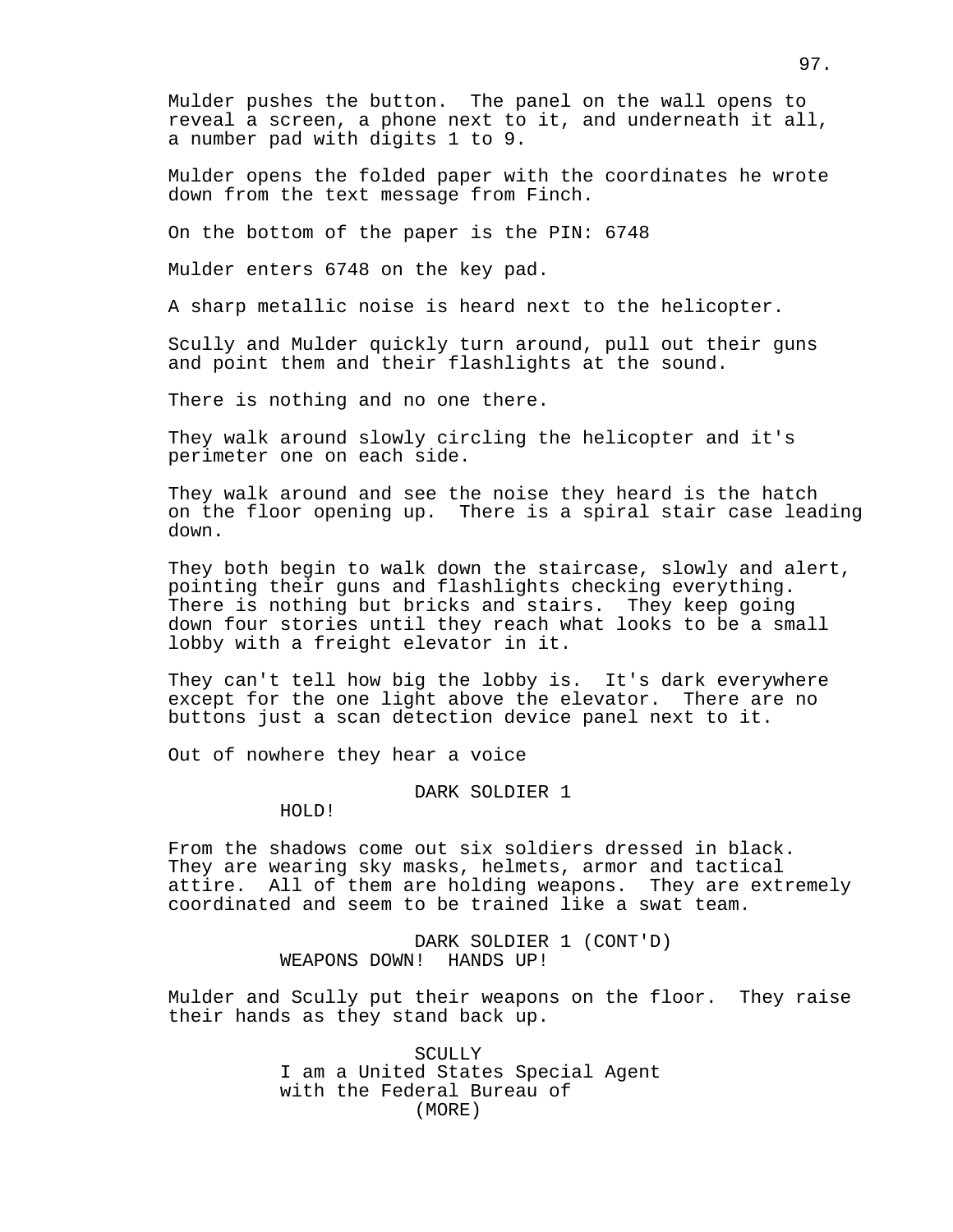SCULLY (CONT'D) Investigations. We don't know who you are or what you are doing here nor do we care.

MULDER We're not here for you!

DARK SOLDIER 1 QUIET! COME WITH US.

One of the soldiers walks over to the panel pulls his mask down slightly to reveal his eyes. The panel scans them and the elevator opens. He puts his mask back on.

INT. TUNISIAN SECRET HANGAR ELEVATOR - MORNING

The six soldiers are pointing guns at Mulder and Scully. They have their hands behind their heads and are all in the elevator. There are no numbers on the elevator just two buttons one for up and one for down. The elevator goes down a few floors.

It stops and the doors open. The ground floor is a long hallway with many doors. There are two more soldiers dressed and armed the same.

One of the soldiers from the ground floor walks over to Mulder and Scully.

He gets extremely close to them. He puts his weapon away and begins to inspect them. He grabs Scully's arm and pulls it down to look at her hand.

MULDER

Hey!

The dark soldier looks at him and grabs his arm as well.

He inspects both of their hands.

MULDER (CONT'D) What are you doing?

The dark soldier lets go of their hands and backs away from them.

DARK SOLDIER 2

It's them

SCULLY Who are you people?

DARK SOLDIER 2 It's the parents.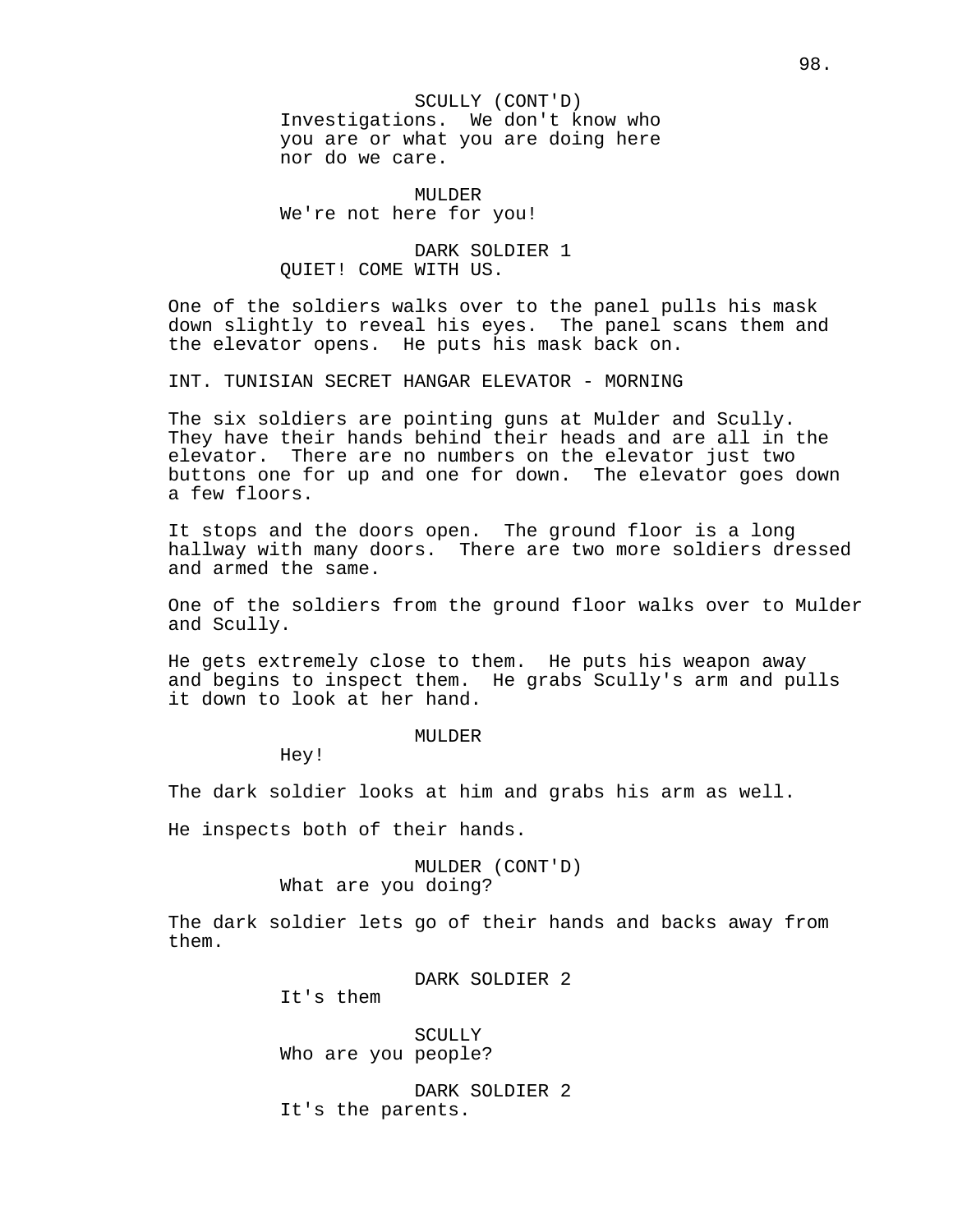The other soldiers all put their weapons down.

MULDER

Parents?

The dark soldier takes off his helmet and mask.

DARK SOLDIER 2 The parents of William.

SCULLY

William?

Scully slowly walks over to the soldier.

Mulder recognizes this young man's face.

MULDER Scully no, it's not him!

SCULLY

William?

She reaches him, she touches his face. The soldier smiles.

The rest of the soldiers all pull their masks and helmets off to reveal one by one that they all look the same. They are all the same person, a small army of clones.

> SCULLY (CONT'D) No!, no, no no! You're not William!

She begins to back into Mulder. They both hold each other standing back cautiously.

> DARK SOLDIER 2 We are all William. We were all created from his DNA. There are many of us!

> > CUT TO:

EXT. GIZA, EGYPT - DAY

ON THE SCREEN APPEARS:

- Base 2, Giza, Egypt. -

We see a young man walking in the desert towards the great pyramids at Giza. It's another William clone. He is wearing a long sleeved shirt and jeans, the elements do not affect him.

99.

CUT TO: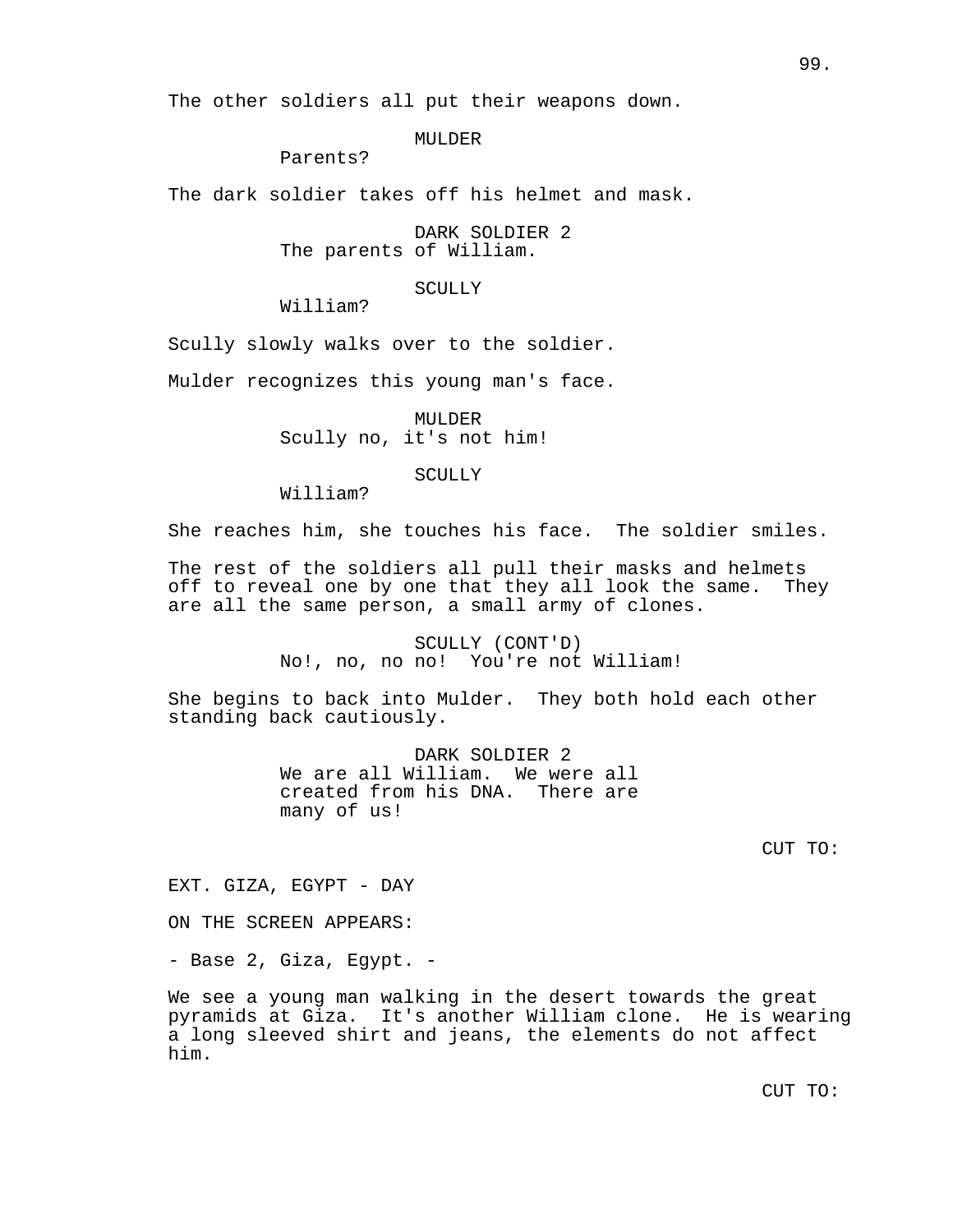EXT. NAZCA, PERU - EVENING

ON THE SCREEN APPEARS:

- Base 3, Nazca, Peru. -

We see a young man walking in the desert towards the mysterious Nazca Lines. It's another William clone. He is wearing a long sleeved shirt and jeans, the elements do not affect him.

CUT TO:

EXT. SEA OF OKH OTSK, RUSSIA - NIGHT

ON THE SCREEN APPEARS:

- Base 4, Sea of Okh Otsk, Russia. -

We see a young man walking in a swirling snow storm, a heavy blizzard towards the old frozen waters of the old fishing port of Okh Otsk. It's another William clone. He is wearing a long sleeved shirt and jeans. The elements do not affect him.

CUT TO:

EXT. CHCHEN ITZA, MEXICO - MORNING

ON THE SCREEN APPEARS:

- Base 5, Chichen Itza, Mexico. -

We see a young man walking with a tour group and guide towards the great pyramids. It's another William clone. He is wearing a long sleeved shirt and jeans.

CUT TO:

INT. TUNISIAN SECRET HANGAR - DAY

Mulder and Scully are standing together facing eight clone soldiers.

> MULDER I know this kid, this isn't William.

Scully looks back at Mulder puzzled and worried.

MULDER (CONT'D) Who are you?

DARK SOLDIER 2 We didn't mean to upset you.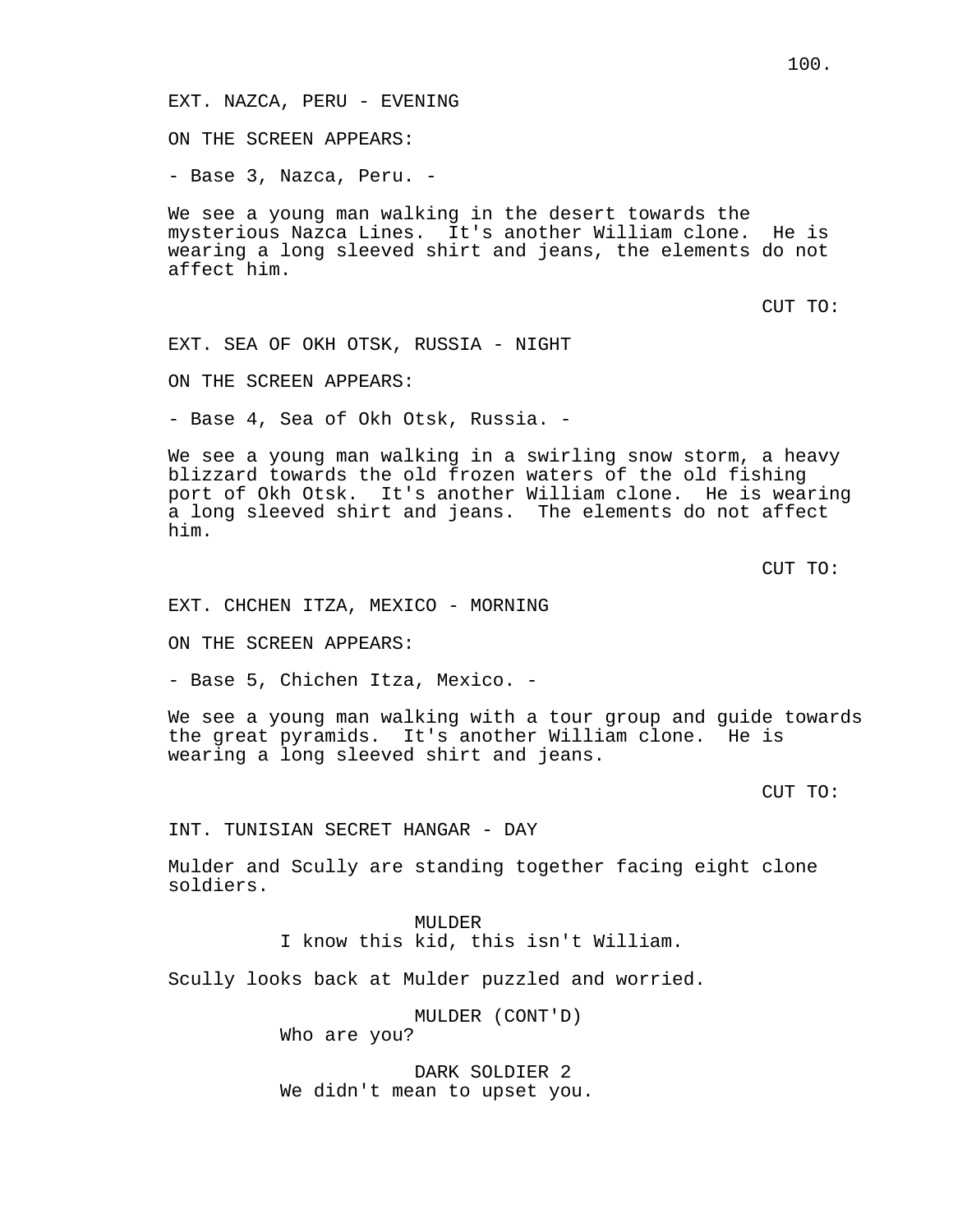### MULDER

The last time I saw your face I was told you where my old professor's grandchild, Gerald? Proffesor Sackheim? Gerald Sackheim?

All of the soldier clones look perplexedly at each other.

# DARK SOLDIER 2 PUT YOUR HELMETS BACK ON!

All of the soldier clones put their helmets back on and pick up their weapons again.

# DARK SOLDIER 1 PUT YOUR HANDS BEHIND YOUR HEADS.

The soldier clones have them at gun point once again and are leading them towards one of the doors in the hallway.

FADE IN:

CUT TO:

INT. HONEY ISLAND SWAMP - EVENING

Agent Simmons and Miller are both still tied up in Walachia's Cabin. Agent Simmons is dangling by a rope on his wrists on a meat hook and Agent Miller is still too weak she is laying on the floor with her hands tied in front of her with her bandage still on her shoulder.

Walachia and two men enter the cabin.

WALACHIA Go on! Take the man first.

The two men walk over to Agent Simmons and take his arms down and bring him to the table and begin tying him up.

> AGENT SIMMONS Please don't do this! Dr. Walachia? Right? You are the Neurologist? From Romania? I can help you! We, we are FBI Agents!

The two men finish tying Simmons up.

### WALACHIA

This intelligence, your knowledge will taste sweet to me and the others. Once you are inside of us you will nourish me like no one before!

The two men look angry.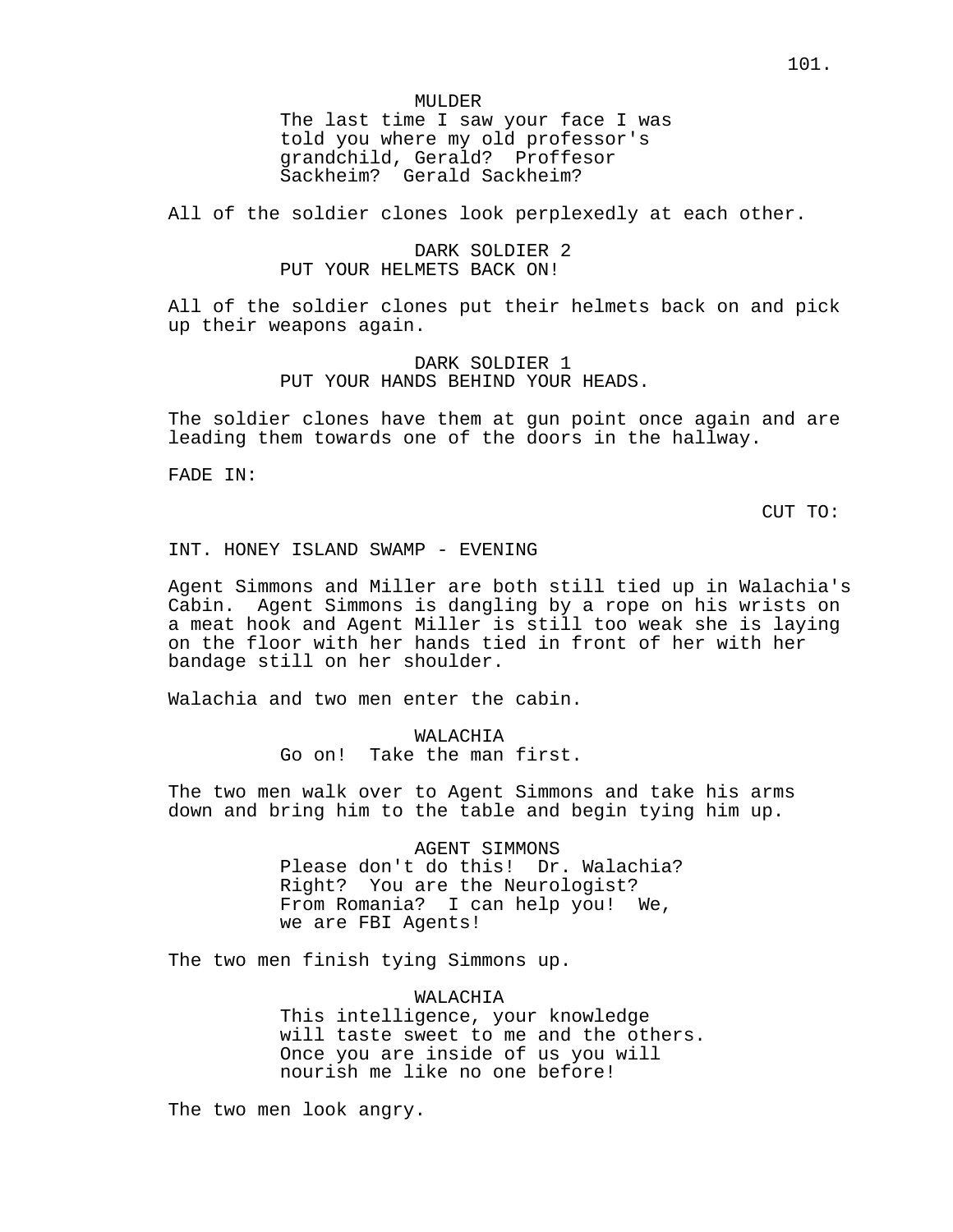JACKSON Hey I thought you promised we could have these two for the group!

# WALACHIA I HAVE CHANGED MY MIIIIIND! LEAVE!

The two men leave the cabin.

With Wilachia alone and distracted Agent Miller wakes up, she is not as weak as she led on to believe. She sits up. She quickly gets up and with all the force and energy she was saving hits Walachia on the top of the head with a rake.

Walachia falls to the ground unconscious.

AGENT MILLER

COME ON!

AGENT SIMMONS Oh my God! I thought you where dying over there!

They untie each other and look out the window, there are several other cabins around them.

They see a way to escape through a small window and begin to run away.

CUT TO:

INT. TUNISIAN SECRET HANGAR HALLWAY - DAY

Mulder and Scully are escorted by the army of twelve soldier clones into a door in the hallway.

One of the soldier clones opens the door.

INT. STRUGHOLD'S LABORATORY - MORNING

They are inside the same science laboratory we saw earlier, where the young William clone came through the ice in the beginning, we are inside Conrad Strughold's laboratory.

Mulder and Scully enter followed by the eight soldier clones.

SCULLY What is this place?

Strughold walks out from behind one of the machines inside the engine room.

> STRUGHOLD The future! Hello Agent Scully, Welcome Little Foxy!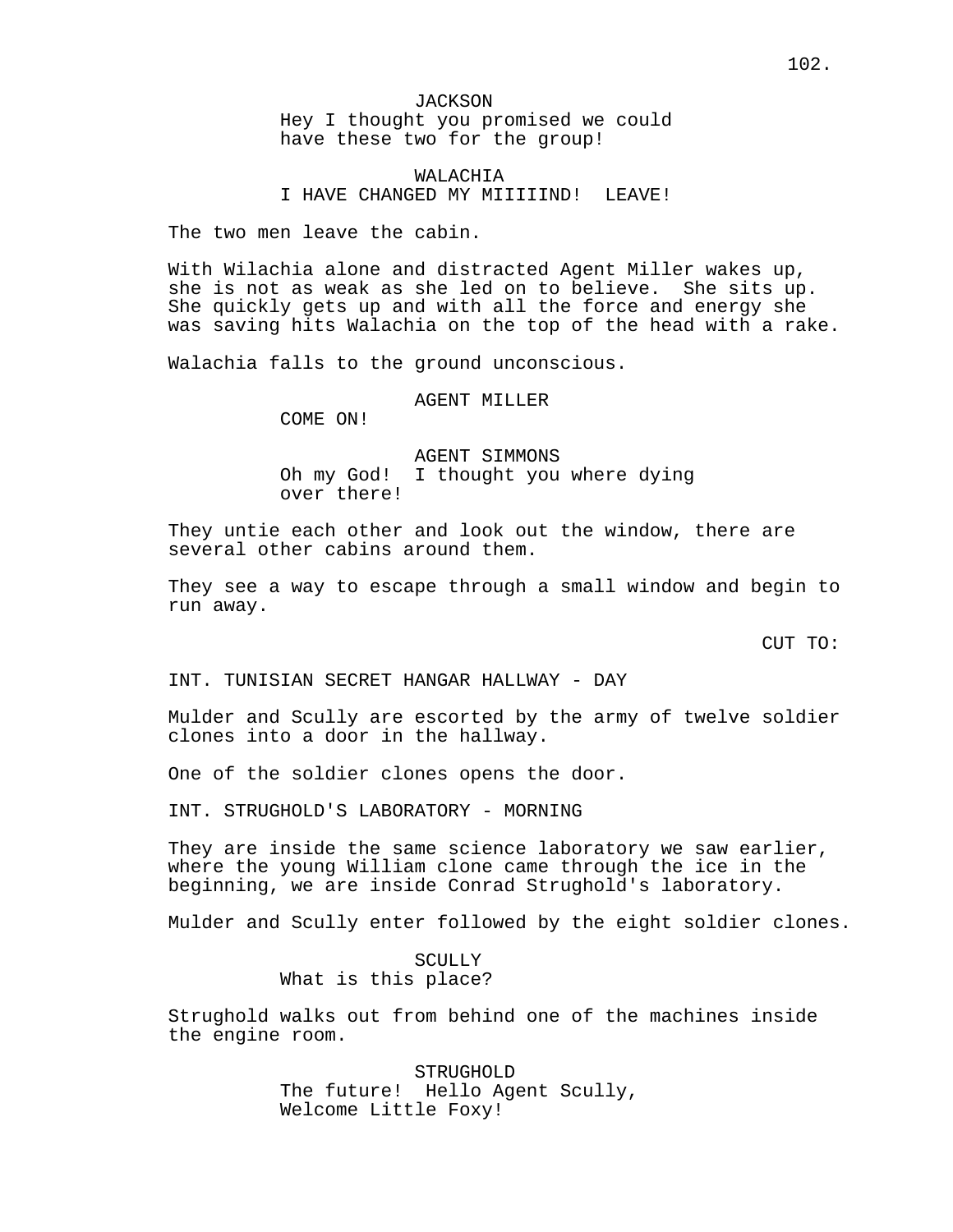## MULDER

Professor Sackheim? What's going on here?

STRUGHOLD My name is Conrad Strughold.

## MULDER

Wh..what?

## SCULLY

Where is our son?

STRUGHOLD

I'm sorry to say young lady but your son died long ago.

## MULDER

You're lying!

## STRUGHOLD

I know it may be hard for you to believe, after all you have been through. The disappearance of your sister, your discovery of the X Files, the loss of your freedom, your identity. And now to finally find out the truth, the real truth

# MULDER

What truth?

## STRUGHOLD

I have been with you since the beginning. I was with you in every one of those events, I MADE you Mulder.

### SCULLY

Who are you?

### STRUGHOLD

My apologies Ms. Scully, how rude of me, I am Mulder's old college mentor, if it wasn't for me he would have never joined the FBI or have ever discovered the X-Files. He would have never met you and I would have never been able to create William.

# MULDER

Create?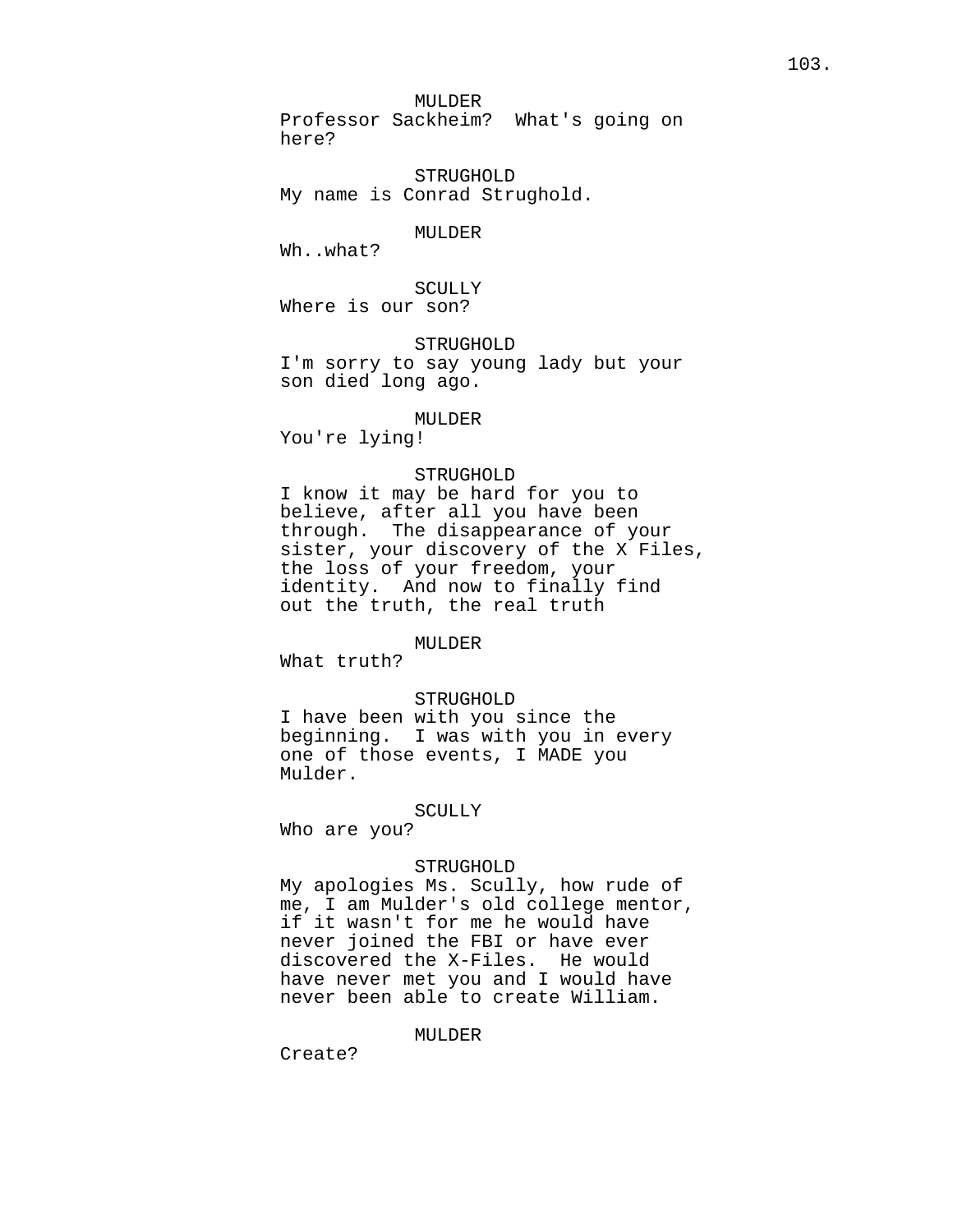# STRUGHOLD

Right here! Where you are standing. I have continued my father's work and have succeeded in creating a perfect Bio-engineered super soldier. These fine specimen you see before you? All created from one single chimera. Your son! With the perfect genetic balance of human and alien!

### SCULLY

William was a normal child, he was tested.

## STRUGHOLD

Through in vitro fertilization and implanted embryos, your son had undetectable foreign DNA in a portion of his brain.

#### SCULLY

NO, no.

Scully puts her head down, she can't bear to hear this.

## STRUGHOLD

I took him when he was still an infant and brought him here. He lived here with me until he reached the correct maturity to handle the procedure to stimulate the neurons with an electric probe, to extract the alien DNA inside.

The room is quiet.

STRUGHOLD (CONT'D) He did not survive.

## SCULLY

You're a monster!

### STRUGHOLD

Monster? No Ms. Scully, the monsters are the mutated, extraterrestrial biological entities that made this possible. The ones who were here before and will return. The ones who will take over this planet and colonize the population, those are the real monsters.

MULDER Not this crap again. (MORE)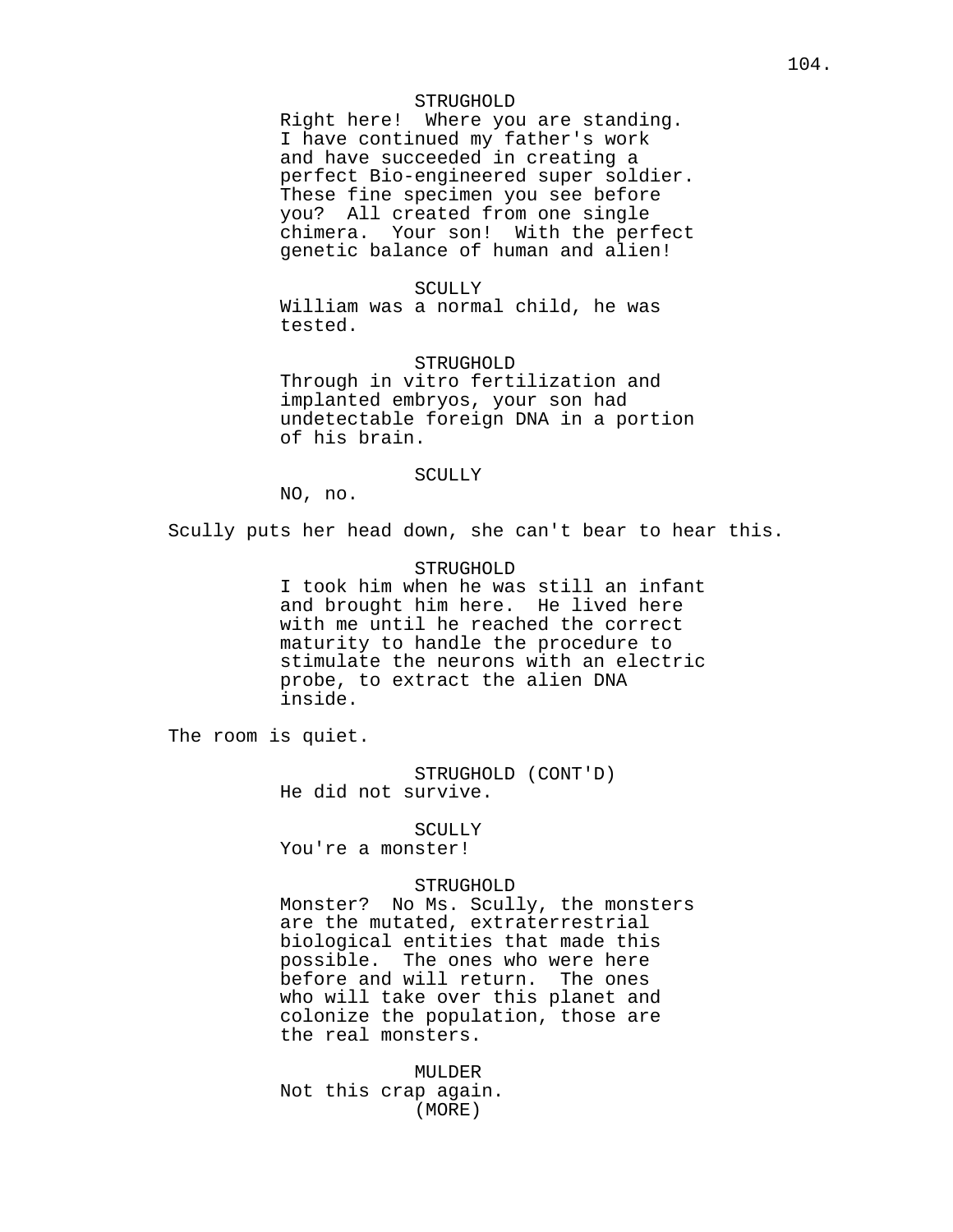## MULDER (CONT'D)

I'm sick of hearing about it. I am sick of hearing your lies and I don't need to hear anything else you have to say. I've heard it all before.

## STRUGHOLD

So sad. It was so easy for you to believe before and now? What happened Foxy? 2012 really didn't sit well with you did it?

### MULDER

Why did you do any of this? What's the point? If colonization was to happen you would be a pod for them as well. And you're an old man now what would you get out of this?

## STRUGHOLD

You're right about that. I am old, but after this is all said and done, I will be immortal, that was my fee!

CUT TO:

EXT. HONEY ISLAND SWAMP - EVENING

Agent Miller and Agent Simmons are running in the swamps trying to get away from Walachia's Cabin.

Walachia regained consciousness and began to chase them. She is bleeding from the head and is getting close, behind them.

#### WALACHIA

YOU DON'T REALIZE WHAT YOU ARE DOING! YOU NEED TO RETURN TO ME!

Agent Simmons and Miller pause to catch their breath behind a tree. They are weak and wounded but they muster some more energy and continue to run.

CUT TO:

EXT. GIZA, EGYPT - DAY

ON THE SCREEN APPEARS:

- Base 2, Giza, Egypt. -

We see the William clone now standing with a crowd of tourists at the base of the tallest pyramid. The tourists are taking pictures. He is silent and still. He begins to walk around the base of the Pyramid to the other side.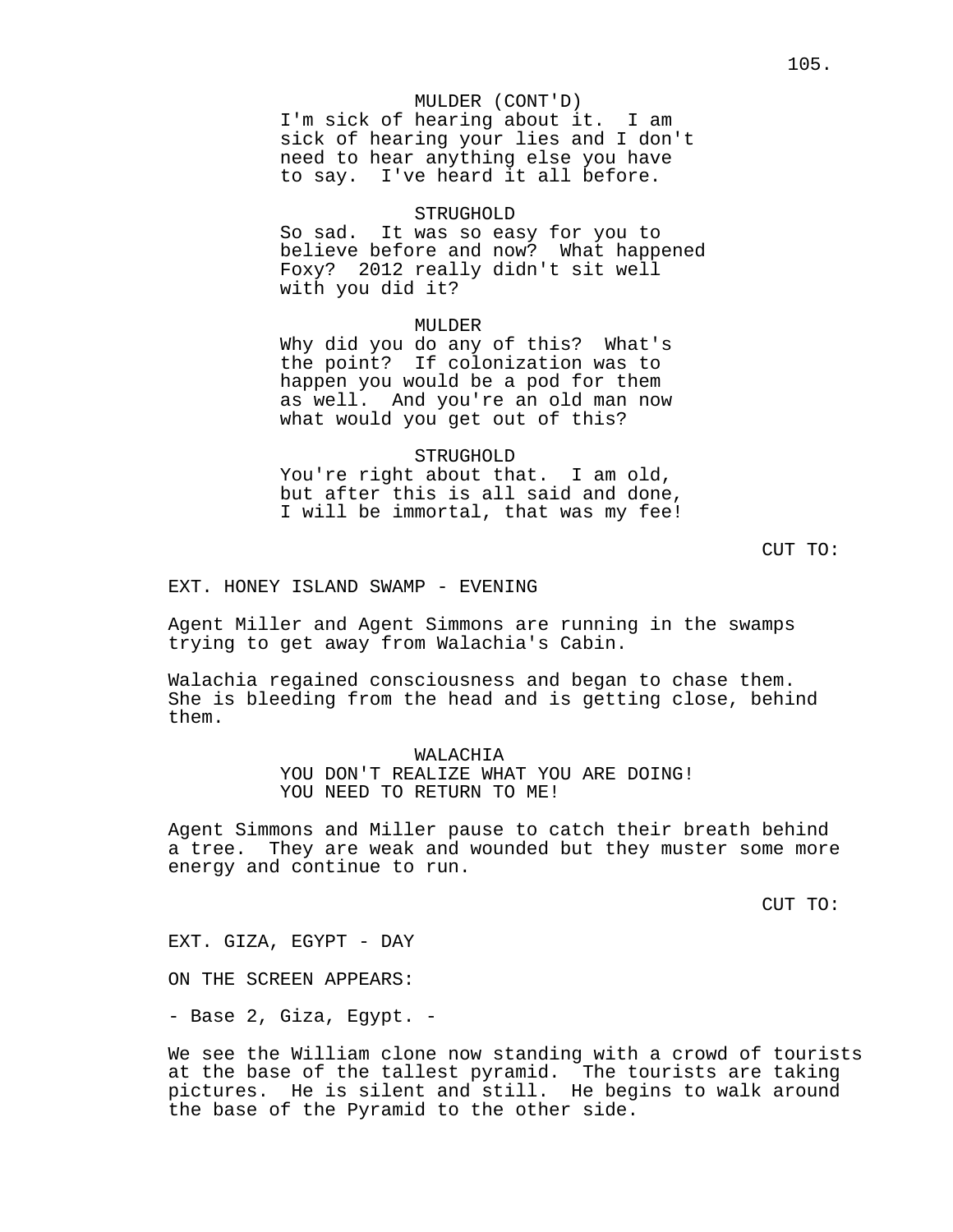He is getting a bit too close and one of the police notices him.

CUT TO:

EXT. NAZCA, PERU - EVENING

ON THE SCREEN APPEARS:

- Base 3, Nazca, Peru. -

We see the William clone now walking on top of the Nazca Lines, this area is off limits to the general public but somehow he walked through undetected to get there. A Jeep driving by from the Peruvian government spots him walking on the lines.

CUT TO:

EXT. SEA OF OKH OTSK, RUSSIA - NIGHT

ON THE SCREEN APPEARS:

- Base 4, Sea of Okh Otsk, Russia. -

We see the William clone now walking towards the bay. He is getting closer to the water, a fishing boat is docking on the pier and spots him. He looks stiff and frozen wearing just his long sleeve shirt and jeans, his face is white and frostbitten. He is getting closer and looks like he is about to get into the water. One of the fisherman jumps onto the dock and begins to walk rapidly toward him.

CUT TO:

EXT. CHCHEN ITZA, MEXICO - MORNING

ON THE SCREEN APPEARS:

- Base 5, Chichen Itza, Mexico. -

We see the William clone, he has broken away from the tourist group and is walking towards the great pyramid. This pyramid is off limits to tourists and is inside a roped off area. It seems as if he will attempt to climb it, the tour guide spots him.

CUT TO:

INT. STRUGHOLD'S LABORATORY - DAY

The lab door opens and one of the dark soldier clones walks in holding Gerald Sackheim hostage, the William clone that was with Strughold at Oxford as his grandson. He is terrified and doesn't know what is going on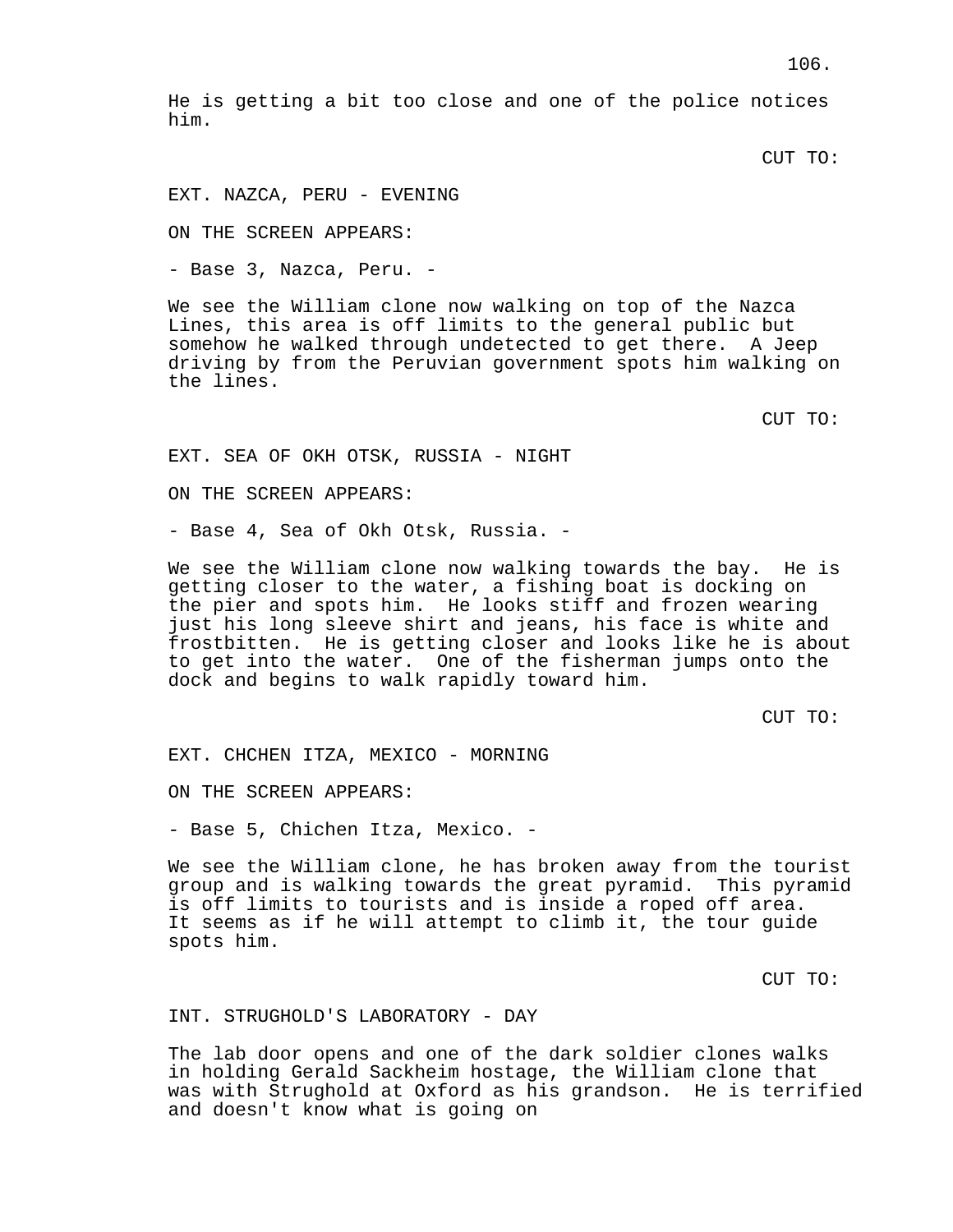## GERALD

Grandfather?

Conrad turns around and sees what is happening.

# STRUGHOLD Have you lost your mind!

Mulder and Scully don't understand what is happening.

Dark Soldier 2 points his gun at Strughold and the rest do the same.

Strughold puts his hands up.

STRUGHOLD (CONT'D) Ah! The alpha male presents himself. Gerald! Don't worry son, everything will be ok.

GERALD Grandfather? Why are the guards holding us at gunpoint?

DARK SOLDIER 2

IDENTIFY!

The dark soldier clone holding Gerald hostage takes off his mask to reveal himself to Gerald.

Gerald sees himself, the rest of the soldiers all one by one take their helmets and masks off revealing they are all clones.

> STRUGHOLD What are you doing?

Gerald has never seen the other soldiers faces. He never knew of anything sinister going on at this plant, his eyes tear up.

# GERALD

# WHAT'S GOING ON HERE?

Dark Soldier 2 nods his head and the dark soldier clone takes his weapon off of Gerald.

> DARK SOLDIER 2 Gerald, your entire life you where raised to believe your grandfather was a simple government scientist working on a top secret collaboration with the military. You are very innocent my brother. (MORE)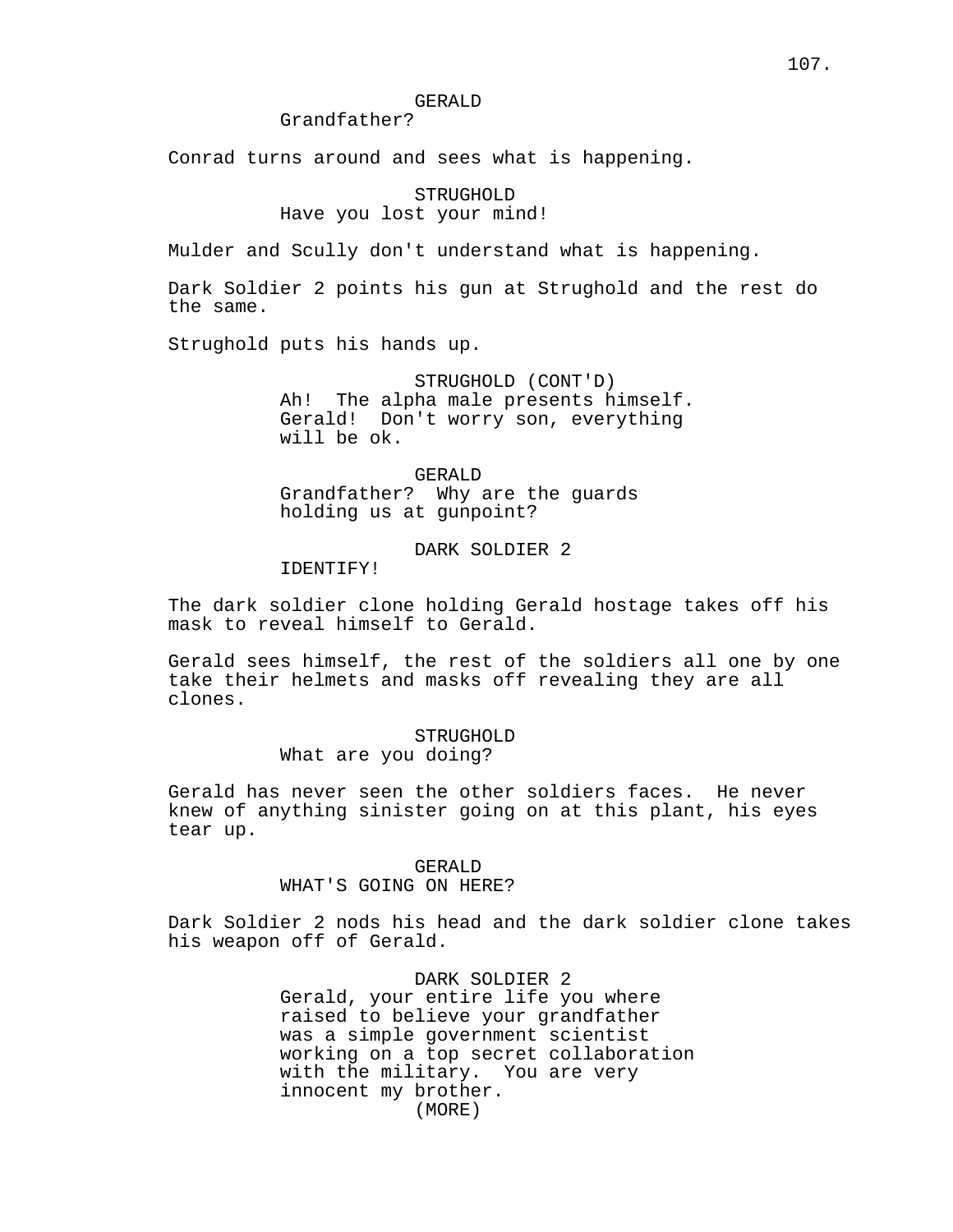DARK SOLDIER 2 (CONT'D) But these are not innocent times and he is not an innocent man. He is not your grandfather, you are not related at all. Gerald looks confused but is listening to the dark soldier clone very intently.

> DARK SOLDIER 2 (CONT'D) Your real name is William, you are the original.

Scully puts her hands over her mouth, her eyes are teary.

DARK SOLDIER 2 (CONT'D) From you we were created. These are your parents.

Dark Soldier 2 extends his hands and presents Mulder and Scully to William.

Mulder looks up at Gerald with watery yes.

STRUGHOLD It's true Gerald, William. What ever you want to be called. This is all true but nothing will matter after this day is over.

Dark Soldier 2 still holding his gun to Strughold's head.

DARK SOLDIER 2 You are mistaken sir.

MULDER

You said our son was dead, he didn't survive the extraction, and yet, here he is. He has been with you all this time? What else have you lied about?

STRUGHOLD It doesn't matter. After today, the others will do their job, and all will be finished.

SCULLY This is why the long story? The confessions? Because you are going to kill us?

STRUGHOLD

No!

(MORE)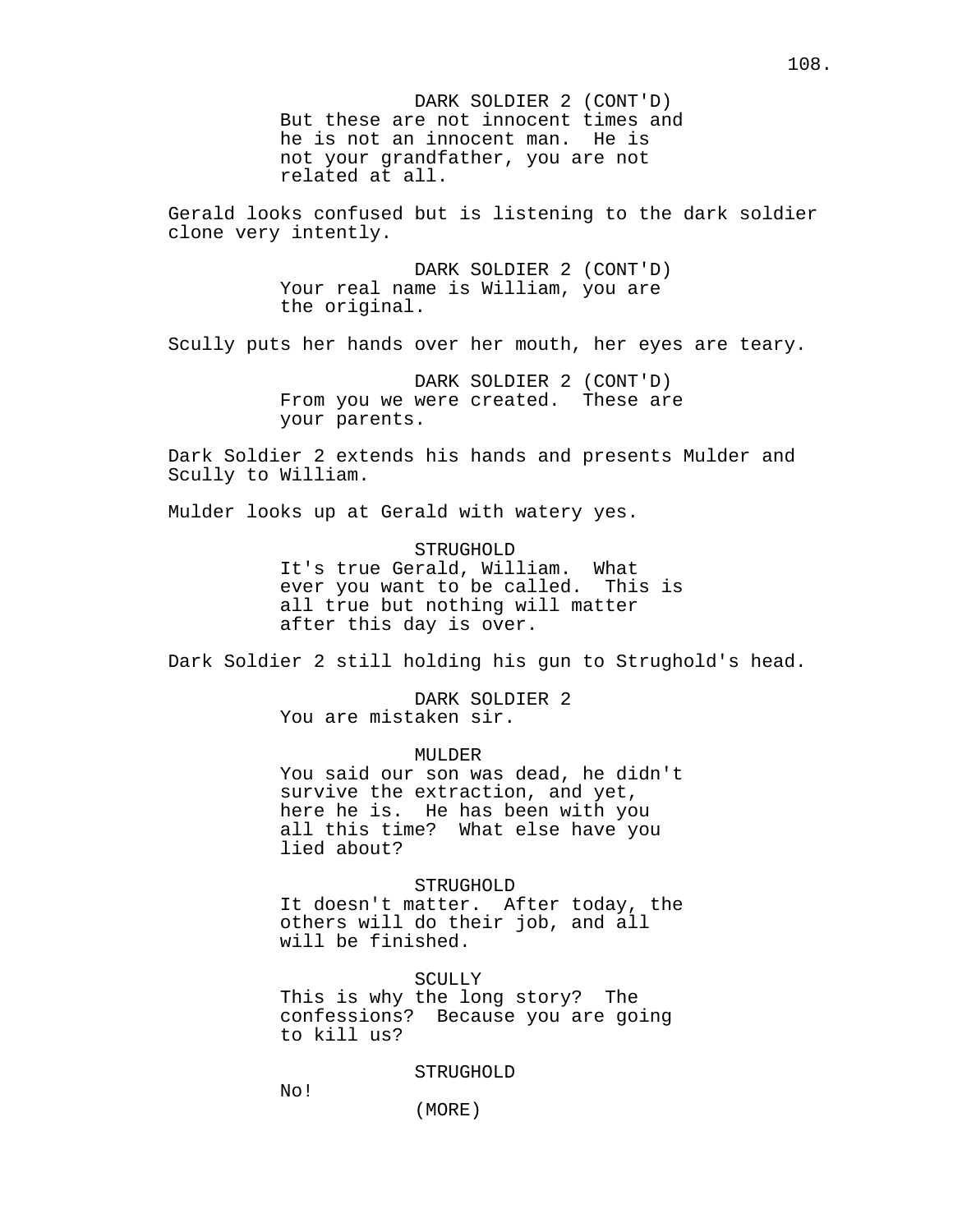STRUGHOLD (CONT'D) On the contrary, I want you to join me! Stay here, with your son. Believe me you do not want to be up there when everything happens.

Gerald/William looks down then looks all around at the clones of himself. He looks at Mulder and Scully, looks back at the clones then looks down and stares at his hands. He looks at Strughold.

WILLIAM

SO IT'S TRUE? You kidnapped me? From them? My name is William? These.... these... (begins to sob a bit) THESE ARE MY PARENTS?

STRUGHOLD It was a small sacrifice. The greater good! You where the key to the future!

William quickly dashes over to the clone behind him and takes a handgun from his belt. he points the gun at Strughold's head.

### SCULLY

William NO!

MULDER DON'T! DON'T DO IT! Put the gun

down!

William is pressing the gun onto Strughold's temple.

STRUGHOLD It's too late now William, you know the truth! I kept you safe all these years I kept you with me, the original! As my own son.

### WILLIAM

SHUT UP!

STRUGHOLD I took care of you while they didn't even bother to search for you!

WILLIAM

SHUT UP!

SCULLY PLEASE DON'T DO THIS!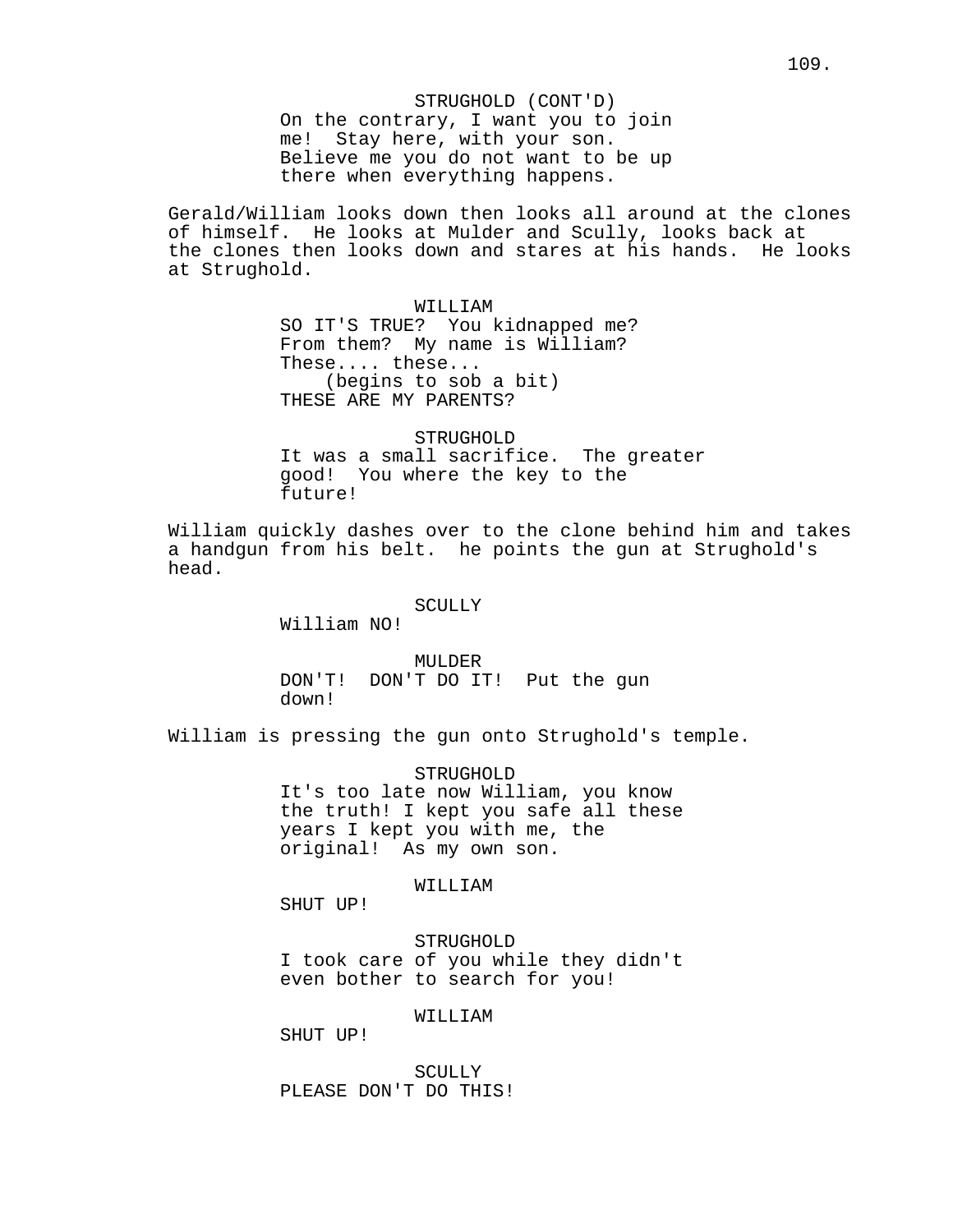#### MULDER

We know you are feeling very confused right now son. I know you want answers and we will give them to you, but this is not the way, please let us...

### WILLIAM

I WANT THE TRUTH!

# SCULLY

William! My name is Dana Scully, I am your mother. This is Fox Mulder, your father. You were born in Democrat Hot Springs, Georgia. On May 13, 2001.

William, still holding the gun to Strughold's head, closes his eyes and tries not to weep as he listens to Scully.

> SCULLY (CONT'D) You were in danger since before your birth. You were in even more danger after your birth.

William still holding a gun to Strughold's head begins to weep.

### SCULLY (CONT'D)

In order to save you I placed you under the care of a foster family. He took you from them and destroyed their home. We were there, we saw it. We came looking for you. I'm so sorry William but I have thought of you everyday since the last day I saw you.

### WILLIAM

Why look for me now? WHY DID YOU WAIT SO LONG? Why come find me? I want the truth, I want real answers!

### SCULLY

I know! I know please just put the gun down and we can talk about it, we can get out of here! William, your birth was a miracle. The truth is here, right here in front of you, WE are here now! We can begin a new life. But not like this! We can find the truth together, you are not alone.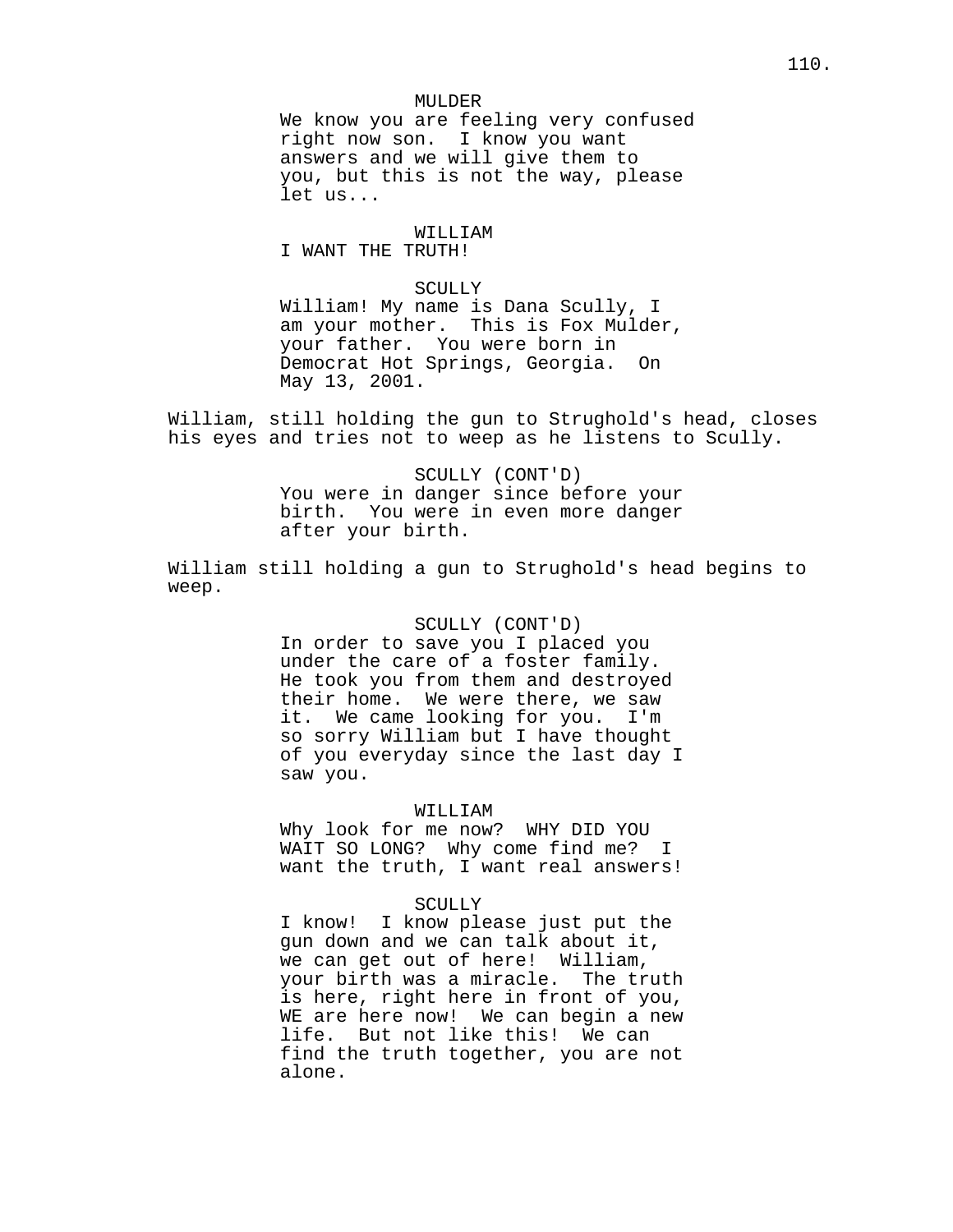How do I know to believe you! I don't know you. How can I trust you? How can I believe ANYONE!

#### MULDER

William, for years, I have thought about what to tell you if I ever saw you again. At times I didn't know or want to know what was your fate. The pain was too much, I never asked your mother's motives because I trusted her. She is the only one I trust with my life. I always have, and you, I don't know if you were a miracle, or a product of science, if the truth is that we are all a product of science. Maybe someone else's science, I see you now, holding that gun, you think your life is over, you think there is nothing left, you think this is the end. This is only the beginning. I know because I have been in your spot several times. I know because I have felt what you are feeling. I too did not believe. I spent my life wanting to believe and lost the ability to believe in myself. I see you now and I know you infact ARE a miracle. The darkness that has driven you into the position you are in now? We can leave it buried right here! Under the sand! I believe, I believe in myself I know I can be a good father to you and most of all I see you and I believe in you.

William puts his gun down a bit and begins to cry again.

Scully walks slowly towards him. He reaches his gun over and hands it back to a dark soldier clone, the clone takes the gun.

Scully walks closer to William and we get a close-up of her hand, she reaches towards his hand. They make contact, he looks up at her with his big blue eyes, they stare at each other.

He walks over to her and with a huge embrace melts into his mother's arms, Mulder walks over and holds them both.

Scully begins to caress his hair and kiss him on the forehead.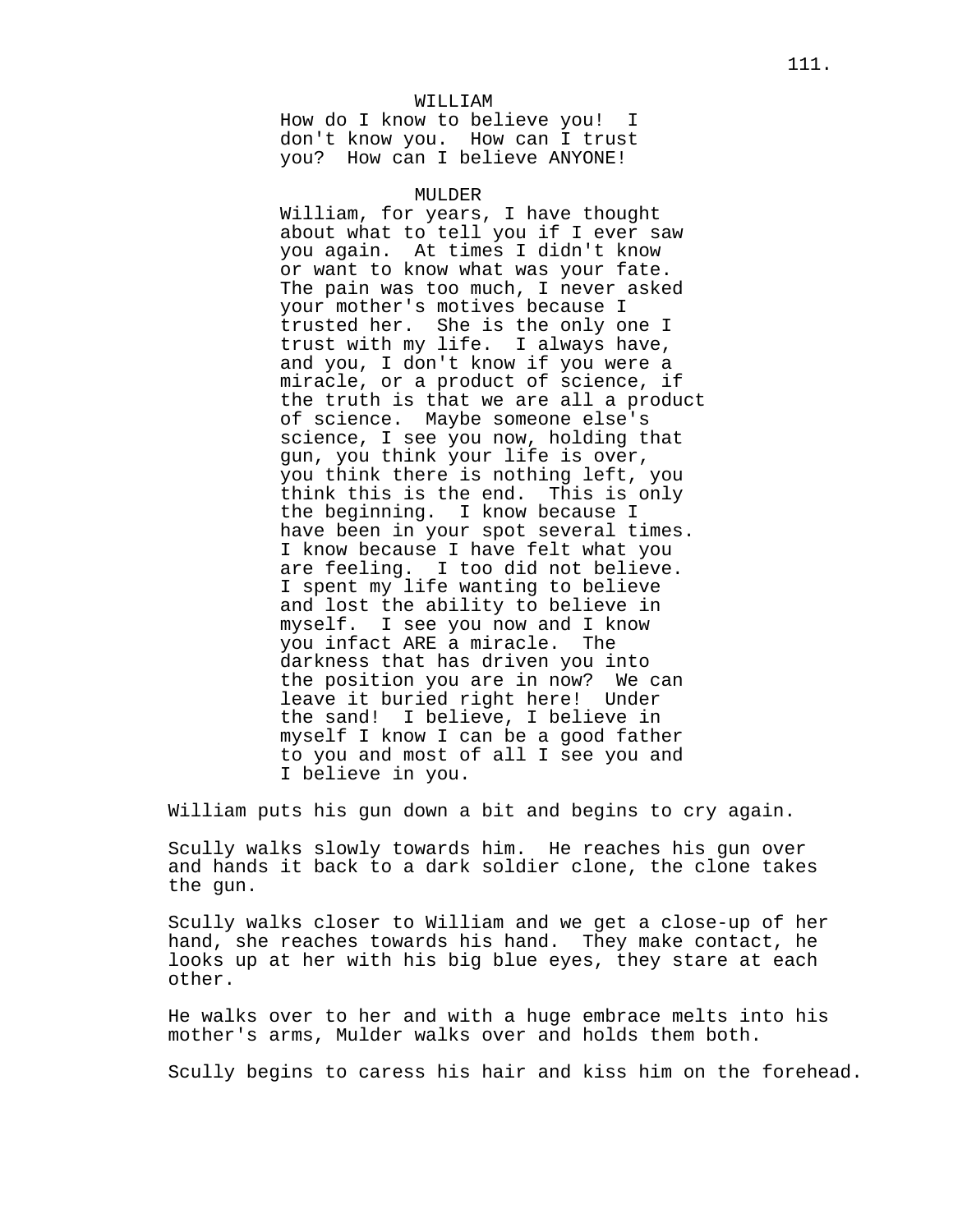The other soldiers stand smiling as they watch the happy trio.

Strughold looks up at one of the screens on the control panel in his lab, he smiles and looks at the trio.

> STRUGHOLD My dear sweet family. Time's up!

> > CUT TO:

EXT. GIZA, EGYPT - DAY

ON THE SCREEN APPEARS:

- Base 2, Giza, Egypt. -

The William Clone is now climbing the base of the pyramid, one of the guards jumps and tackles him, The William clone punches and throws him across the plain. He then gets down on the floor on all fours like a dog, he is hunched over and his eyes turn black.

CUT TO:

EXT. NAZCA, PERU - EVENING

ON THE SCREEN APPEARS:

- Base 3, Nazca, Peru. -

The William Clone is standing in the middle of the Nazca Lines that form the shape of a monkey on the ground. The jeep has stopped down the road and there are two Peruvian government foot soldiers running across with guns. They are wearing special boots to walk on the plain.

> PERUVIAN GUARD (In Spanish) STOP!

They grab him and the clone punches both of them in the chest sending them flying a few feet. He gets down on all fours, he is hunched and his eyes turn black.

CUT TO:

EXT. SEA OF OKH OTSK, RUSSIA - NIGHT

ON THE SCREEN APPEARS:

- Base 4, Sea of Okh Otsk, Russia. -

The William Clone begins to enter the sea. The fisherman from the boat reaches him and grabs him from behind.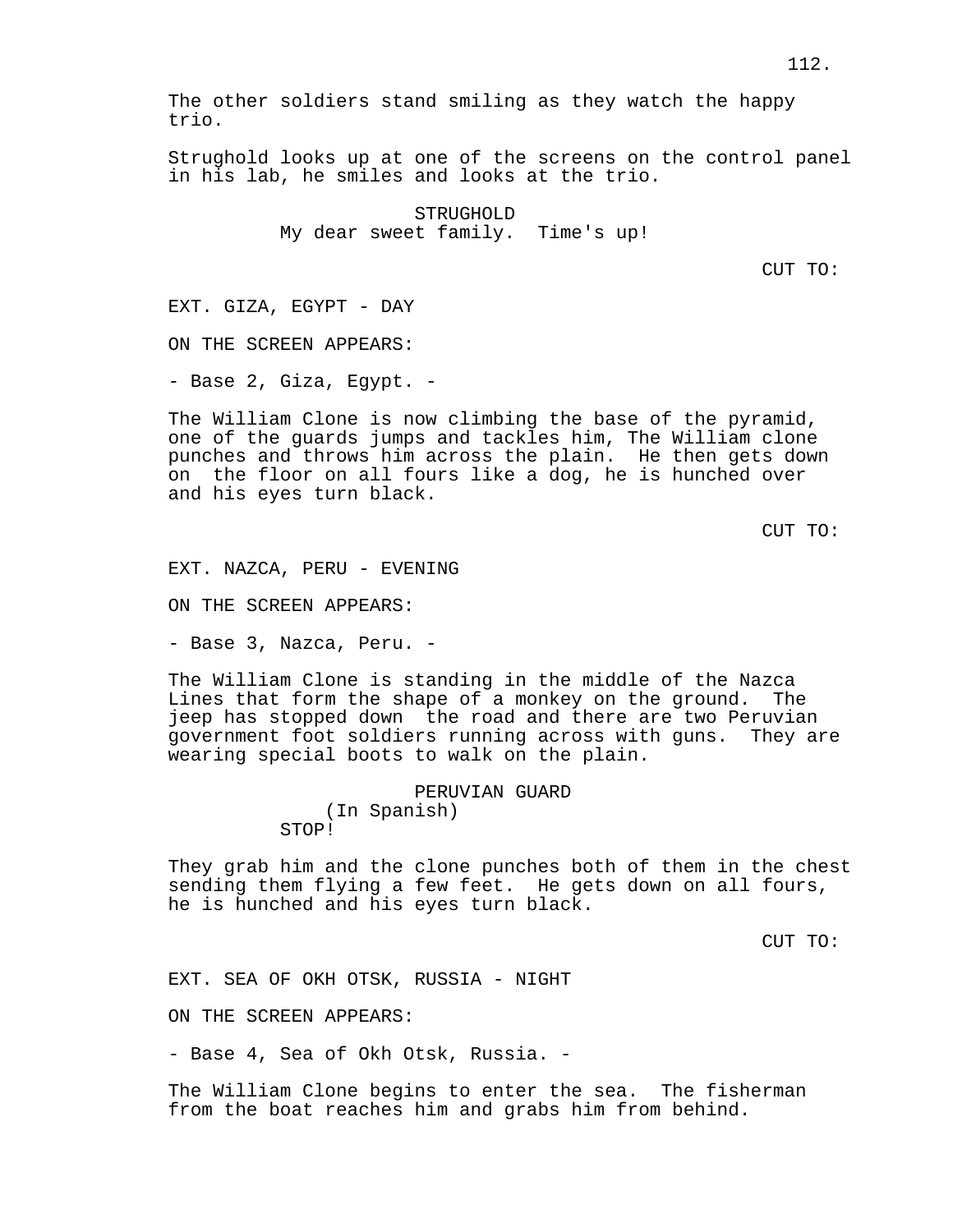FISHERMAN (In Russian) Hold it little friend! Don't do this! It's going to be ok! I have you!

The William clone is stiff and can't be moved. The fisherman is holding onto him trying to pry him out of the water but it feels like the William clone is made of steel and can't be moved.

The William clone grabs the fisherman and flips him over and throws him onto the shore.

He then continues to walk and go under water. He walks on the ocean floor as if his weight was designed for it. He crouches over underwater and we see his eyes turn black.

CUT TO:

EXT. CHCHEN ITZA, MEXICO - MORNING

ON THE SCREEN APPEARS:

- Base 5, Chichen Itza, Mexico. -

The William Clone is climbing the Pyramid and the tour guide spots him.

> TOUR GUIDE (In Spanish) Young man! Excuse me, you can't climb on that, hey, excuse me!

He won't listen.

TOUR GUIDE (CONT'D) (In Spanish) SECURITY!

The security guard sees him and rushes over.

SECURITY GUARD (In Spanish) Hey, get down from there right now, you can't climb that!

The William clone turns around and sees the guard, he ignores him and continues to walk up the pyramid.

The guard tackles him to the floor. We zoom into Clone William's face and his eyes have turned black.

He grabs the soldier's wrist and crushes it with his bare hand.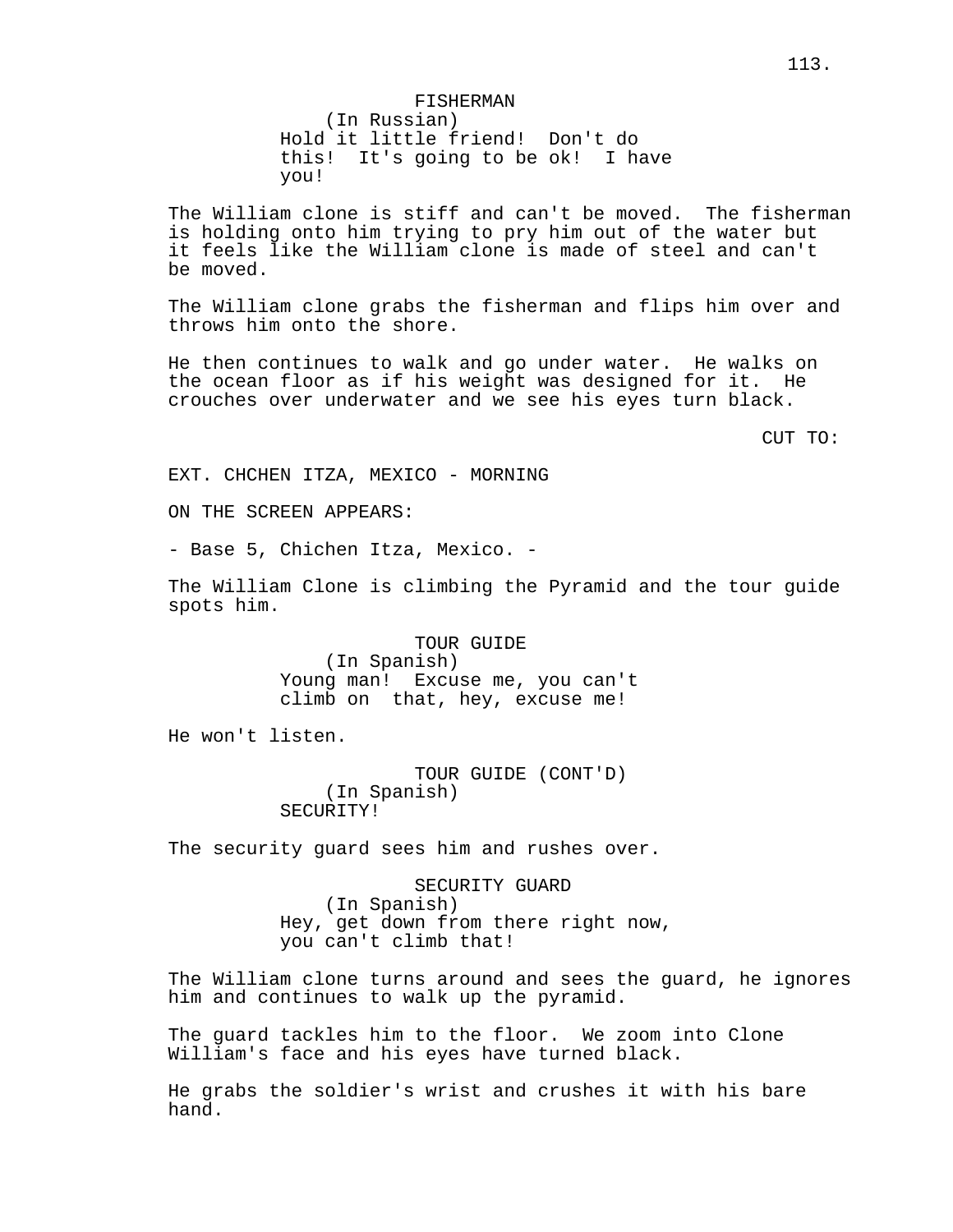#### SECURITY GUARD (CONT'D) AAAAAAAAAAAH

The guard stumbles down the few steps of the base of the pyramid and begins to run away.

The clone William is hunched over. His face is stiff, his eyes are black, his body is tense and out from his mouth comes a black oil.

The black oil is being poured out from him as if it was a faucet. It doesn't seem to hurt him or phase him it seems like he was created for this, his purpose.

The black oil continues to flow and it seems as if the black oil has a life of its own. It finds a crack in the pyramid and seeps through it.

The clone William is drained and stops breathing, he turns pale, then falls to the floor dead.

As his body drops we see all the other locations all the William clones drop one by one.

EXT. GIZA, EGYPT - DAY

The William clone drops dead, there is a small crowd that has gathered. The ground begins to crack around them, they all run away from the site.

A giant crack appears on the pyramid as if it was cracking in half.

CUT TO:

EXT. NAZCA, PERU - EVENING

The William clone drops dead to the ground the black oil races down the path of the Nazca Lines and seeps into the ground. The ground around the Nazca Lines implodes in a huge circular shape, his body and that of the two guards are swallowed by the earth, a huge circular opening is now seen.

EXT. SEA OF OKH OTSK, RUSSIA - NIGHT

The William clone's body sinks to the ocean floor dead and the sea floor cracks open in several locations, lights come through the darkness of the abyss.

From above we see giant swirls and ripples and bubbles coming from the water. The men from the fishing boat are helping their friend on the shore stand up. They quickly grab him and run away from the scene as their fishing boat is engulfed by the ocean current.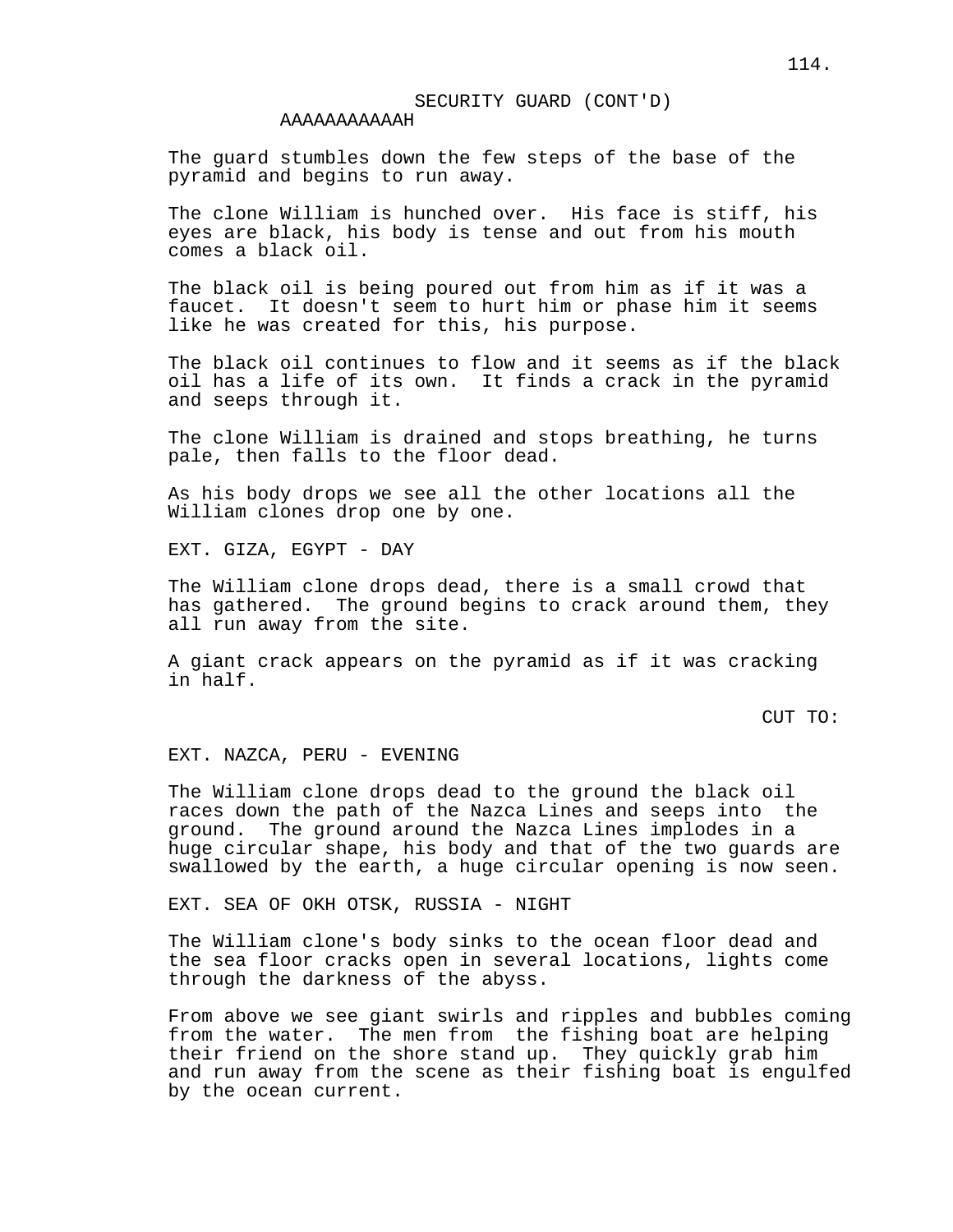EXT. CHCHEN ITZA, MEXICO - MORNING

The William clone's lifeless body lays on the base of the Pyramid.

The ground shakes, three cracks appear on the pyramid.

Some tourists quickly grab their cell phones to take pictures and videos of this earthquake.

None of their devices work. All of their cell phones shut off completely.

The great pyramid begins to crumble, people begin to run away. The pyramid is now gone, engulfed by the earth swallowed by this giant circular hole.

A loud hum is heard.

A bright flashing white light is seen, stronger than the sun. From the hole in the ground rises an enormous spaceship.

It is a grand scene, an epic piece of machinery. It is spinning in place and hovering, it rises high above.

It hovers for a while and begins to drop what appears to be a black rain. It is spraying black oil all over the floor. It rises even further.

The people are completely frozen with panic watching this in complete shock and awe. The black rain falls on everyone. They are all covered in this black substance. No one knows what it is or what to make of it.

A man drop to his knees and begins to vomit. The others see him and go to his aid.

> TOUR GUIDE (in Spanish) Help him! Sir are you ok?

The man begins to convulse as if he is having a seizure. He quickly stands up and tilts his head back. He arches his back and his arms dangle behind him, it's as if his back is breaking.

Everyone screams and runs away leaving him standing there crippled and contorted.

CUT TO:

INT. STRUGHOLD'S LABORATORY - DAY

The soldiers are all standing there, their smiles are gone, they know what is happening above ground.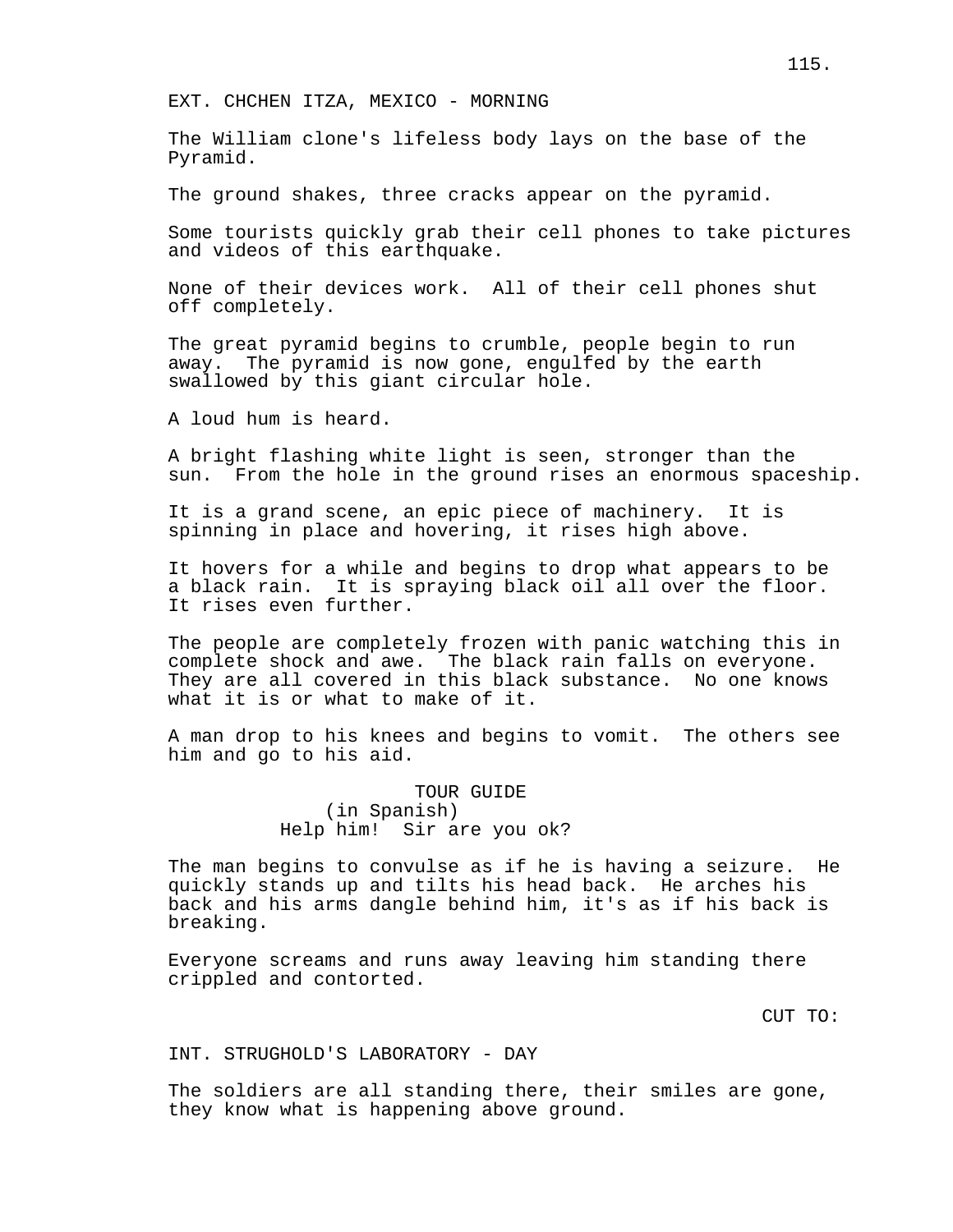STRUGHOLD It has already begun!

MULDER

What?

DARK SOLDIER 1 Colonization

SCULLY Mulder lets get out of here.

STRUGHOLD Your choices are simple, join me here, or go up there and die.

MULDER

Colonization? This is what you have been working on with them? Still? What is this plan D? How many times have you tried? How many times have you failed? How many times have we stopped you?

STRUGHOLD Too many to count!

MULDER

We can do it again. Over and over!

STRUGHOLD

It's true, your crusade was not fought in vein. You did succeed before. You did change the fate of the planet, you did fight the future. You are right, but as you will find out when you crawl to the surface, this is no lie. The truth IS out there Mr Mulder, a dark truth that I helped create. My truth! And the future is now! This present occurring above? They won't care what you believe in and they wont care about what you have lost! I broke you with a simple ruse in Denver. I killed Fox Mulder and left YOU alive to see him and his beliefs become a rumor! You are weak!

At this moment Dark Soldier 2 points his gun at Strughold's head and turns to Mulder and Scully.

> DARK SOLDIER 2 You can leave now.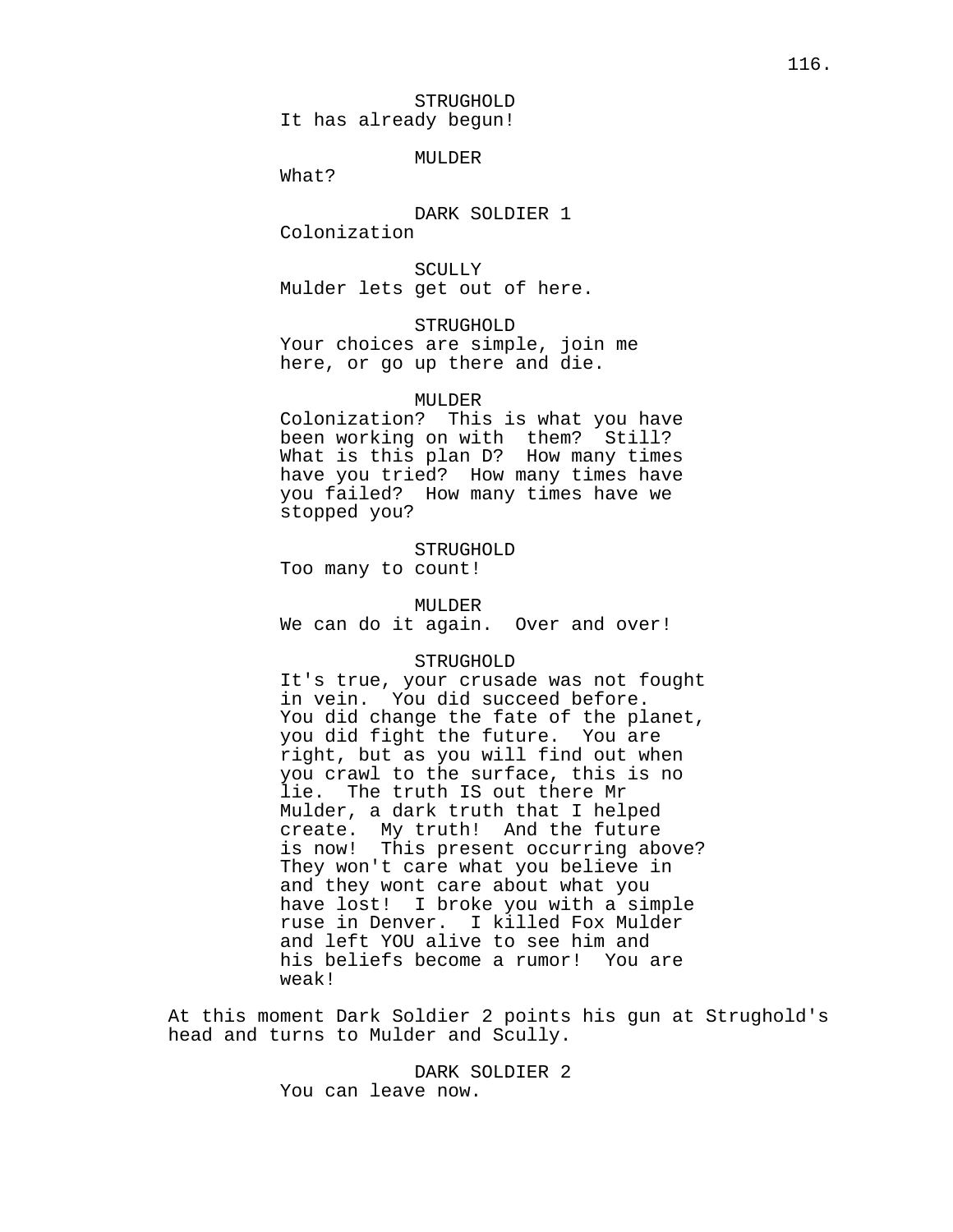MULDER What are you going to do?

DARK SOLDIER 2

My job.

MULDER

Tell me he's lying!

DARK SOLDIER 2

No, he is telling you the truth but there is another truth. A truth that he doesn't know. A truth that has been under your noses the whole time. A truth that the world sees every day. A dark menace the people hold near to their hearts. A dark menace that they can't live without.

They all stand in silence listening to the Dark Soldier.

DARK SOLDIER 2 (CONT'D) There is another!

SCULLY

Who?

DARK SOLDIER 2 This is a long tale, we have run out of time. You three need to go...NOW.

DARK SOLDIER 1 Don't worry Mulder & Scully. We are plan "B" of the plan for a true greater good.

SCULLY Who else is out there?

MULDER

The Syndicate?

STRUGHOLD I am all that is left of The

Syndicate! They were all eradicated!

DARK SOLDIER 2 Mr. Mulder you have only scratched the surface of Syndicate Control.

DARK SOLDIER 1 I'm sorry we can't go into details you need to go now. If you are to get away safe the time is now. (MORE)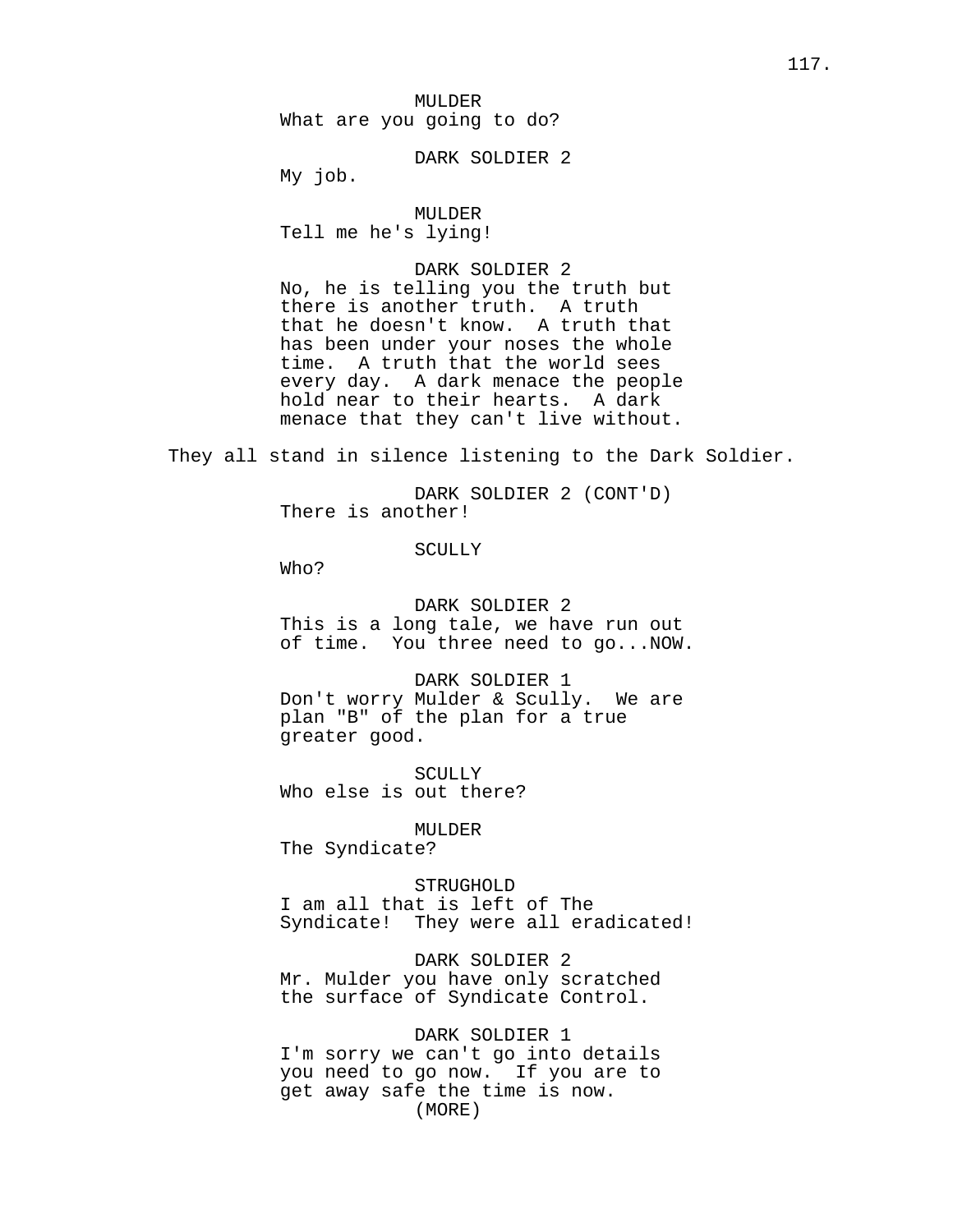Scully backs away a bit.

# SCULLY

MULDER?

Mulder begins to back away as well.

MULDER

LETS GO!

Mulder and Scully take William they open the lab door and run out of it and down the hall.

Dark Soldier 2 is standing next to Strughold holding a gun to his head.

> STRUGHOLD You are all just foot soldiers!

All of the clone soldiers spread out and get into place.

STRUGHOLD (CONT'D) What are you doing? What are your plans?

DARK SOLDIER 2 Not my plans sir. We are simply foot soldiers.

Strughold looks around at the soldiers.

He looks at the dark soldier 2 pointing the gun at him.

For the first time ever he has fear in his eyes.

The dark soldier signals the others. They all go to different parts of the laboratory and sit at different computers.

> DARK SOLDIER 2 (CONT'D) Say goodbye Strughold.

STRUGHOLD You can't do this!

DARK SOLDIER 2 This is a message from Mr. Woodruff!

Strughold's face drops and his eyes widen.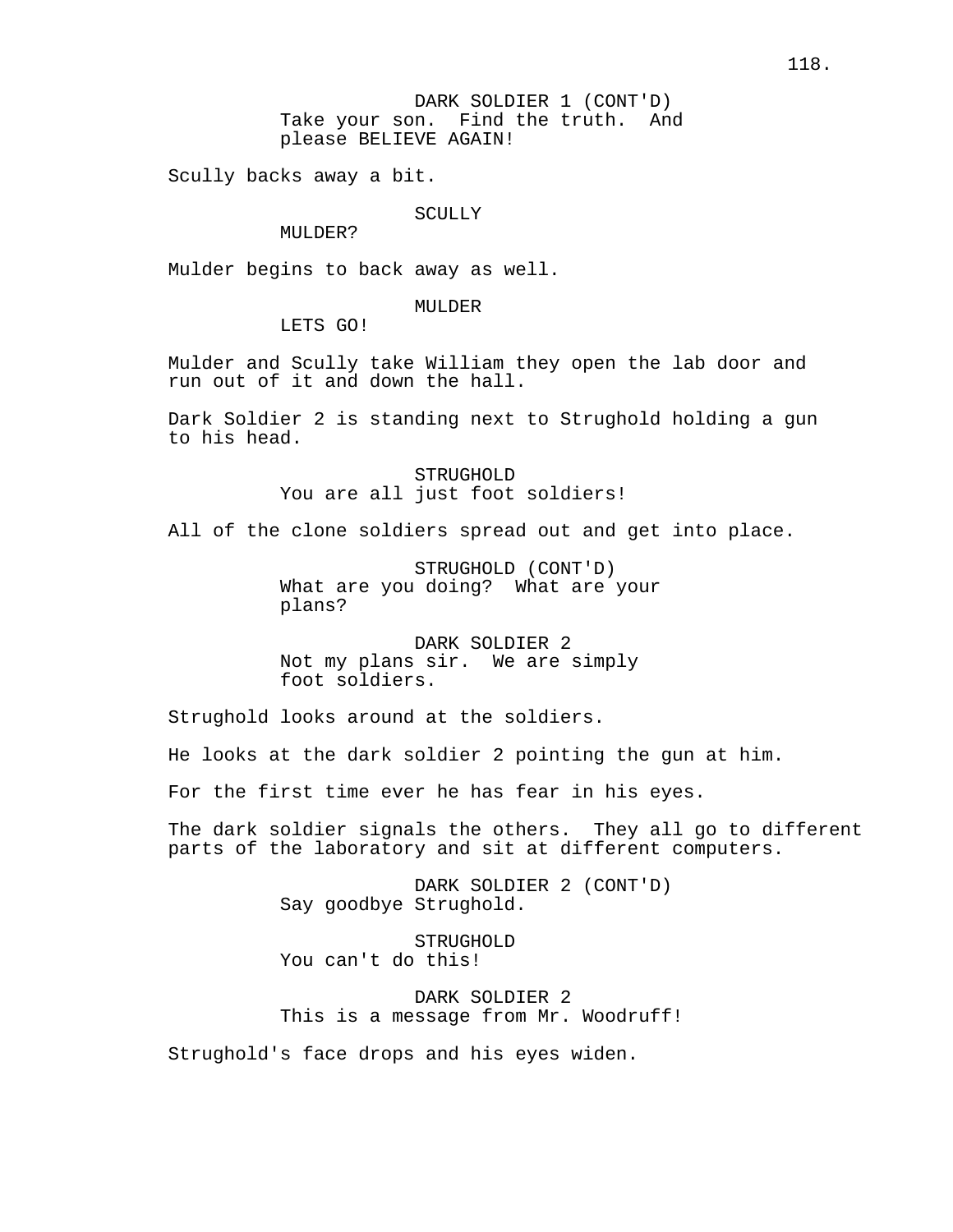CUT TO:

INT. TUNISIAN SECRET HANGAR HALLWAY - DAY

Mulder, Scully and William are standing in the hallway and are at the elevator, they hear the gunshot.

They look back, then at each other.

William puts his face up to the security panel, it scans it and the elevator opens. They get in and go up.

CUT TO:

INT. STRUGHOLD'S LABORATORY - DAY

Strughold is dead on the floor, the other William clone soldiers begin to type rapidly in the computer.

The Dark Soldier opens up a compartment in his vest and takes out some vials with a green substance in them. He passes it out to the rest of the soldiers and they all drink it.

The other dark soldier turns around after drinking it and punching codes into the computer.

DARK SOLDIER 1

It's done.

He falls to the floor.

The rest fall to the floor, all the soldiers are dead.

The computer behind him begins to blink.

The laboratory explodes.

INT. TUNISIAN SECRET HANGAR ELEVATOR - DAY

Mulder, Scully and William are in the elevator, the doors open and they hear a loud explosion.

MULDER

RIJN!

INT. TUNISIAN SECRET HANGAR - DAY

The three of them jump out of the elevator and the elevator shoots upward into the shaft, a fireball follows. They hide by the wall as the fire engulfs the room.

They run again now up the spiral staircase, Mulder and Scully are both protecting William with their coats and garbs.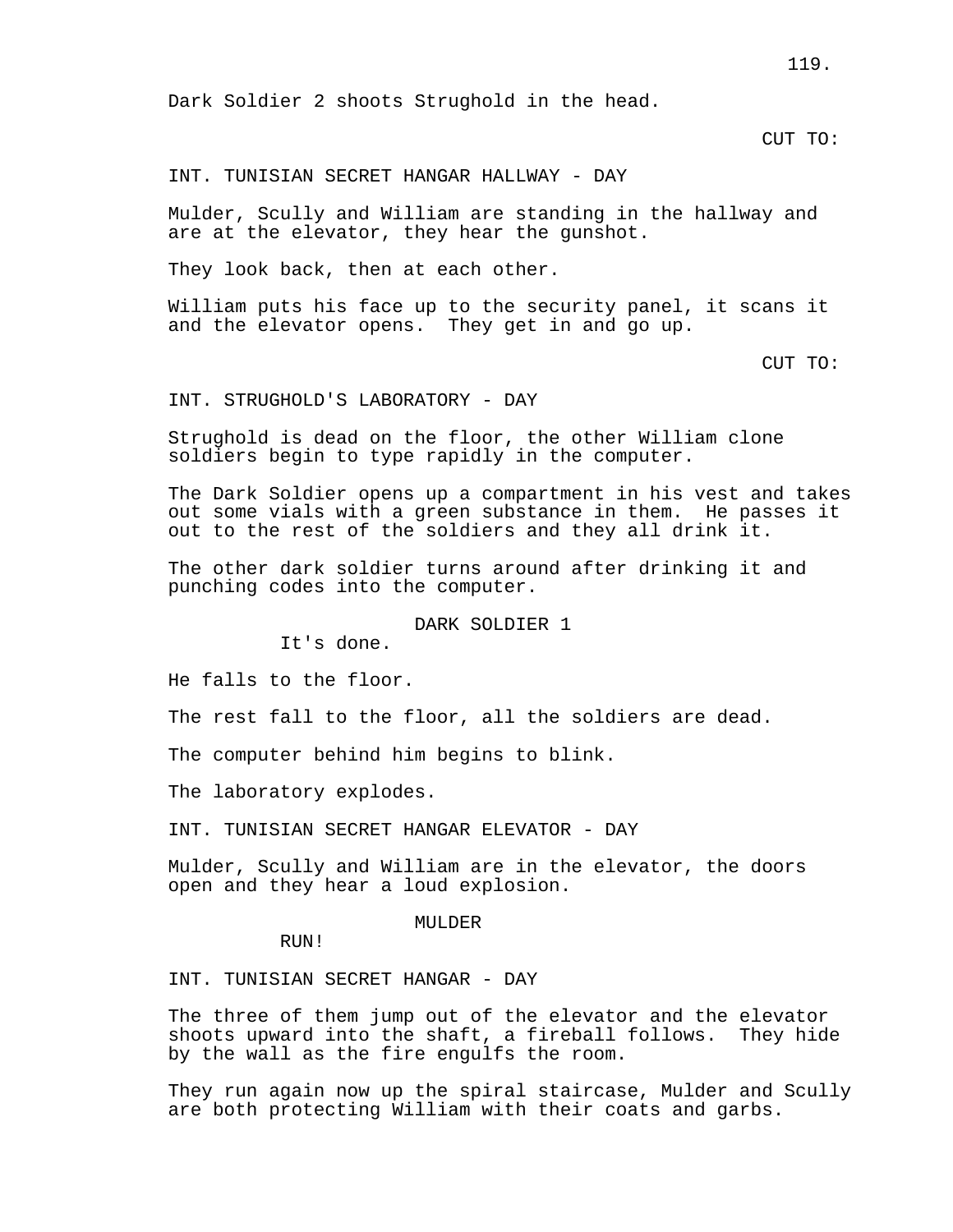The ground is shaking below them and fire is filling the corridors.

They make it out into the main hangar and see the helicopter is there.

William rushes over to the roll up door, he takes a key out of his pocket and removes the padlock.

# MULDER What are you doing?

William points to the Helicopter.

# WILLIAM I'm a pilot! Get in!

The fire comes shooting out of the trap door they just came from. More explosions can be heard underground.

William jumps into the helicopter.

WILLIAM (CONT'D)

Get in!

Mulder tries to jump in but the fire is all over the right side of the helicopter.

## MULDER I CANT GET IN!

SCULLY

William!

MULDER There's no time, get out of there!

WILLIAM This is the only way out!

SCULLY GET OUT WILLIAM!

The ground below them begins to crack. The helicopter shakes and one of the legs falls into a crack on the ground.

MULDER

WILLIAM!

Mulder quickly opens the door of the helicopter and grabs William and pulls him out. His foot gets caught and the helicopter shakes and sinks a bit more.

MULDER (CONT'D)

SCULLY!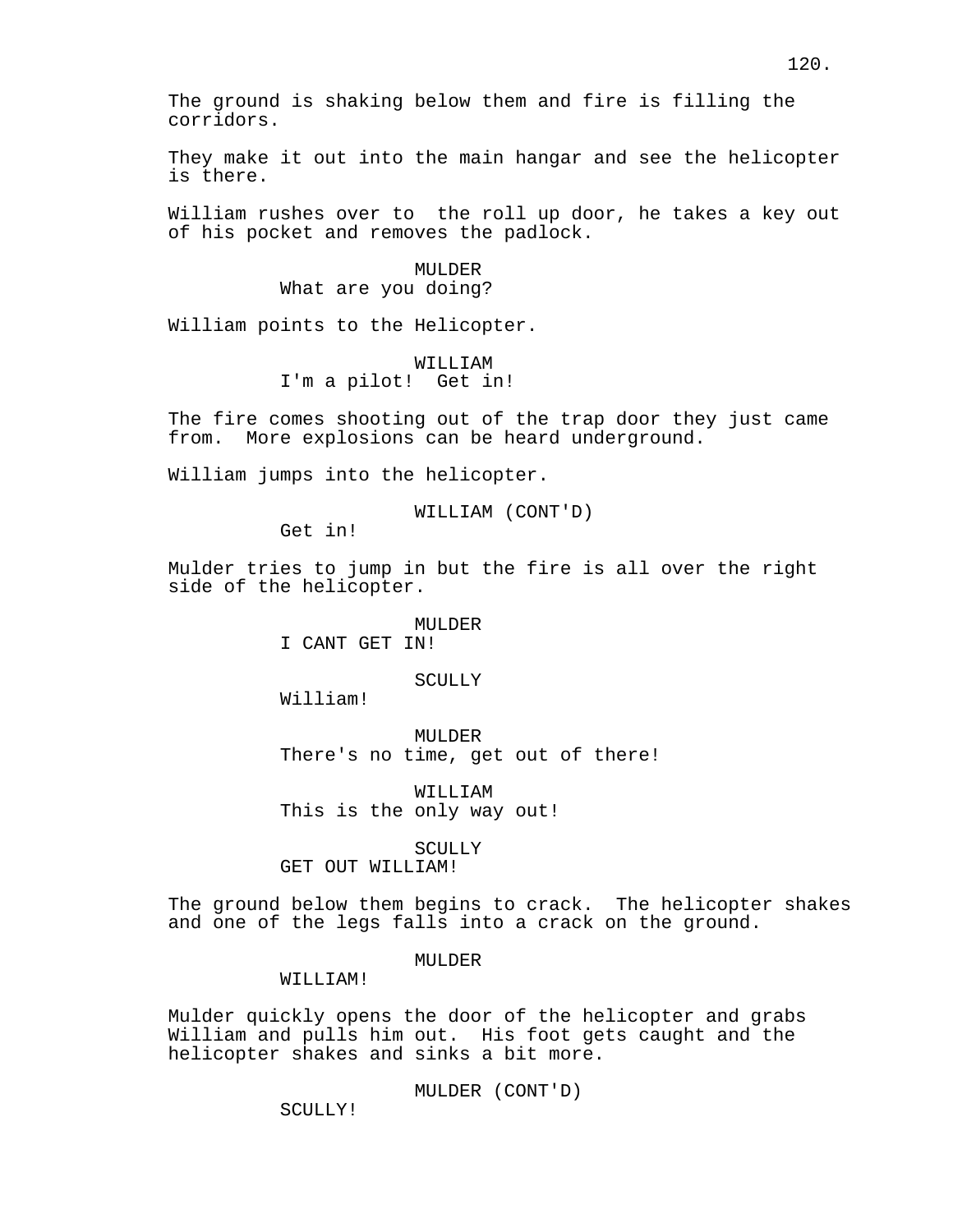William begins to cough.

Mulder and Scully pull him out and manage to drag him out of the building through the door they came in from.

EXT. TUNISIAN DESERT - DAY

The three of them are laying on the floor and quickly get up.

More explosions are heard underneath, in front of them the helicopter and the building collapses and are swallowed by the earth.

The sand around them begins to loosen up and shake, everything is sliding, shifting and loosening.

They attempt to quickly run in the lose sand, it's a nightmare. They do their best and run as fast as they can. More sounds and more crushing explosions are heard below, the hole is getting bigger and it will swallow them whole if they don't run fast enough.

Just then out of the sand and smoke a black helicopter arrives and begins to circle them.

### SCULLY

MULDER!!!

The helicopter is chasing them, the explosions stop and the fire is steadily rising from a huge hole in the ground. The loose sand begins to funnel and quickly fill the hole.

The helicopter intercepts them and lands in front of them.

Three armed soldiers jump out, all wearing tactical gear as if they where members of the Special Forces or Black Ops.

With guns drawn they surround Mulder, Scully and William.

SPECIAL FORCES SOLDIER HOLD IT! STOP RIGHT THERE!

All three of them stop and put their hands up.

SPECIAL FORCES SOLDIER (CONT'D) Mulder? Agent Scully? Are you alright?

SCULLY

Who are you?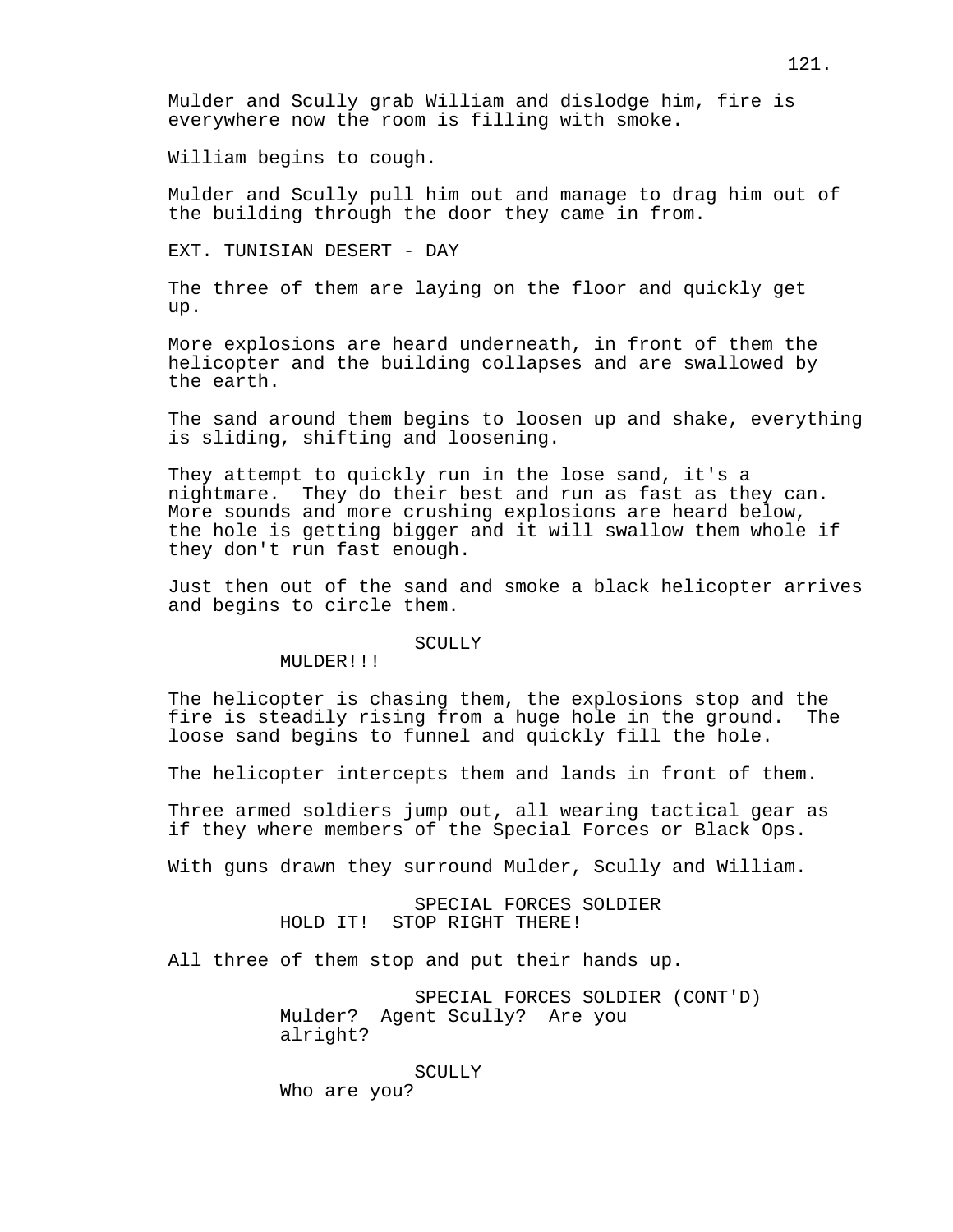William seems very scared by this situation. He grabs Scully's hand

At this moment another Special Forces soldier steps up and with his gun aimed.

He shoots William.

SCULLY (CONT'D) NOOOOOOOOOO!

Scully drops down to William who is on the floor

Mulder rushes the soldier that shot William and tackles him. The other soldiers rush over and pulls Mulder off.

The Special Forces agent points his gun at Mulder.

SPECIAL FORCES SOLDIER Fox Mulder Stand down!

MULDER You son of a bitch!

SPECIAL FORCES SOLDIER He was shot with a special tranquilizer, we need to make sure he is not one of them.

The Special Forces Soldier takes off his mask and helmet to reveal he is ex FBI Agent John Dogget.

MULDER

Dogget?

DOGGET I'm sorry we had to meet again like this old friend but we have been tracking the actions of these clones for years.

Dogget looks back at the helicopter and signals another member of his team.

DOGGET (CONT'D)

ALL CLEAR!

A soldier jumps out of the helicopter and rushes to William. He takes a blood sample and begins to scan him.

> SCULLY What are you doing?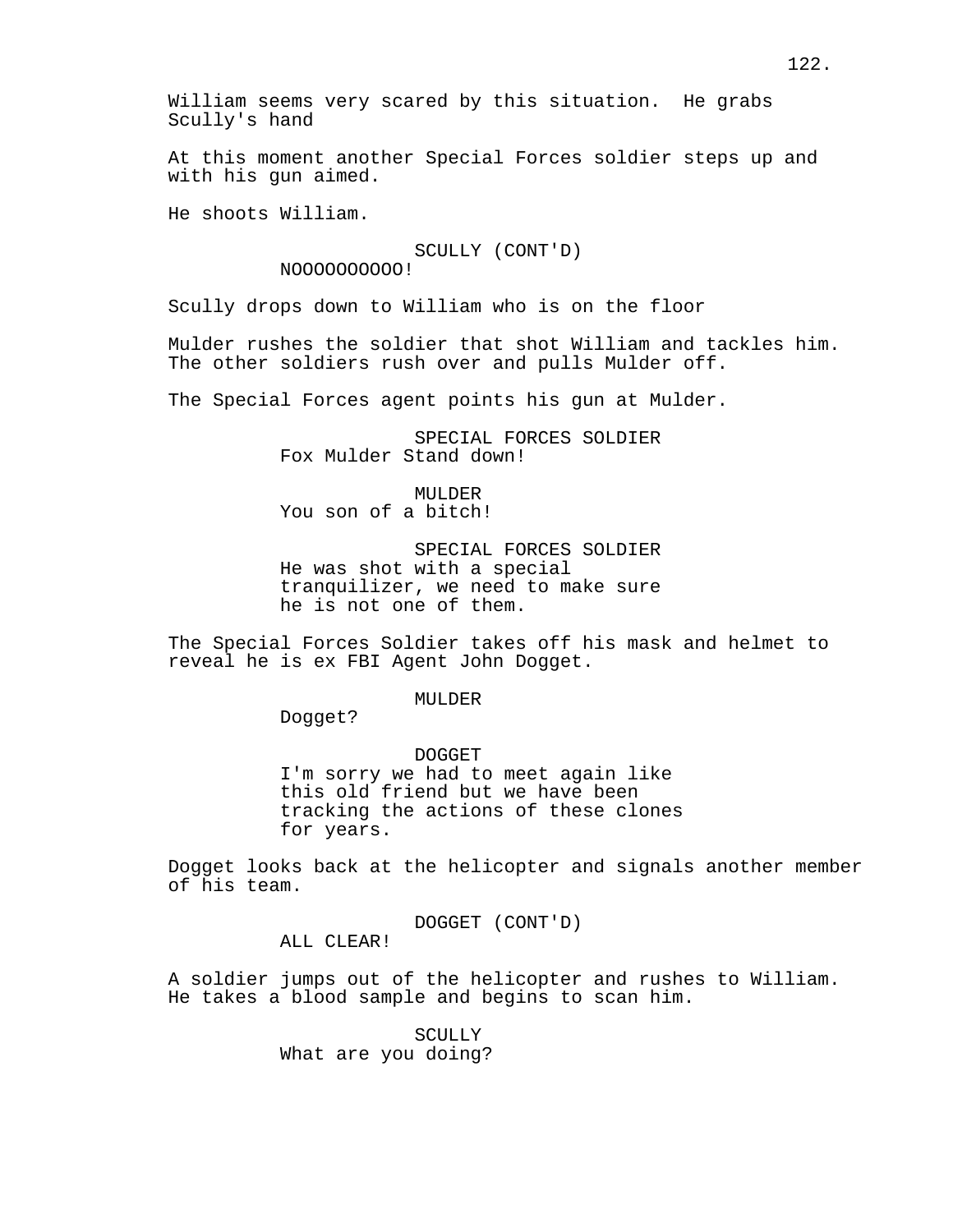Scully let him do his job, I'm sorry but it's for everyone's safety.

Dogget looks at the two soldiers who are holding Mulder.

DOGGET (CONT'D)

Let him go!

They release him. Mulder walks cautiously towards William laying on the floor.

> DOGGET (CONT'D) I'm sorry, this is the only way.

SCULLY How did you find us?

DOGGET The Van De Kamp's home address, I gave it to Skinner.

MULDER You knew! You knew it was in ruins and you let us go there?

SCULLY This was all to get to him?

#### DOGGET

You both need to listen to me very carefully. I'm sorry for what I put you through but this was the only way to find this base. I knew somehow you two together would solve this and put all the pieces together. I don't know how you two do it but you did it.

SCULLY Will he be alright?

SPECIAL FORCES SOLDIER I just need to do more tests.

DOGGET Mulder, Scully, you have no idea what has been going on out there!

William is laying on the floor unconscious, their medical soldier is testing him and scanning him. Scully is kneeling next to William and Mulder is standing over them both.

We zoom out to a wide shot of all of them and the huge football field sized crater of sand and fire near them.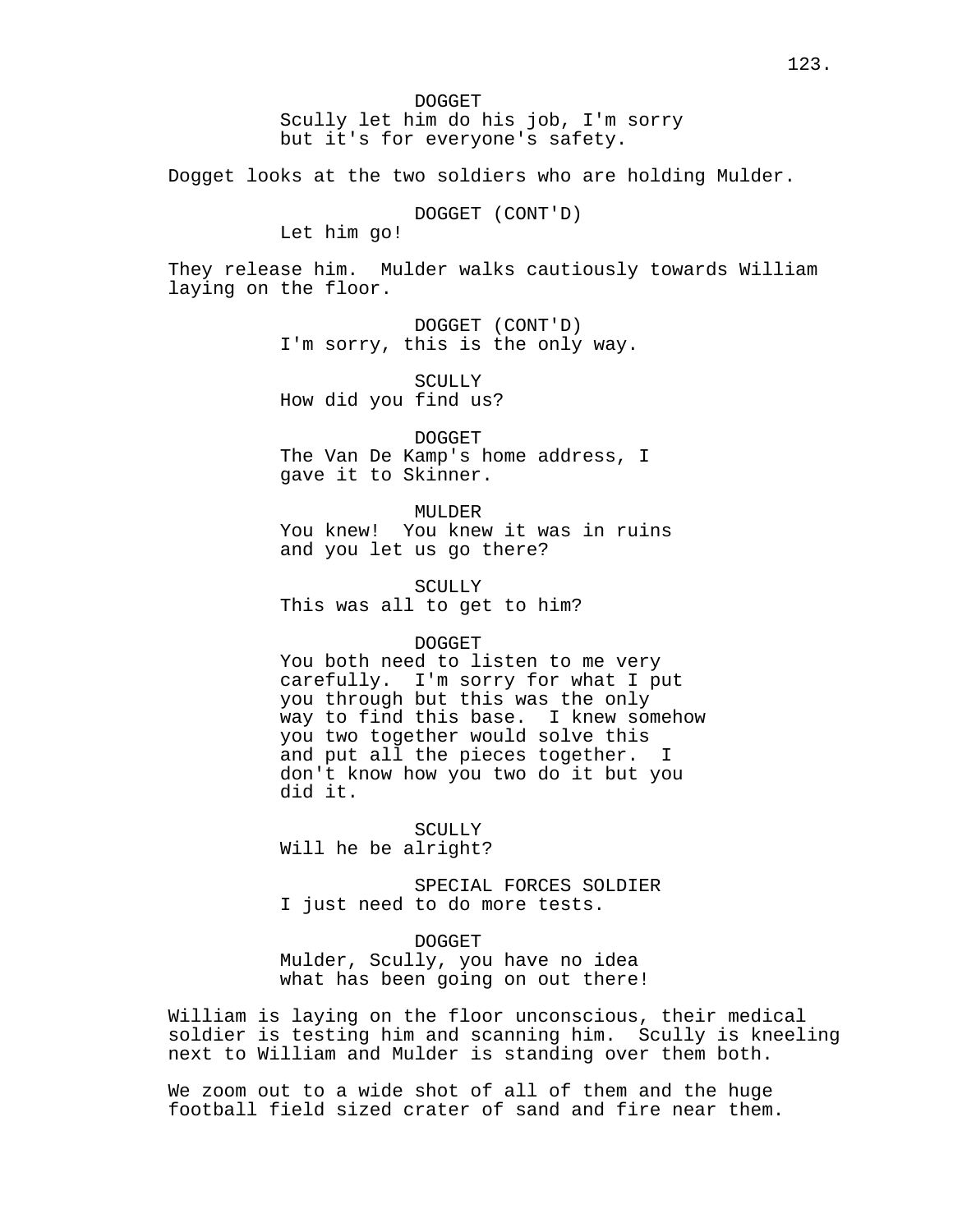#### FADE IN:

EXT. HONEY ISLAND SWAMP - EVENING

Agent Miller and Agent Simmons are running in the swamp still. Walachia reaches them. She has a shot gun with her and she is pointing it at them.

#### WALACHIA

Now don't make me have to do this, if you die here and now then that is your end. You won't live on with us and join me!

At this moment everything gets completely dark, what little is left of the sunlight has gone.

A black rain comes down on them. They stop. Walachia puts her gun down. They look up at the black rain and see the massive ship above them. It has traveled from Mexico and followed the coastline along the way spraying the ground with the black oil.

> WALACHIA (CONT'D) Oh dear lord it's not time yet! We haven't had enough! And...And.....uhhh.

She stands stiff and goes quiet.

Agent Simmons and Agent Miller are in shock, seeing this ship and now what is happening to Walachia.

> AGENT SIMMONS Are you seeing this?

### AGENT MILLER

YES!

Walachia begins to vomit, her arms fold back and her back is arched as her head tilts back and she begins looking up at the sky. Her mouth is wide open and blood begins to pour out of it. Her ears are bleeding, her nose and her eyes are bleeding. Her stomach rips open and a long clawed reptilian arm rips out of it.

Her legs are sturdy and planted in place keeping her body standing up. From the waste up her body flops backwards like a snake shedding it's skin. Now it is replaced by what looks to be a cross between a grey alien and a long clawed green reptilian. The creature stands there using her legs as his own and the top half of her body flopped behind him like a hoodie.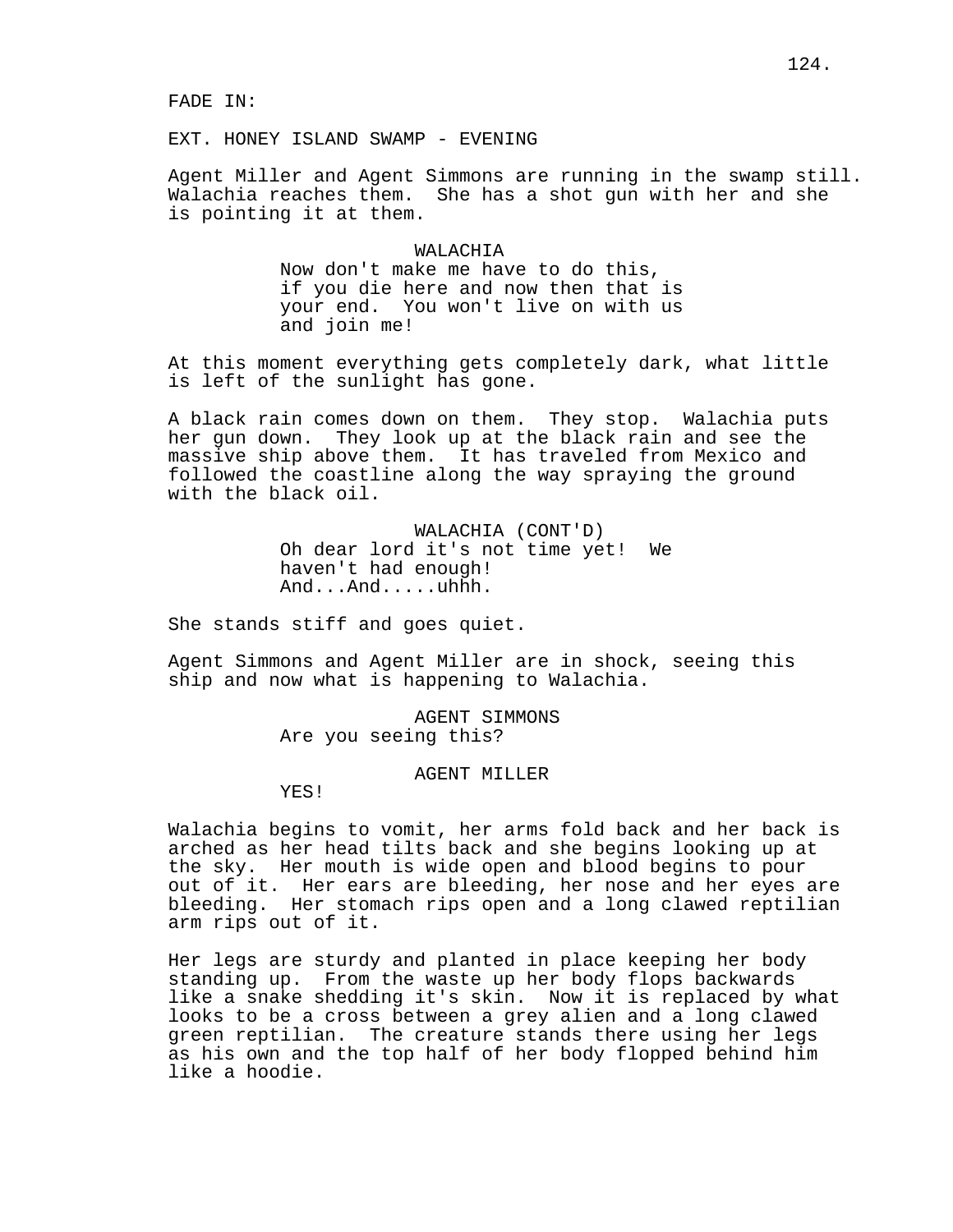The beast turns towards them. He sees that they are not turning, nothing is wrong with them. Nothing is happening to Agent Miller and Simmons.

The three of them are stand still staring at each other.

At this second two small silver planes fly over the spaceship, behind the planes are long chemical trails of smoke.

They fly by close to the ship spraying it with their trail and making a giant X shape in the sky with their chem trails.

The ship stops spraying black oil.

The creature takes a step towards Agent Miller and Simmons.

The creature stops moving and looks to be sick. He screeches a horrible sound.

The long clawed reptilian falls to the ground and begins convulsing and turning into a mess of goop. It is reaching and screeching for help, clawing at the mud until it dissolves into a bubbling soup.

The ship begins to make weird humming noises.

Agent Simmons and Miller cover their ears.

The ship starts levitating higher, and higher until it leaves our atmosphere.

All that is left is a mess of festering goop on the floor. The acid even eats through what was left of Dr. Walachia's clothes.

All that remains now is the bubbling ooze on the floor. A black substance covering the ground and two white chemical trails in the sky in the form of an X above them.

> AGENT SIMMONS Did you see that?

AGENT MILLER Where did those planes come from?

CUT TO:

INT. PRESS CONFERENCE ROOM - MORNING

ON THE SCREEN APPEARS:

- The next morning -

There is a press conference being held. We see a corporate logo on a panel on the wall.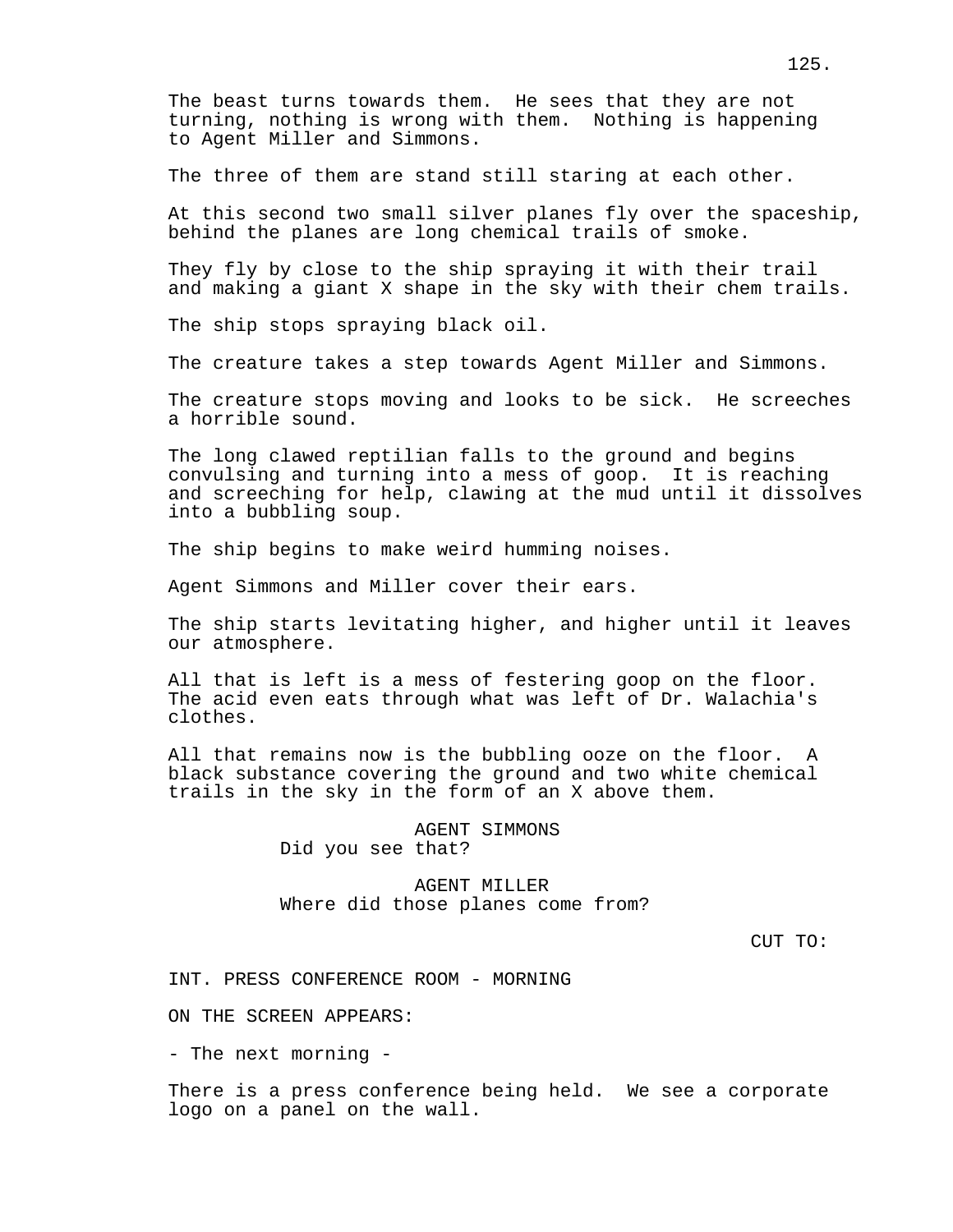We saw this logo before on the pilot who flew the plane with the fumes and the Jeep that took him to the base. We also saw a similar logo on the white van parked in front of Kevin Morris's house that followed the ambulance to the hospital.

We see cameras everywhere and reporters.

The four men who where with Mr. Woodruff before are standing behind the reporters.

Mr. Woodruff appears on screen, he walks up to the podium.

MR. WOODRUFF Ok everyone I know you have a lot of questions but I have limited time and will not be able to answer any of them for you here today.

The reporters mumble and photographers snap pictures.

MR. WOODRUFF (CONT'D) First off let me start by saying thank you for being here today! Lets get to it then. YES I can confirm we were under attack yesterday. The destruction of several of the worlds landmarks have brought this terrorism threat to a new level. Never before has there been an attack on such a massive, global scale.

The room of reporters is in silence hanging on every word. The cameras are rolling LIVE.

> MR. WOODRUFF (CONT'D) We are working very close with our allies to find out who exactly was responsible for this. It is also true that it was my company and my jets that were responsible for the counterattack.

The reporters mumble and cameras snap pictures.

MR. WOODRUFF (CONT'D) We defeated their weapons and we were able to save what we could.

The press room applauds and cheers. Mr. Woodruff puts his hands up and they silence. As Mr Woodruff speaks in Voice Over we see the following... A pilot in a jet pushing some buttons, a chem trail being released into the atmosphere. The pilot lands the plane on an unknown airstrip. A crew comes out of a hangar and takes out a long metallic canister from the plane it has green and blue stripes on it.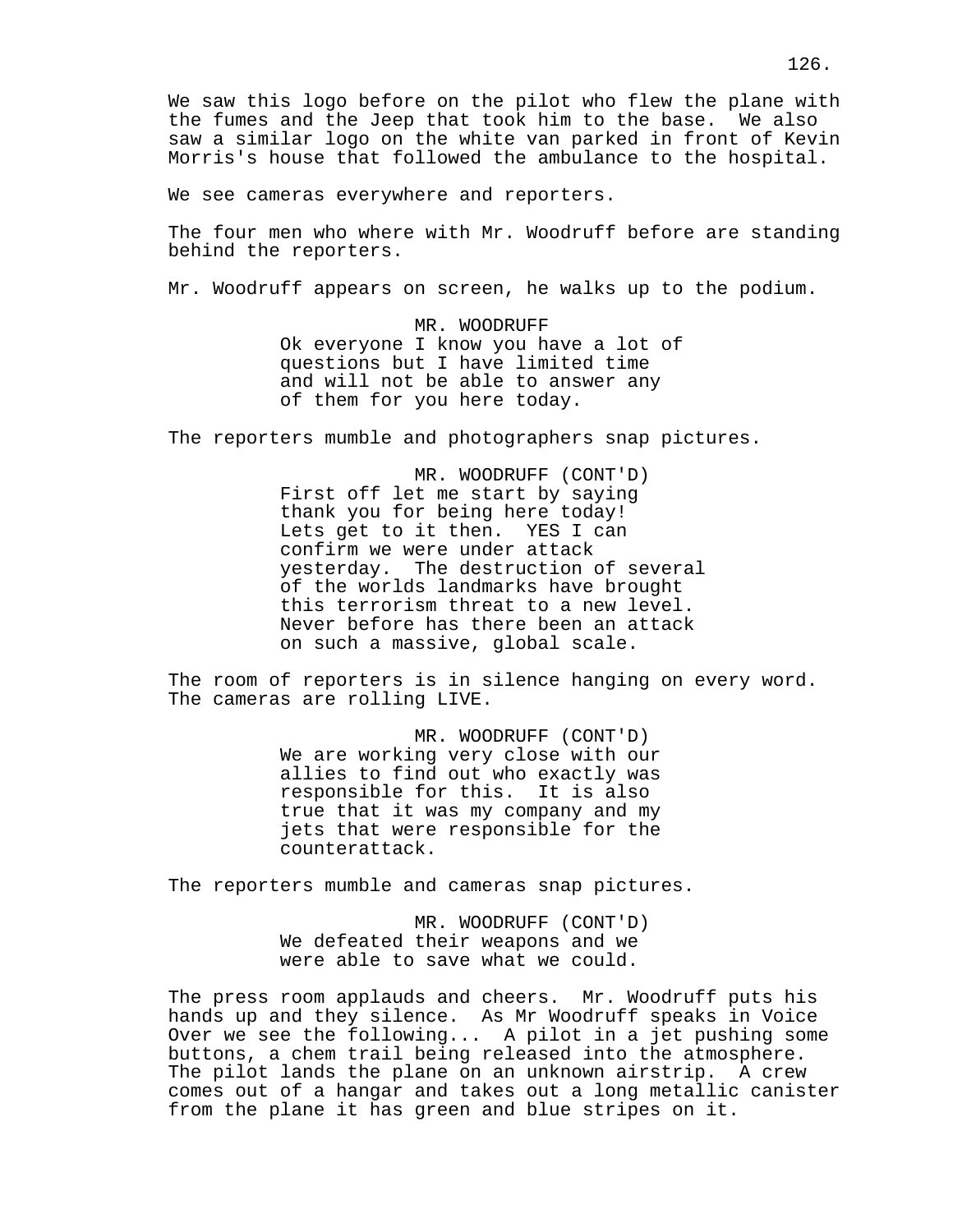They replace it with a different one with red and yellow stripes on it.

> MR. WOODRUFF (V.O.) (CONT'D) I will be working with my technology department to see what else we can do to make sure nothing like this happens again. I assure you, we will get to the bottom of this. I will make sure we are all safe. I have received word from the President that my company will have full range and cooperation from the White House to continue our experiments.

More scenes as Woodruff Voice Overs...

We go back to the scene in Chichen Itza, Mexico where the man was convulsing when the ship was spewing the black rain, the crowd ran away from him and some came to his aid.

At that moment we continue to see what happened. An army with gas masks all bearing Mr. Woodruff's company logo come out of the forest pointing their guns at the people, shooting them all with tranquilizers. Any witnesses lay on the floor are taken away in stretchers by more soldiers.

The man who is convolsing begins to suffer the same fate we saw with Dr. Walachia, a long clawed reptilian hand rips out of him.

One of the soldiers shoots it with a gas. The alien stops coming out and begins to melt away.

> MR. WOODRUFF (V.O.) (CONT'D) Even though my planes have been spraying antivirus vaccines for years, we sadly did not have real jurisdiction in some areas of the world and some casualties were reported, not only did these terrorists use heavy artillery to blow up and destroy these sacred treasures of our culture and our history but the chemical weapons were too strong. We are currently working with the Mexican, Romanian, Indian, and Chinese governments as well as other European countries to secure a treaty and give us full aerial carte blanche. I am sorry to say we could have saved more lives if we were allowed to be there. (MORE)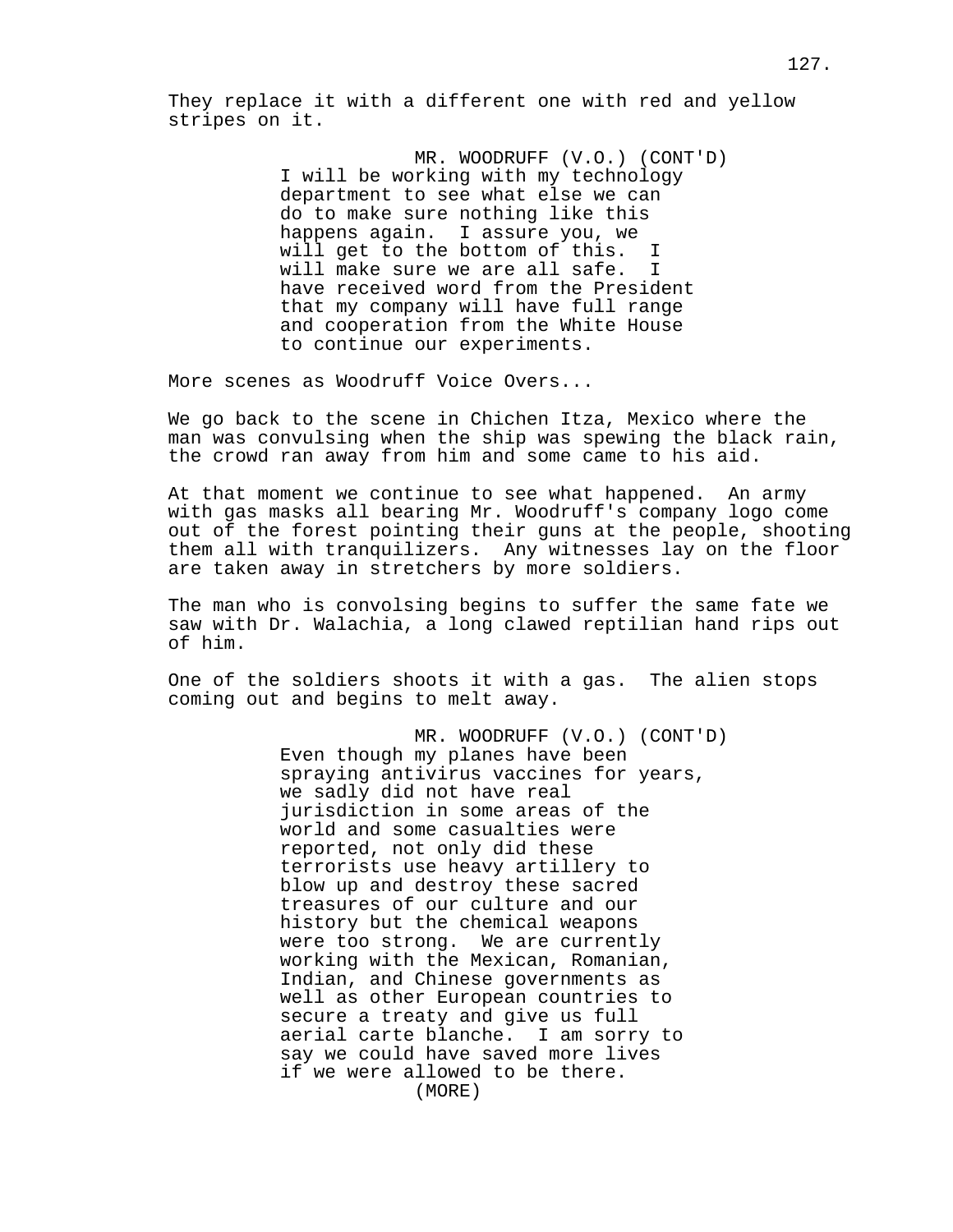The press room erupts into questions and buzz as Mr. Woodruff walks away.

CUT TO:

FADE IN:

INT. HOUSE - NIGHT

ON THE SCREEN APPEARS:

- Concord, North Carolina. Several Months Later -

We see a typical teenage boy's bedroom. There are posters on the wall of baseball players and football teams. There is an unmade bed. The window is open and the cool evening breeze comes in. Everything is beautiful. On the wall there is a poster of the an astronaut, just like Mulder had in his office so long ago.

On the desk a small lamp and high school books on chemistry and science.

We then see William, healthy and perfectly normal, sitting at the desk reading "Moby Dick".

Scully enters the room, she is wiping her hands with a kitchen towel.

> SCULLY Come on Will, you haven't even put your shoes on yet, we have to go. We don't want to be late.

> WILLIAM Sorry mom, ok, just hooked on this story.

SCULLY Take it with you, you can read it on the plane.

CUT TO:

EXT. FBI HEADQUARTERS - MORNING

ON THE SCREEN APPEARS:

- FBI Headquarters, Washington D.C. 9:01 AM. -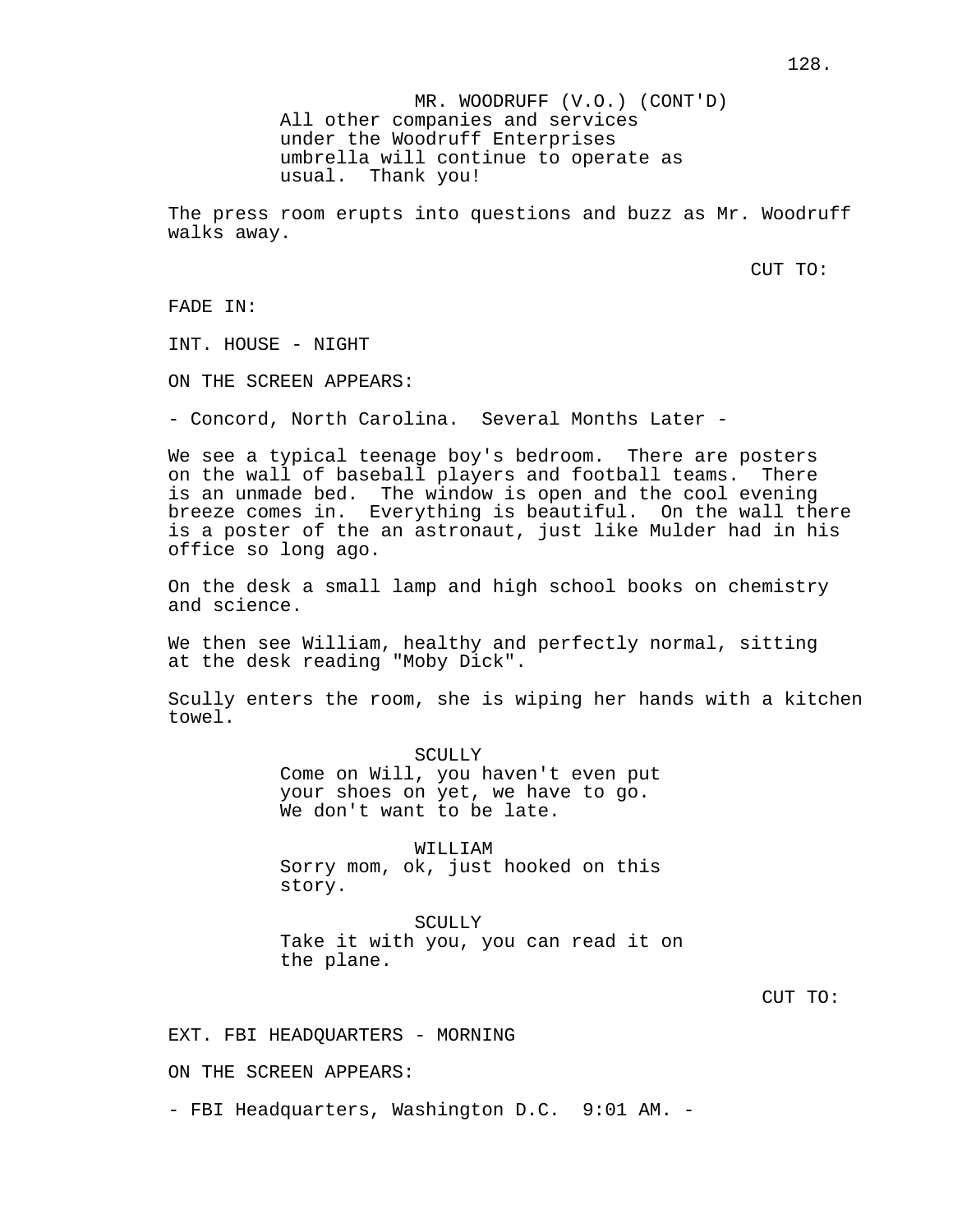We see a stage and a crowd in front of it, The American flag is displayed next to the state flag and behind that the seal of the Federal Bureau of Investigations.

Director Skinner is at the podium.

### SKINNER

I have the honor and privilege of introducing to you Special Agent Fox Mulder.

Mulder walks out from the side of the stage in his suit. He walks across the stage and shakes Skinner's hand. Skinner gives him his badge and ID. They stand and pose for a picture.

The photographer snaps a picture and we see the crowd. Agent Scully is sitting next to William they are both dressed sharp and smiling very happy and proud.

Next to her is A.D Monica Reyes and Agent Jake Simmons, Agent Sara Miller is sitting next to her boyfriend Agent Ross Kinchloe.

In the background we see Finch standing taking pictures and smiling.

Mulder steps down off the stage and joins the rest of the new FBI Agents for a group photo.

Special Forces Agent Dogget in a suit walks up to Mulder.

DOGGET Congratulations Mulder.

MULDER

Dogget!

DOGGET Glad to have you back!

MULDER

I owe you one.

DOGGET

Lets call it even huh? Just don't make me go looking for you again.

MULDER I wouldn't dare, with that rag tag team of renegades you got?

DOGGET Hey anytime you need, you know who to call.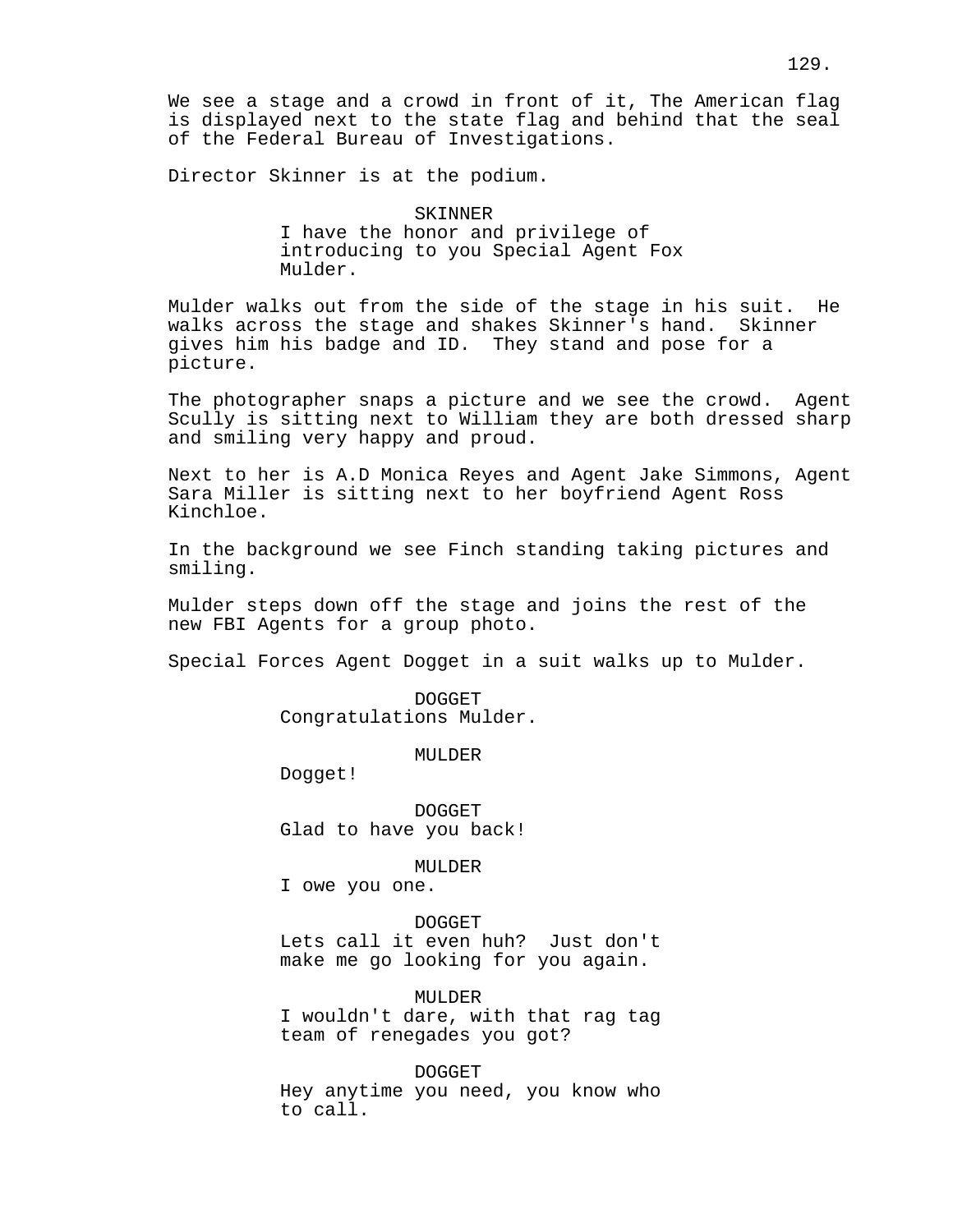William walks up to Mulder and Dogget

MULDER Dogget this is my son William

Dogget walks up to William and taps him on the shoulder.

DOGGET Glad to have you back champ!

WILLIAM

Thank you sir.

Agent Reyes walks up to Mulder.

AGENT REYES Ok so we got you back and we got you this far. How about it? You want to take a crack at the DPR?

MULDER I'm not sure yet, I'll keep you posted.

AGENT REYES

Come on!

MULDER Hey you never know! Stranger things have happened.

AGENT REYES William can you talk some sense into him please?

WILLIAM (Smirking at Reyes) He doesn't listen to me!

Mulder with his arm around William walk away towards Scully who is talking to Skinner.

Agent Reyes goes over to Dogget and they hug and begin to talk in the background.

MULDER

Skinman!

SKINNER

(smiling) You know Mulder I'm the director of the FBI now. You are just a rookie so you need to respect the badge!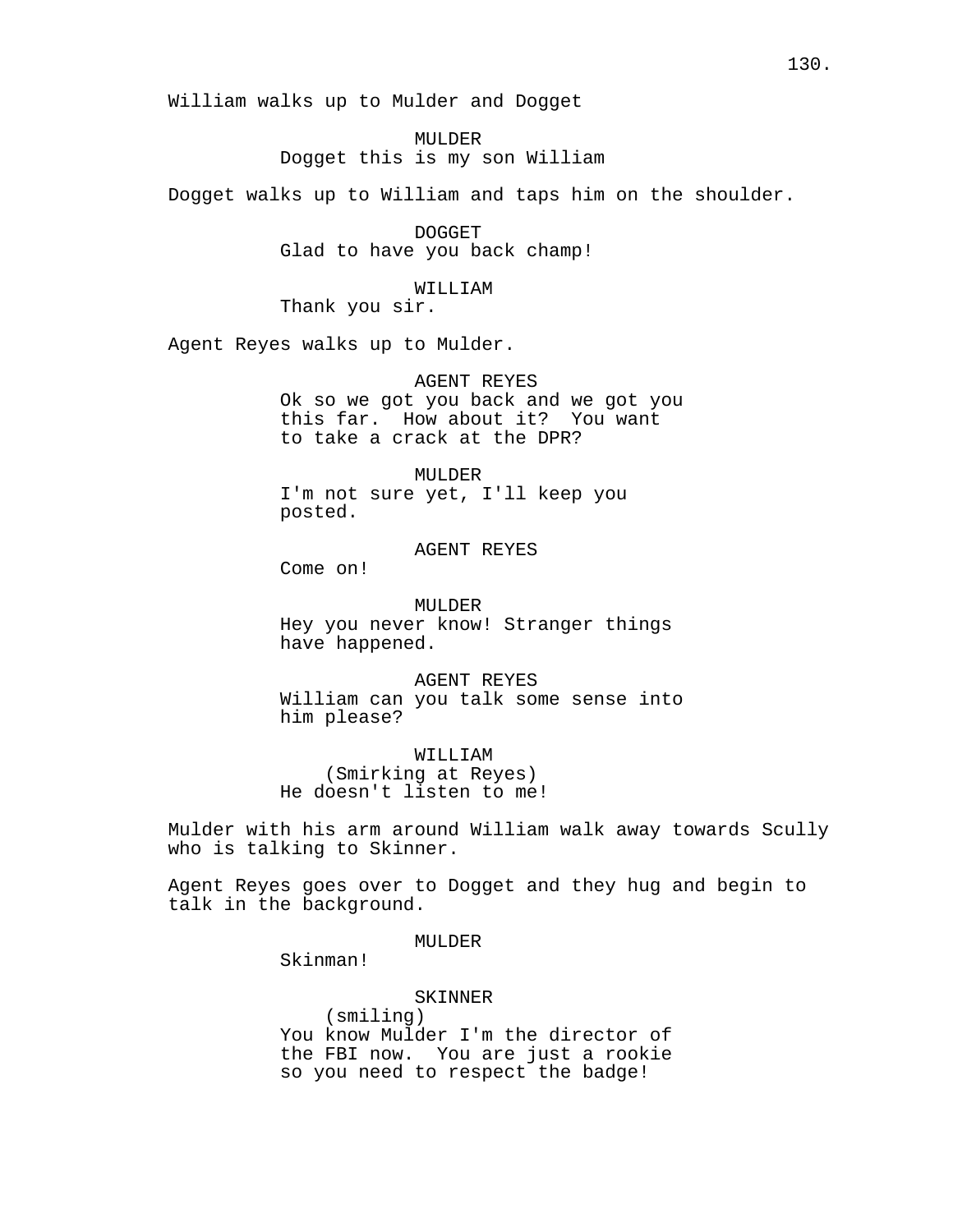MULDER You got it sir!

SCULLY Skinner, this is William!

SKINNER

Honor to meet you young man.

Finch walks up to Mulder and gives him a fast handshake.

FINCH

G-MAN EXTRAORDINARE! You're BACK BABY! AWE MAN LET ME SEE THAT BADGE BROTHA! OH HEY SKINNY MAN!

MULDER

SKIN MAN!

SKINNER Who is this man?

FINCH OH HEY, UM. uh I'm uncle Dean!

Finch wraps his arm around William's head and messes up his hair.

> FINCH (CONT'D) Right! Ok I gotta go! I'll see ya! Hey Will wanna come check out my new camera?

> > WILLIAM

Sure!

Finch and William walk away as Finch starts showing William his camera.

> WILLIAM (CONT'D) Nice meeting you sir!

Finch and William walk away.

SKINNER I'll see you later Mulder. think about what we talked about ok?

MULDER

You got it sir.

Skinner walks away and pats Mulder on the back. Mulder walks over to Scully, she puts her arms around him and kisses him.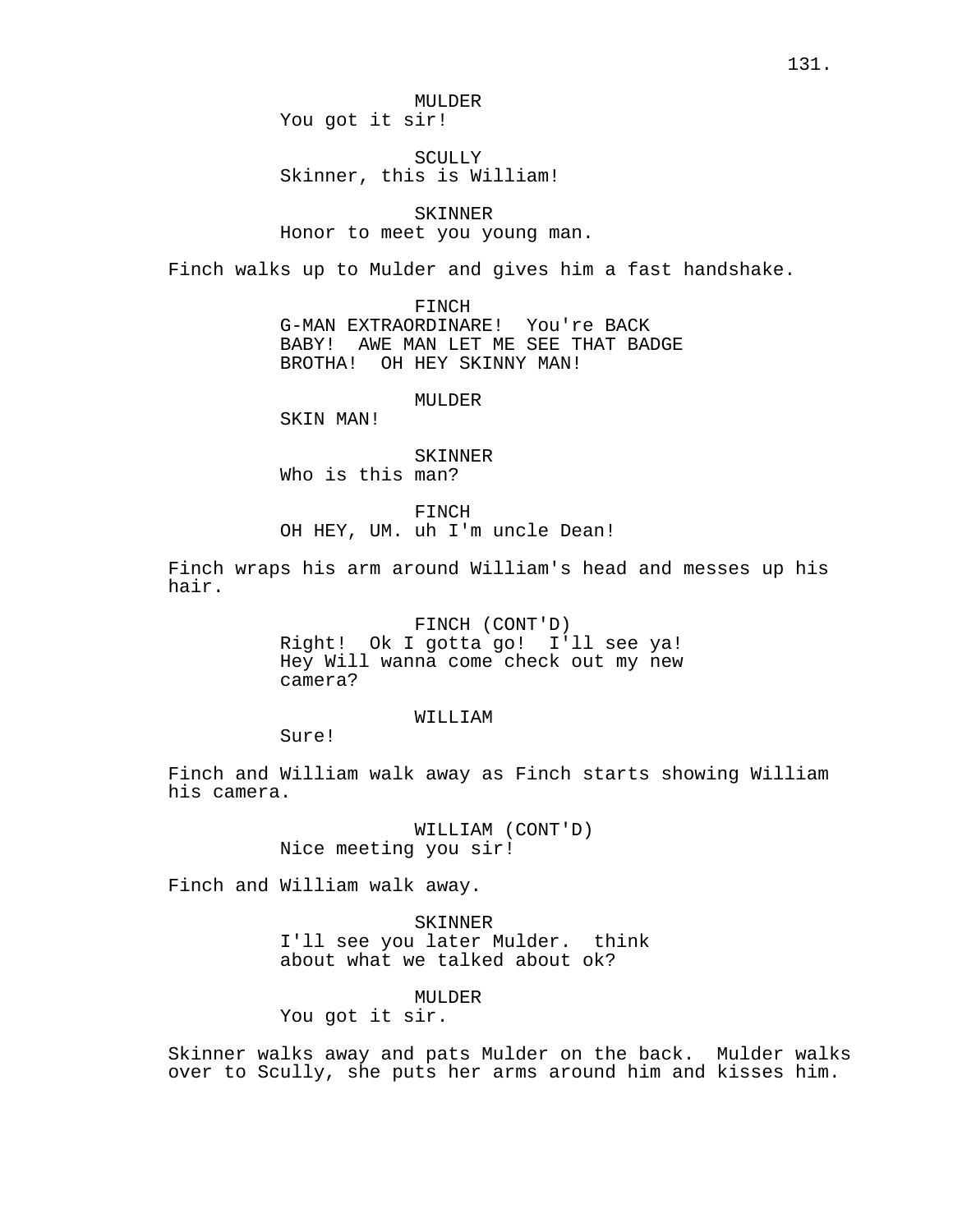After their kiss, they are holding each other staring into each other's eyes.

### MULDER (CONT'D)

(smiling) So Scully, I was thinking of maybe opening up a private sector maybe Investigate whatever we want?

### SCULLY

Oh a private practice of investigating sleuths?

MULDER Yeah a couple of private dicks!

SCULLY What would we call it?

MULDER

Oh I don't know maybe we can call it Mulder and Mulder?

# SCULLY

You know I never pegged you for the romantic type but I gotta give it to ya, that is one of the cheesiest marriage proposals ever.

She swings her arms around him again and they kiss.

They stop kissing.

Finch and William walk back and Mulder and Scully bring William into their hug.

> FINCH Alright this is a perfect picture here! Come on now look over here!

The three of them pose for Finch's picture.

We zoom out.

We see Agent Miller, Agent Simmons and Agent Kinchloe standing together, watching Mulder, Scully, William, and Finch.

Simmons and Miller walk away, Kinchloe stands there a bit, we zoom in to a close up of his face. He remembers...

FADE IN:

-----BEGIN FLASHBACK-----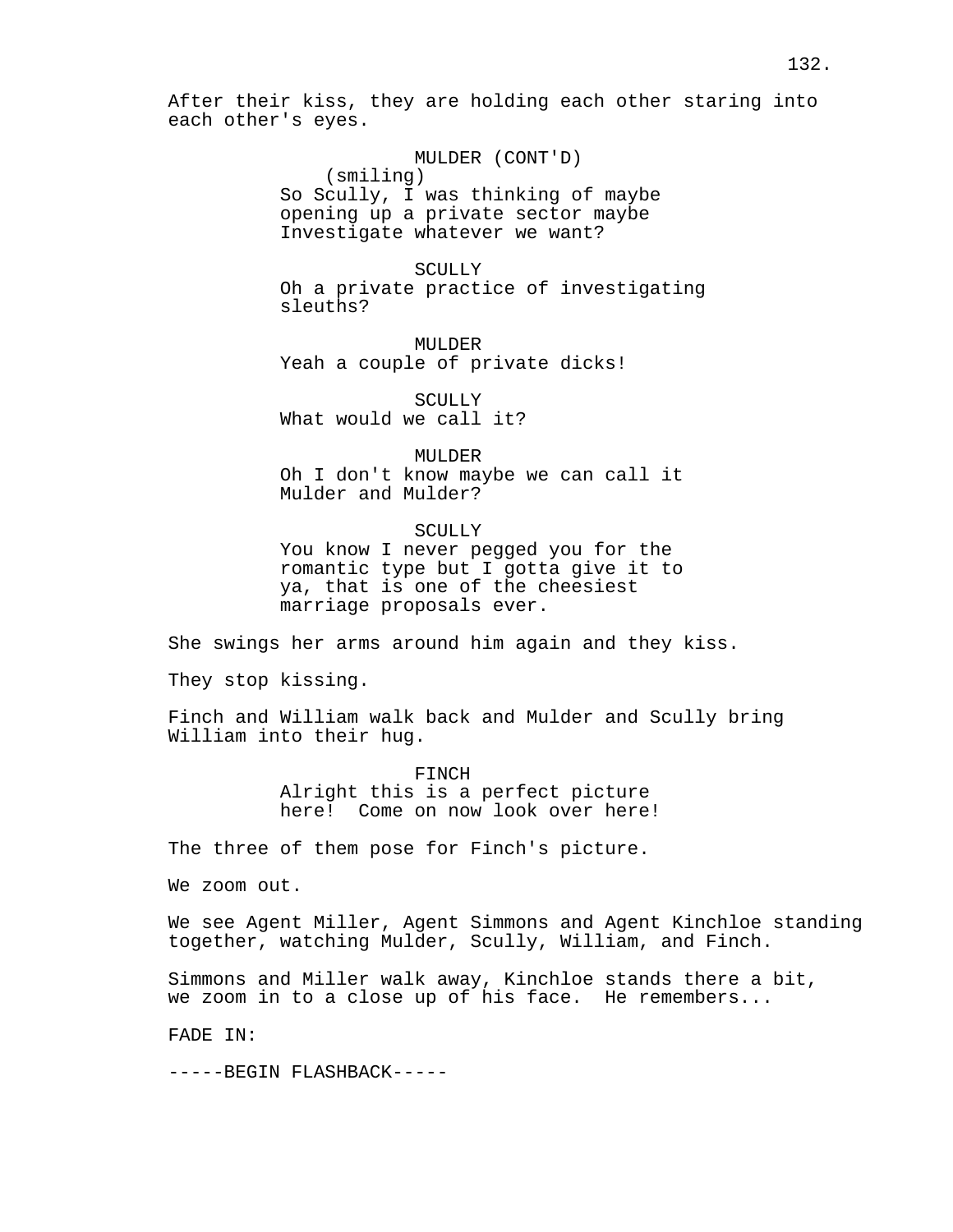INT. FBI BASEMENT - EVENING

ON THE SCREEN APPEARS:

- FBI Headquarters Basement, Washington D.C. 3 YEARS AGO. -

FADE IN:

Agent Kinchloe is in the FBI Basement, it's dark and dusty. He turns the light on he puts his brief case down and looks around.

# AGENT KINCHLOE

Yuck!

He begins to move boxes around. He is organizing and it appears as if he is doing an audit. He has a chart and he is cataloging files and placing them into different storage bins. Moving the old files from cardboard banker's boxes into plastic bins.

A montage of him working there, the boxes getting moved. His tie comes off, his sleeves get rolled up and more boxes get moved, under the boxes is a desk.

It's Mulder's old desk.

He finds a folding chair and sits at it for a little rest.

He kicks his feet up on the desk and looks up tat he ceiling tiles.

The perforated ceiling tiles are old and stained, One tile over the desk has holes all over it

He smiles a bit.

He gets the pencil he was using, takes a close look at it, looks up at the tile again, looks at the pencil and throws it up at the ceiling tile.

The pencil sticks!

He smiles as if he was happy he was able to do it on his first try... and imidietly frowns because he has to get up there and get it back.

He climbs up on the desk and stands there, he looks around the office and sees all the boxes and files all over the floor.

He takes the pencil off the ceiling tile and a chunk of tile comes falling off onto the floor and desk.

He looks at the tile and decides to take it off.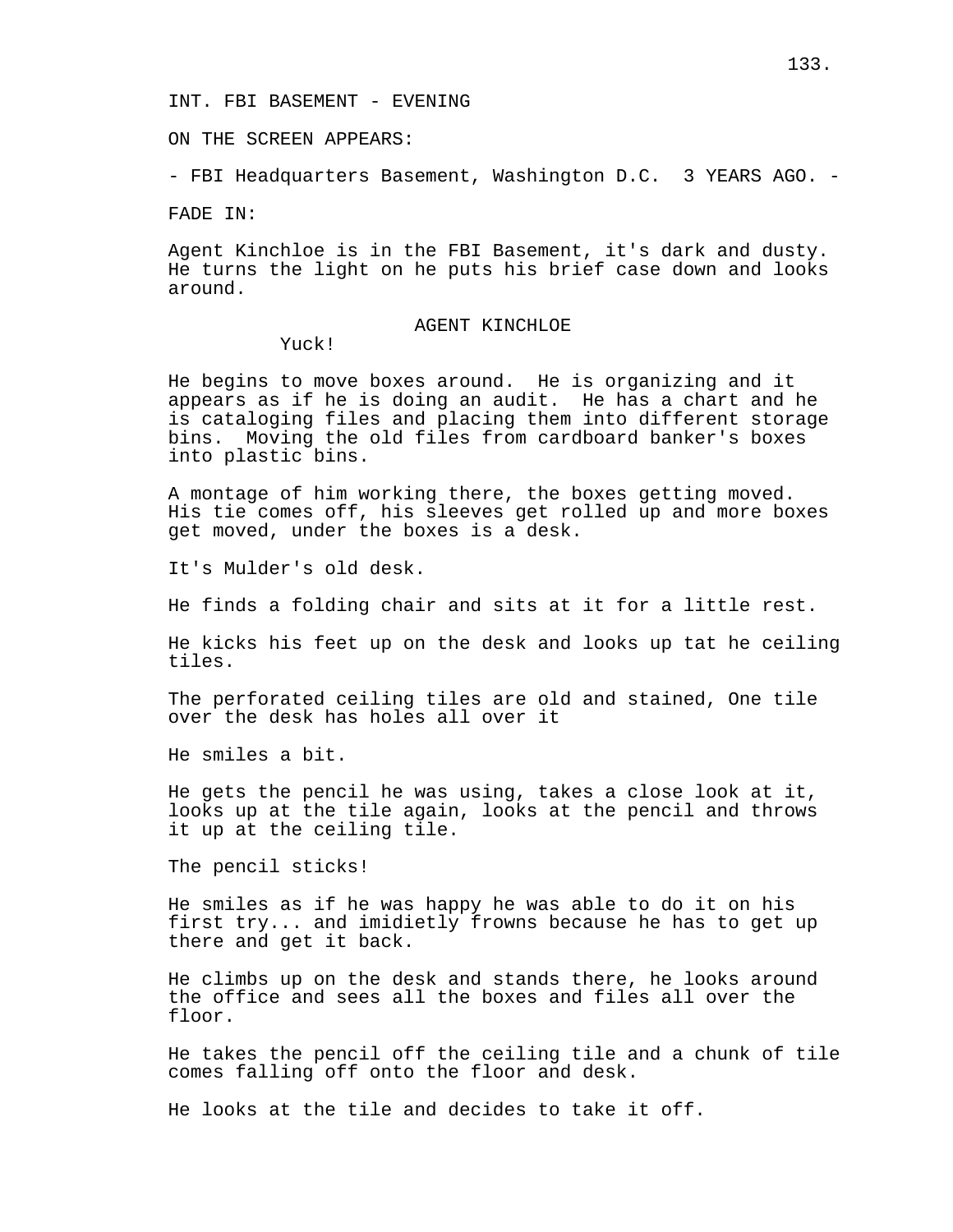AGENT KINCHLOE (CONT'D) I should at least call maintenance and be able to get a new one of these.

He manages to take it off and notices something inside, between the framework of the ceiling tiles and the actual concrete ceiling above it.

He takes his flashlight and shines it up.

Resting on top of the other tiles are files, five thick files full of papers and bound by rubber bands. The old hidden files are dusty and have spider webs on them.

CUT TO:

He sits at the desk and has all the files on top. He opens them up and we see a shot of one of them on the side tab it reads

"X-FILE 010123413"

He looks up and is stunned and exited.

AGENT KINCHLOE (CONT'D)

Wow!

CUT TO:

Fade to black

THE END.